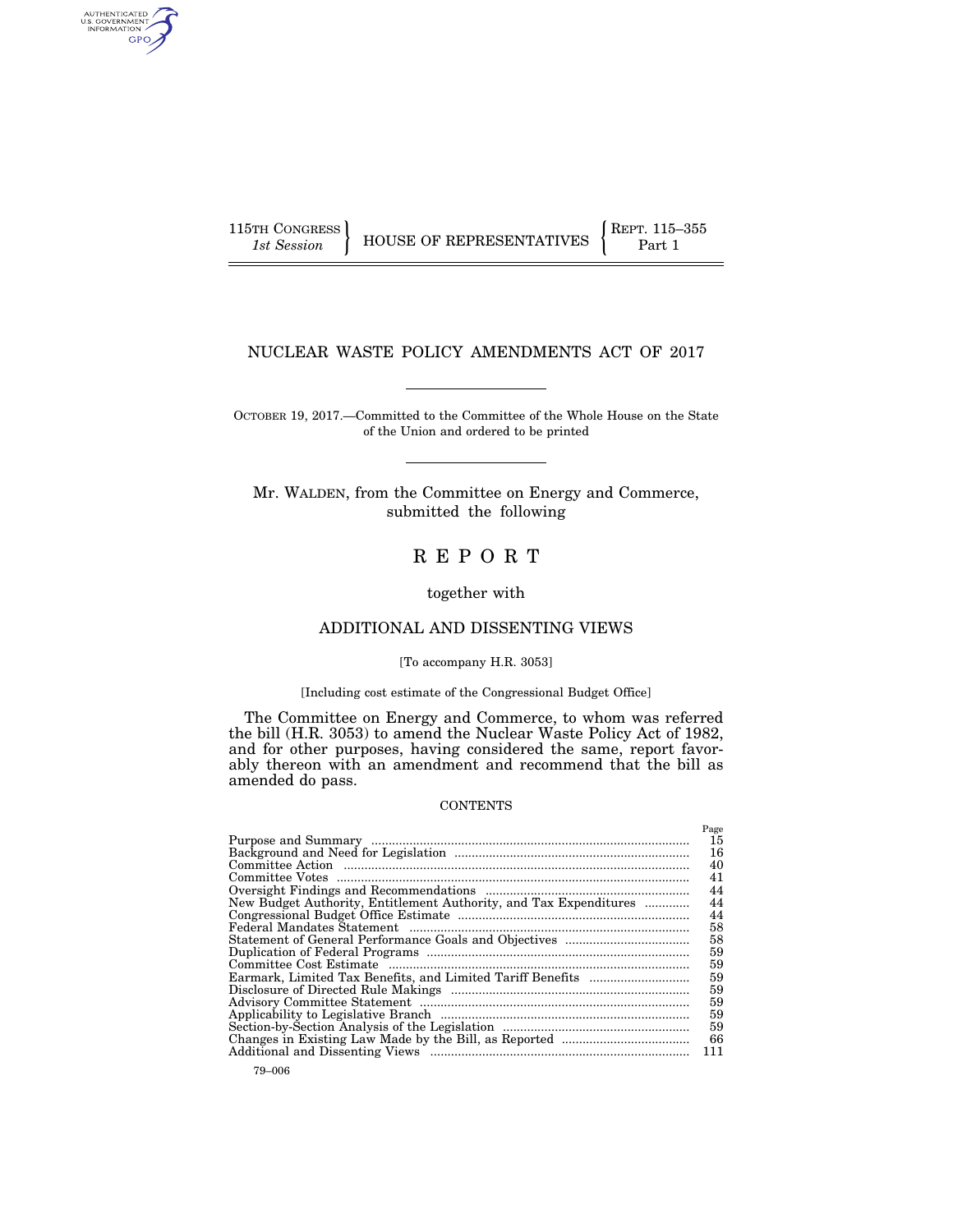2

# The amendment is as follows:

# Strike all after the enacting clause and insert the following:

#### **SECTION 1. SHORT TITLE; TABLE OF CONTENTS.**

(a) SHORT TITLE.—This Act may be cited as the ''Nuclear Waste Policy Amendments Act of 2017"

(b) TABLE OF CONTENTS.—The table of contents for this Act is as follows:

Sec. 1. Short title; table of contents.

### TITLE I—MONITORED RETRIEVABLE STORAGE

- Sec. 101. Monitored retrievable storage.
- Sec. 102. Authorization and priority.<br>Sec. 103. Conditions for MRS agreements.<br>Sec. 106. Site selection.<br>Sec. 106. Benefits agreement.<br>Sec. 107. Licensing.<br>Sec. 108. Financial assistance.
- 
- 
- 
- 

### TITLE II—PERMANENT REPOSITORY

- 
- 
- 
- Sec. 201. Land withdrawal, jurisdiction, and reservation.<br>Sec. 202. Application procedures and infrastructure activities.<br>Sec. 202. Pending repository license application.<br>Sec. 204. Limitation on planning, development, or

#### TITLE III—DOE CONTRACT PERFORMANCE

#### Sec. 301. Title to material.

#### TITLE IV—BENEFITS TO HOST COMMUNITY

- 
- 
- 
- Sec. 401. Consent.<br>Sec. 401. Consent.<br>Sec. 403. Covered units of local government.<br>Sec. 403. Covered units of local government.<br>Sec. 406. Disposal of spent nuclear fuel.<br>Sec. 406. Disposal of spent nuclear fuel.<br>Sec. 407.
- 
- 

#### TITLE V—FUNDING

- 
- 
- Sec. 501. Assessment and collection of fees. Sec. 502. Use of Waste Fund. Sec. 503. Annual multiyear budget proposal. Sec. 504. Availability of certain amounts.
- 

#### TITLE VI—MISCELLANEOUS

- Sec. 601. Certain standards and criteria.
- 
- Sec. 602. Application. Sec. 603. Transportation safety assistance. Sec. 604. Office of Civilian Radioactive Waste Management. Sec. 605. West Lake Landfill.
- 
- 
- Sec. 606. Subseabed or ocean water disposal. Sec. 607. Sense of Congress regarding storage of nuclear waste near the Great Lakes.

# **TITLE I—MONITORED RETRIEVABLE STORAGE**

### **SEC. 101. MONITORED RETRIEVABLE STORAGE.**

(a) PROPOSAL.—Section 141(b) of the Nuclear Waste Policy Act of 1982 (42 U.S.C.  $10161(b)$ ) is amended-

- $(1)$  in paragraph  $(1)$ 
	- $(A)$  by striking "1985" and inserting "2019"; and
	- (B) by striking ''the construction of'';
- $(2)$  in paragraph  $(2)$ —
- (A) by amending subparagraph (C) to read as follows:
- ''(C) designs, specifications, and cost estimates sufficient to—

''(i) solicit bids for the construction of one or more such facilities; and

''(ii) enable completion and operation of such a facility as soon as practicable;'';

- (B) in subparagraph (D), by striking ''this Act.'' and inserting ''this Act;
- and''; and (C) by adding at the end the following:
- 
- ''(E) options to enter into MRS agreements with respect to one or more mon-
- itored retrievable storage facilities.''; and
	- (3) by amending paragraph (4) to read as follows: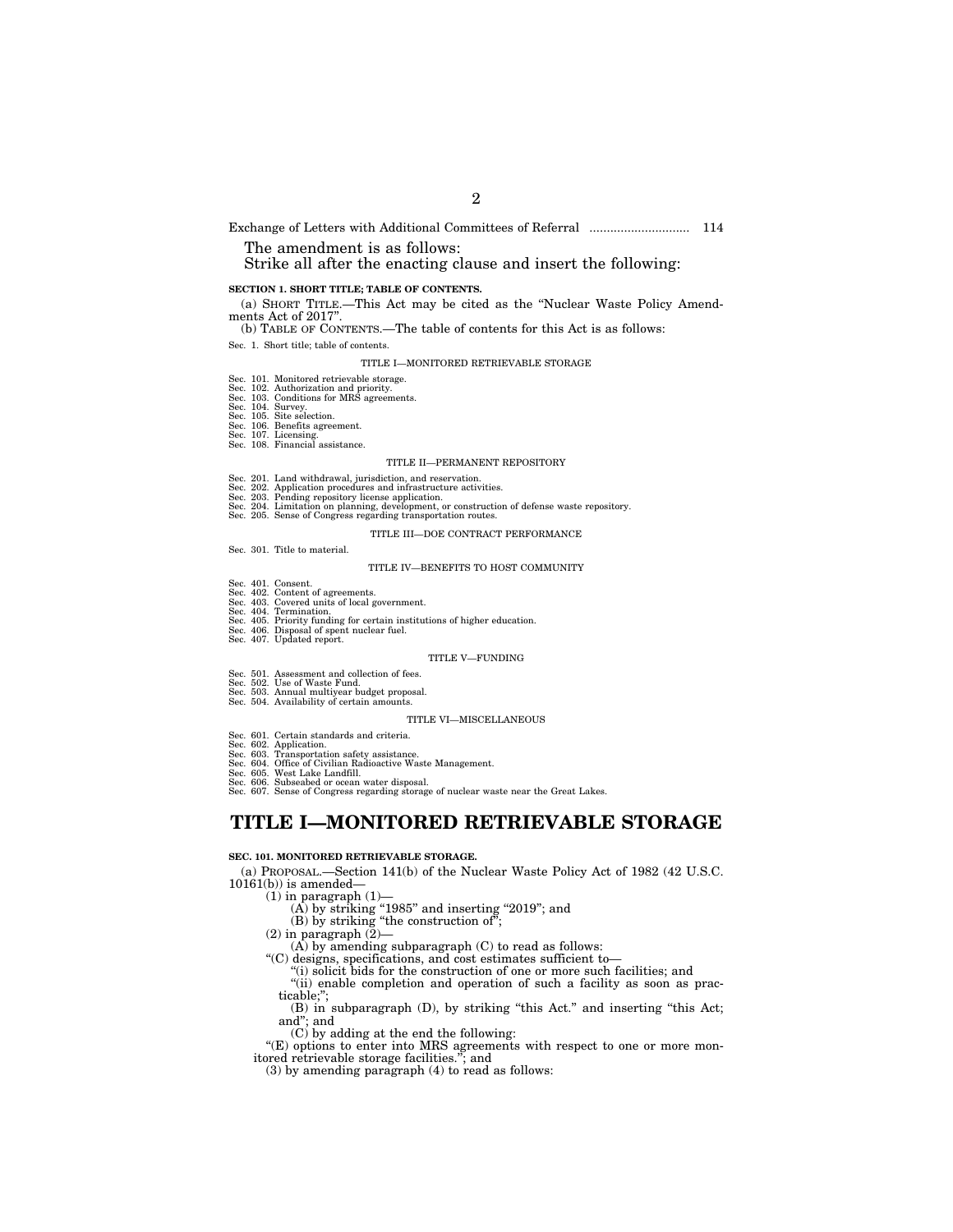"(4) The Secretary shall, not later than 90 days after the date of enactment of the Nuclear Waste Policy Amendments Act of 2017, publish a request for information to help the Secretary evaluate options for the Secretary to enter into MRS agreements with respect to one or more monitored retrievable storage facilities."

(b) ADDITIONAL AMENDMENTS.—<br>
(1) IN GENERAL.—Section 141 of the Nuclear Waste Policy Act of 1982 (42 U.S.C. 10161) is further amended—

(A) in subsection (c)(2)—<br>(i) by striking "If the Congress" and all that follows through "mon-

itored retrievable storage facility, the'' and inserting ''The''; and (ii) by striking ''construction of such facility'' and inserting ''construction of a monitored retrievable storage facility''; and

(B) by striking subsections (d) through (h).

(2) DEFINITIONS.—Section 2 of the Nuclear Waste Policy Act of 1982 (42 U.S.C. 10101) is amended—

(A) in paragraph (34), by striking "the storage facility" and inserting "a storage facility''; and

(B) by adding at the end the following:

"(35) The term 'MRS agreement' means a cooperative agreement, contract, or other mechanism that the Secretary considers appropriate to support the storage of Department-owned civilian waste in one or more monitored retrievable storage facilities as authorized under section 142(b)(2).

''(36) The term 'Department-owned civilian waste' means high-level radioactive waste, or spent nuclear fuel, resulting from civilian nuclear activities, to which the Department holds title.''.

(3) TECHNICAL AMENDMENTS.—Section 146 of the Nuclear Waste Policy Act of 1982 (42 U.S.C. 10166) is amended—

(A) in subsection (a), by striking ''such subsection'' and inserting ''subsection (f) of such section''; and

(B) in subsection (b), by striking ''this subsection'' and inserting ''this section''.

### **SEC. 102. AUTHORIZATION AND PRIORITY.**

Section 142 of the Nuclear Waste Policy Act of 1982 (42 U.S.C. 10162) is amended by striking subsection (b) and inserting the following:

''(b) AUTHORIZATION.—Subject to the requirements of this subtitle, the Secretary is authorized to—

 $(1)$  site, construct, and operate one or more monitored retrievable storage facilities; and

''(2) store, pursuant to an MRS agreement, Department-owned civilian waste at a monitored retrievable storage facility for which a non-Federal entity holds a license described in section 143(1).

"(c) PRIORITY.

"(1) IN GENERAL.—Except as provided in paragraph  $(2)$ , the Secretary shall prioritize storage of Department-owned civilian waste at a monitored retrievable storage facility authorized under subsection (b)(2).

''(2) EXCEPTION.—

''(A) DETERMINATION.—Paragraph (1) shall not apply if the Secretary determines that it will be faster and less expensive to site, construct, and operate a facility authorized under subsection (b)(1), in comparison to a facility authorized under subsection (b)(2).

''(B) NOTIFICATION.—Not later than 30 days after the Secretary makes a determination described in subparagraph (A), the Secretary shall submit to Congress written notification of such determination.''.

#### **SEC. 103. CONDITIONS FOR MRS AGREEMENTS.**

(a) AMENDMENT.—Section 143 of the Nuclear Waste Policy Act of 1982 (42 U.S.C. 10163) is amended to read as follows:

**''SEC. 143. CONDITIONS FOR MRS AGREEMENTS.** 

''(a) IN GENERAL.—The Secretary may not enter into an MRS agreement under section  $142(b)(2)$  unless-

''(1) the monitored retrievable storage facility with respect to which the MRS agreement applies has been licensed by the Commission under the Atomic Energy Act of 1954 (42 U.S.C. 2011 et seq.);

 $(2)$  the non-Federal entity that is a party to the MRS agreement has approval to store Department-owned civilian waste at such facility from each of— "(A) the Governor of the State in which the facility is located;

''(B) any unit of general local government with jurisdiction over the area in which the facility is located; and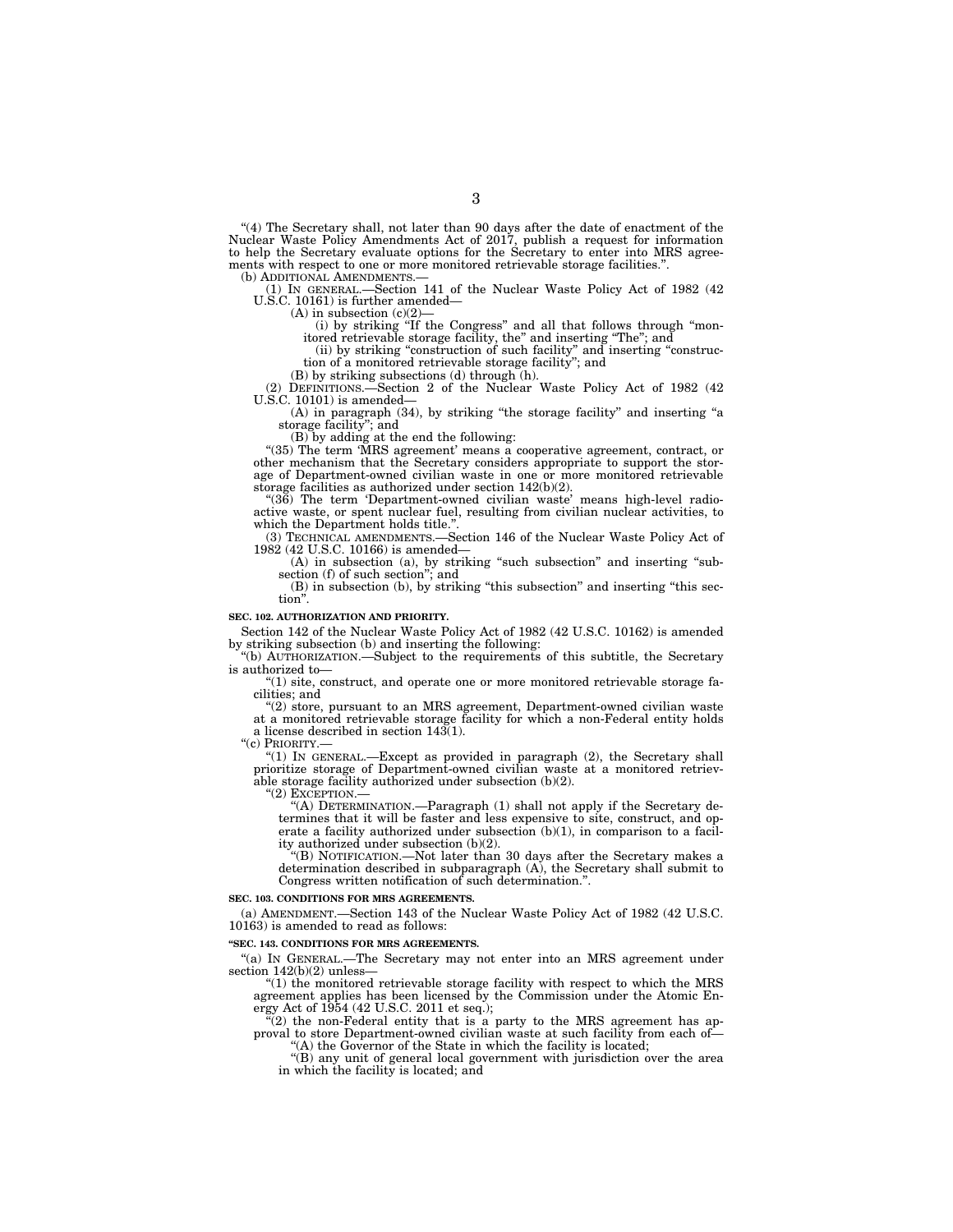''(C) any affected Indian tribe;

''(3) except as provided in subsection (b), the Commission has issued a final repository decision; and

 $\mathbf{H}^{\mu}(4)$  the MRS agreement provides that the quantity of high-level radioactive waste and spent nuclear fuel at the site of the facility at any one time will not exceed the limits described in section 148(d)(3) and (4).

''(b) INITIAL AGREEMENT.—

''(1) AUTHORIZATION.—The Secretary may enter into one MRS agreement under section  $142(b)(2)$  before the Commission has issued a final repository decision.

 $''(2)$  FUNDING.—There are authorized to be appropriated to carry out this subsection—

"(A) for each of fiscal years 2020 through 2022, the greater of-

''(i) \$50,000,000; or

"(ii) the amount that is equal to 10 percent of the amounts appropriated from the Waste Fund in that fiscal year; and

 $(16)$  for each of fiscal years 2023 through 2025, the amount that is equal to 10 percent of the amounts appropriated from the Waste Fund in that fiscal year.

"(3) PRIORITY.-

''(A) IN GENERAL.—An MRS agreement entered into pursuant to paragraph (1) shall, to the extent allowable under this Act (including under the terms of the standard contract established in section 691.11 of title 10, Code of Federal Regulations), provide for prioritization of the storage of Department-owned civilian waste that originated from facilities that have ceased commercial operation.

''(B) NO EFFECT ON STANDARD CONTRACT.—Nothing in subparagraph (A) shall be construed to amend or otherwise alter the standard contract established in section 691.11 of title 10, Code of Federal Regulations.

"(4) CONDITIONS.

''(A) NO STORAGE.—Except as provided in subparagraph (B), the Secretary may not store any Department-owned civilian waste at the initial MRS facility until the Commission has issued a final repository decision.

''(B) EXCEPTION.—

''(i) FINDING.—The Secretary, in consultation with the Chairman of the Commission, may make a finding that a final repository decision is imminent, which finding shall be updated not less often than quarterly until the date on which the Commission issues a final repository decision.

''(ii) STORAGE.—If the Secretary makes a finding under clause (i), the Secretary may store Department-owned civilian waste at the initial MRS facility in accordance with this section.

"(iii) NOTICE.—Not later than seven days after the Secretary makes or updates a finding under clause (i), the Secretary shall submit to Congress written notification of such finding.

"(iv) REPORTING.—In addition to the requirements of section  $114(c)$ , if the Secretary makes a finding under clause (i), the Secretary shall submit to Congress the report described in such section 114(c) not later than 1 month after the Secretary makes such finding and monthly thereafter until the date on which the Commission issues a final repository decision.

''(C) NO EFFECT ON FEDERAL DISPOSAL POLICY.—Nothing in this subsection affects the Federal responsibility for the disposal of high-level radioactive waste and spent nuclear fuel, or the definite Federal policy with regard to the disposal of such waste and spent fuel, established under subtitle A, as described in section 111(b).

''(c) DEFINITIONS.—For purposes of this section:

"(1) FINAL REPOSITORY DECISION.—The term 'final repository decision' means a final decision approving or disapproving the issuance of a construction authorization for a repository under section  $114(d)(1)$ .

 $f'(2)$  INITIAL MRS FACILITY.—The term 'initial MRS facility' means the monitored retrievable storage facility with respect to which an MRS agreement is entered into pursuant to subsection  $(b)(1)$ ."

(b) CONFORMING AMENDMENT.—The item relating to section 143 in the table of contents for the Nuclear Waste Policy Act of 1982 is amended to read as follows: ''Sec. 143. Conditions for MRS agreements.''.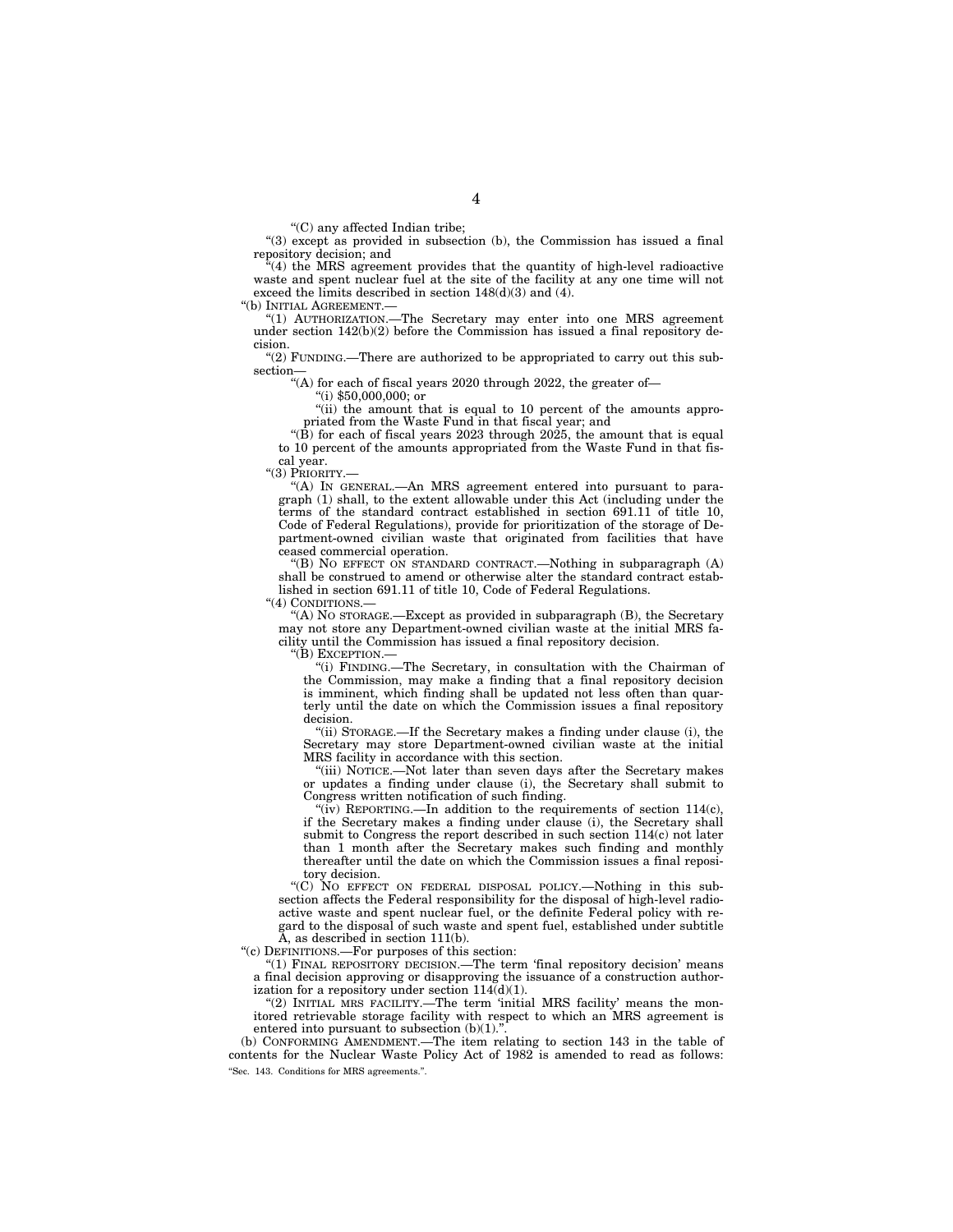**SEC. 104. SURVEY.** 

Section 144 of the Nuclear Waste Policy Act of 1982 (42 U.S.C. 10164) is amended—

(1) by striking "After the MRS Commission submits its report to the Congress<br>under section 143, the" and inserting "(a) IN GENERAL.—The";<br>(2) in the matter preceding paragraph (1), by striking "for a monitored re-<br>trievab

facility authorized under section 142";

(3) in paragraph (6), by striking ''; and'' and inserting a semicolon; (4) in paragraph (7), by striking the period at the end and inserting ''; and''; and

(5) by adding after paragraph (7) the following: ''(8) be acceptable to State authorities, affected units of local government, and affected Indian tribes.

''(b) REQUEST FOR PROPOSALS.—The Secretary shall issue a request for proposals for an MRS agreement authorized under section 142(b)(2) before conducting a survey and evaluation under subsection (a), and shall consider any proposals received in response to such request in making the evaluation.''.

### **SEC. 105. SITE SELECTION.**

Section 145 of the Nuclear Waste Policy Act of 1982 (42 U.S.C. 10165) is amended—

 $(1)$  in subsection  $(a)$ 

(A) by striking ''select the site evaluated'' and inserting ''select a site evaluated'';

(B) by striking ''the most''; and

 $(C)$  by inserting "authorized under section  $142(b)(1)$ " after "monitored retrievable storage facility''; and

(2) by striking subsection (g).

#### **SEC. 106. BENEFITS AGREEMENT.**

Section 147 of the Nuclear Waste Policy Act of 1982 (42 U.S.C. 10167) is amended—

(1) by inserting ''the Secretary intends to construct and operate under section  $142(b)(1)$ " after "storage facility"; and

(2) by inserting ''or once a non-Federal entity enters into an MRS agreement under section  $142(b)(2)$ ," after "section  $145$ ,".

#### **SEC. 107. LICENSING.**

(a) REVIEW OF LICENSE APPLICATION.—Section 148(c) of the Nuclear Waste Policy Act of 1982 (42 U.S.C. 10168(c)) is amended by striking "section 142(b)" and inserting "section  $142(b)(1)$ ".

(b) LICENSING CONDITIONS.—Section 148(d) of the Nuclear Waste Policy Act of 1982 (42 U.S.C. 10168(d)) is amended—

(1) in paragraph (1), by striking ''has issued a license for the construction of a repository under section 115(d)'' and inserting ''has issued a final decision approving or disapproving the issuance of a construction authorization for a repository under section  $114(d)(1)$ "; and

(2) in paragraph (2), by striking ''or construction of the repository ceases''.

#### **SEC. 108. FINANCIAL ASSISTANCE.**

Section 149 of the Nuclear Waste Policy Act of 1982 is amended by inserting ''authorized under section  $142(b)(1)$ " after "a monitored retrievable storage facility".

# **TITLE II—PERMANENT REPOSITORY**

#### **SEC. 201. LAND WITHDRAWAL, JURISDICTION, AND RESERVATION.**

(a) LAND WITHDRAWAL, JURISDICTION, AND RESERVATION.—

(1) LAND WITHDRAWAL.—Subject to valid existing rights and except as provided otherwise in this section, the lands described in subsection (c) are withdrawn permanently from all forms of entry, appropriation, and disposal under the public land laws, including the mineral leasing laws, the geothermal leasing laws, and the mining laws.

(2) JURISDICTION.—Except as otherwise provided in this section, jurisdiction over the withdrawal is vested in the Secretary. There are transferred to the Secretary the lands within the withdrawal under the jurisdiction of the Secretary concerned on the effective date described in subsection  $(j)(1)$ .

(3) RESERVATION.—The withdrawal is reserved for use by the Secretary for development, preconstruction testing and performance confirmation, licensing,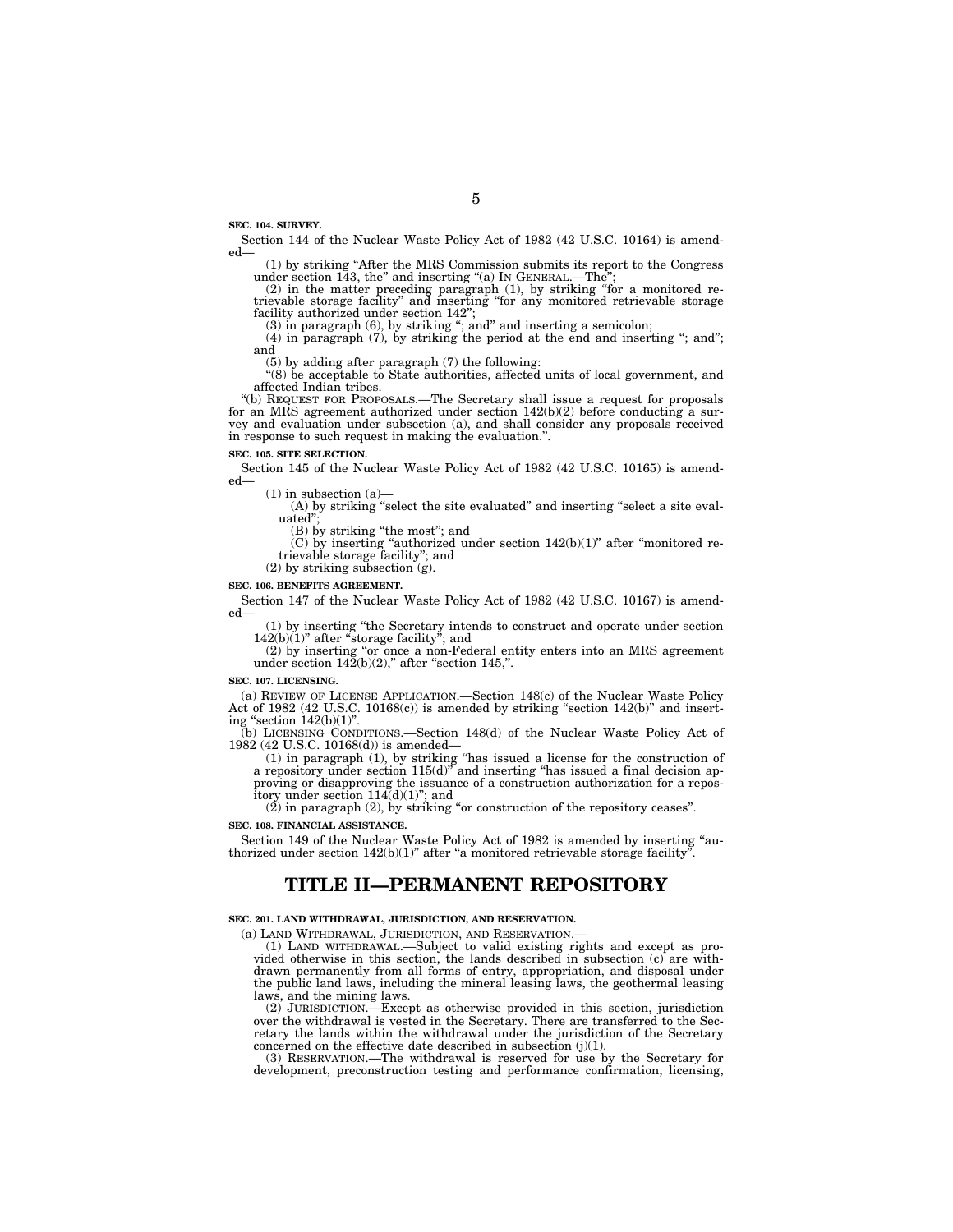construction, management and operation, monitoring, closure, postclosure, and other activities associated with the disposal of high-level radioactive waste and spent nuclear fuel under the Nuclear Waste Policy Act of 1982 (42 U.S.C. 10101 et seq.).

(b) REVOCATION AND MODIFICATION OF PUBLIC LAND ORDERS AND RIGHTS-OF-WAY.—

(1) PUBLIC LAND ORDER REVOCATION.—Public Land Order 6802 of September 25, 1990, as extended by Public Land Order 7534, and any conditions or memo-

randa of understanding accompanying those land orders, are revoked. (2) RIGHT-OF-WAY RESERVATIONS.—Project right-of-way reservations N–48602 and N–47748 of January 2001, are revoked.

(c) LAND DESCRIPTION.— (1) BOUNDARIES.—The lands and interests in lands withdrawn and reserved by this section comprise the approximately 147,000 acres of land in Nye County, Nevada, as generally depicted on the Yucca Mountain Project Map, YMP–03–

024.2, entitled ''Proposed Land Withdrawal'' and dated July 21, 2005. (2) LEGAL DESCRIPTION AND MAP.—Not later than 120 days after the date of

enactment of this Act, the Secretary of the Interior shall— (A) publish in the Federal Register a notice containing a legal description of the withdrawal; and

(B) file copies of the maps described in paragraph (1) and the legal description of the withdrawal with the Congress, the Governor of the State of Nevada, and the Archivist of the United States.

(3) TECHNICAL CORRECTIONS.—The maps and legal description referred to in this subsection have the same force and effect as if they were included in this section. The Secretary of the Interior may correct clerical and typographical errors in the maps and legal description.

(d) RELATIONSHIP TO OTHER RESERVATIONS.—The provisions of subtitle A of title XXX of the Military Lands Withdrawal Act of 1999 (sections 3011–3023 of Public Law 106–65) and of Public Land Order 2568 do not apply to the lands withdrawn and reserved for use by the Secretary under subsection (a). This Act does not apply to any other lands withdrawn for use by the Department of Defense under subtitle A of title XXX of the Military Lands Withdrawal Act of 1999.

(e) MANAGEMENT RESPONSIBILITIES.—

(1) GENERAL AUTHORITY.—The Secretary shall manage the lands withdrawn by subsection (a) consistent with the Federal Land Policy and Management Act of 1976 (43 U.S.C. 1701 et seq.), this section, and other applicable law. The Secretary shall consult with the Secretary concerned in discharging that responsibility.

(2) MANAGEMENT PLAN.—

(A) DEVELOPMENT.—The Secretary, after consulting with the Secretary concerned, shall develop a management plan for the use of the withdrawal. Within 3 years after the date of enactment of this Act, the Secretary shall submit the management plan to the Congress and the State of Nevada.

(B) PRIORITY OF YUCCA MOUNTAIN PROJECT-RELATED ISSUES.—Subject to subparagraphs  $(C)$  and  $(D)$ , any use of the withdrawal for activities not associated with the Project is subject to conditions and restrictions that the Secretary considers necessary or desirable to permit the conduct of Projectrelated activities.

(C) DEPARTMENT OF THE AIR FORCE USES.—The management plan may provide for the continued use by the Department of the Air Force of the portion of the withdrawal within the Nellis Air Force Base Test and Training Range under terms and conditions on which the Secretary and the Secretary of the Air Force agree concerning Air Force activities.

(D) OTHER NON-YUCCA-MOUNTAIN-PROJECT USES.—The management plan shall provide for the maintenance of wildlife habitat and shall provide that the Secretary may permit non-Project-related uses that the Secretary considers appropriate, including domestic livestock grazing and hunting and trapping in accordance with the following requirements:

(i) GRAZING.—The Secretary may permit grazing to continue where established before the effective date described in subsection (j)(1), subject to regulations, policies, and practices that the Secretary, after consulting with the Secretary of the Interior, determines to be necessary or appropriate. The management of grazing shall be conducted in ac-

cordance with applicable grazing laws and policies, including— (I) the Act commonly known as the ''Taylor Grazing Act'' (43 U.S.C. 315 et seq.);

(II) title IV of the Federal Land Policy and Management Act of 1976 (43 U.S.C. 1751 et seq.); and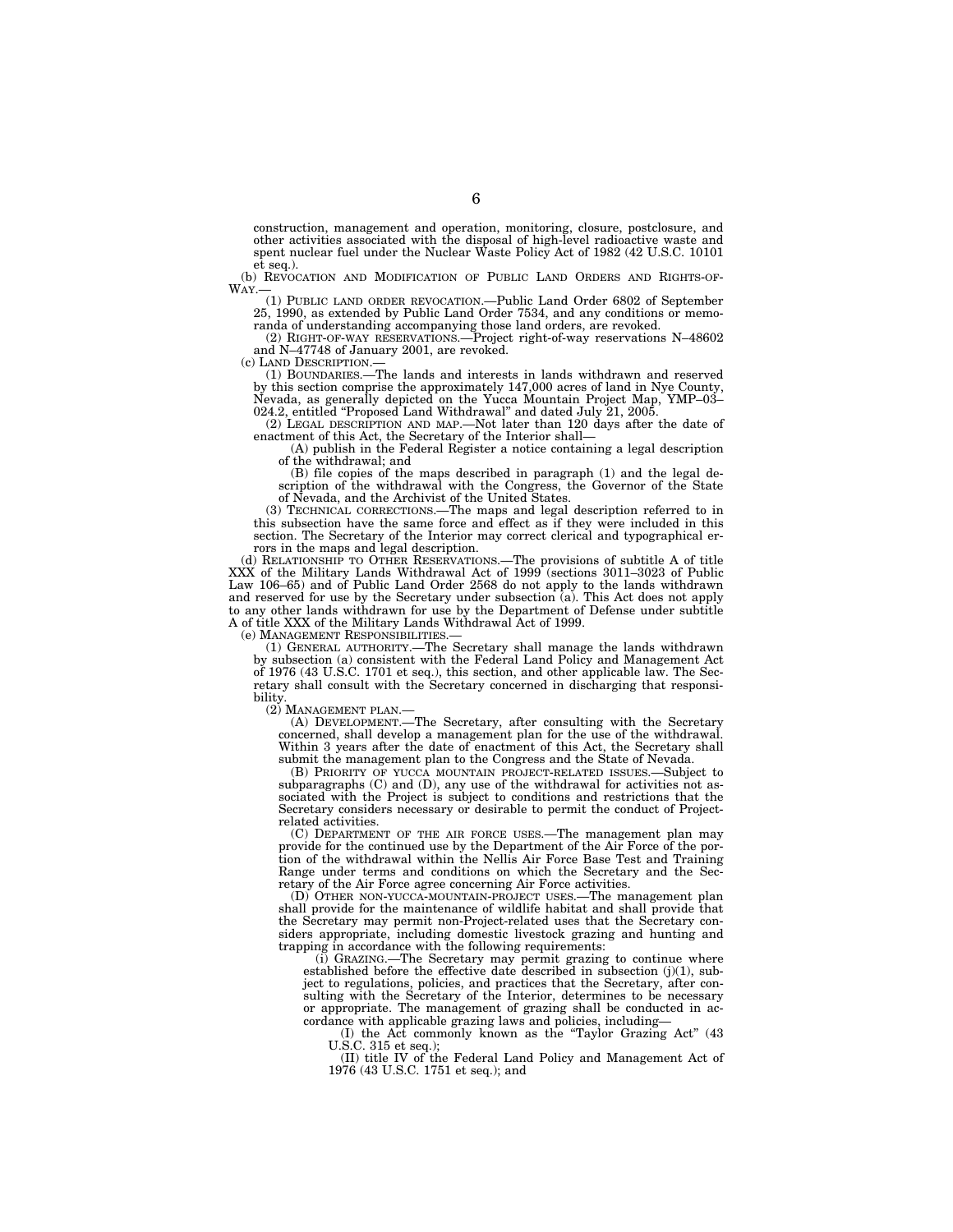(III) the Public Rangelands Improvement Act of 1978 (43 U.S.C. 1901 et seq.).

(ii) HUNTING AND TRAPPING.—The Secretary may permit hunting and trapping within the withdrawal where established before the effective date described in subsection  $(k)(1)$ , except that the Secretary, after consulting with the Secretary of the Interior and the State of Nevada, may designate zones where, and establish periods when, no hunting or trapping is permitted for reasons of public safety, national security, admin-

istration, or public use and enjoyment.<br>(E)  $MINING$ —

(i) IN GENERAL.—Except as provided in clause (ii), surface or subsurface mining or oil or gas production, including slant drilling from outside the boundaries of the withdrawal, is not permitted at any time on lands on or under the withdrawal. The Secretary of the Interior shall evaluate and adjudicate the validity of all unpatented mining claims on the portion of the withdrawal that, on the date of enactment of this Act, was under the control of the Bureau of Land Management. The Secretary shall provide just compensation for the acquisition of any valid property right.

(ii) CIND-R–LITE MINE.—Patented Mining Claim No. 27–83–0002, covering the Cind–R–Lite Mine, shall not be affected by establishment of the withdrawal set forth in subsection  $(a)(1)$ . In that event, the Secretary shall provide just compensation.

(F) LIMITED PUBLIC ACCESS.—The management plan may provide for limited public access to the portion of the withdrawal under Bureau of Land Management control on the effective date described in subsection (j)(1). Permitted uses may include continuation of the Nye County Early Warning Drilling Program, utility corridors, and other uses the Secretary, after consulting with the Secretary of the Interior, considers consistent with the purposes of the withdrawal.

(3) CLOSURE.—If the Secretary, after consulting with the Secretary concerned, determines that the health and safety of the public or the common defense and security require the closure of a road, trail, or other portion of the withdrawal, or the airspace above the withdrawal, the Secretary may effect and maintain

the closure and shall provide notice of the closure. (4) IMPLEMENTATION.—The Secretary and the Secretary concerned shall implement the management plan developed under paragraph (2) under terms and conditions on which they agree.

(f) IMMUNITY.—The United States and its departments and agencies shall be held harmless and shall not be liable for damages to persons or property suffered in the course of any mining, mineral leasing, or geothermal leasing activity conducted on the withdrawal.

(g) LAND ACQUISITION.—The Secretary may acquire lands and interests in lands within the withdrawal. Those lands and interests in lands may be acquired by donation, purchase, lease, exchange, easement, rights-of-way, or other appropriate methods using donated or appropriated funds. The Secretary of the Interior shall conduct any exchange of lands within the withdrawal for Federal lands outside the withdrawal.

(h) MATERIAL REQUIREMENTS.—Notwithstanding any other provision of law, no Federal, State, Interstate, or local requirement, either substantive or procedural, that is referred to in section  $6001(a)$  of the Solid Waste Disposal Act  $(42 \text{ U.S.C.})$  $6961(a)$  applies with respect to any material—

(1) as such material is transported to a repository for disposal at such repository; or

(2) as, or after, such material is disposed of in a repository.

(i) DEFINITIONS.—

(1) NUCLEAR WASTE POLICY ACT OF 1982 DEFINITIONS.—For purposes of this section, the terms "disposal", "high-level radioactive waste", "repository", "Secretary'', and ''spent nuclear fuel'' have the meaning given those terms in section 2 of the Nuclear Waste Policy Act of 1982 (42 U.S.C. 10101).

(2) OTHER DEFINITIONS.—For purposes of this section—

(A) the term ''withdrawal'' means the geographic area consisting of the land described in subsection (c);

(B) the term ''Secretary concerned'' means the Secretary of the Air Force or the Secretary of the Interior, or both, as appropriate; and (C) the term ''Project'' means the Yucca Mountain Project.

(j) EFFECTIVE DATE.—

(1) IN GENERAL.—Except as provided in paragraph (2), this section shall take effect on the date on which the Nuclear Regulatory Commission issues a final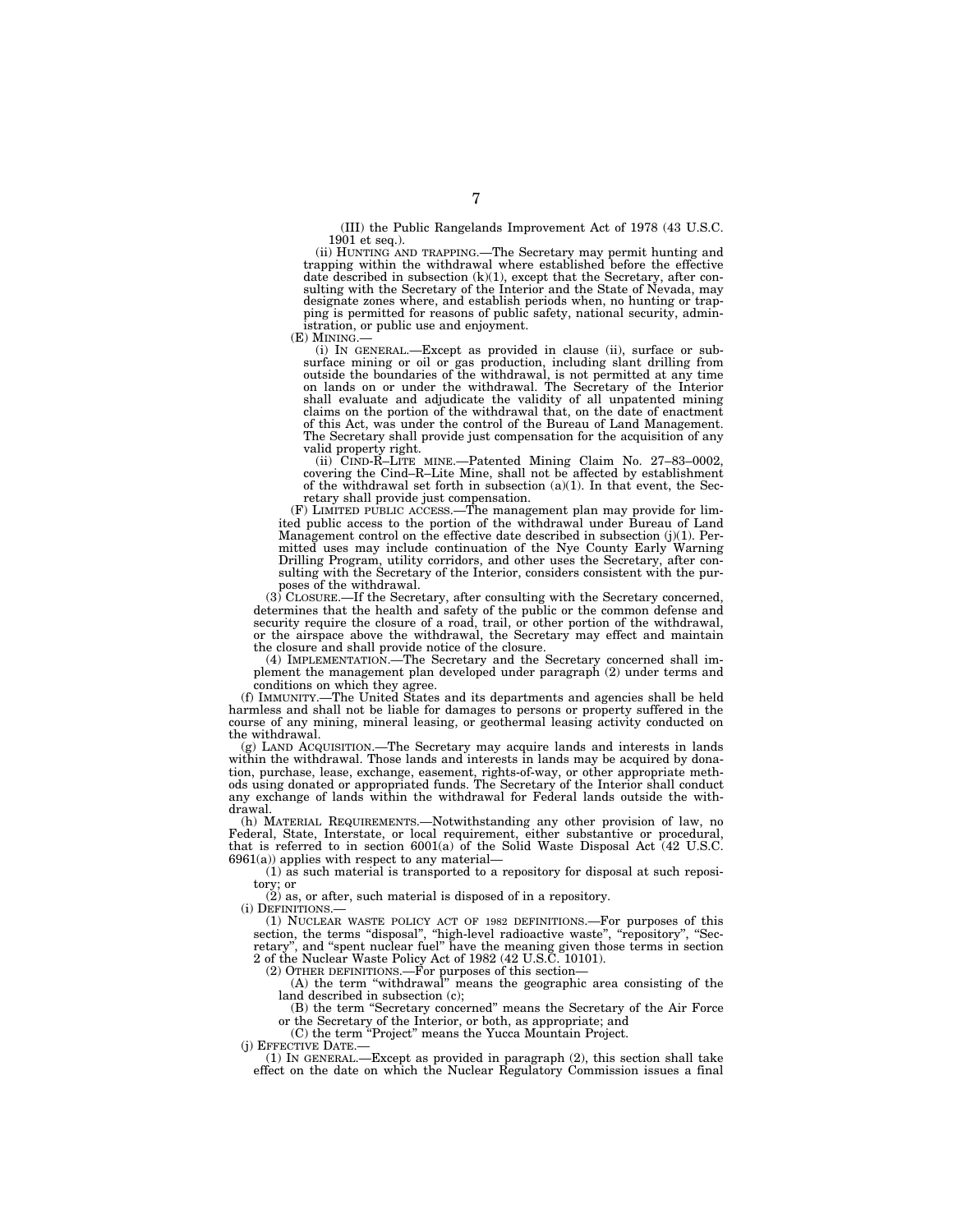decision approving the issuance of a construction authorization for a repository under section  $114(d)(1)$  of the Nuclear Waste Policy Act of 1982 (42 U.S.C. 10134(d)) (as so designated by this Act).

(2) EXCEPTIONS.—Subsections (c),  $(e)(2)(A)$ , (h), (i), and (j) shall take effect on the date of enactment of this Act.

#### **SEC. 202. APPLICATION PROCEDURES AND INFRASTRUCTURE ACTIVITIES.**

(a) STATUS REPORT ON APPLICATION.—Section 114(c) of the Nuclear Waste Policy Act of 1982 (42 U.S.C. 10134(c)) is amended by striking "the date on which such authorization is granted'' and inserting ''the date on which the Commission issues a final decision approving or disapproving such application''.

(b) APPLICATION PROCEDURES AND INFRASTRUCTURE ACTIVITIES.—Section 114(d) of the Nuclear Waste Policy Act of 1982 (42 U.S.C. 10134(d)) is amended-

(1) by striking ''The Commission shall consider'' and inserting the following: ''(1) APPLICATIONS FOR CONSTRUCTION AUTHORIZATION.—The Commission shall consider'';

(2) by striking ''the expiration of 3 years after the date of the submission of such application" and inserting "30 months after the date of enactment of the Nuclear Waste Policy Amendments Act of 2017'

(3) by striking "70,000 metric tons" each place it appears and inserting  $"110,000$  metric tons"; and

(4) by adding at the end the following new paragraphs:

''(2) APPLICATIONS TO AMEND.—If the Commission issues a construction authorization for a repository pursuant to paragraph (1) and the Secretary submits an application to amend such authorization, the Commission shall consider the application to amend using expedited, informal procedures, including discovery procedures that minimize the burden on the parties to produce documents. The Commission shall issue a final decision on such application to amend within 1 year after the date of submission of such application, except that the Commission may extend such deadline by not more than 6 months if, not less than 30 days before such deadline, the Commission complies with the reporting requirements established in subsection (e)(2).

''(3) INFRASTRUCTURE ACTIVITIES.—

''(A) IN GENERAL.—At any time before or after the Commission issues a final decision approving or disapproving the issuance of a construction authorization for a repository pursuant to paragraph (1), the Secretary may undertake infrastructure activities that the Secretary considers necessary or appropriate to support construction or operation of a repository at the Yucca Mountain site or transportation to such site of spent nuclear fuel and high-level radioactive waste. Infrastructure activities include safety upgrades, site preparation, the construction of a rail line to connect the Yucca Mountain site with the national rail network (including any facilities to facilitate rail operations), and construction, upgrade, acquisition, or operation of electrical grids or facilities, other utilities, communication facilities, access roads, and nonnuclear support facilities.

''(B) ENVIRONMENTAL ANALYSIS.—If the Secretary determines that an environmental analysis is required under the National Environmental Policy Act of 1969 with respect to an infrastructure activity undertaken under this paragraph, the Secretary need not consider alternative actions or a no-action alternative. To the extent any other Federal agency must consider the potential environmental impact of such an infrastructure activity, the agency shall adopt, to the extent practicable, any environmental analysis prepared by the Secretary under this subparagraph without further action. Such adoption satisfies the responsibilities of the adopting agency under the National Environmental Policy Act of 1969, and no further action is required by the agency.

''(C) NO GROUNDS FOR DISAPPROVAL.—The Commission may not disapprove, on the grounds that the Secretary undertook an infrastructure activity under this paragraph—

''(i) the issuance of a construction authorization for a repository pursuant to paragraph (1);

''(ii) a license to receive and possess spent nuclear fuel and high-level radioactive waste; or

"(iii) any other action concerning the repository."

(c) CONNECTED ACTIONS.—Section 114(f)(6) of the Nuclear Waste Policy Act of 1982 (42 U.S.C. 10134(f)(6)) is amended by striking ''or nongeologic alternatives to such site'' and inserting ''nongeologic alternatives to such site, or an action connected or otherwise related to the repository to the extent the action is undertaken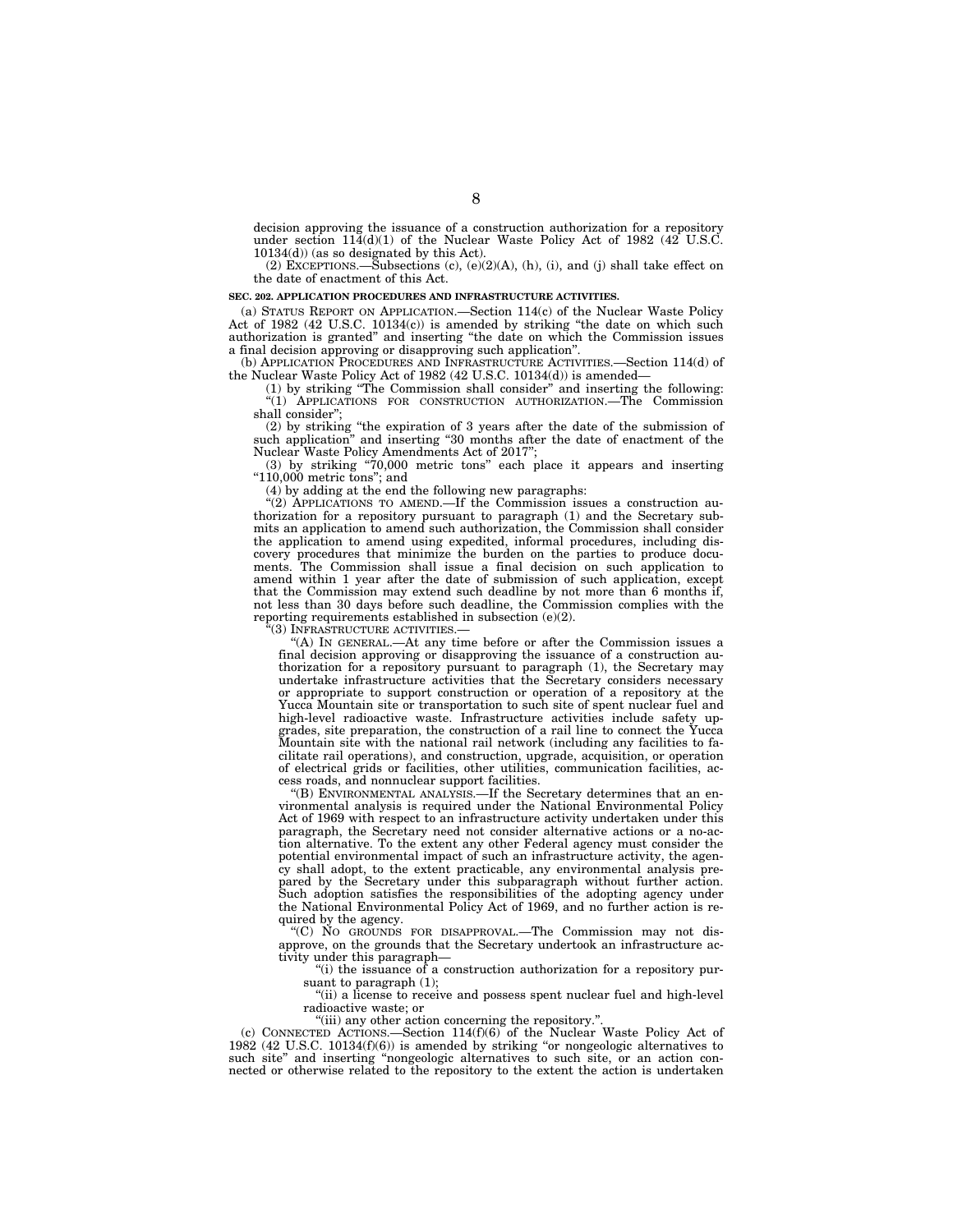outside the geologic repository operations area and does not require a license from the Commission''.

#### **SEC. 203. PENDING REPOSITORY LICENSE APPLICATION.**

Nothing in this Act or the amendments made by this Act shall be construed to require the Secretary to amend or otherwise modify an application for a construction authorization described in section 114(d) of the Nuclear Waste Policy Act of 1982 (42 U.S.C. 10134(d)) pending as of the date of enactment of this Act.

# **SEC. 204. LIMITATION ON PLANNING, DEVELOPMENT, OR CONSTRUCTION OF DEFENSE WASTE REPOSITORY.**

(a) LIMITATION.—The Secretary of Energy may not take any action relating to the planning, development, or construction of a defense waste repository until the date on which the Nuclear Regulatory Commission issues a final decision approving or disapproving the issuance of a construction authorization for a repository under section  $114(d)(1)$  of the Nuclear Waste Policy Act of 1982 (42 U.S.C. 10134(d)) (as so designated by this Act).

(b) DEFINITIONS.—In this section—

(1) the terms ''atomic energy defense activity'', ''high-level radioactive waste'', ''repository'', and ''spent nuclear fuel'' have the meanings given those terms in section 2 of the Nuclear Waste Policy Act of 1982 (42 U.S.C. 10101); and

(2) the term ''defense waste repository'' means the repository for high-level radioactive waste and spent nuclear fuel derived from the atomic energy defense activities of the Department of Energy, as described in the draft plan of the Department titled ''Draft Plan for a Defense Waste Repository'' published on December 16, 2016.

### **SEC. 205. SENSE OF CONGRESS REGARDING TRANSPORTATION ROUTES.**

It is the sense of Congress that the Secretary of Energy should consider routes for the transportation of spent nuclear fuel or high-level radioactive waste transported by or for the Secretary under subtitle A of title I of the Nuclear Waste Policy Act of 1982 (42 U.S.C. 10131 et seq.) to the Yucca Mountain site that, to the extent practicable, avoid Las Vegas, Nevada.

# **TITLE III—DOE CONTRACT PERFORMANCE**

#### **SEC. 301. TITLE TO MATERIAL.**

Section 123 of the Nuclear Waste Policy Act of 1982 (42 U.S.C. 10143) is amended—

(1) by striking ''Delivery'' and inserting ''(a) IN GENERAL.—Delivery'';

(2) by striking ''repository constructed under this subtitle'' and inserting ''repository or monitored retrievable storage facility''; and

(3) by adding at the end the following new subsection:

''(b) CONTRACT MODIFICATION.—The Secretary may enter into new contracts or negotiate modifications to existing contracts, with any person who generates or holds title to high-level radioactive waste or spent nuclear fuel of domestic origin, for acceptance of title, subsequent transportation, and storage of such high-level radioactive waste or spent nuclear fuel (including to expedite such acceptance of title, transportation, and storage of such waste or fuel from facilities that have ceased commercial operation) at a monitored retrievable storage facility authorized under subtitle C.

# **TITLE IV—BENEFITS TO HOST COMMUNITY**

#### **SEC. 401. CONSENT.**

Section 170 of the Nuclear Waste Policy Act of 1982 (42 U.S.C. 10173) is amended—

(1) in subsection (c), by striking ''shall offer'' and inserting ''may offer'';

- $(2)$  in subsection  $(d)$ , by striking "shall" and inserting "may";
- (3) in subsection (e)—
	- (A) by inserting a comma after ''repository''; and
		- (B) by inserting "per State," after "facility"; and
- (4) by adding at the end the following new subsection:

''(g) CONSENT.—The acceptance or use of any of the benefits provided under a benefits agreement under this section by the State of Nevada shall not be considered to be an expression of consent, express or implied, to the siting of a repository in such State.'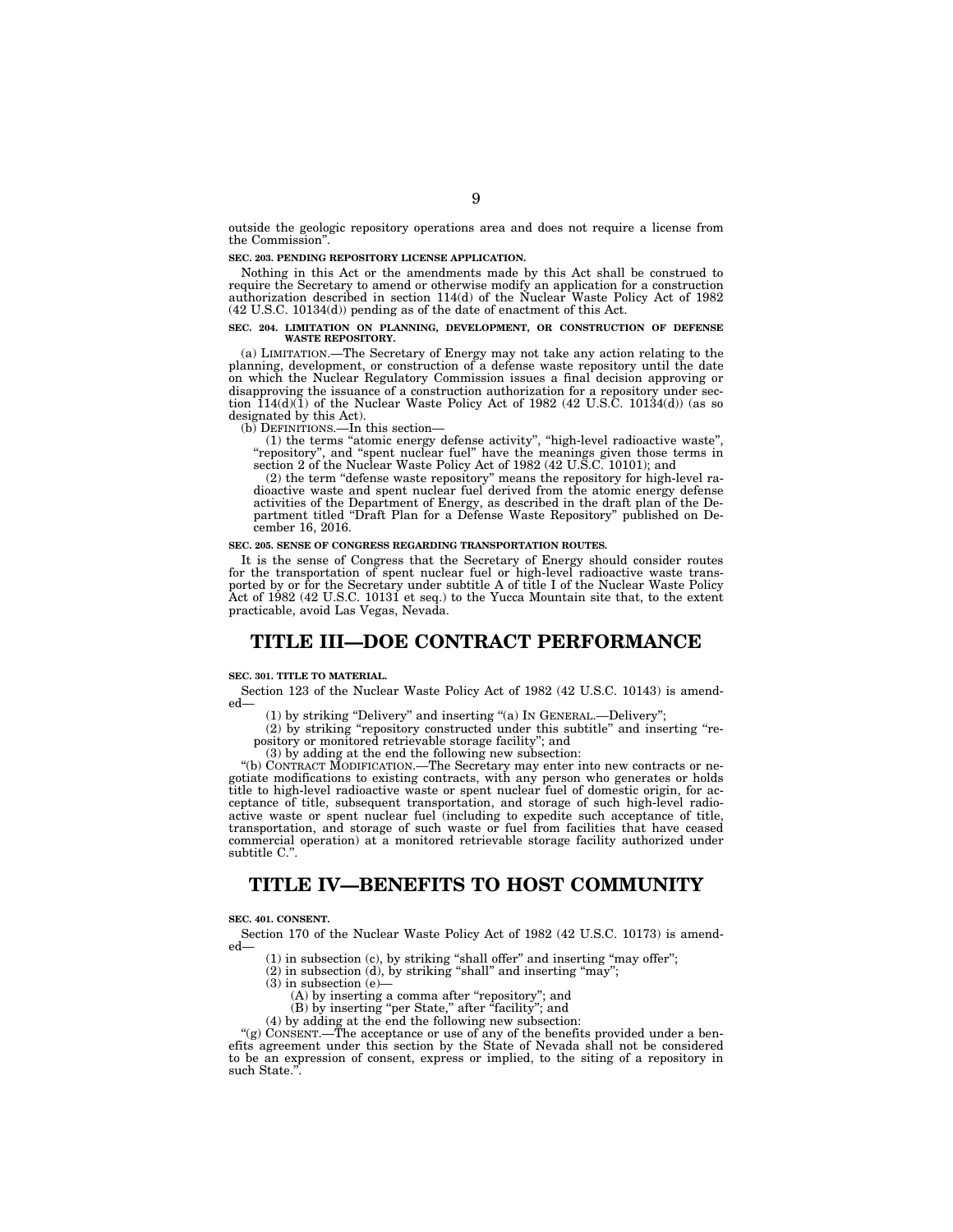#### **SEC. 402. CONTENT OF AGREEMENTS.**

(a) BENEFITS SCHEDULE.—The table in section  $171(a)(1)$  of the Nuclear Waste Policy Act of 1982 (42 U.S.C.  $10173a(a)(1)$ ) is amended to read as follows:

#### ''BENEFITS SCHEDULE

| Event                                                                               | <b>MRS</b>   | Repository                                            |
|-------------------------------------------------------------------------------------|--------------|-------------------------------------------------------|
| (A) Annual payments prior to first spent                                            | \$5,000,000  | \$15,000,000                                          |
| (B) Upon first spent fuel receipt                                                   | \$10,000,000 | The amount described<br>in section $302(f)(1)(B)$     |
| (C) Annual payments after first spent<br>fuel receipt until closure of the facility | \$10,000,000 | The amounts described<br>in section $302(f)(1)(C)$ ". |

(b) RESTRICTIONS ON USE.—Section 171(a) of the Nuclear Waste Policy Act of 1982  $(42 \text{ U.S.C. } 10173a(a))$  is amended-

(1) in paragraph (6), by striking ''paragraph (7)'' and inserting ''paragraphs (7) and (8)''; and

(2) by adding at the end the following new paragraph:

''(8) None of the payments under this section may be used—

''(A) directly or indirectly to influence legislative action on any matter pending before Congress or a State legislature or for any lobbying activity as provided in section 1913 of title 18, United States Code;

''(B) for litigation purposes; or

''(C) to support multistate efforts or other coalition-building activities inconsistent with the siting, construction, or operation of the monitored retrievable storage facility or repository concerned.'

(c) CONTENTS.—Section 171(b) of the Nuclear Waste Policy Act of 1982 (42 U.S.C.  $10173a(b)$ ) is amended-

(1) by striking paragraph (2);

(2) by redesignating paragraphs (3) through (5) as paragraphs (2) through (4), respectively; and

 $(3)$  in paragraph  $(3)$  (as redesignated by paragraph  $(2)$  of this subsection), by striking "in the design of the repository or monitored retrievable storage facility and''.

(d) PAYMENTS FROM THE WASTE FUND.—Section 171(c) of the Nuclear Waste Policy Act of 1982 (42 U.S.C. 10173a(c)) is amended by striking the first sentence and inserting the following: ''The Secretary shall make payments to the State of Nevada under a benefits agreement concerning a repository under section 170 from the Waste Fund.''.

### **SEC. 403. COVERED UNITS OF LOCAL GOVERNMENT.**

(a) IN GENERAL.—The Nuclear Waste Policy Act of 1982 (42 U.S.C. 10101 et seq.) is amended by inserting after section 172 the following new section:

#### **''SEC. 172A. COVERED UNITS OF LOCAL GOVERNMENT.**

''(a) BENEFITS AGREEMENT.—Not earlier than 1 year after the date of enactment of this section, the Secretary may enter into a benefits agreement with any covered unit of local government concerning a repository for the acceptance of high-level radioactive waste or spent nuclear fuel in the State of Nevada.

''(b) CONTENT OF AGREEMENTS.—In addition to any benefits to which a covered unit of local government is entitled under this Act, the Secretary shall make payments to such covered unit of local government that is a party to a benefits agreement under subsection (a) to mitigate impacts described in section 175(b).

"(c) PAYMENTS FROM WASTE FUND.—The Secretary shall make payments to a covered unit of local government under a benefits agreement under this section from the Waste Fund.

''(d) RESTRICTION ON USE.—None of the payments made pursuant to a benefits agreement under this section may be used—

''(1) directly or indirectly to influence legislative action on any matter pending before Congress or a State legislature or for any lobbying activity as provided in section 1913 of title 18, United States Code;

''(2) for litigation purposes; or

''(3) to support multistate efforts or other coalition-building activities inconsistent with the siting, construction, or operation of the repository.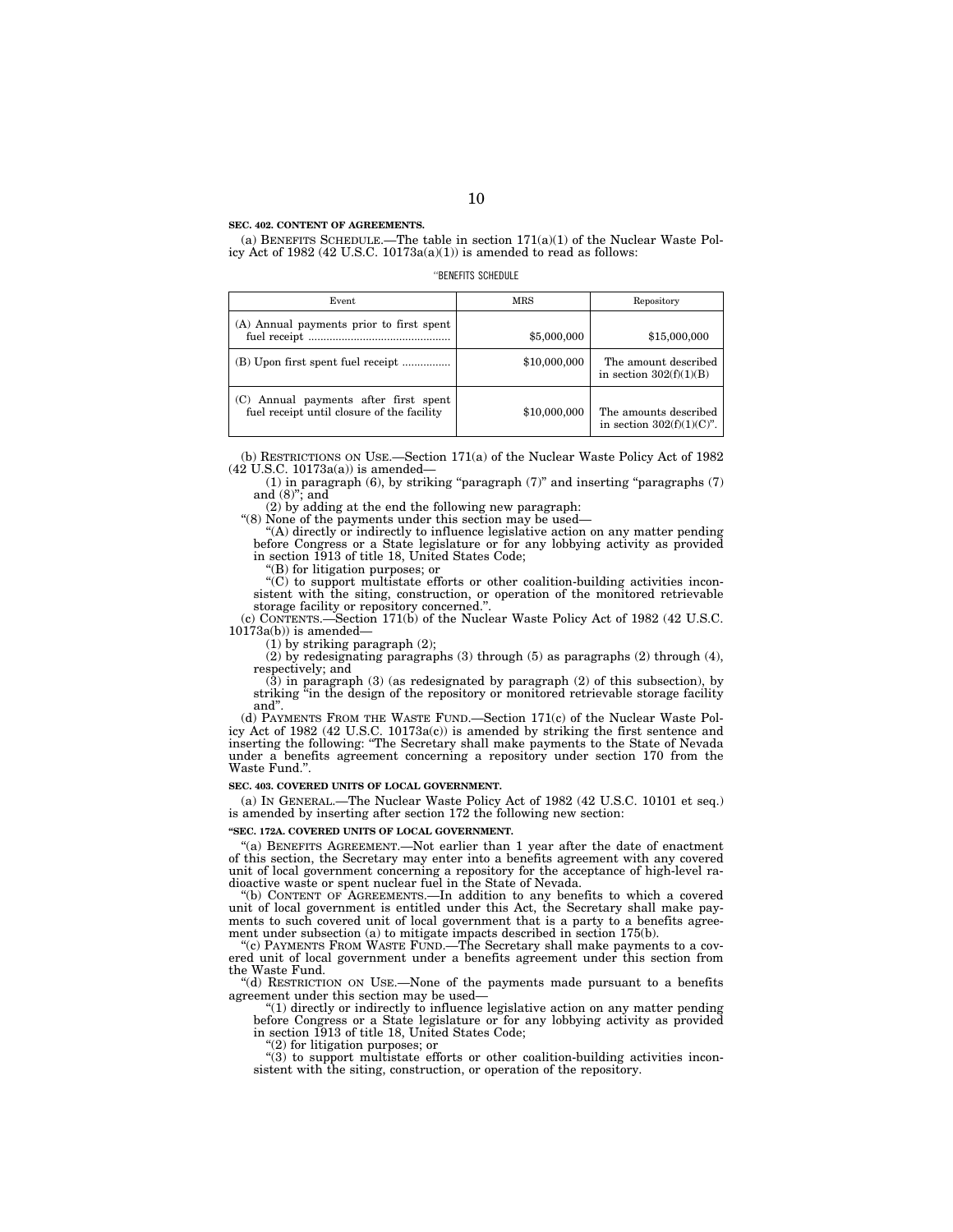''(e) CONSENT.—The acceptance or use of any of the benefits provided under a benefits agreement under this section by any covered unit of local government shall not be considered to be an expression of consent, express or implied, to the siting of a repository in the State of Nevada.

''(f) COVERED UNIT OF LOCAL GOVERNMENT DEFINED.—In this section, the term 'covered unit of local government' means—

 $(1)$  any affected unit of local government with respect to a repository; and "(2) any unit of general local government in the State of Nevada." (b) CONFORMING AMENDMENTS.—

(1) BENEFITS AGREEMENT.—Section  $170(a)(4)$  of the Nuclear Waste Policy Act of 1982 (42 U.S.C. 10173(a)(4)) is amended—

(A) by inserting ''made available pursuant to a benefits agreement under this section'' after ''under this subtitle''; and

(B) by striking ''with a benefits agreement under this section'' and inserting ''with such benefits agreement''.

(2) LIMITATION.—Section 170(e) of the Nuclear Waste Policy Act of 1982 (42 U.S.C. 10173(e)) is further amended by inserting "under this section" after "may be in effect''.

(3) TABLE OF CONTENTS.—The table of contents for the Nuclear Waste Policy Act of 1982 (42 U.S.C. 10101 note) is amended by adding after the item relating to section 172, the following:

''Sec. 172A. Covered units of local government.''.

**SEC. 404. TERMINATION.** 

Section 173 of the Nuclear Waste Policy Act of 1982 (42 U.S.C. 10173c) is amended—

 $(1)$  in subsection  $(a)$ 

(A) by striking ''under this title if'' and inserting ''under this title'';

(B) in paragraph (1), by inserting ''concerning a repository or a monitored retrievable storage facility, if'' before ''the site under consideration''; and

 $(C)$  in paragraph  $(2)$ , by striking "the Secretary determines that the Commission cannot license the facility within a reasonable time'' and inserting ''concerning a repository, if the Commission issues a final decision disapproving the issuance of a construction authorization for a repository under section  $114(d)(1)$ "; and

(2) by amending subsection (b) to read as follows:

''(b) TERMINATION BY STATE OR INDIAN TRIBE.—A State, covered unit of local government (as defined in section 172A), or Indian tribe may only terminate a benefits agreement under this title—

 $*(1)$  concerning a repository or a monitored retrievable storage facility, if the Secretary disqualifies the site under consideration for its failure to comply with technical requirements established by the Secretary in accordance with this Act; or

"(2) concerning a repository, if the Commission issues a final decision disapproving the issuance of a construction authorization for a repository under section  $1\text{I}4(d)(1)$ .".

#### **SEC. 405. PRIORITY FUNDING FOR CERTAIN INSTITUTIONS OF HIGHER EDUCATION.**

(a) IN GENERAL.—Subtitle G of the Nuclear Waste Policy Act of 1982 (42 U.S.C. 10174 et seq.) is amended by adding at the end the following new section:

### **''SEC. 176. PRIORITY FUNDING FOR CERTAIN INSTITUTIONS OF HIGHER EDUCATION.**

''(a) IN GENERAL.—In providing any funding to institutions of higher education from the Waste Fund, the Secretary shall prioritize institutions of higher education that are located in the State of Nevada.

''(b) DEFINITION.—In this section, the term 'institution of higher education' has the meaning given that term in section 101 of the Higher Education Act of 1965 (20  $U.S.C. 1001$ ."

(b) CONFORMING AMENDMENT.—The table of contents for the Nuclear Waste Policy Act of 1982 (42 U.S.C. 10101 note) is amended by adding after the item relating to section 175, the following:

''Sec. 176. Priority funding for certain institutions of higher education.''.

#### **SEC. 406. DISPOSAL OF SPENT NUCLEAR FUEL.**

Section 122 of the Nuclear Waste Policy Act of 1982 (42 U.S.C. 10142) is amended<br>by adding at the end the following: "Any economic benefits derived from the re-<br>trieval of spent nuclear fuel pursuant to this section shall in which the repository is located, affected units of local government, and affected Indian tribes.'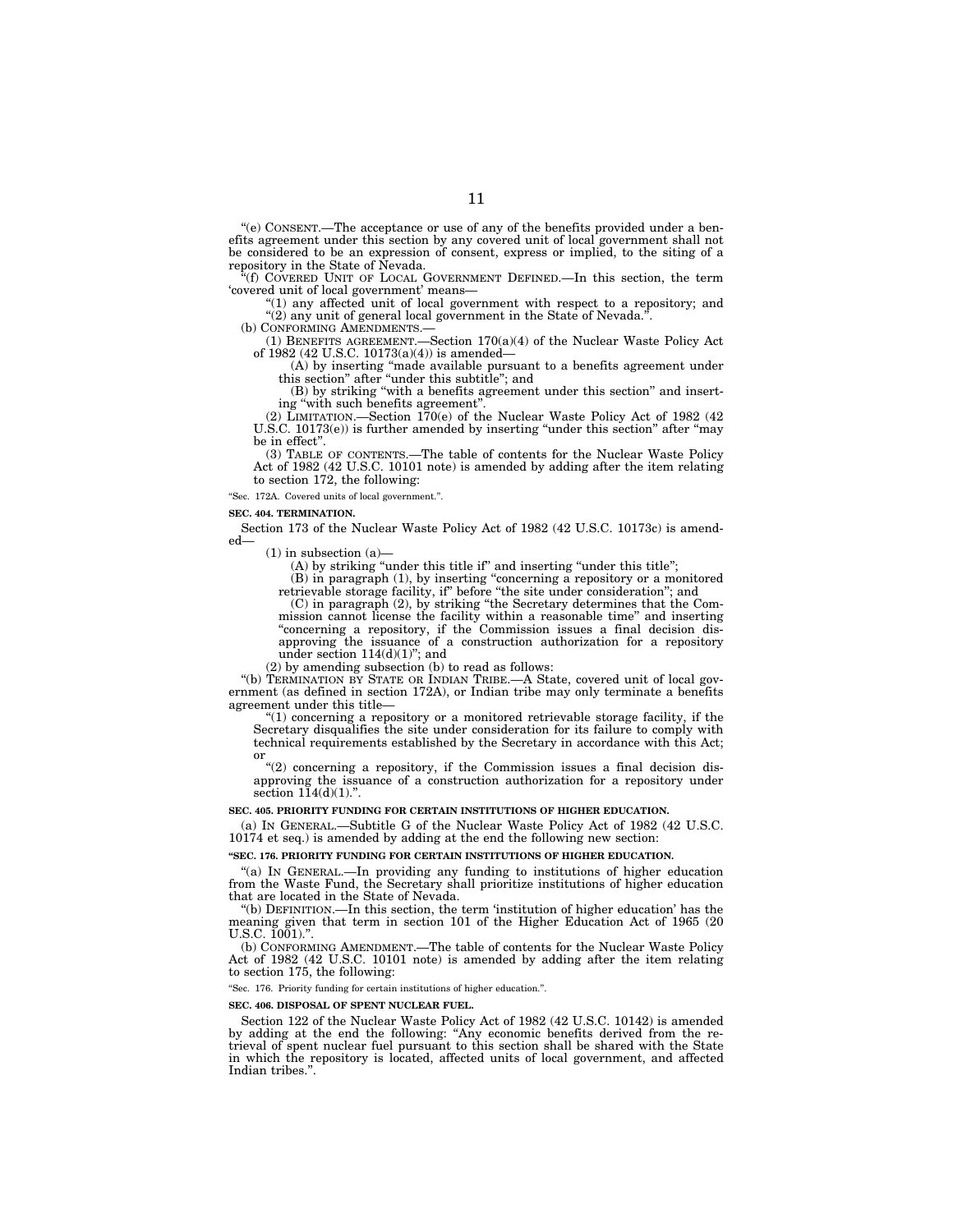**SEC. 407. UPDATED REPORT.** 

Section 175(a) of the Nuclear Waste Policy Act of 1982 (42 U.S.C. 10174a(a)) is amended by striking "Nuclear Waste Policy Amendments Act of 2017".

# **TITLE V—FUNDING**

#### **SEC. 501. ASSESSMENT AND COLLECTION OF FEES.**

(a) IN GENERAL.—Section  $302(a)(4)$  of the Nuclear Waste Policy Act of 1982 (42) U.S.C.  $10222(a)(4)$ ) is amended-

(1) in the first sentence—

 $(A)$  by striking " $(4)$  Not later than" and inserting the following:

''(4) ASSESSMENT, COLLECTION, AND PAYMENT OF FEES.— ''(A) ASSESSMENT OF FEES.—Not later than'';

(B) by striking ''the date of enactment of this Act'' and inserting ''the date of enactment of the Nuclear Waste Policy Amendments Act of 2017"; and (C) by striking "collection and payment" and inserting "assessment";

(2) in the second sentence, by striking ''collection of the fee'' and inserting

''such amount''; (3) in the third sentence, by striking "are being collected" and inserting "will result from such amounts'';

(4) in the fifth sentence, by striking "a period of 90 days of continuous session'' and all that follows through the period at the end and inserting ''the date that is 180 days after the date of such transmittal.''; and

(5) by adding at the end the following:<br>"(B) COLLECTION AND PAYMENT OF FEES.

"(i) IN GENERAL.—Not later than 180 days after the date of enactment of Nuclear Waste Policy Amendments Act of 2017, the Secretary shall establish procedures for the collection and payment of the fees established by paragraph (2) and paragraph (3), or adjusted pursuant to subparagraph (A).

''(ii) LIMITATION ON COLLECTION.—The Secretary may not collect a fee established under paragraph (2), including a fee established under paragraph (2) and adjusted pursuant to subparagraph (A)—

 $\langle \overline{I} \rangle$  until the date on which the Commission issues a final decision approving or disapproving the issuance of a construction authorization for a repository under section  $114(d)(1)$ ; and

"(II) after such date, in an amount that will cause the total amount of fees collected under this subsection in any fiscal year to exceed 90 percent of the amounts appropriated for that fiscal year for purposes described in subsection  $\vec{d}$ ).

''(iii) PAYMENT OF FULL AMOUNTS.—Notwithstanding the noncollection of a fee by the Secretary pursuant to clause (ii) in any fiscal year, a person who has entered into a contract with the Secretary under this subsection shall pay any uncollected amounts when determined necessary by the Secretary, subject to clause (ii), for purposes described in subsection (d).

(b) AUTHORITY TO MODIFY CONTRACTS.—The Secretary of Energy may seek to modify a contract entered into under section 302(a) of the Nuclear Waste Policy Act of 1982 (42 U.S.C. 10222(a)) before the date of enactment of this Act to ensure that the contract complies with the provisions of such section, as amended by this Act. (c) TECHNICAL AND CONFORMING AMENDMENTS.—Section 302(a) of the Nuclear

Waste Policy Act of 1982 (42 U.S.C. 10222(a)) is amended— (1) in paragraph (1), by striking ''paragraphs (2) and (3)'' and inserting ''paragraphs  $(2)$ ,  $(3)$ , and  $(4)$ <sup>\*</sup>

 $(2)$  in paragraph  $(3)$ , by striking "126(b)"; and

 $(3)$  in paragraph  $(4)$ , by striking "insure" and inserting "ensure".

### **SEC. 502. USE OF WASTE FUND.**

(a) IN GENERAL.—Section 302(d) of the Nuclear Waste Policy Act of 1982 (42 U.S.C. 10222(d)) is amended—

(1) in paragraph (1), by striking ''maintenance and monitoring'' and all that follows through the semicolon at the end and inserting ''maintenance and monitoring of any repository or test and evaluation facility constructed under this Act;

(2) in paragraph (4), by striking ''to be disposed of'' and all that follows through the semicolon at the end and inserting ''to be disposed of in a repository or to be used in a test and evaluation facility; $\ddot{y}$ ;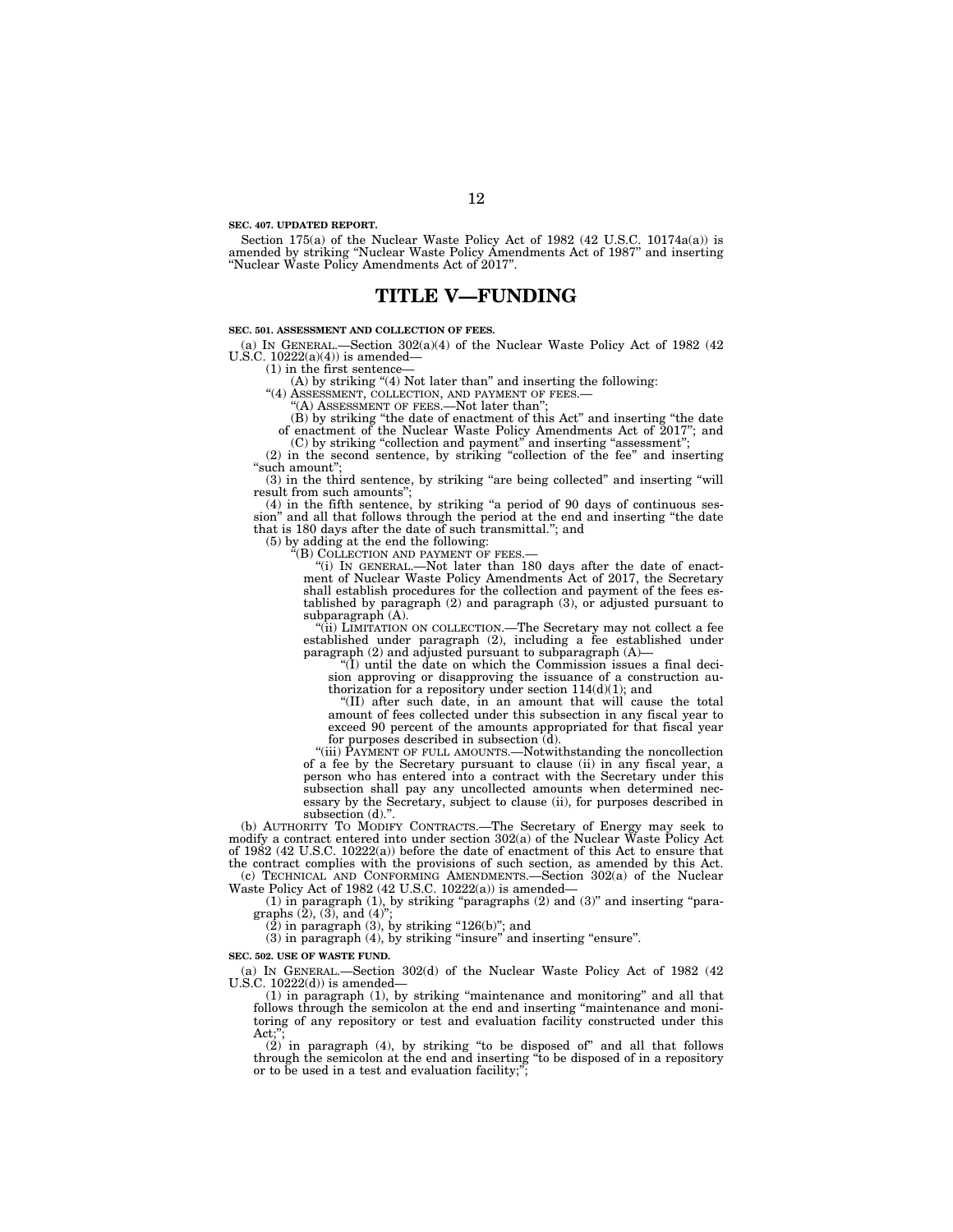(3) in paragraph (5), by striking ''at a repository site'' and all that follows through the end and inserting ''at a repository site or a test and evaluation facility site and necessary or incident to such repository or test and evaluation facility;'';

(4) in paragraph (6), by striking the period at the end and inserting ''; and''; and

(5) by inserting after paragraph (6) the following:

''(7) payments under benefits agreements for a repository entered into under section 170 or 172A.''.

(b) CONFORMING AMENDMENTS.—Section 117(d) of the Nuclear Waste Policy Act of 1982 (42 U.S.C. 10137(d)) is amended by inserting ''designated with respect to a repository'' after ''such representatives''.

## **SEC. 503. ANNUAL MULTIYEAR BUDGET PROPOSAL.**

Section  $302(e)(2)$  of the Nuclear Waste Policy Act of 1982 (42 U.S.C.  $10222(e)(2)$ ) is amended by striking "triennially" and inserting "annually".

### **SEC. 504. AVAILABILITY OF CERTAIN AMOUNTS.**

Section 302 of the Nuclear Waste Policy Act of 1982 (42 U.S.C. 10222) is amended by adding at the end the following:

''(f) AVAILABILITY OF CERTAIN AMOUNTS.—

''(1) IN GENERAL.—Notwithstanding any other provision of this section, for the purposes described in subsection (d) that are specified in subparagraphs (A) through (E) of this paragraph, the following amounts from the Waste Fund shall be available to the Secretary without further appropriation:

"(A) An amount equal to 1 percent of 2017 Waste Fund amounts, on the date on which high-level radioactive waste or spent nuclear fuel is received at the Yucca Mountain site, and in each of the 25 years thereafter, for costs associated with construction and operation of a repository or facilities at the Yucca Mountain site.

'(B) An amount equal to 1 percent of 2017 Waste Fund amounts, on the date on which high-level radioactive waste or spent nuclear fuel is received at the Yucca Mountain site, to make payments under a benefits agreement entered into under section 170 with the State of Nevada concerning a repository.

 $\rm ^{\prime\prime(C)}$  An amount equal to 0.1 percent of 2017 Waste Fund amounts, on the date that is one year after the date on which high-level radioactive waste or spent nuclear fuel is received at the Yucca Mountain site, and in each year thereafter until closure of the repository, to make payments under a benefits agreement entered into under section 170 with the State of Nevada concerning a repository.

''(D) An amount equal to 20 percent of 2017 Waste Fund amounts, on the date on which monitoring of the repository during the decommissioning period commences, for waste package and drip shield fabrication activities.

''(E) An amount equal to the amount of any fee collected pursuant to subsection (a)(3) after the date of enactment of the Nuclear Waste Policy Amendments Act of 2017, on the date on which such fee is collected, for costs associated with construction and operation of a repository or facilities at the Yucca Mountain site.

''(2) 2017 WASTE FUND AMOUNTS.—For purposes of this subsection, the term '2017 Waste Fund amounts' means the amounts in the Waste Fund on the date of enactment of the Nuclear Waste Policy Amendments Act of 2017.''.

# **TITLE VI—MISCELLANEOUS**

#### **SEC. 601. CERTAIN STANDARDS AND CRITERIA.**

(a) GENERALLY APPLICABLE STANDARDS AND CRITERIA.—

(1) ENVIRONMENTAL PROTECTION AGENCY STANDARDS.—

(A) DETERMINATION AND REPORT.—Not later than 2 years after the Nuclear Regulatory Commission has issued a final decision approving or disapproving the issuance of a construction authorization for a repository under section 114(d)(1) of the Nuclear Waste Policy Act of 1982 (42 U.S.C. 10134(d)) (as so designated by this Act), the Administrator of the Environmental Protection Agency shall—

(i) determine if the generally applicable standards promulgated under section 121(a) of the Nuclear Waste Policy Act of 1982 (42 U.S.C. 10141(a)) should be updated; and

(ii) submit to Congress a report on such determination.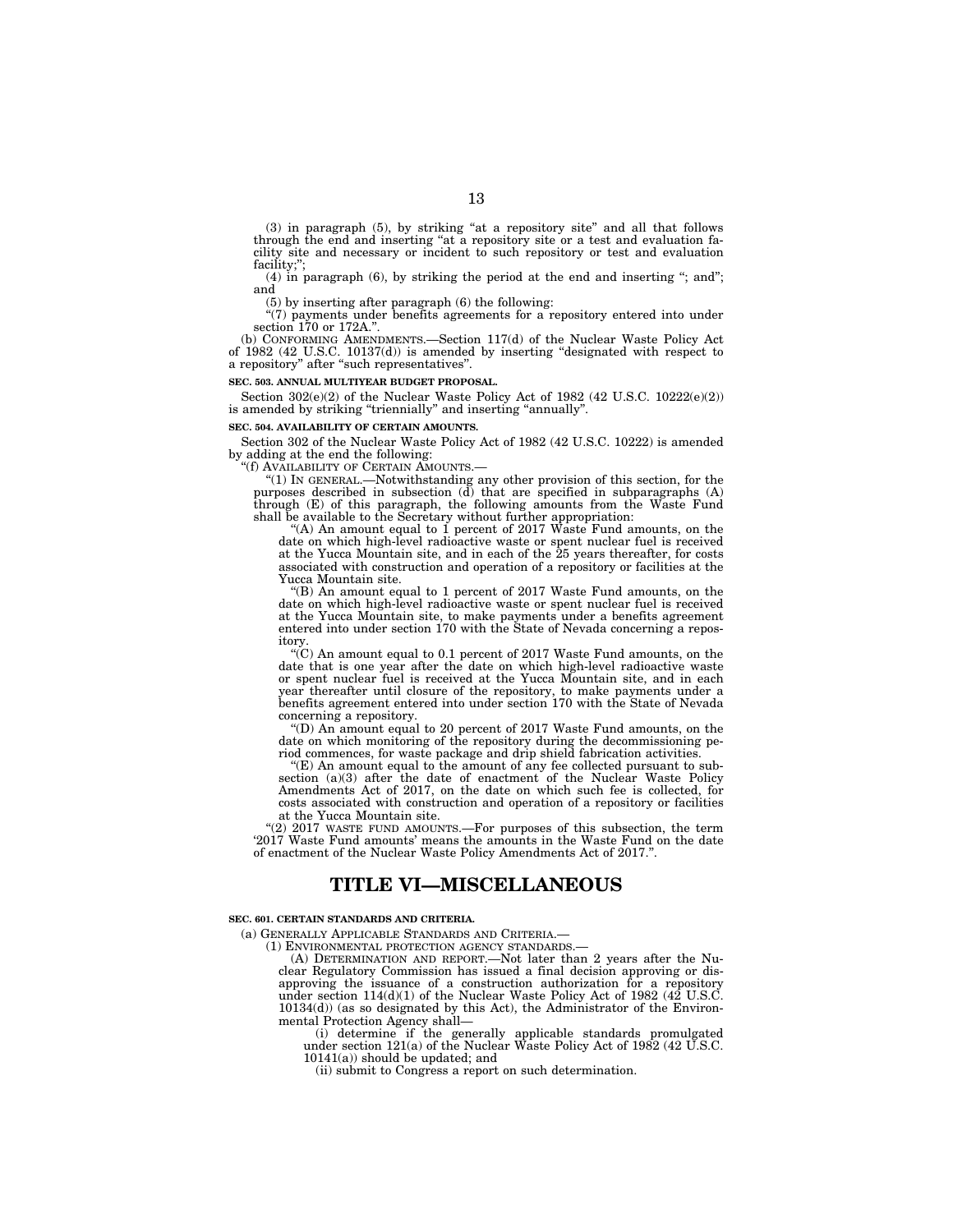(B) RULE.—If the Administrator of the Environmental Protection Agency determines, under subparagraph (A), that the generally applicable standards promulgated under section 121(a) of the Nuclear Waste Policy Act of 1982 (42 U.S.C. 10141(a)) should be updated, the Administrator, not later than 2 years after submission of the report under subparagraph (A)(ii), shall, by rule, promulgate updated generally applicable standards under such section.

(2) COMMISSION REQUIREMENTS AND CRITERIA.—Not later than 2 years after the Administrator of the Environmental Protection Agency promulgates updated generally applicable standards pursuant to paragraph (1)(B), the Commission shall, by rule, promulgate updated technical requirements and criteria under section  $121(b)$  of the Nuclear Waste Policy Act of 1982 (42 U.S.C. 10141(b)) as necessary to be consistent with such updated generally applicable standards.

(b) SITE-SPECIFIC STANDARDS AND CRITERIA.—Nothing in this section shall affect the standards, technical requirements, and criteria promulgated by the Administrator of the Environmental Protection Agency and the Nuclear Regulatory Commission for the Yucca Mountain site under section 801 of the Energy Policy Act of 1992 (42 U.S.C. 10141 note).

#### **SEC. 602. APPLICATION.**

Section 135 of the Nuclear Waste Policy Act of 1982 (42 U.S.C. 10155) is amended by striking subsection (h) and redesignating subsection (i) as subsection (h).

**SEC. 603. TRANSPORTATION SAFETY ASSISTANCE.** 

Section 180(c) of the Nuclear Waste Policy Act of 1982 (42 U.S.C. 10175(c)) is amended—

 $(1)$  by striking " $(c)$  The Secretary" and inserting the following:

"(c) TRAINING AND ASSISTANCE.

''(1) TRAINING.—The Secretary''; and

(2) by striking ''The Waste Fund'' and inserting the following:

 $''(2)$  ASSISTANCE.—The Secretary shall, subject to the availability of appropriations, provide in-kind, financial, technical, and other appropriate assistance, for safety activities related to the transportation of high-level radioactive waste or spent nuclear fuel, to any entity receiving technical assistance or funds under paragraph (1).

''(3) SOURCE OF FUNDING.—The Waste Fund''.

**SEC. 604. OFFICE OF CIVILIAN RADIOACTIVE WASTE MANAGEMENT.** 

(a) AMENDMENT TO THE NUCLEAR WASTE POLICY ACT OF 1982.—Subsection (b) of section 304 of the Nuclear Waste Policy Act of 1982 (42 U.S.C. 10224(b)) is amended to read as follows:

''(b) DIRECTOR.—

''(1) FUNCTIONS.—The Director of the Office shall be responsible for carrying out the functions of the Secretary under this Act. The Director of the Office shall report directly to the Secretary.

''(2) QUALIFICATIONS.—The Director of the Office shall be appointed from among persons who have extensive expertise and experience in organizational and project management.

" $(3)$  TENURE.—The Director of the Office may serve not more than two 5-year terms.

''(4) SERVICE DURING INTERIM PERIOD.—Upon expiration of the Director's term, the Director may continue to serve until the earlier of—

 $(A)$  the date on which a new Director is confirmed; or

 $\mathcal{L}(\mathbf{B})$  the date that is one year after the date of such expiration.

''(5) REMOVAL.—The President may remove the Director only for inefficiency, neglect of duty, or malfeasance in office. If the President removes the Director, the President shall submit to Congress a statement explaining the reason for such removal."

(b) TRANSFER OF FUNCTIONS.—

(1) AMENDMENT.—Section 203(a) of the Department of Energy Organization Act (42 U.S.C. 7133(a)) is amended by striking paragraph (8).

(2) TRANSFER OF FUNCTIONS.—The functions described in the paragraph (8) stricken by the amendment made by paragraph (1) shall be transferred to and performed by the Office of Civilian Radioactive Waste Management, as provided in section 304 of the Nuclear Waste Policy Act of 1982 (42 U.S.C. 10224).

(c) TECHNICAL AMENDMENT.—Section 2(17) of the Nuclear Waste Policy Act of 1982 (42 U.S.C. 10101(17)) is amended by striking "section 305" and inserting "section 304''.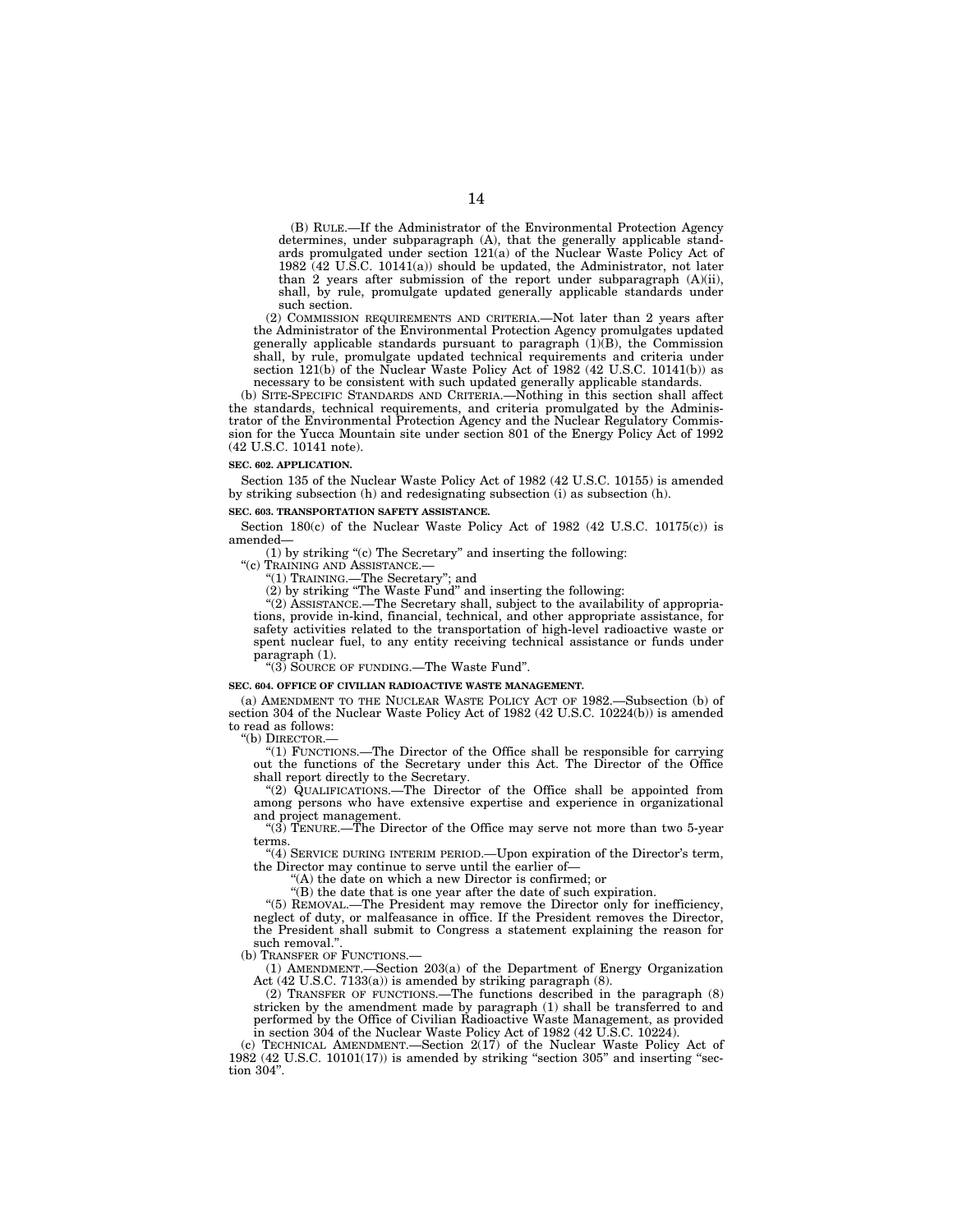**SEC. 605. WEST LAKE LANDFILL.** 

Not later than one year after the date of enactment of this Act, the Administrator of the Environmental Protection Agency shall submit to Congress a report containing the final remedy to be implemented at the West Lake Landfill and the expected timeline for implementation of such final remedy.

### **SEC. 606. SUBSEABED OR OCEAN WATER DISPOSAL.**

(a) PROHIBITION.—Section 5 of the Nuclear Waste Policy Act of 1982 (42 U.S.C.  $10104$ ) is amended-

(1) by striking ''Nothing in this Act'' and inserting: ''(a) EFFECT ON MARINE PROTECTION, RESEARCH, AND SANCTUARIES ACT OF 1972.—Nothing in this Act''; and

(2) by adding at the end the following new subsection:

''(b) SUBSEABED OR OCEAN WATER DISPOSAL.—Notwithstanding any other provision of law—

"(1) the subseabed or ocean water disposal of spent nuclear fuel or high-level radioactive waste is prohibited; and ''(2) no funds shall be obligated for any activity relating to the subseabed or

ocean water disposal of spent nuclear fuel or high-level radioactive waste.''.

(b) REPEAL.—Section 224 of the Nuclear Waste Policy Act of 1982, and the item relating thereto in the table of contents for such Act, are repealed.

#### **SEC. 607. SENSE OF CONGRESS REGARDING STORAGE OF NUCLEAR WASTE NEAR THE GREAT LAKES.**

It is the Sense of Congress that the Governments of the United States and Canada should not allow permanent or long-term storage of spent nuclear fuel or other radioactive waste near the Great Lakes.

# PURPOSE AND SUMMARY

H.R. 3053, the Nuclear Waste Policy Amendments Act of 2017, was introduced on June 26, 2017, by Rep. John Shimkus (R–IL). The bill amends the Nuclear Waste Policy Act of 1982 (NWPA)<sup>1</sup> to improve the Department of Energy's (DOE) nuclear waste management program to store and dispose of spent nuclear fuel (SNF) and high-level radioactive waste (HLW).

Title I of the bill directs DOE to initiate a program to consolidate and temporarily store commercial SNF during the development, construction, and initial operation of a repository, with preference for the Department to take ownership of SNF from facilities that have ceased commercial operation. This title also authorizes DOE to enter into an agreement with a non-Federal entity for the purposes of storing SNF to which the Department holds title.

Title II addresses Federal land withdrawal and related management issues associated with the licensing and construction of a permanent geologic repository at the Yucca Mountain, Nevada site. This title provides for the permanent withdrawal of specific Federal land for repository use by DOE; updates the Nuclear Regulatory Commission (NRC) licensing process and conditions for the repository; and limits activities relating to a separate repository for HLW generated by atomic energy defense activities.

Title III provides DOE with consolidated storage options to help fulfill the Federal government's obligations to take title to SNF. Provisions amend the NWPA to authorize DOE to modify contracts to allow the transfer of commercial SNF to DOE for monitored retrievable storage in addition to DOE's existing legal obligations to ensure the permanent disposal of commercial spent fuel.

Title IV provides benefits to the repository host State and units of local governments. The provisions update the NWPA to requalify the State of Nevada to enter into an agreement with DOE to help

<sup>1</sup>P.L. 97–425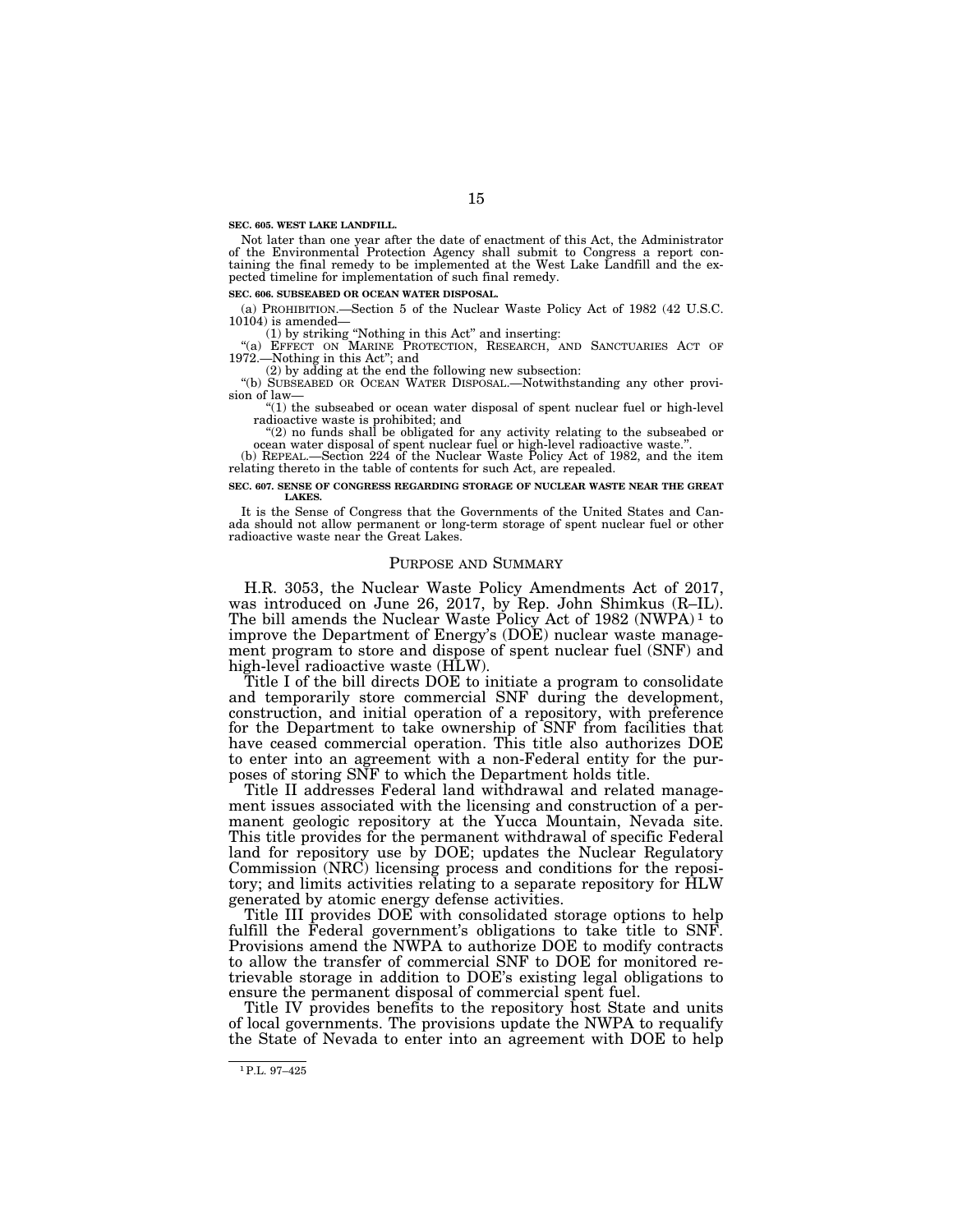mitigate potential impacts that may result from hosting the repository. The title also allows qualified covered units of local government to enter into separate benefits agreements with DOE.

Title V amends the method by which DOE funds its nuclear waste management activities through the collection and usage of the Nuclear Waste Fund (Fund). The bill also makes specific portions of previously collected funding available to the Department without further appropriation throughout the multi-decade life cycle of the repository program.

Title VI makes miscellaneous changes to the NWPA, including updating the generic (non-Yucca Mountain specific) standards for a repository, setting a fixed-term appointment for the Office of Civilian Radioactive Waste Management (OCRWM) Director, and expanding the qualified usage of DOE financial assistance to state and local organizations to support SNF transportation activities.

### BACKGROUND AND NEED FOR LEGISLATION

## *Historical context*

Spent nuclear fuel and high-level radioactive waste is generated as a result of commercial generation of nuclear power and as a byproduct of our nation's nuclear defense activities, such as legacy material from maintaining a nuclear weapons stockpile, and used fuel from the U.S. Navy's fleet of nuclear-powered submarines and aircraft carriers. This material must be permanently isolated from the manmade environment, and scientific consensus has consistently maintained that isolation in a deep, geologic repository is the best path forward.2

Throughout the 1960's and 1970's, the Federal government unsuccessfully sought a permanent disposal site for this material. For example, in the  $1960\hat{s}$  the Atomic Energy Commission (AEC)<sup>3</sup> attempted to locate a deep geologic repository at an abandoned salt mine near Lyons, Kansas. The State of Kansas ultimately opposed the siting of a repository at the Lyons site because of a lack of transparency and due to processes associated with the site's scientific characterization. Also, in the late 1970's, the Energy Research and Development Administration 4 conducted the National Waste Terminal Storage Program. The Program identified dozens of geologic sites in 36 states to characterize as potential repositories. However, when the Federal government sent requests to the governors representing the prospective locations, no governor agreed to move forward in partnership with DOE. The program was subsequently terminated.

At the same time, pressure was growing to establish a program for permanent disposal. During the late 1970's, a number of state

<sup>2</sup>The first comprehensive analysis was undertaken in the 1950's and repository disposal remains the most widely supported policy. See National Research Council. 1957. *The Disposal of* Radioactive Wast on Land. Washington, DC: The National Academies Press. https://doi.org/<br>10.17226/10294. See, more recently, Na

mote and regulate the use of atomic science and technology. The AEC was disbanded in 1974<br>and two organizations were established to separate the nuclear promotional activities, which<br>were placed into the Energy Research an

civilian nuclear activities, within the Nuclear Regulatory Commission.<br>"In 1977, Congress enacted the Department of Energy Organization Act, which transferred<br>ERDA's activities into the newly established Department of Ener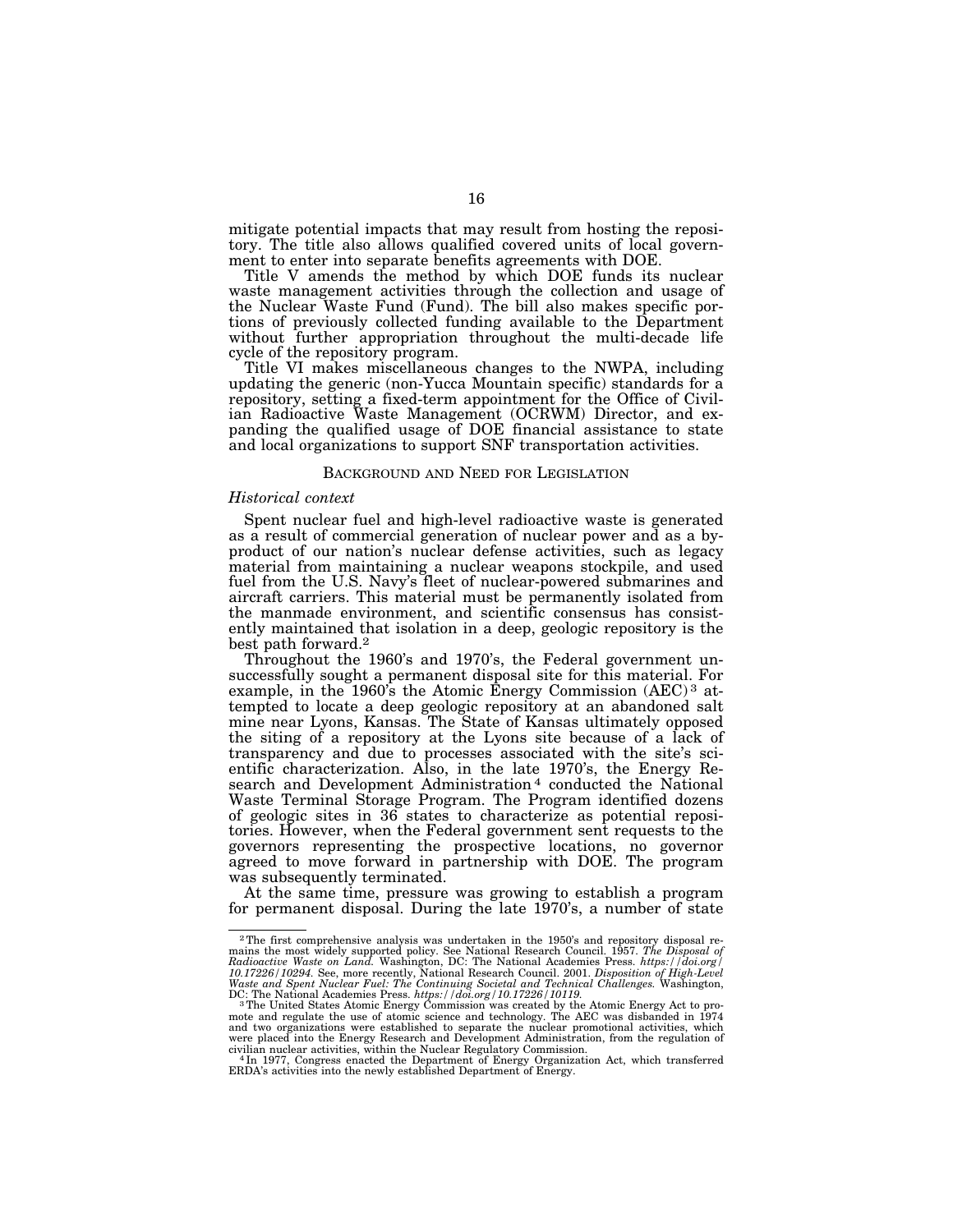legislatures were successful in efforts to prohibit the construction of commercial nuclear power plants until there was a Federal nuclear waste management program.5 Additionally, the NRC was successfully sued and required by the courts to have a reasonable expectation that the commercial SNF would be permanently disposed.6 As a consequence of these lawsuits, the NRC developed what was known as the "Waste Confidence" rule, which stated that the NRC could continue to license commercial reactors as long as there was a certain level of assurance that there was a nuclear waste disposal program in place.

# *The Nuclear Waste Policy Act of 1982*

The combination of the external efforts, along with the Federal government's unsuccessful attempts to find a nuclear waste disposal option, prompted Congress to take control of the process and enact the NWPA. The NWPA established the statutory framework that continues to govern DOE's nuclear waste management policy and the development of a permanent geologic nuclear waste repository.

NWPA established a scientifically based, multi-stage, statutory process for selecting the eventual site of the nation's permanent geologic repository.<sup>7</sup> NWPA designated specific responsibilities, decision schedules, and funding to develop a secure facility to dispose of the radioactive waste located around the nation. The NWPA created a Federal obligation to take title to, remove, and transport spent nuclear fuel from commercial nuclear power reactor sites around the nation directly to a permanent repository or an interim storage facility before permanent disposal. The Act provided what was intended to be a dedicated funding stream for the program by establishing the Nuclear Waste Fund, funded by a fee charged on nuclear-generated electricity, under the principle that those who benefit from nuclear power should fund waste disposal activities. The NWPA designated the Federal agencies responsible for implementing this nuclear waste policy and specified their roles: DOE, to characterize, site, design, build, and manage a Federal waste repository; the Environmental Protection Agency (EPA), to set the public health standards for the repository; and the Nuclear Regulatory Commission (NRC), to license the repository's construction, operation, and closure.

Key provisions of NWPA continue to affect DOE's nuclear waste management policy today and inform the need for H.R. 3053. These provisions include:

• Establishment of a formal responsibility by DOE to dispose of commercially generated SNF, which was required to be subject to a legally-binding contract between DOE and the commercial nuclear power generator;

• Creation of a ''fee for service'' model for the Nuclear Waste Fund, in which commercial utilities that generate SNF pay a

 $^5$  California and Minnesota were prominent in their efforts. According to the National Conference of State Legislatures, California, Connecticut, Hawaii, Illinois, Maine, Massachusetts, Minnesota, Montana, New Jersey, N

tempts to Abandon the Planned Nuclear Waste Repository'' Congressional Research Service, July 4, 2012 (R41675).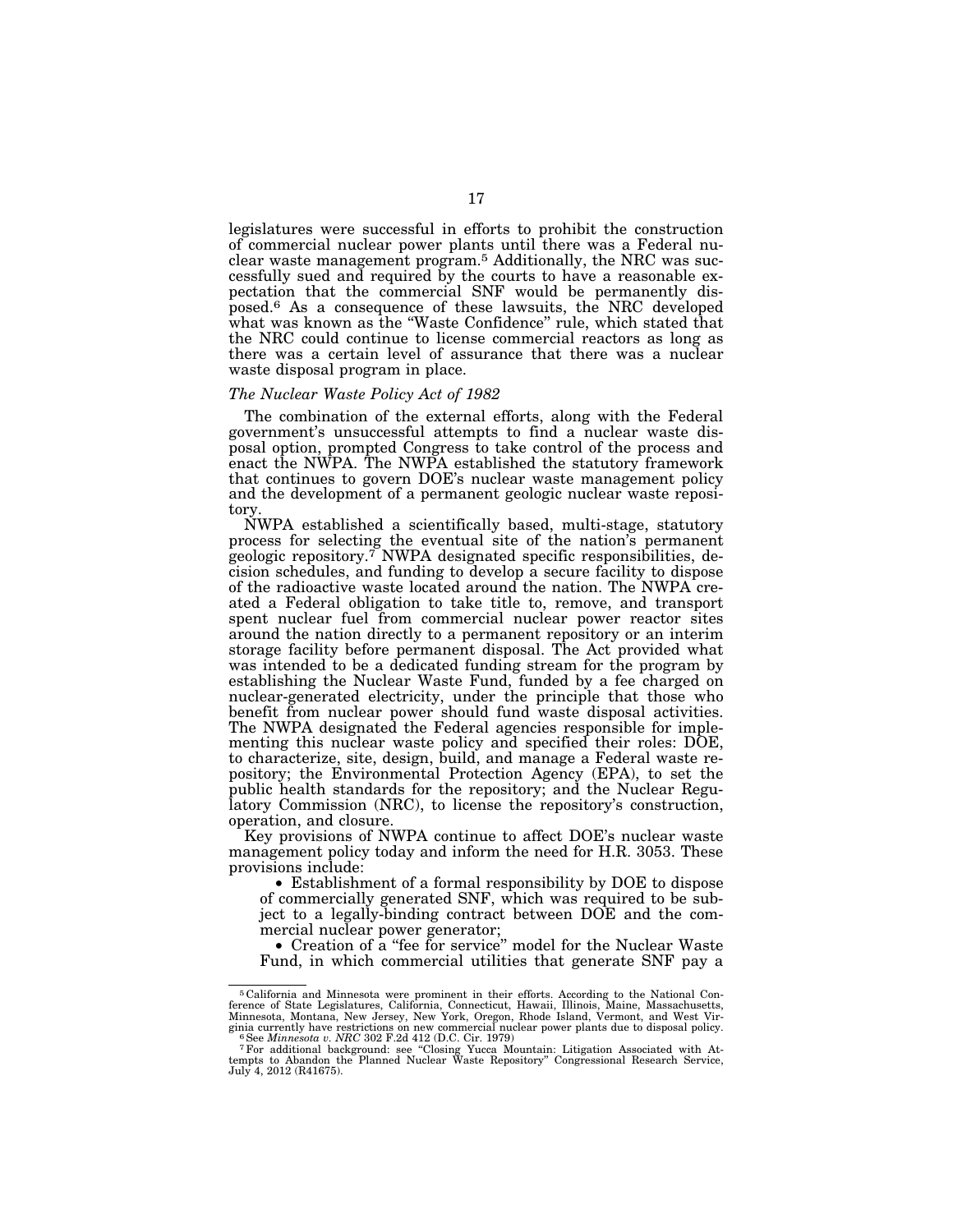fee to DOE in exchange for the future commitment to dispose of the SNF;

• Establishment of a January 31, 1998 deadline for DOE to begin taking title to the commercial SNF.

The Act also established the Office of Civilian Radioactive Waste Management (OCRWM) within DOE, headed by a Director who is appointed by the President and confirmed by the Senate. The Director is "responsible for carrying out the functions of the Secretary'' under the NWPA and is directly responsible to the Secretary.

Under the Act, Congress required a Presidential finding  $\delta$  as to whether waste from atomic energy defense activities could be disposed of in a single, common repository to be developed under the NWPA. In 1985, President Reagan determined that a defense waste only repository was not required and DOE proceeded to develop and plan for one repository to include both defense HLW and commercial SNF.9

As previously noted, the Act established a Waste Fund intended to be a "fee for service" model in which commercial entities paid the Federal government a fee in return for the contractual obligation that DOE would take title to the SNF. Congress recognized, under the NWPA provisions, that access to previously collected program funding would give DOE certainty in planning for a multigenerational project. However, the budgetary treatment of the Fund, under a subsequent statute enacted in 1985, limited the original vision and funding model intended under the NWPA.

The Gramm-Rudman-Hollings Balanced Budget Act of 1985 10 set in motion policy changes that designated the accounting method of the Waste Fund fee as a mandatory receipt, but subjected spending on the project from the Fund as discretionary spending. Because payments from the Fund were classified as discretionary, money spent on nuclear waste management activities has been subject to overall budget caps of the Federal government and thus has competed with all other discretionary spending, which has limited the use of the Fund. At the same time, the receipts continue to be applied annually to offset deficit spending, further limiting access to the fund for its intended purpose.

To date, over \$40 billion has been collected for the purposes of the Waste Fund and the current balance of the account is \$37 billion.11 Future access to this fund will remain constrained by the current accounting methods absent additional statutory direction to reestablish long-term spending certainty.12

<sup>8</sup>Section 8 of the Nuclear Waste Policy Act of 1982.

<sup>9</sup> In April 2015, President Obama issued a determination that HLW from atomic energy defense activities, such as nuclear weapons programs and spent nuclear fuel from Navy sub-<br>marines and aircraft carriers, is required to be disposed of in a separate repository apart com-<br>mercial SNF. In January 2017, the Go schedule estimates for the two-repository approach are not reliable, excluded major costs, lacked information and the schedule was not realistic. GAO recommended DOE ''(1) assess benefits, costs, and schedule estimates, and (2) reassess its decision to conduct site section activities.'' U.S. Government Accountability Office, ''*Nuclear Waste: Benefits and Costs Should Be Better Understood Before DOE Commits to a Separate Repository for Defense Waste*," GAO–17–174. Janu-<br>ary 31, 2017.<br><sup>10</sup> P.L. 99–177.

ary 31, 2017.<br><sup>10</sup> P.L. 99–177.<br><sup>11</sup> DOE Office of Inspector General, *"Audit Report: Department of Energy's Nuclear Waste* 

*Fund's Fiscal Year 2016 Financial Statement Audit," OAI–*FS–17–04. December 2016.<br><sup>12</sup>For more information regarding the Waste Fund's creation, budgetary treatment and need<br><sup>for</sup> reform, see Committee on Energy and Commer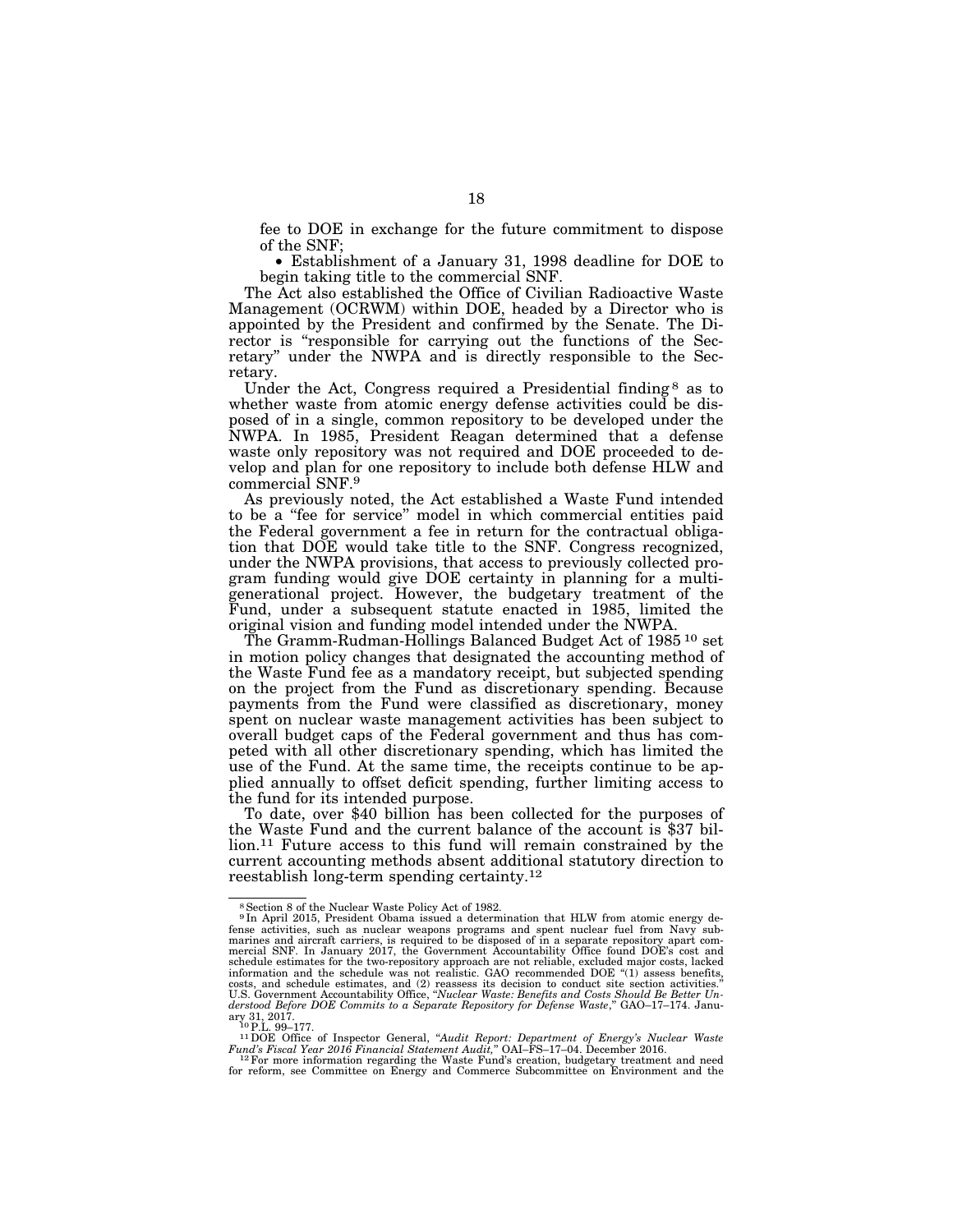Congress set the initial fee at one mil (one tenth of one cent) per kilowatt hour, but gave the Secretary the authority to revise the fee level. To determine the lifecycle funding requirements of the program, the Act required the Secretary to annually review the level of the fee, through what is known as the "fee adequacy" report. Over the period in which the fee was collected, the Secretary never exercised this authority to adjust the fee from the original level established by Congress.

### *Repository selection and monitored retrievable storage*

The NWPA required DOE to establish a process to identify and characterize repository sites in order to select a single location for the first repository. From 1983 through 1987, DOE conducted several multi-attribute analyses for sites of the first repository.13 The locations of the three final candidate sites included Hanford, Washington; Deaf Smith County, Texas; and Yucca Mountain, Nevada. In the analysis, the Yucca Mountain site consistently ranked at the top of the most suitable locations.14

Section 141 of the NWPA also authorized DOE to pursue a "monitored retrievable storage'' (MRS) facility.15 In authorizing an MRS program, Congress found that storage would provide optionality in the waste management system to the Department as it developed a permanent repository. The optionality would allow DOE a higher probability of taking title to SNF by the 1998 deadline. In performing the requirements of the MRS program, DOE identified three sites in Tennessee and formally recommended the Clinch River Site as the preferred location. The State of Tennessee disapproved of this recommendation, not on scientific or technical grounds, but because it determined that an MRS facility was not needed. Testimony before the Committee on Energy and Commerce during this period was clear: all initial efforts should be focused on the development of the first permanent repository.16

# *Nuclear Waste Policy Act Amendments of 1987*

Following extensive Congressional examination of DOE's nuclear waste program during this time, and partially out of concern of program cost and a rapidly approaching legal deadline, Congress

Economy hearing titled, "*The Nuclear Waste Fund: Budgetary, Funding, and Scoring Issues,*" on December 3, 2015.<br><sup>13</sup>During this time, DOE also initiated a program to identity the site of a second repository

in the eastern United States. In particular, as a matter of geographic equity, western states be-<br>lieved there should be a repository in states that relied more heavily on nuclear power, namely<br>east of the Mississippi Rive potentially impacted governors and considered unnecessary until the first repository was oper-<br>ational. When Congress amended the NWPA in 1987, the second repository program had al-<br>ready been terminated by DOE, but Congre of SNF in the Yucca Mountain repository to create the potential future need for a second reposi-

tory.<br><sup>14</sup>Department of Energy, "*A Multiattribute Utility Analysis of Sites Nominated For Character-*<br>A Designey *A Multiattribute A Depision Aiding Methodology*," DOE/RW*ization For the First Radioactive-Waste Repository—A Decision Aiding Methodology*,'' DOE/RW– 0074, May 1986. 15The NWPA defines an MRS facility as a facility designed to accommodate SNF and HLW

from civilian nuclear activities; that permits continuous monitoring, management, and mainte-<br>nance of SNF and waste for the foreseeable future; that provides for the ready retrieval of such<br>SNF and waste for further proce

as may be necessary. See NWPA sec. 141(b)(1).<br><sup>16</sup>The Committee on Energy and Commerce Subcommittee on Energy Conservation and<br>Power held hearings in the 99th Congress on August 1, 1985, October 15, 1985, April 23, 1986, and May 1, 1986, to examine the progress of the DOE nuclear waste management program under the Nuclear Waste Policy Act. 43 witnesses appeared before the Committee in these hearings.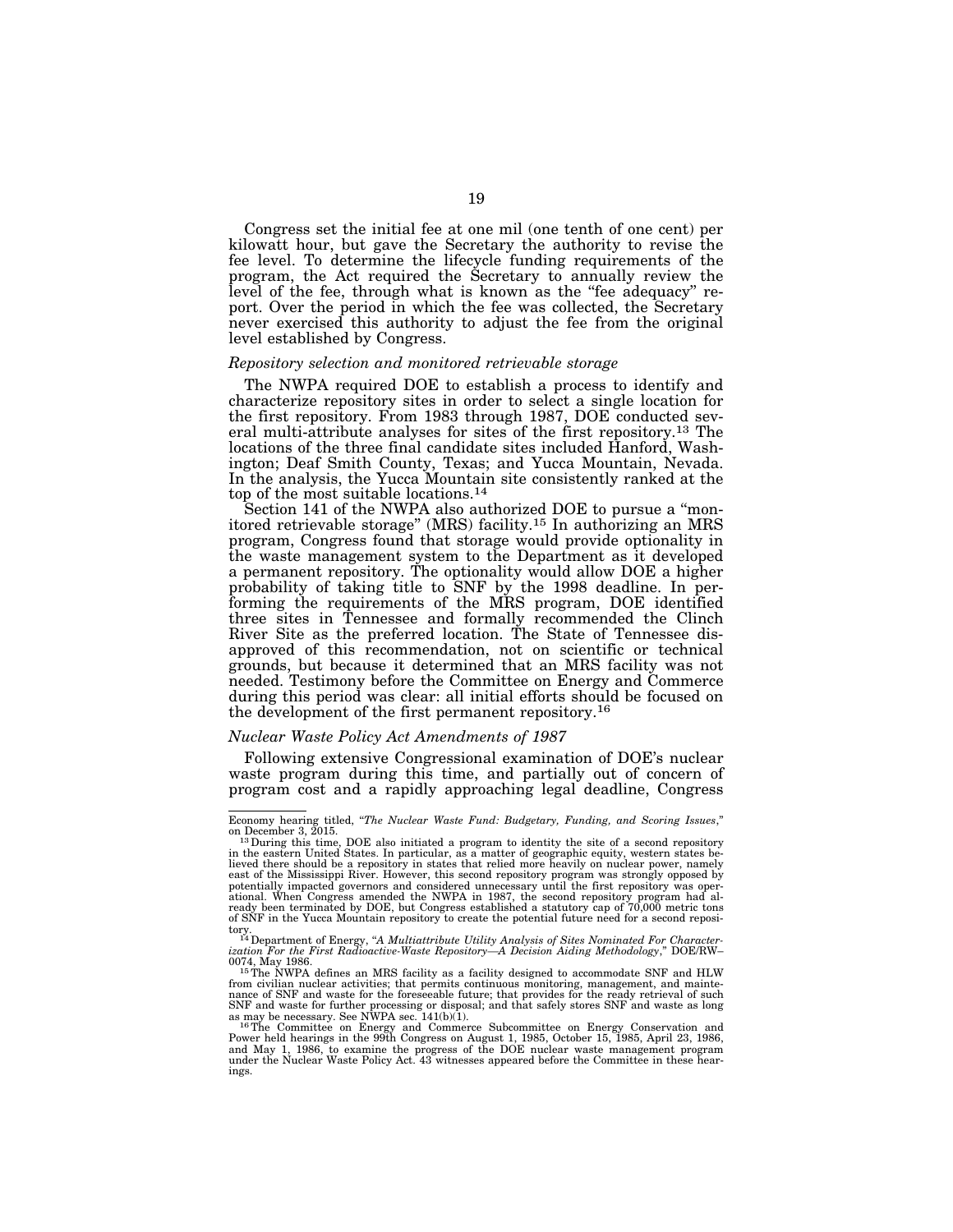amended the NWPA in 1987.17 Congress designated the Yucca Mountain, Nevada site as the sole location for the first repository and prohibited DOE from conducting any site-specific work other than at the Yucca location.

The 1987 Amendments also amended section 141 by nullifying the Clinch River recommendation and establishing a new, more prescriptive siting, characterization, and development process for DOE's MRS program. The conditions for a DOE MRS included a 10,000-ton capacity limit, required that NRC issue a construction authorization for the Yucca Mountain repository prior to developing an MRS, and prohibited an MRS facility from being located within 50 miles of the repository. These policies were intended to assure that an MRS facility would not undermine the policy and related support for developing a permanent disposal facility. The MRS provisions remained focused exclusively on a DOE-owned and operated facility.

Congress acknowledged that Nevada deserved the opportunity to benefit as the host State. Subtitle F (Benefits) of the NWPA Amendments of 1987 includes a structured process for Nevada to enter into a benefits agreement with the Secretary of Energy. However, Congress conditioned the benefits agreements on requiring the State of Nevada to waive their ability to disapprove of the site recommendation.18 Additionally, Subtitle G of the NWPA Amendments (Other Benefits) directed the Secretary to preferentially site Federal research projects in the host State and to publish a report of potential impacts associated with hosting the repository. The report was to serve as a basis for Federal government mitigation efforts<sup>19</sup>

# *The Yucca Mountain Program*

In 1992, Congress took another significant step relating to the repository development by requiring the EPA to set regulations for protection of human health and the environment specifically for the Yucca Mountain site.20 The Yucca Mountain specific standards superseded standards that had been previously required under section 121 of the NWPA. The EPA standards were finalized in 2001 and were based on the concept of "reasonable expectation" <sup>21</sup> of performance over a 10,000-year timeframe. The State of Nevada challenged the standards, and EPA subsequently modified the compliance period to a one-million-year performance standard. The development of these Yucca Mountain specific standards and associated actions slowed implementation of DOE's repository program.

 $\frac{17 \text{ Congress}}{1700 \text{ years}}$  amended the Nuclear Waste Policy Act in the Omnibus Budget Reconciliation Act of 1988: P.L. 100–203.

<sup>&</sup>lt;sup>18</sup>The State of Nevada disapproved of the site selection and never entered into an agreement, largely due to the condition the State would have to waive its right to veto the site recommenda-

tion. 19The Secretary of Energy published the Section 175 Report in 1988 and found that DOE had<br>the secretary of Energy published the Section of the Secretary of Presentation prosufficient authority to mitigate impacts through financial assistance, transportation pro-grammatic decisions, collaboration with the State and units of local government, and monitoring programs.<br><sup>20</sup>P.L. 102–486<br><sup>21</sup> ''Reasonable expectation means that the NRC is satisfied that compliance will be achieved

based on upon the full record before it. Reasonable expectation is used by EPA to recognize that absolute proof is neither necessary nor possible since performance of the disposal system must be projected 10,000 years.'' See: *https://www.epa.gov/sites/production/files/2015-05/docu-ments/wm02papr.pdf*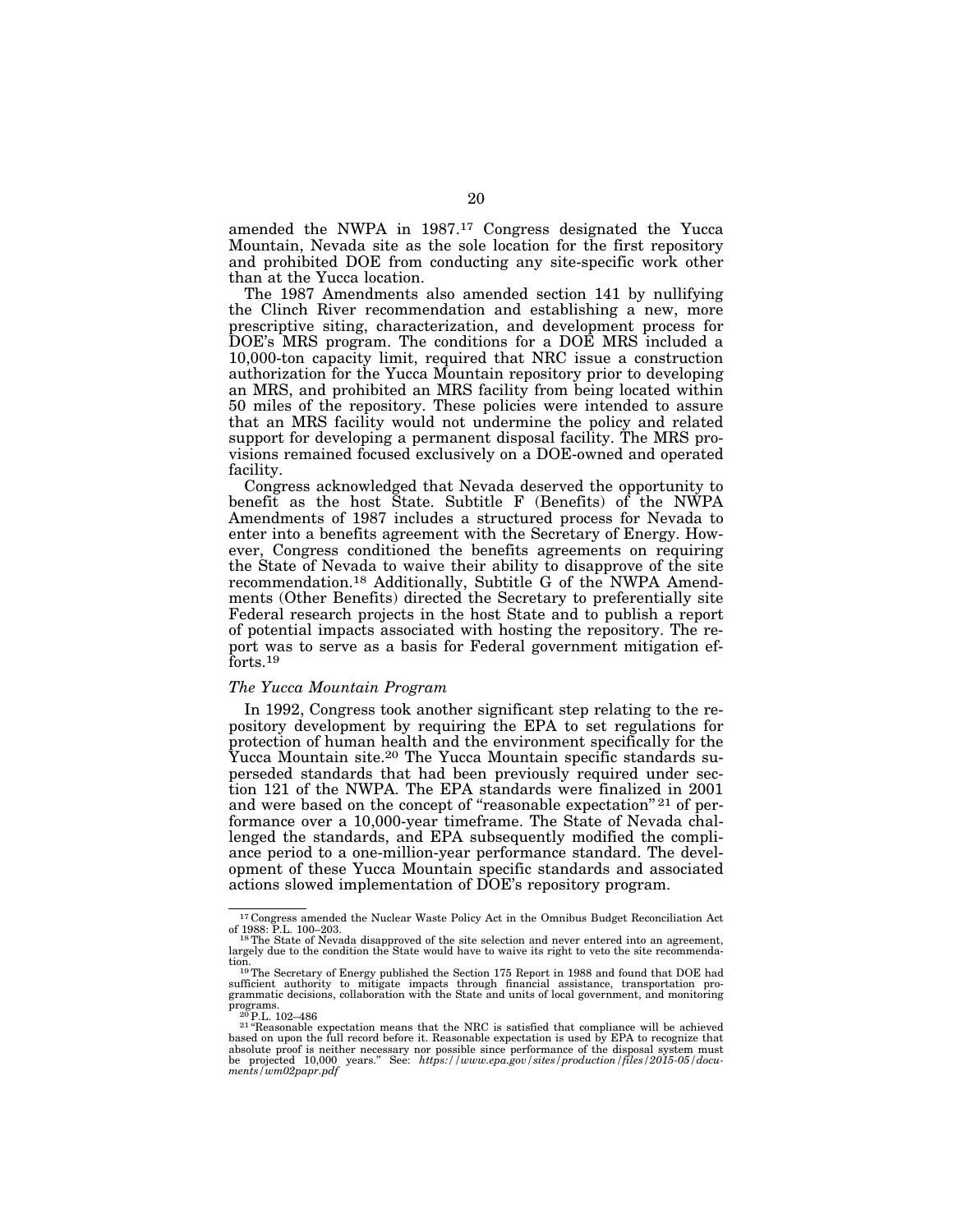Throughout the 1990's, DOE studied, characterized, and designed a repository at Yucca Mountain that would include multiple manmade barriers in addition to taking advantage of the unsaturated location of the site. This included the development of a total system performance assessment, which provides long-term performance estimates based on the probabilistic likelihood of future disruptive events.

In 2002, as required by the NWPA,<sup>22</sup> Energy Secretary Spencer Abraham recommended the Yucca mountain site to President Bush, and President Bush formally approved the Yucca Mountain site. Pursuant to section 116(b) of the NWPA, the State of Nevada issued a notice of disapproval of the project. However, Congress, as provided in NWPA, overrode the disapproval.23 Having completed the statutorily required selection and approval process for the Yucca Mountain site, DOE prepared the supporting documentation to submit a license application for a construction authorization to the Nuclear Regulatory Commission.

DOE submitted a license application seeking authorization to construct the repository, required by section 114(d) of the NWPA, to the NRC in June  $2008.<sup>24</sup>$  The license application contained a comprehensive Safety Analysis Report, which incorporated the full scientific and environmental analysis of the Yucca Mountain site to provide information necessary for NRC to determine if the repository would meet all regulatory requirements for the safe, permanent disposal of SNF and HLW.

NRC docketed the license application in September 2008. It then commenced a two-pronged review of the application. First, it launched a technical licensing review by the NRC staff to assess the technical merits of the repository design and formulate a position on whether to issue a construction authorization for the repository. Second, NRC initiated adjudicatory hearings by the NRC's Construction Authorization Board to consider technical and legal challenges to the application.25 To date, the State of Nevada has filed more than 200 contentions for adjudication. Pursuant to NWPA, the Commission, based on a staff Safety Evaluation Report (SER) and the Board hearings, must determine solely on the technical merits whether to authorize construction of the repository.

<sup>22</sup>Section 115 of the NWPA sets for the review of the repository site selection process. Upon the State's notice of disapproval, the introduction of a joint resolution of Congress was required. The resolution had specific procedures for consideration in both the House of Representatives

and Senate which required expedited consideration.<br><sup>23</sup> H.J. Res 87 was introduced in the House on April 11, 2002 by Energy and Commerce Chairman Joe Barton. The Committee on Energy and Commerce reported the resolution favorably on May 1. The House passed the resolution by a vote of  $306-117$  on May 8 and the Senate passed the resolution without amendment by voice vote on July 9.

 $24$  Section 114 of the NWPA established requirements relating to the process by which DOE and the NRC license the Yucca Mountain repository. The law requires the Secretary of Energy submit to the NRC an application for a construction authorization for a repository following the President's site recommendation. It requires that the Commission "shall consider an application<br>for a construction authorization for all or part of a repository" and the Commission "shall issue a final decision approving or disapproving the issuance of a construction authorization not later than the expiration of 3 years after the date of the submission of such application.'' In addition, Section 121 of the NWPA requires a three-part licensing process for repositories. The steps include NRC approval or disapproval of "(i) applications for authorization to construct repositories; (ii) applications for licenses to receive and possess spent nuclear fuel and high-level radioactive waste in such repository; and (iii) applications for authorization for closure and decommissioning

<sup>&</sup>lt;sup>25</sup> See *https://www.nrc.gov/waste/hlw-disposal/licensing-process.html*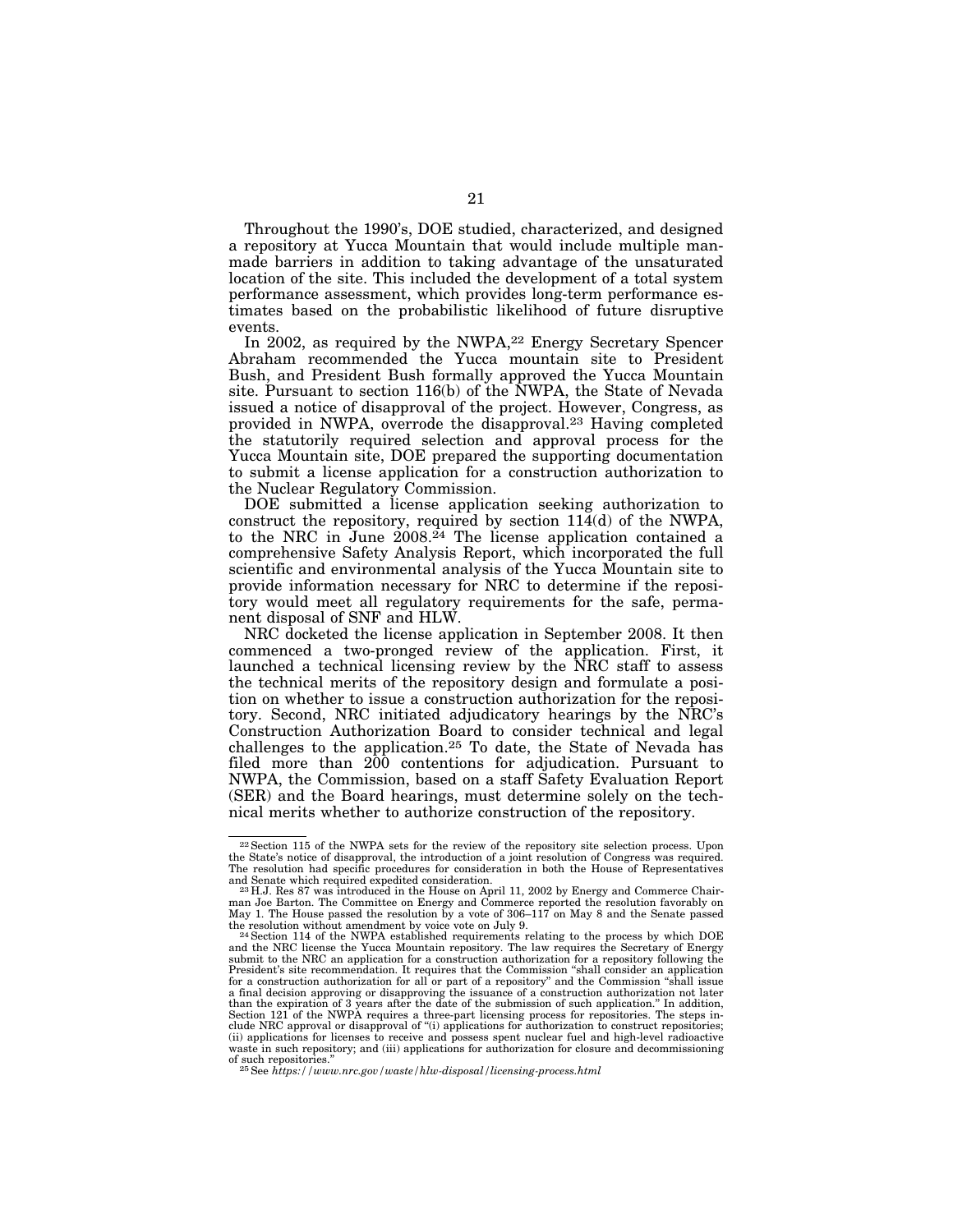Subsequent NRC review of the construction authorization resulted in the issuance of a five-volume SER,26 in which NRC technical staff concluded that the Yucca Mountain project, as outlined in the DOE license application, was reasonably expected to meet EPA's one-million-year regulatory requirements. When the staff released the final SER volume in January 2015, it noted that DOE had not yet met two conditions for license issuance: DOE had not demonstrated the land would be permanently withdrawn for use of the repository nor had DOE acquired the necessary water use permits from Nevada.27 This SER was completed against a backdrop of an Administration that had been attempting to end the Yucca Mountain Program.

### *Attempts to end the Yucca Mountain Program*

In 2009, despite the statutory requirements and the successful submission of a license application for repository construction, the Obama Administration initiated a process to change course on DOE's nuclear waste management policy.<sup>28</sup> Over the course of two fiscal years, the Secretary of Energy dismantled the agency's staff and closed OCRWM offices. In March 2010, DOE submitted a motion to the NRC to withdraw permanently the DOE application for a license to construct a repository at Yucca Mountain.29 The motion was unsuccessful, but the Administration continued other efforts to defund the program—effectively halting NRC adjudicatory proceedings, and delaying issuance of the SER. Concurrently, the Administration initiated a study of potential recommendations to reform approaches to nuclear waste management.<sup>30</sup> Energy Secretary Steven Chu established the Blue Ribbon Commission on America's Nuclear Future (BRC) to recommend an alternative nuclear waste policy. The BRC issued its final report in 2012,<sup>31</sup> and, in response to the BRC's recommendations, DOE issued its own ''Strategy for the Management and Disposal of Used Nuclear Fuel and High-Level Radioactive Waste" in 2013.<sup>32</sup>

The BRC and ''DOE Strategy'' both recommended that DOE should pursue a consolidated interim storage program, similar to the NWPA's MRS program. The recommendations centered on proposals from private companies to acquire an NRC license for storage of SNF<sup>33</sup> and enter into a contract with DOE. The BRC and

<sup>26</sup> Nuclear Regulatory Commission, ''*Safety Evaluation Report Related to Disposal of High-Level Radioactive Waste in a Geologic Repository at Yucca Mountain, Nevada,*'' NUREG–1949.

Available at: https://www.nrc.gov/reading.rm/doc-collections/nuregs/staff/sr1949/<br><sup>227</sup>The Department of Energy sought a water use permit from the Nevada State Water Engi-<br>neer. However, the State of Nevada enacted a law s not in the public interest, which is a requirement for the State to issue a water permit. Litiga-tion between DOE and Nevada is currently under a stay following the Obama Administration's

decision to stop work on the repository program.<br>
<sup>28</sup>See for example, FY 2010 Congressional Budget Request for DOE, at page 504, which notes<br>
in relevant part: "The FY2010 requests ... implements the Administration's dec

for America's Nuclear Future, which would not identify an alternative site, but would recommend reforms to nuclear waste policy established in statute; See h*ttp://brc.gov/*<br><sup>31</sup>Blue Ribbon Commission on America's Nuclear

January 2012.<br><sup>32</sup> Department of Energy, "*Strategy for the Management and Disposal of Used Nuclear Fuel* 

a*nd High-Level Radioactive Waste," J*anuary 2013.<br><sup>330</sup>One private entity, Private Fuel Storage LLC, currently holds an NRC license for this pur-<br><sup>pose.</sup> Two companies have submitted a license application; however, one co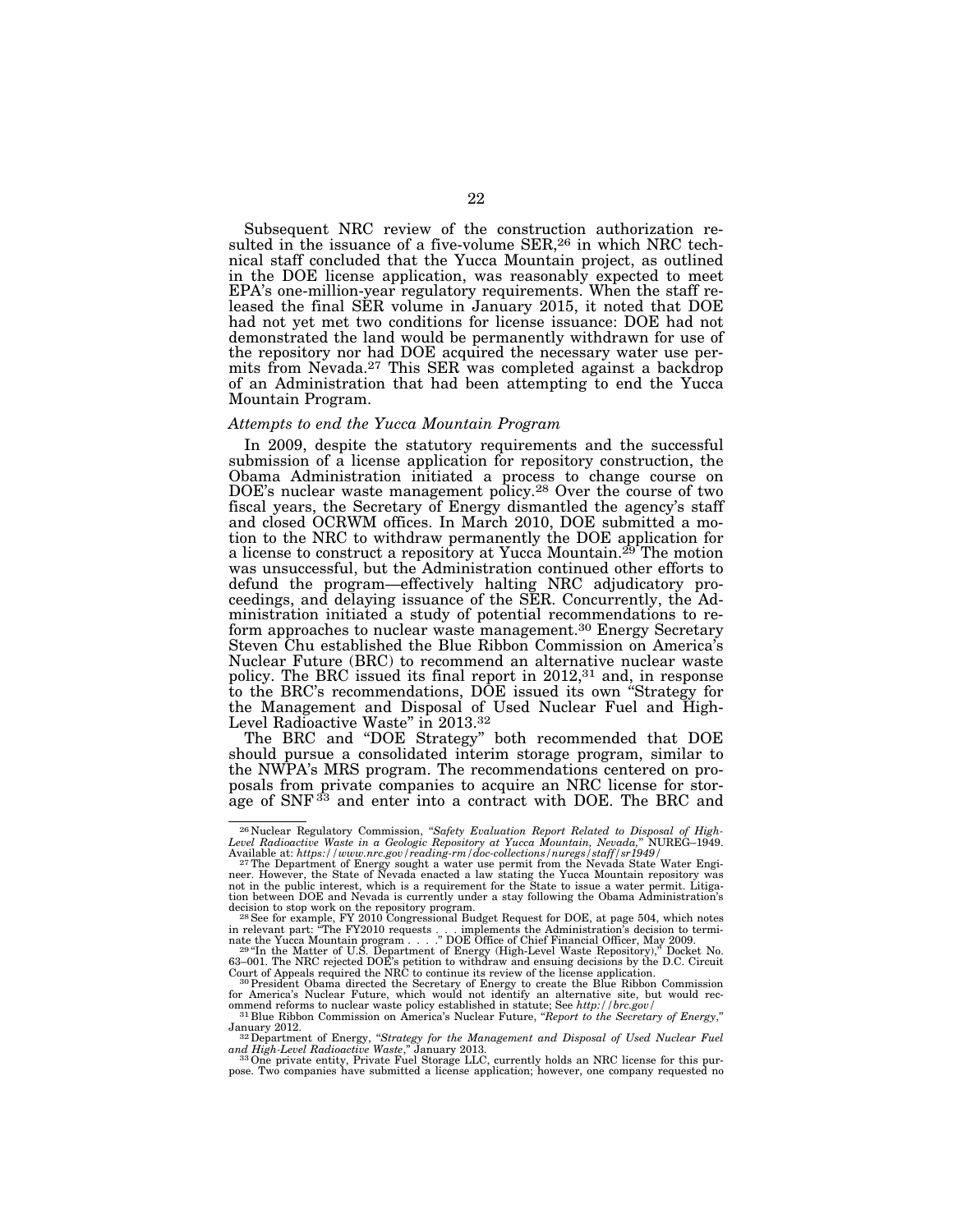''DOE Strategy'' also emphasized the first storage facility should prioritize taking title to SNF from locations that have permanently ceased commercial operation.34

### *Mounting Liabilities*

After the 1998 deadline was missed for DOE to take title to SNF, utilities filed suit against the Department because it had not met the legally required terms of the Standard Contract.35 Through multiple court cases, DOE was ultimately held in partial breach of contract 36 and ordered to pay financial damages to the utilities. The damages reimbursed costs associated with storing SNF onsite, which would not have been necessary had DOE taken title to the fuel for disposal. The Courts directed that these damages were to be paid out of a specific Treasury Department account, known as the Judgment Fund, which pays all claims against the Federal government, rather than out of the Nuclear Waste Fund, which was specifically dedicated to funding nuclear waste management activities.

To date, total damages are expected to total approximately \$30 billion.37 This taxpayer liability estimate has risen by about two billion dollars annually over the last decade.<sup>38</sup>

### *Need for Legislation*

The country's long history of challenges managing nuclear waste, the extensive scientific and technical record associated with the Yucca Mountain site, and decades of Congressional oversight by the Committee on Energy and Commerce, indicate the essential framework established in the NWPA remains sound.

Despite substantial delays, the process succeeded in meeting a number of the critical statutory steps necessary for establishing a permanent repository. With Congress's affirmative, bi-partisan support, the Department of Energy produced a complete license application for the Yucca Mountain repository. The NRC initiated the critical, independent review of the license application, and found that the proposed project would meet all regulatory requirements.

further NRC action on the application and NRC has not yet formally accepted the other applica-

<sup>34</sup> For a more complete record of attempts to end the Yucca Mountain Program and related activities, see the following Committee on Energy and Commerce hearings: "The Role of the Nu-<br>clear Regulatory Commission in America's Energy Future," May 4, 2011, Serial No. 112–43;<br>"The Department of Energy's Role in Man

<sup>&</sup>lt;sup>35</sup>The Standard Contract is required under the NWPA for entities licensed under section 103 or 104 of the Atomic Energy. The contract governs the disposal of HLW and SNF that may re-<br>sult from the use of such license. See

sult from the use of such license. See section 302(b) of the NWPA.<br><sup>36</sup> A "partial breach of contract" determines that damages are ongoing. In *Indiana Michigan*<br>*Power Co. v. United States* it was held that a "partial br

lion. Based on recent trends, the industry estimate may be reasonable.<br><sup>38</sup>For more information see letter from Committee on Energy and Commerce Environment<br>Subcommittee Chairman John Shimkus to Secretary of Energy Rick Pe 2017.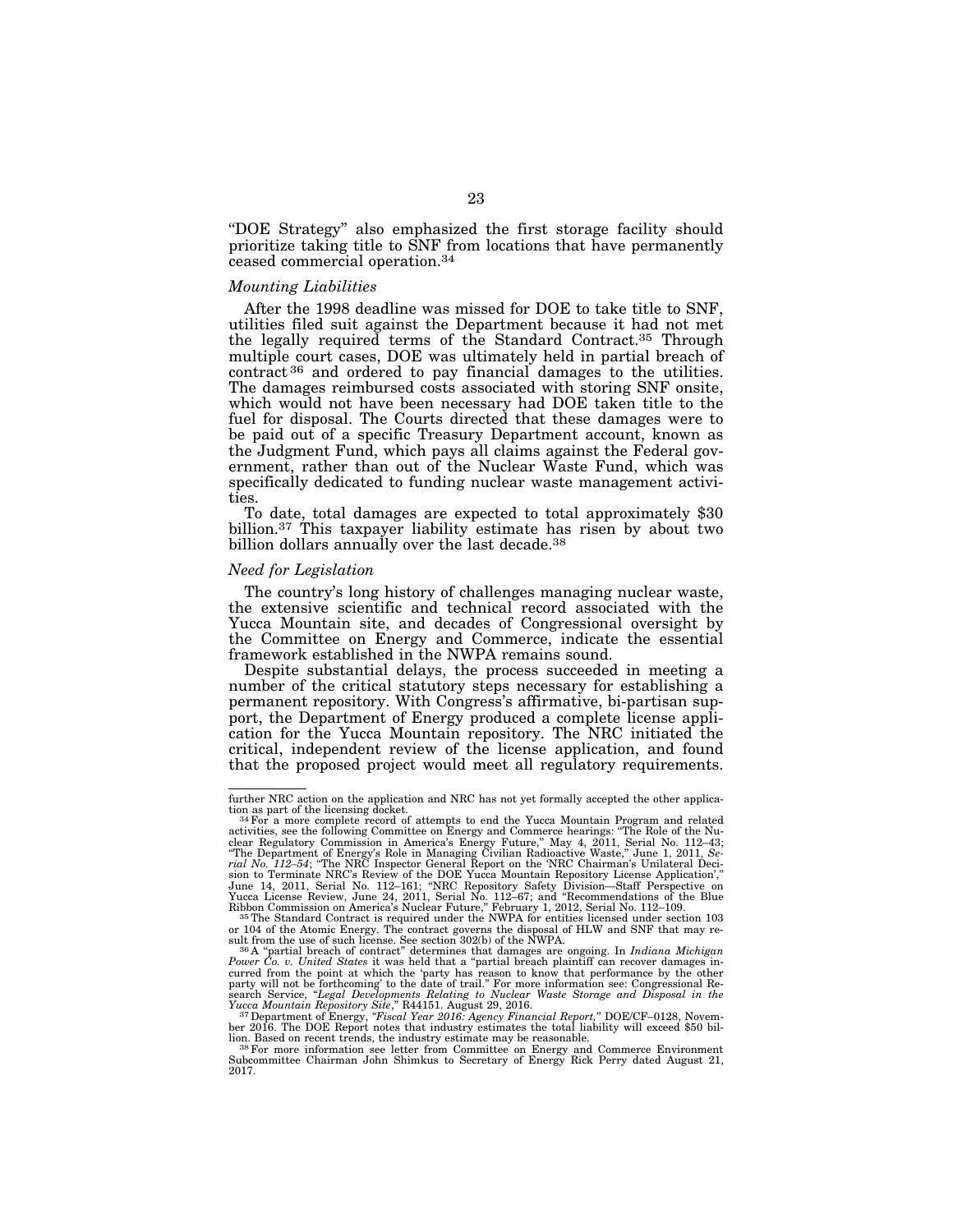After much delay, Congress must resurrect a stalled program, including the governance regime and funding necessary for DOE to defend the application and for NRC to complete the adjudicatory process. Only when NRC completes the process and makes a decision on the license application will the public have full information about the safety of the Yucca Mountain Site. In the long term, the committee's oversight demonstrates the need to ensure durable funding for operating the facility for decades. As the preceding section indicates, there are a number of practical reforms to NWPA that will help ensure both short-term and long-term success of the program. These include provisions to address governance, access to the Nuclear Waste Fund, state participation, and adding flexibility for the Secretary of Energy to ensure more timely and sustained implementation of the nation's responsibilities for disposing of SNF and HLW.

### WHAT THE BILL WILL DO

H.R. 3053, Nuclear Waste Policy Amendments Act of 2017, makes targeted and practical updates to the Nuclear Waste Policy Act, to provide a durable and effective Federal nuclear waste management program. Enactment of this bill will address key challenges associated with storage and disposal of SNF and HLW to ensure the Federal government remains on the path to fulfill its legal and moral obligation to ratepayers, taxpayers, and communities across the country.

# *Consolidated interim storage*

Title I amends Subtitle C of the NWPA, Monitored Retrievable Storage, to direct DOE to initiate a program to take ownership of and store SNF. The bill authorizes DOE to enter into MRS agreements with non-Federal entities to serve as a temporary storage facility. Taken together, the provisions create a structured, predictable, and cost-effective program to provide optionality for DOE, while the permanent repository is licensed and constructed during initial repository operations.

The storage program's first step requires the Secretary of Energy to submit a report to Congress by June 1, 2019, on the need for and feasibility of the construction of one or more MRS facilities. As part of the original passage of the NWPA, Congress required DOE to submit this proposal by June 1, 1985.<sup>39</sup> However, as previously described, DOE's efforts to develop an MRS facility were unsuccessful. Today, the delayed repository program and associated financial liabilities have changed the circumstances concerning the potential viability and need for MRS.

DOE's MRS program requires the Secretary receive robust information relating to the potential use of an MRS agreement with a non-Federal entity. Data collected through the issuance of a request for information and, should DOE continue to pursue an MRS facility, a request for proposal, should assure that the initial storage facility is appropriately scoped and characterized prior to committing funding.

<sup>39</sup>Department of Energy, *''Monitored Retrievable Storage Submission to Congress,''* DOE/RW– 0035. March 1987.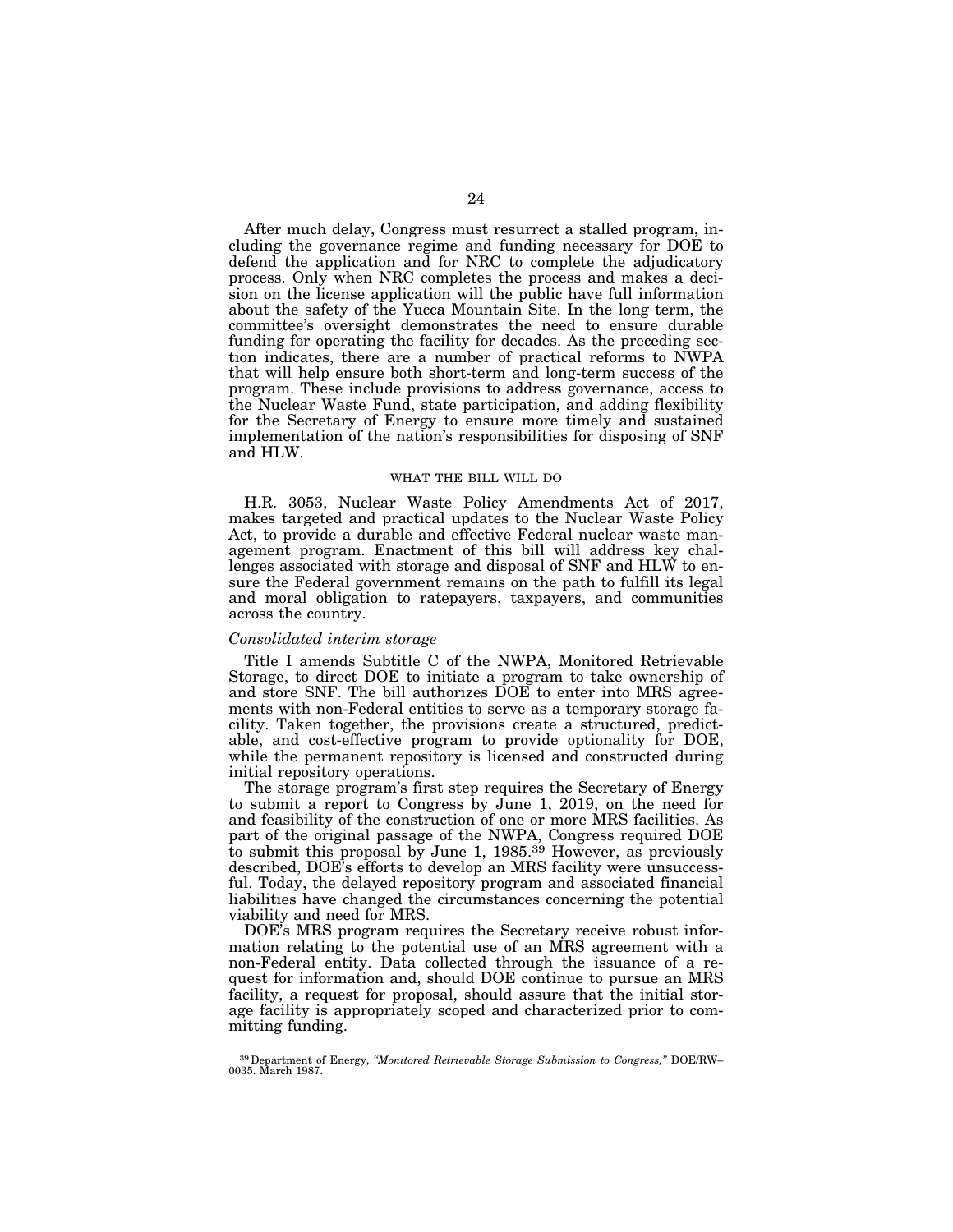Section 101(b) makes minor modifications to section 141 of the NWPA to account for the explicit Congressional authorization of one or more MRS facilities. The legislation adds ''MRS agreement'' and ''Department-owned civilian waste'' definitions to in section 2 of the NWPA. ''MRS agreements'' may provide the Department flexibility in how DOE considers contractual obligations with potential non-Federal entities. The Committee expects an MRS agreement shall be done in a competitive manner as set forth through Title I. The term ''Department-owned civilian waste'' applies to commercial spent nuclear fuel to which DOE has taken title, pursuant to the terms of the Standard Contract, and excludes waste from atomic energy defense activities. This assures it is clear DOE has taken title to such SNF, thus the Federal government payments from the Judgment Fund for partial breach of contract have ceased.

The bill amends section 142 of the NWPA to provide the Secretary of Energy the authority to site, construct, and operate one or more MRS facilities or to enter into an MRS agreement with a non-Federal entity for temporary storage. Given DOE's unsuccessful historical endeavors of siting and developing significant facilities, the legislation directs the Secretary to prioritize one or more MRS agreements with a non-Federal entity over a DOE-owned facility. However, if problems persist with both the repository program and the private MRS initiatives are unsuccessful, the Secretary may determine it is faster and less expensive for DOE to choose the first path (a federal facility).

Section 103 prescribes the manner in which MRS agreements are authorized to be established. These conditions are central to the Department's storage program because they assure that taxpayer liabilities can be reduced while still assuring that the Federal government fulfills its obligation to permanently dispose of nuclear waste. The conditions of the agreement include:

1. A requirement that the non-Federal entity be fully licensed by the Nuclear Regulatory Commission;

2. A requirement that non-Federal entities secure approval from state and local stakeholders to operate and store civilian waste;

3. A limitation on the total storage capacity of 10,000 metric tons of SNF; and

4. A final NRC decision on the pending Yucca Mountain licensing proceeding, with the exception of the first MRS 40 agreement.

Each of these conditions are a direct extension of historical experience and critical for the success of DOE's nuclear waste program. The first condition will assure that a storage facility will safely operate as required by the Atomic Energy Act, which will instill public confidence in the Department. The second condition will prevent host state opposition from hindering DOE's ability to store material at the non-Federal entity.41 The third condition provides host communities surety that a temporary storage site will not become a *de facto* repository, because the total volume of nuclear waste will continue to necessitate the permanent repository program. The fourth condition will both protect nuclear waste appropriations from diversion away from the completion of the Yucca Mountain construction

<sup>&</sup>lt;sup>40</sup> Section 103 authorizes the Secretary to enter into "one MRS agreement" before the Commis-

sion has issued a final repository decision.<br>"Hor example, the State of Utah opposed a previously private interim storage initiative un-<br>dertaken in the 1990's by Private Fuel Storage.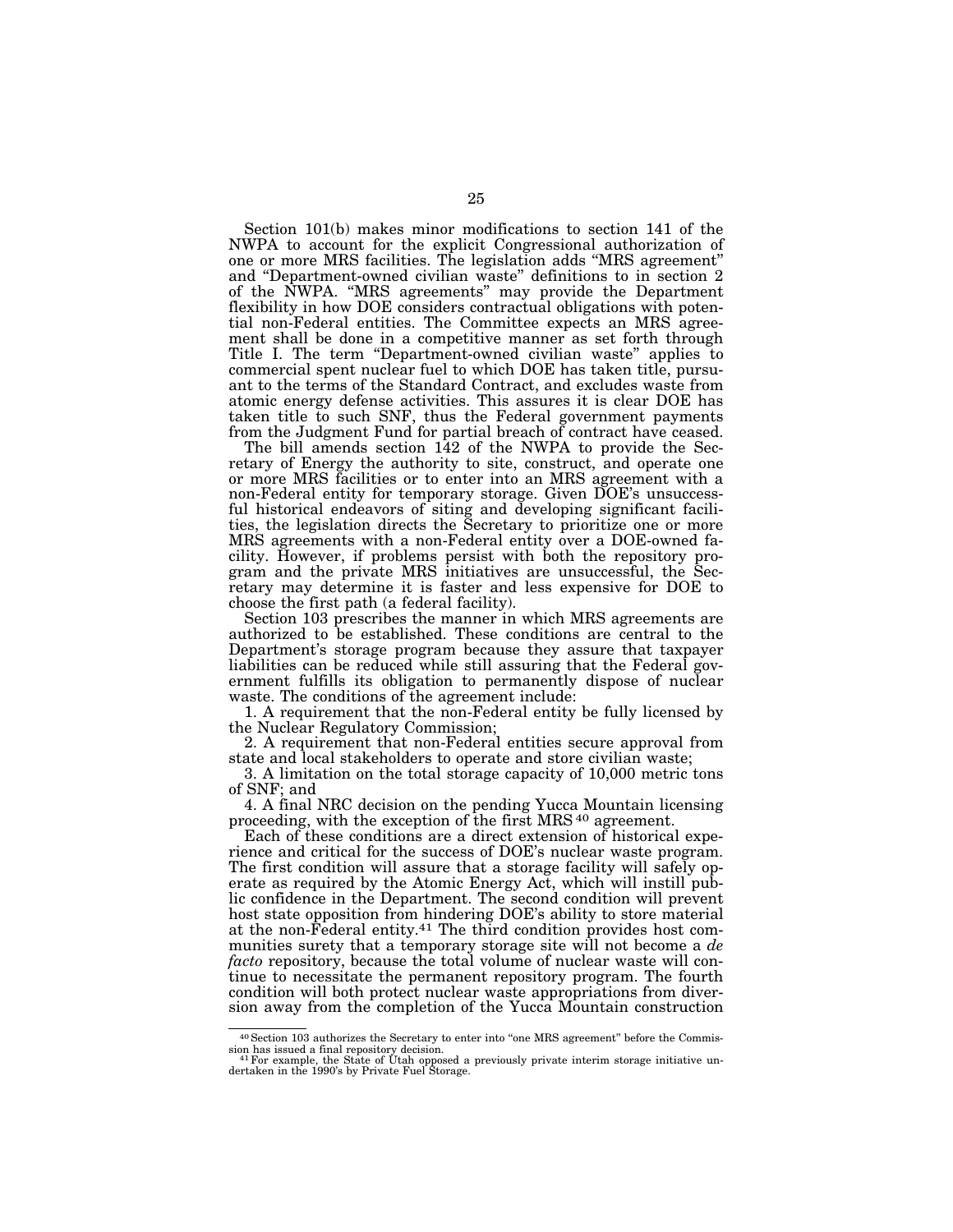authorization and reinforce the public confidence that an MRS program will only be a temporary facility.

Congress and the Federal government have repeatedly expressed concern that, absent a requirement that a repository move forward concurrently with an interim storage facility, storage would supplant the disposal requirement. In 1972, the AEC presented a plan known as the Retrievable Surface Storage Facility (RSSF), which was an engineered surface facility to store waste until a permanent repository was available. However, EPA was sharply critical of the plan out of concern that the RSSF concept would make disposal a secondary program. EPA believed the development of an ultimate disposal facility must be the primary goal.

Congress enshrined this policy in the NWPA, by limiting the quantity of SNF stored at an MRS site, mandating the approval of the Yucca Mountain license application prior to MRS facility development, and supported the disposal first project through annual appropriations. John Dingell, the Chairman of the Committee on Energy and Commerce during passage of the NWPA and 1987 Amendments, explained why these policies were critical and included in the law during Committee consideration of the Nuclear Waste Policy Amendments Act of 1999. He stated: ''it is in the national interest of the United States to develop an interim storage facility so long as it can be funded adequately and so long as it does not undercut the permanent repository program"<sup>42</sup> and "above all, we must not inadvertently undermine the permanent repository without which there will be no real disposal solution for utility and defense waste temporarily stored in dozens of States.'' 43

More recently, the BRC argued that "the challenge of establishing positive linkages such that progress on storage does not undermine, but rather supports progress on repository development remains an important one."<sup>44</sup> The "DOE Strategy" also noted that

The Obama Administration also agrees with the BRC that a linkage between opening an interim storage facility and progress toward a repository is important so that states and communities that consent to hosting a consolidated interim storage facility do not face the prospect of a *de facto* permanent facility without consent.45

During the Committee markup of the bill,<sup>46</sup> Rep. Ben Ray Luján (D NM) noted his support for a strong linkage policy by quoting former New Mexico Senator Jeff Bingaman, who said ''interim storage can play in important role in a comprehensive waste management program, but only as an integral part of the repository program and not as an alternative to or de facto substitute for permanent disposal." Rep. Luján went on to quote the two sitting U.S. Senators from New Mexico, repeating Senator Udall's comment that ''no matter where it is built, I will not support an interim disposal site without a plan for a permanent disposal, whether the

 $^{42}$  Committee on Commerce Subcommittee on Energy and Power hearing "The Nuclear Waste<br>Policy Act of 1999," 106th Congress. Serial No. 106–17. February 10, and March 12, 1999.<br> $^{43}$  Ibid.<br> $^{44}$  Blue.<br> $^{44}$  Dlue Ribbo

dioactive Waste.<br><sup>46</sup>Committee on Energy and Commerce markup of H.R. 3053, the Nuclear Waste Policy<br>Amendments Act of 2017. June 28, 2017.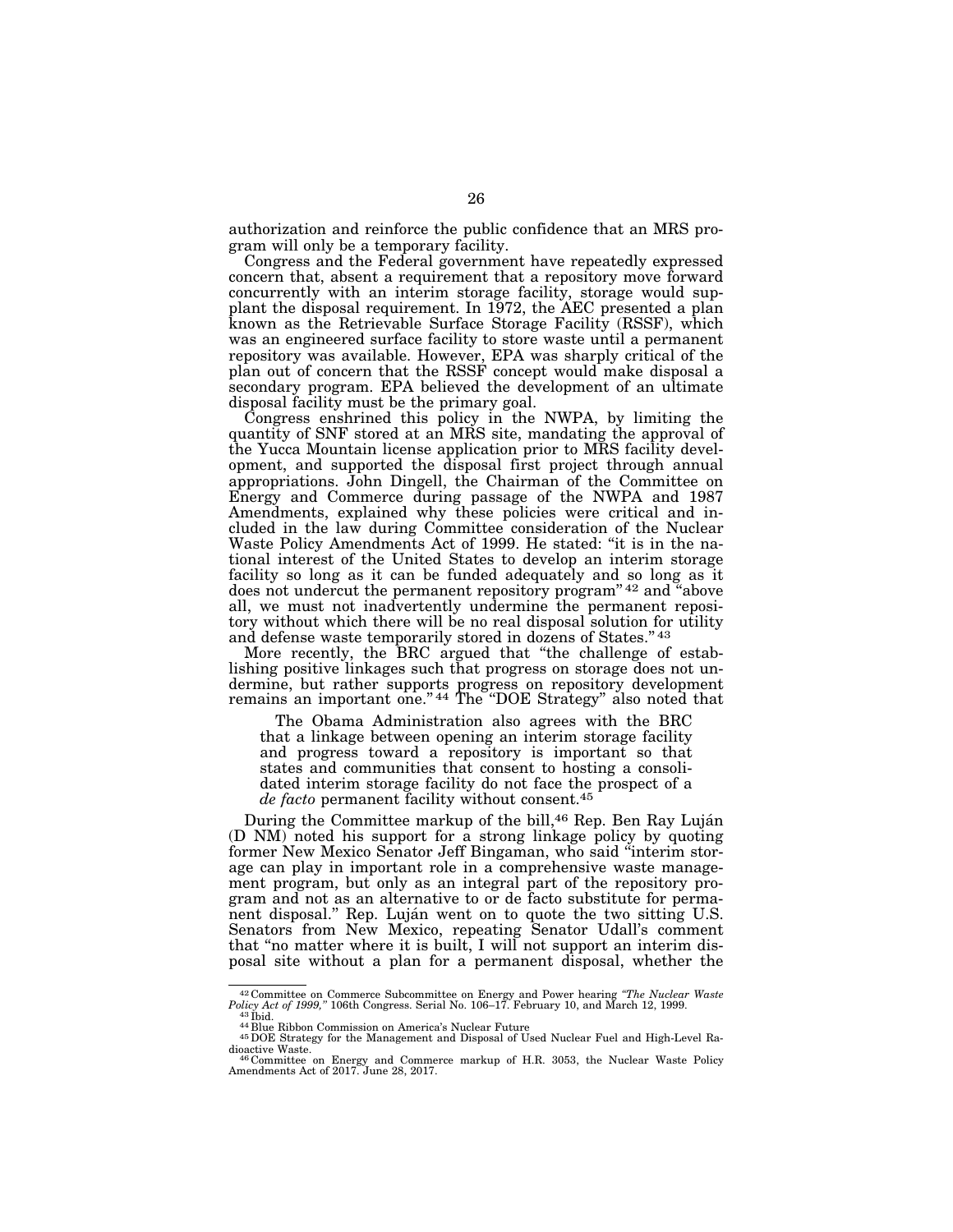site is in southeastern New Mexico or anywhere else in the country, because that nuclear waste could be orphaned there indefinitely,'' and Senator Henrich's opposition to any interim storage facility until New Mexico is sure there will be a path forward to permanent disposal.

Requiring the NRC to determine whether Yucca Mountain meets all regulatory requirements and can be licensed for construction will help the state and local communities of potential storage sites have an answer to the question posed by the New Mexico Senators. This is particularly notable given New Mexico's interactions with DOE's Waste Isolation Pilot Project (WIPP), as well as the current outlook in which the only active NRC interim storage proceeding is proposed to be located in southeastern New Mexico.

The legislation provides a narrow and defined exception for the fourth condition by authorizing DOE to enter into a single agreement prior to completion of the Yucca Mountain construction authorization. The bill directs funding from the general fund and links the authorized funding levels to amounts appropriated from the Waste Fund to protect funding for the completion of the Yucca Mountain license application. The expected length of time to complete NRC's review of the repository is three to five years 47 and any remaining Waste Fund activity from fiscal year 2023 through 2025 would be adequate to allow for the MRS agreement to be funded at ten percent of those levels.

While the bill allows limited funding to be directed to the first MRS agreement, it prohibits the shipment of any fuel to the MRS until either NRC has issued a final decision approving or disapproving of the Yucca Mountain construction authorization or if the Secretary of Energy finds such a decision is imminent, submits the finding and issues monthly reports to Congress updating the status of the licensing proceeding. The Committee recognizes the National Association of Regulatory Utility Commissioners' (NARUC) support for legislative provisions to require a final NRC decision before other aspects of the bill can be implemented.48 The potential movement of SNF to an MRS facility runs contrary to the documented support for a strong linkage policy. The limited exception provided in this provision does not authorize a broad perpetual exemption for the Secretary to transport SNF to the MRS, but rather applies to an unforeseen circumstance temporarily delaying the Commission's issuance of the final decision. It should not be interpreted to endorse any deviation from the Federal government's policy to dispose of all nuclear waste in a repository.

The Committee received extensive feedback from industry,<sup>49</sup> communities, and took into account BRC recommendations 50 that the first MRS agreement should also prioritize the storage of SNF from sites where nuclear power plants have permanently ceased commercial operation. In 2008, DOE published a Congressionally

<sup>47</sup>Government Accountability Office, *''Commercial Nuclear Waste: Resuming Licensing of the*  Yucca Mountain Repository Would Require Rebuilding Capacity at DOE and NRC, Among Other<br>Key Steps," GAO–17–340. April 2017.<br>" <sup>48</sup> Letter from NARUC Executive Director Greg White to Committee on Energy and Commerce

Chairman Greg Walden and Subcommittee on the Environment Chairman John Shimkus dated

<sup>&</sup>lt;sup>49</sup>See, for example, testimony from Mr. Steve Nesbit on behalf of the United States Nuclear Infrastructure Council, Committee on Energy and Commerce Subcommittee on Environment<br>hearing, "H.R.\_\_\_, the Nuclear Waste Policy Amendments Act of 2017," April 26, 2017.<br><sup>50</sup> Blue Ribbon Commission on America's Nuclear Ene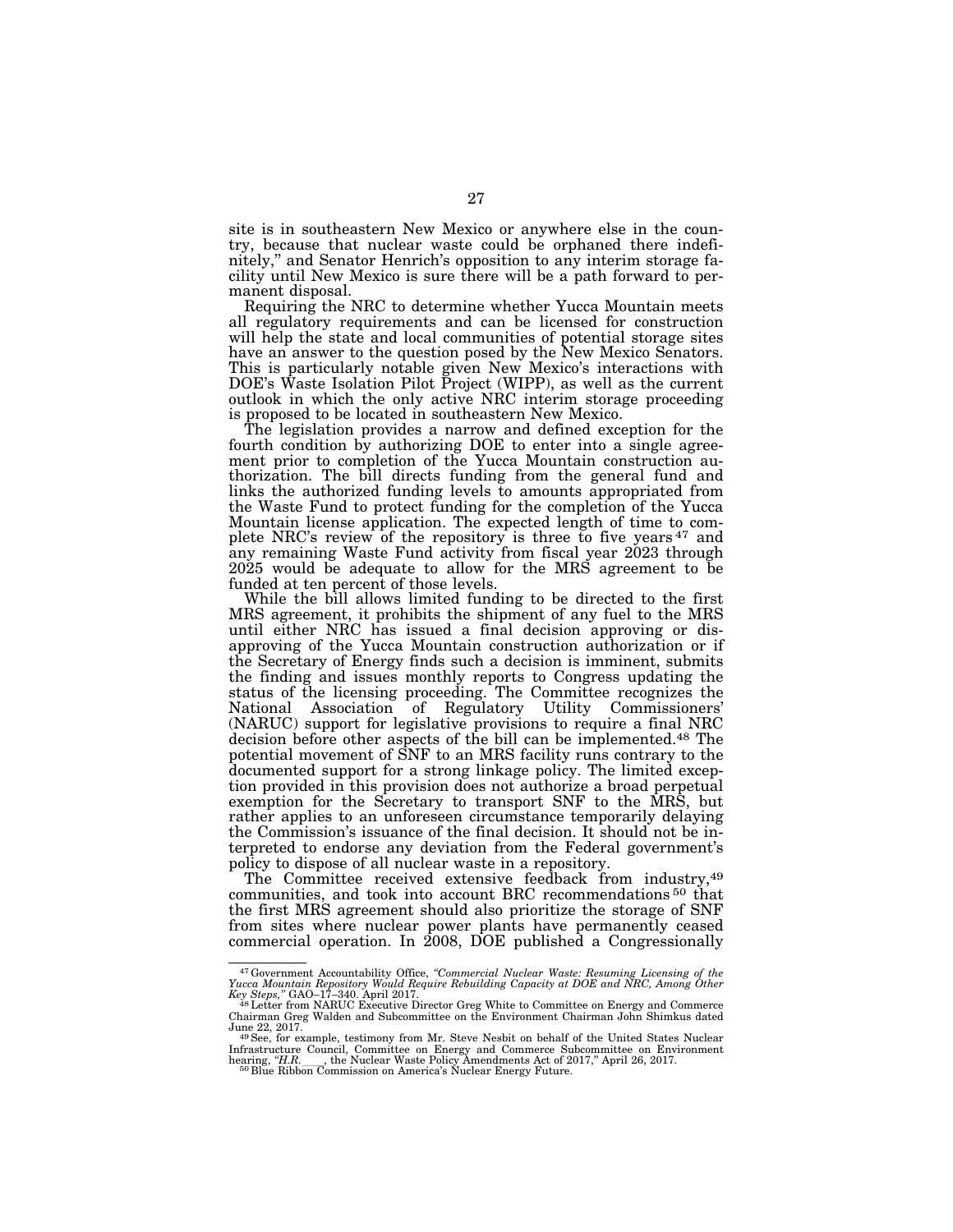directed report on a demonstration project for the consolidation of SNF from decommissioned sites that noted that legislation would be required to undertake interim storage in a timely manner.<sup>51</sup> These stranded sites are no longer generating electricity and, in some cases,<sup>52</sup> only used fuel remains at the sites, limiting use or redevelopment.

The legislation does not require that DOE alter the terms of the Standard Contract, which are established on the principle of oldest fuel first. Under this principle, oldest SNF, or the date from when the fuel is discharged from the reactor, is the highest priority in the acceptance queue.53 The Committee notes that the Department maintains existing authority to rearrange the acceptance priority list and utilities also have the ability to negotiate with DOE or other utilities when such fuel would be delivered to the Department.

While several proposals have been put forth to consolidate commercial SNF, any effort that effectively abdicates DOE's obligation to develop a repository would strand defense waste from disposal. Congress and the Federal government owe those respective communities that have been partners and hosted key national security facilities—such as Hanford, Washington; the Savannah River Site in South Carolina; and southeastern Idaho—the fulfillment of the Federal obligation to clean up those sites. Any interim storage policy that does not require advancement of the repository program would place those communities at a disadvantage because DOE's focus would likely be placed on reducing the overall liabilities, which are not linked to the defense sites.

Sections 105, 106, 107, and 108 make conforming changes to the NWPA to allow for more than one MRS site to be selected, modify the conditions for a DOE-owned MRS facility to be developed, and clarify that certain financial assistance provisions for licensing proceedings only applies to Federal MRS facilities.

# *Development of a permanent repository*

Title II of the legislation addresses issues associated with moving forward with the permanent disposal repository at the Yucca Mountain, Nevada site, as Congress designated in 1987 and affirmed in 2002. The provisions will assist DOE in completing the statutorily required NRC review of the pending license application, protect funding for national security programs, and acknowledge the State of Nevada's concerns regarding transportation routes to the repository site.

 $51$ The report found that pursuing Yucca Mountain was the fastest and best option for ful-filling its NWPA requirements. However, the report noted legislation would be needed "(1) to direct the Department to take spent nuclear fuel from decommissioned commercial nuclear<br>power reactors as soon as possible; (2) to establish an expedited siting process; and (3) to author-<br>ize the Department to construct a the facility were to be constructed and operated under a [NRC] license, to provide for an expe-<br>dited siting and licensing process." DOE, "Report to Congress on the Demonstration of the In-<br>terim Storage of Spent Nuclear F

RW–0596. December 2008.<br>
<sup>52</sup>There are currently 16 power reactors in the decommissioning process or are full decommis-<br>
sioned. Eight more plants have announced the sites will permanently cease operation by 2024.

sioned. Eight more plants have announced the sites will permanently cease operation by 2024.<br>
<sup>53</sup> Settlements for damages as a result of the partial breach of contract are calculated on the<br>
"oldest fuel first" policy, w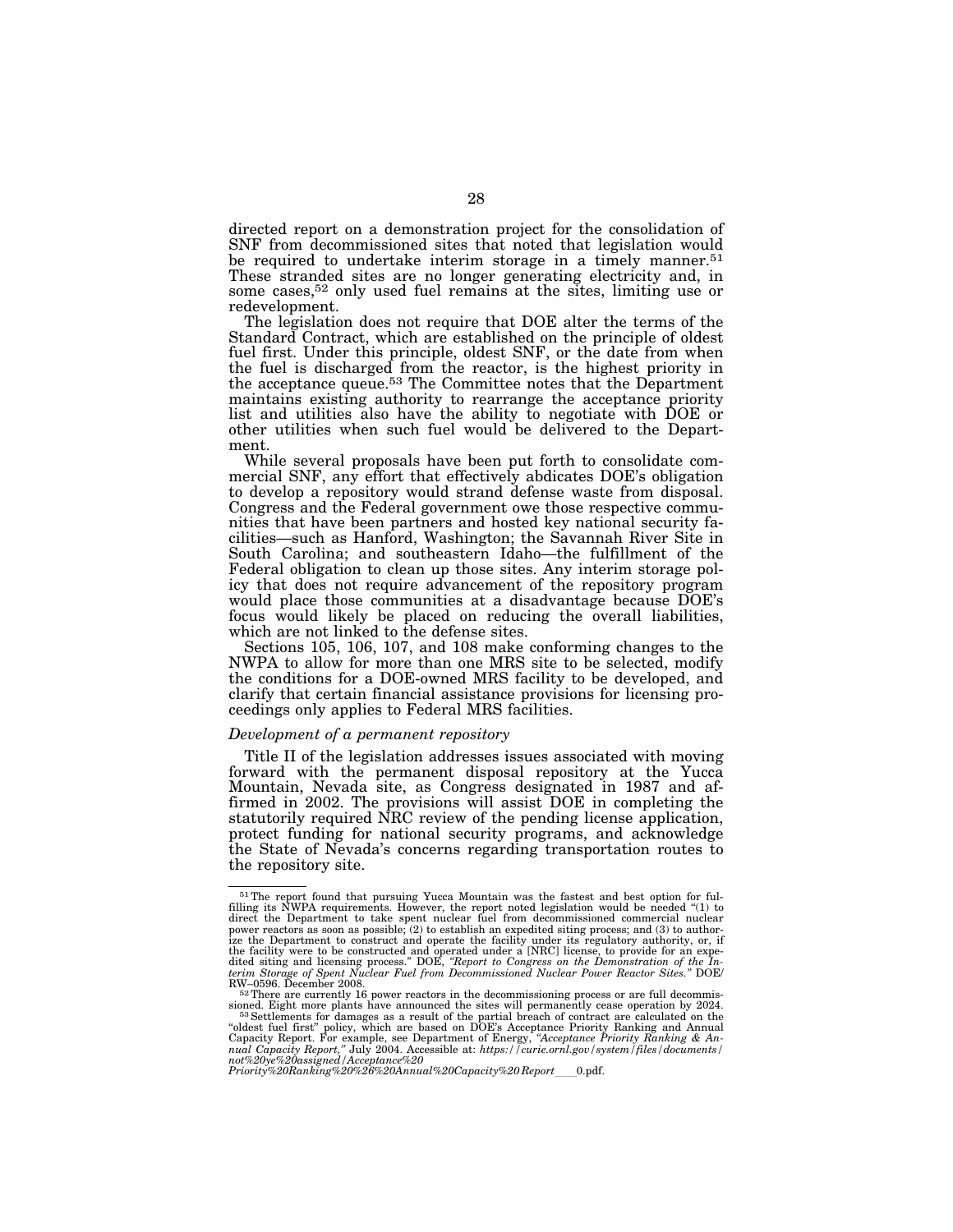As previously noted, completing the NRC's review will help inspire public confidence in the repository by having Nevada's contentions adjudicated and ruled on by independent safety judges and regulatory staff.

Section 201 permanently withdraws the land at the site for use by DOE for repository operations.54 NRC staff noted DOE has not yet demonstrated the repository site would be used for any other purpose over the course of the project.<sup>55</sup> This section will fulfill NRC's requirement. All authority within the withdrawal is vested in the Secretary of Energy.

Section  $201(e)(2)(C)$  requires the Secretary to develop a management plan for use of the withdrawal. In developing the management plan, the Secretary shall consult with the Secretary of Air Force regarding the portion of the withdrawal within the Nellis Air Force Base Test and Training Range. Nothing in this legislation affects previous usage agreements between DOE and the Air Force. To address previous concerns from the Air Force, DOE selected a preferred route that would not impact operations at the base.

The legislation limits the requirements of the Solid Waste Disposal Act for material that is transported to the repository or for disposal in the repository. This provision will provide DOE optionality to dispose of ''mixed waste'' material or material that contains material regulated both under the Atomic Energy Act as well as hazardous waste under the requirements of the Solid Waste Disposal Act. This provision does not change existing requirements applied to the regulation of the material or state permitting authorities.

The land withdrawal provisions only become effective if the Commission issues a final decision approving a construction authorization to DOE for the Yucca Mountain repository, except for provisions describing the withdrawal's boundary, the material requirements, and definitions.

The legislation updates certain application procedures associated with NRC's consideration of the pending Yucca Mountain construction authorization. For example, the NWPA mandated the NRC complete the review of the construction authorization within three years of DOE's submission. However, due to the Obama Administration's attempts to withdraw the license application and DOE not being a willing applicant, the deadline is no longer applicable. The legislation updates this requirement to provide NRC 30 months after the date of the bill's enactment to issue a final decision on the construction authorization.

If the Commission approves the construction authorization, the legislation provides for the use of informal hearing procedures to amend the authorization to minimize potentially burdensome processes. This provision does not apply to NRC's regulations required to issue a receive and possess license.

The legislation authorizes DOE to undertake activities at and surrounding the site to develop supporting infrastructure. Such activities may assist DOE in preparing the site in a more expeditious

 $^{54}$ The legislation is substantially the same as language that was submitted to Congress in 2007 by DOE.<br> $^{55}$ See testimony from Josephine Piccone, Director of NRC's Yucca Mountain Directorate at Subcommittee on Enviro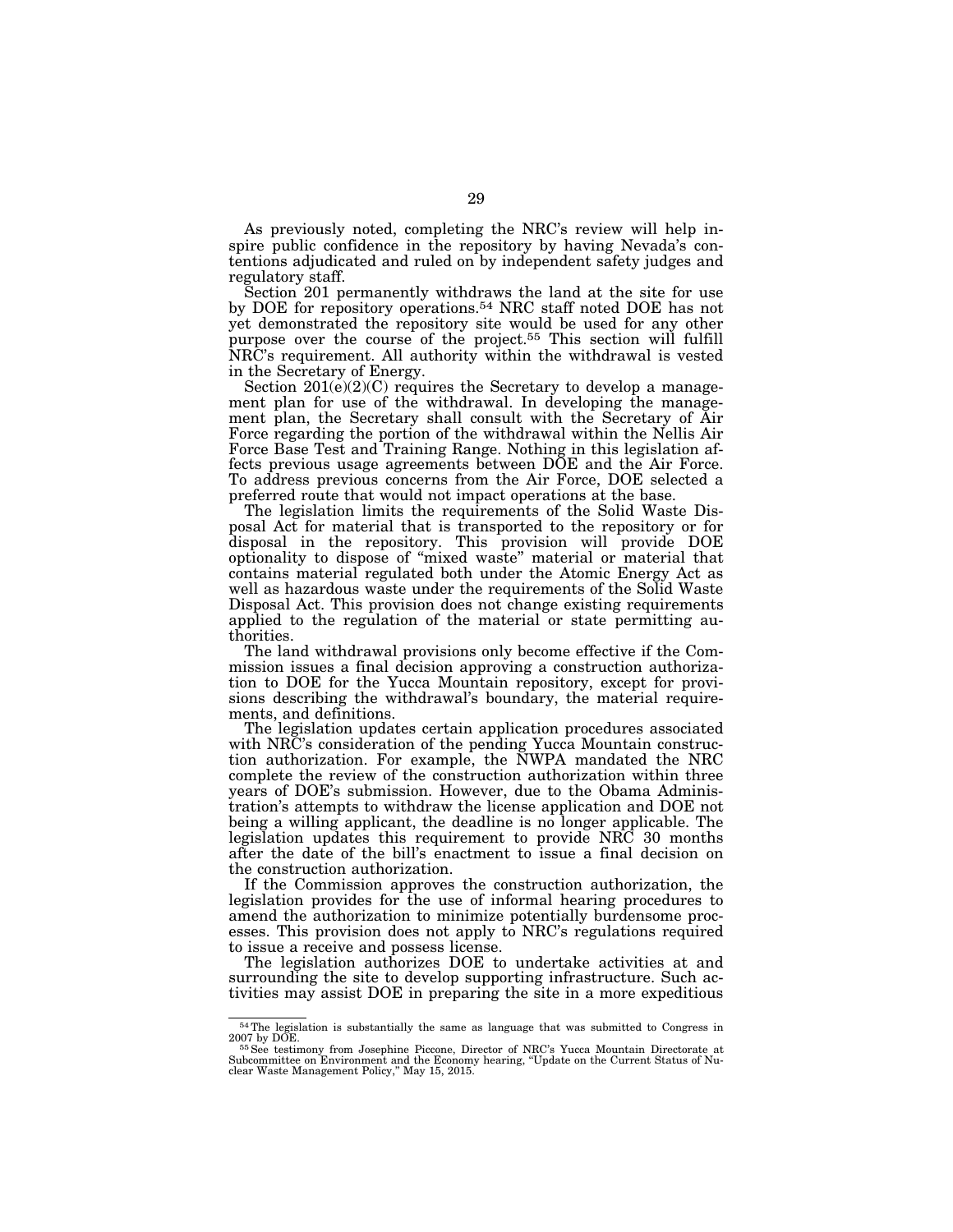manner to construct, license and operate the repository. Any supporting infrastructure activities may not be grounds for the NRC to disapprove of the construction authorization. Section 203 affirms that enactment of the legislation does not require the Secretary to modify or amend the pending license application.

Section 204 prohibits DOE from conducting any activity in support of a defense-waste only repository until the NRC has issued a final decision on the Yucca Mountain construction authorization. The development of the Yucca Mountain repository is the quickest path to dispose of our nation's HLW from atomic energy defense activities. Further, a single common repository allows the commercial ratepayers and defense budget accounts to share the overall cost of developing a disposal facility. To date, American taxpayers, through national defense accounts to pay for nuclear waste disposal, have paid \$3.7 billion towards Yucca Mountain,56 in addition to the expenditures from the Nuclear Waste Fund. The Committee heard from witnesses on the importance of continuing to share repository costs for disposal of both commercial and government SNF and HLW.<sup>57</sup>

Section 205 recognizes the concerns raised by Nevada stakeholders regarding the shipment of SNF or HLW through population centers. In hearings during the 114th Congress and during the legislative hearing in April 2017, some Members of Congress representing Nevada objected to moving forward with the repository under the existing NWPA framework.<sup>58</sup> Among the identified concerns was the potential impact on tourism due to transportation through Clark County, Nevada. DOE has previously conducted substantial research on potential transportation routes and identified a preferred transportation route that largely avoids Las Vegas. However, the legislation acknowledges these concerns through the Sense of Congress.

# *Transfer of ownership to the Department of Energy*

Title III authorizes DOE to modify the existing contracts to take title to SNF to go also to an MRS facility, with a priority placed on sites that have permanently ceased commercial operation. Currently, the Standard Contract governing the Department's legal obligations for SNF are conditioned on DOE taking title for disposal. The legislation should not be interpreted to require a change in contract; however, based on DOE's existing authority and in agreement with the contract holder, the intent of the section is to encourage the Department to prioritize decommissioned SNF to MRS facility.

The provision is not intended to permit DOE to take title to SNF at the existing sites. The Committee received testimony expressing the concern that DOE would take ownership to the SNF without moving the used fuel offsite.<sup>59</sup> The legislation supports the "deliv-

<sup>56</sup>Letter from Secretary of Energy Ernest Moniz to Committee on Energy and Commerce

Chairman Fred Upton, May 15, 2015.<br>「<sup>57</sup>See Mr. Steve Nesbit, on behalf of NIC, "We are very much in favor of [Section 205.] I think<br>it is a win-win for both the customers of nuclear-generated electricity, the burden that bear, and the taxpayers who bear the burden of funding the disposal of so-called defense waste."<br><sup>58</sup>Committee on Energy and Commerce Subcommittee on Environment and the Economy<br>hearing "Federal, State, and Local Agreement

Disposal," July 7, 2016 and "H.R. \_\_\_\_\_, the Nuclear Waste Policy Amendments Act of 2017."<br><sup>59</sup> The Honorable Anthony J. O'Domnell, Commissioner, Maryland Public Service Commission,<br>Chairman, NARUC Subcommittee on Nuclear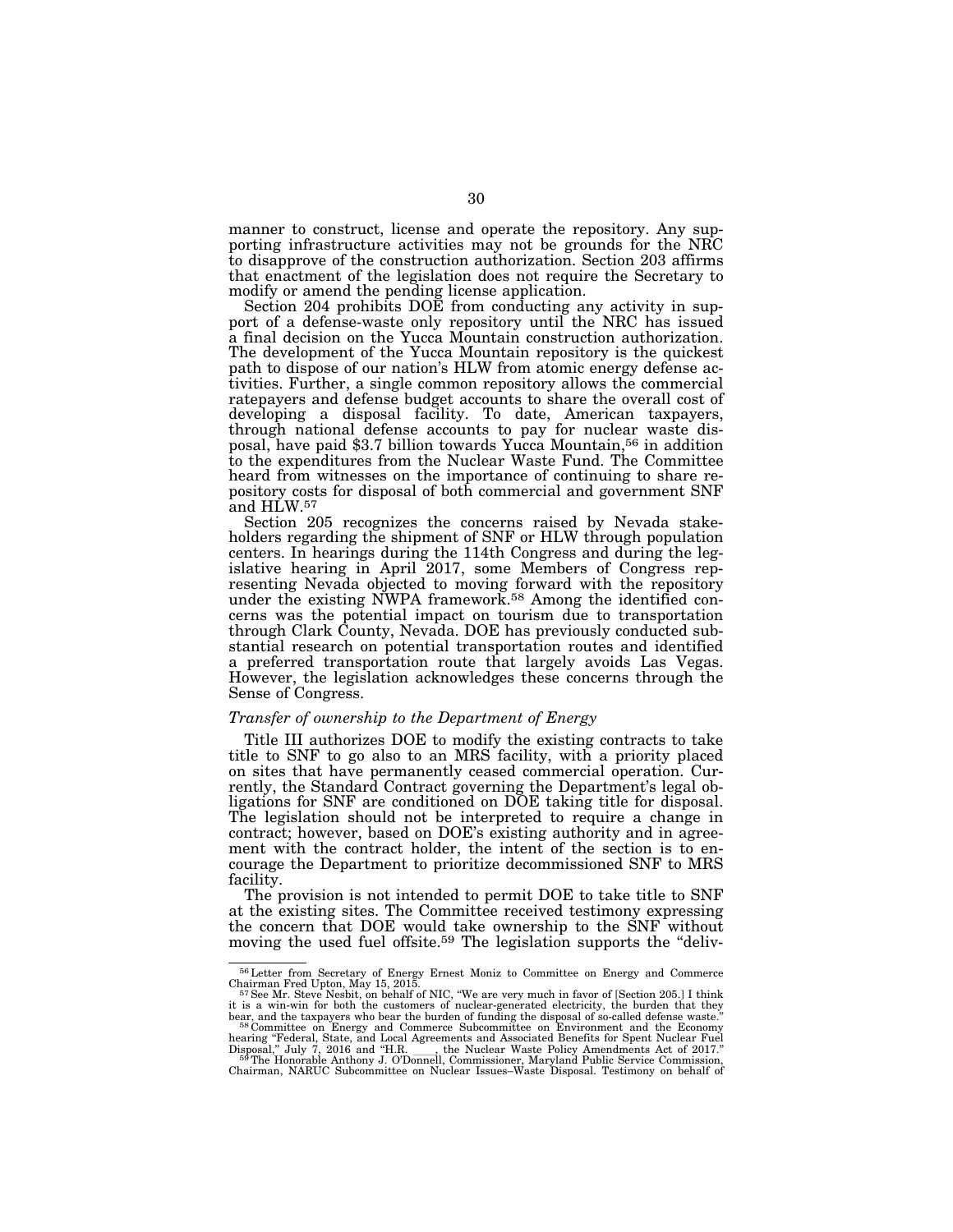ery and acceptance'' policy that the Department only satisfies its obligations to take title to SNF when the SNF is removed from the site.

# *State and local engagement and benefits*

A constructive dialogue with the repository host State will help foster trust and improve nuclear waste management program execution. Nevada's position in opposition to the repository has delayed the facility by decades, resulted in numerous legal challenges, and cost American taxpayers tens of billions of dollars. While the most important path for Nevada is the opportunity to adjudicate the State's contentions on the pending construction authorization, the legislation seeks to provide an opportunity for Nevada, and its counties, to discuss a path forward.

Title IV of the legislation amends Subtitle F and Subtitle G of the NWPA to allow Nevada to benefit as the repository host State, updates the benefits schedule, enables Nevada counties to directly enter into benefits agreements with DOE, provides for additional non-financial benefits, and makes conforming changes to the NWPA.

While Congress afforded Nevada the opportunity to enter into a benefits agreement, Nevada did not want to create any appearance that it supported the site selection and refused to discuss potential benefits. Section 401 clearly states that entering into a benefits agreement is not an expression of consent. This provision should assure the State that it does not waive its right to adjudicate contentions on the pending license application or any future activity because it engages with DOE for the purposes of entering into a benefits agreement.

The bill updates the amount of funding available through the benefits schedule as described in Section  $171(a)(1)$  of the NWPA. The legislation increases the amount of the annual payments to the State prior to arrival of first spent fuel from \$10 million to \$15 million; the amount upon first spent fuel receipt from \$20 million to one percent of the balance of the Nuclear Waste Fund on the date of enactment of the legislation, which would currently total approximately \$375 million; and the amount for annual payments after first spent fuel receipt until the closure of the facility to one tenth of one percent of the current balance of the Nuclear Waste Fund, which would currently total approximately \$37 million each year and nearly \$4 billion over the course of the repository project.

The significant increase in the level of funding when first spent fuel arrives more accurately reflects the increased cost to the Federal government of inaction. The funding of first spent fuel receipt and annual payments thereafter would not be subject to appropriation to assure Nevada that the money would be available. This will help the State plan accordingly during the budget development process. This level of funding is a baseline. The section allows DOE and the State to negotiate a higher level of funding, if documented and justified.

the National Association of Regulatory Utility Commissioners before the United States House<br>of Representatives Committee on Energy and Commerce Subcommittee on Environment, "H.R.<br>\_\_\_, the Nuclear Waste Policy Amendments Ac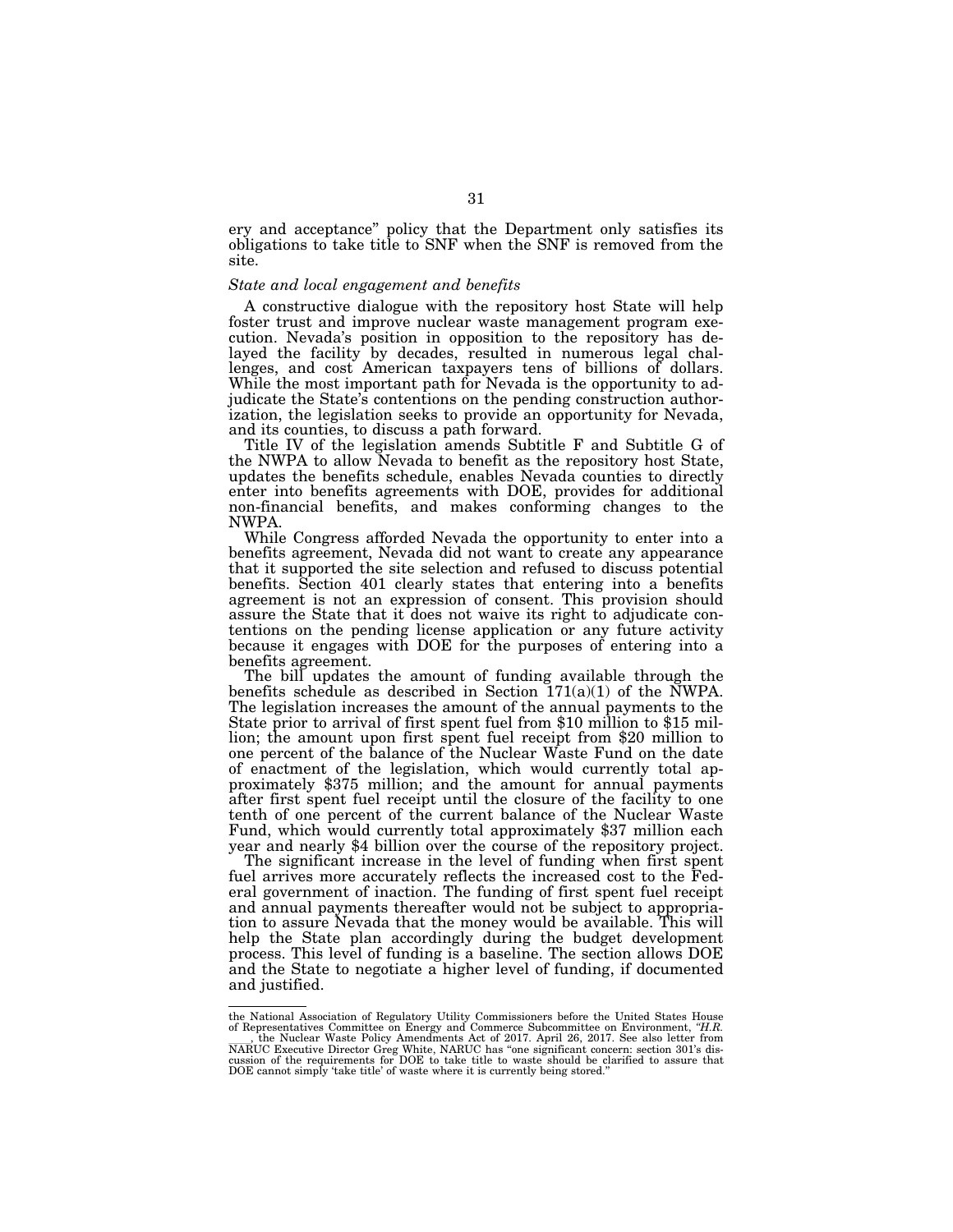The bill sets restrictions on the funding set forth in the benefits schedule. These restrictions limit the State from using Federal funding to oppose Department and Federal government repository activities. Waste Fund money may not be used for activities that are contrary to the purpose of the Nuclear Waste Policy Act.

Additionally, the legislation amends the required components of the benefits agreement by striking section  $171(b)(2)$ , which required the State to waive its rights to disapprove of the recommendation of the site for a repository. As previously noted, Nevada refused to waive its rights to disapprove of the site recommendation in order to receive limited benefits agreement funding. Striking this paragraph requalifies the State to enter into a benefits agreement.

Section 403 adds a new section to the NWPA to authorize the Secretary of Energy to enter into a benefits agreement with a covered unit of local government. The NWPA authorized only one benefits agreement for a repository that was to be entered into with the State of Nevada. Further, the benefits agreement between Nevada and DOE required the State to transfer not less than onethird of the amount of the payment to affected units of local government (AULG), as defined by the NWPA.<sup>60</sup> Because of the State's refusal to discuss benefits with DOE, affected units of local government were negatively impacted. Adding this new section would remedy this situation by enabling dialogue directly between DOE and Nevada counties.

Prior to entering into an agreement under the new section 172A, the required report under section 175(b) must be completed. Completing this report will provide a basis to inform the total funding level subject to the benefits agreement. These agreements must be based on realistic potential impacts and it is expected that these agreements will not be uniform, but tailored to the respective potential impact of repository activities undertaken by the Department. Under this rationale, it is expected that Nye County would receive the most robust agreement, followed by Lincoln and Clark Counties.

For the purposes of this section, the bill defines covered units of local government to include both affected units of local government, as defined by the Act, but also all units of general local government in the State of Nevada. This qualifies an additional seven counties to negotiate agreements with DOE.

The legislation provides the same restrictions on funding to covered units of local government that are on the funding authorized under section 171 benefits agreements; Federal money cannot be used to oppose or contravene the development of the repository. Additionally, because these agreements would directly support repository efforts, the Waste Fund is authorized to fund the agreements.

The legislation amends section 170 to note that only one agreement with the State of Nevada may be in effect at one time, but does not prohibit the Secretary from negotiating multiple benefits agreements with State under section 170 and covered units of local government under section 172A. The Secretary should balance the need to advance constructive conversations with State and local

 ${}^{60}$  DOE recognizes ten affected units of local government including Mineral County, Lander County, Churchill County, Lincoln County, Eureka County, Nye County, White Pine County, Clark County, Esmeralda County, and In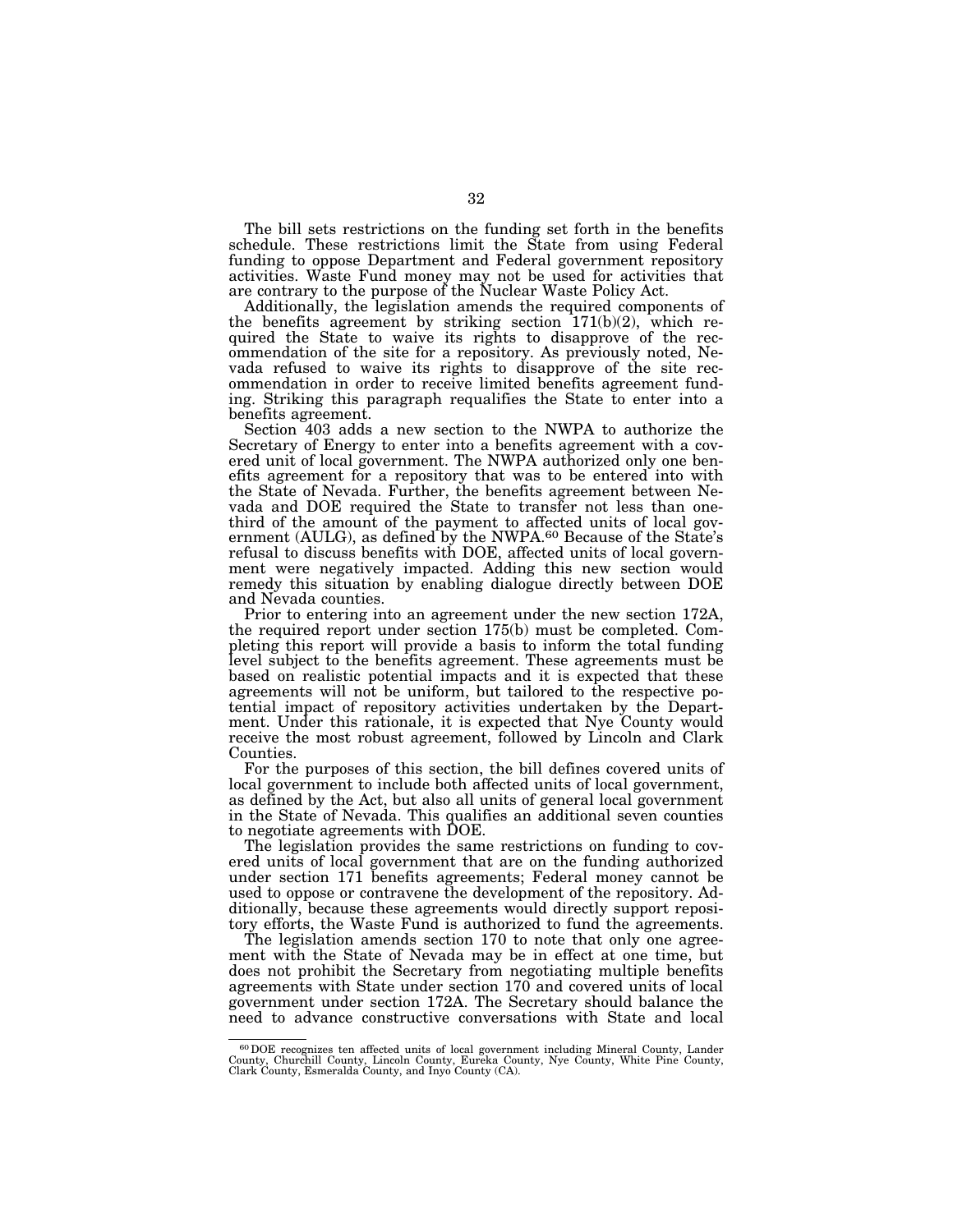stakeholders with the total financial needs to be supported through the Waste Fund.

The benefits agreements are terminated if the NRC disapproves of the construction authorization for the repository.

While the focus of the benefits agreements under sections 170 and section 172A is on financial transactions, benefits agreements should not be limited solely to financial compensation. DOE and Nevada should identify other opportunities to ensure that the items identified in the section 175 report may be addressed. Doing so will establish more durable partnerships.

Section 405 inserts a new section into the NWPA to require expenditures that the Secretary authorizes from the Waste Fund for institutions of higher education to be prioritized to institutions located in the host State. If Waste Fund money to develop a repository is to go to universities, Nevada universities should receive that money to help develop academic expertise and programs.

The legislation requires a portion of potential future economic benefits from used fuel to be reserved to the State to further compensate Nevada for hosting the facility. While reprocessing spent nuclear fuel is currently not cost effective in the United States, if such a program is pursued in the future, Nevada would further benefit. The legislation does not dictate what percentage of value should be provided to the State; however, the Secretary, in consultation with the Governor and the Review Panel established by section 172, shall determine the terms of compensation.

Congress required the Secretary to report to Congress on the potential impacts of locating a repository at the Yucca Mountain site within one year of the Nuclear Waste Policy Amendments Act of 1987. The Secretary submitted this report to Congress in 1988; however given the considerable advancement in the repository program and developments in Nevada, the conclusions of the original report may be out of date. $61$  The potential impacts to be examined are wide ranging and include impacts on education, public health, law enforcement, fire protection, medical care, distribution of public lands, vocational training and employment services, social services, transportation, emergency preparedness personnel, availability of energy, tourism and economic development, and any other needs associated with the construction, operation, and eventual closer of the repository facility. Section 407 of the legislation requires the Secretary provide a report directed under section 175(a) of the NWPA within one year after enactment of the bill.

While benefits agreements will not replace the State's interest in assuring the protection of public health and safety of Nevadans, the combination of provisions within this legislation give the opportunity to be appropriately compensated for hosting the repository.

# *Financing and funding of Nuclear Waste Management Program*

As noted above, Congress set up the nuclear waste management program as a ''fee for service'' model in which the consumers of nuclear energy paid a fee through nuclear power utilities to fund a disposal program. However, this model never fully functioned as in-

 $^{61}$ U.S. Department of Energy, Office of Civilian Radioactive Waste Management, "Section 175 Report; Secretary of Energy's Report to the Congress Pursuant to Section 175 of the Nuclear Waste Policy Act, As Amended," Dec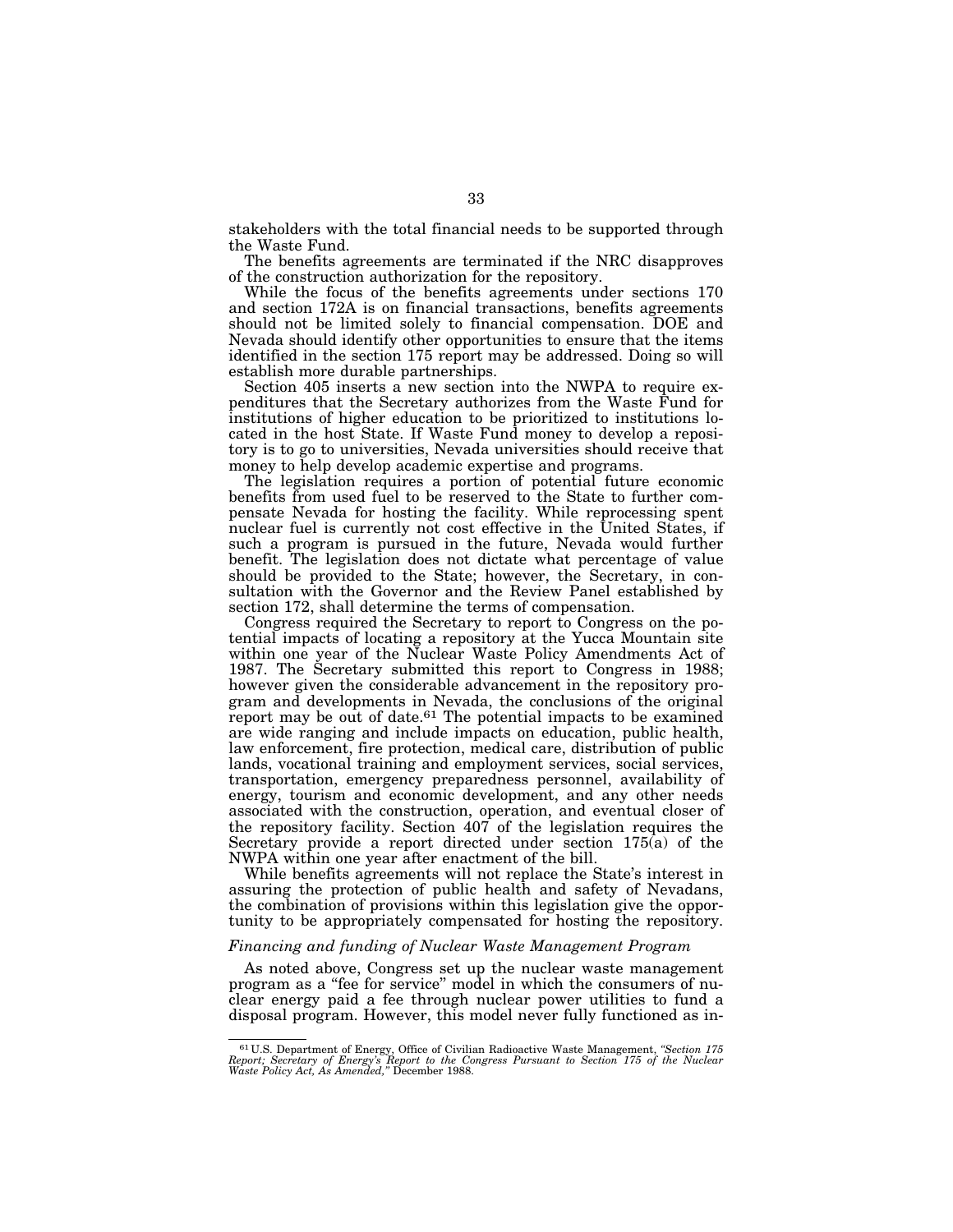tended. This resulting model has severely hampered the Department's program and ability to dispose of used fuel.

Title V of the legislation reforms portions of this financing mechanism to more equitably treat ratepayers, provide certainty to DOE's program management, and make it easier for Congress to appropriate Nuclear Waste Fund money for its intended purposes, without taking resources away from other priority programs across the Federal government.

Managing a multi-generational infrastructure project poses major challenges for assuring that adequate funding is available to the program when needed. Predictable and sufficient funding levels are imperative not just to help the Department, but also for all authorized uses under the NWPA, including funding for AULGs and Nevada to participate in the licensing process, for Payments Equal to Taxes (PETT), for state and local transportation stakeholders, and for benefits agreement authorized under Subtitles F and G. The availability of funding is central to the program's success.

The Nuclear Waste Fund currently maintains a balance of approximately \$37 billion and the value increases annually, even over the previous three years when no new fees were being collected, because the NWPA required DOE to invest in U.S. Treasury bonds to generate interest to capture the time value of money. Congress recognized that spent fuel generated today would be managed over decades, thus requiring that money provided to the Federal government should generate interest. In Fiscal Year 2016, approximately \$1.4 billion in interest was generated according to DOE's Annual Financial Report.62 63

Meanwhile, as payments to the Fund were collected the revenue was directed towards deficit reduction or to offset deficit spending of other government programs. Therefore, while there is a separate accounting of the Nuclear Waste Fund (currently about \$37 billion), OMB has already allocated the value of those receipts under its unified Federal budget scoring method.

DOE access to the existing balance of the Fund is critical. Because the current balance of the Fund increasing annually, the Fund will continue to grow at an appreciable rate. Absent the assurance that DOE will spend the previously collected money, DOE may face challenges restarting collection of the fee. If DOE is prohibited from restarting the fee, no new revenue from Fund payments will be realized by the U.S. Treasury. This, under OMB and CBO accounting rules, would worsen our Federal deficits.

Throughout the oversight and legislative hearings, the Committee consistently heard about the need to address the funding mechanism. In December 2015, the Committee received expert testimony regarding the complexities of the fee collection, the Federal accounting of the money, and usage of the Fund. The Committee's legislative hearing on the discussion draft also included extensive

<sup>62</sup>Department of Energy, *''Fiscal Year 2016: Agency Financial Report,''* DOE/CF-0128. Novem-

ber 15, 2016.<br><sup>63</sup>The Congressional Budget Office does not recognize interest as revenue realized by the U.S.<br>Treasury or to the Nuclear Waste Fund, but rather is considered as an intergovernmental transfer. For more information, see Congressional Budget Office testimony from December 3, 2015 Subcommittee on Environment and the Economy hearing.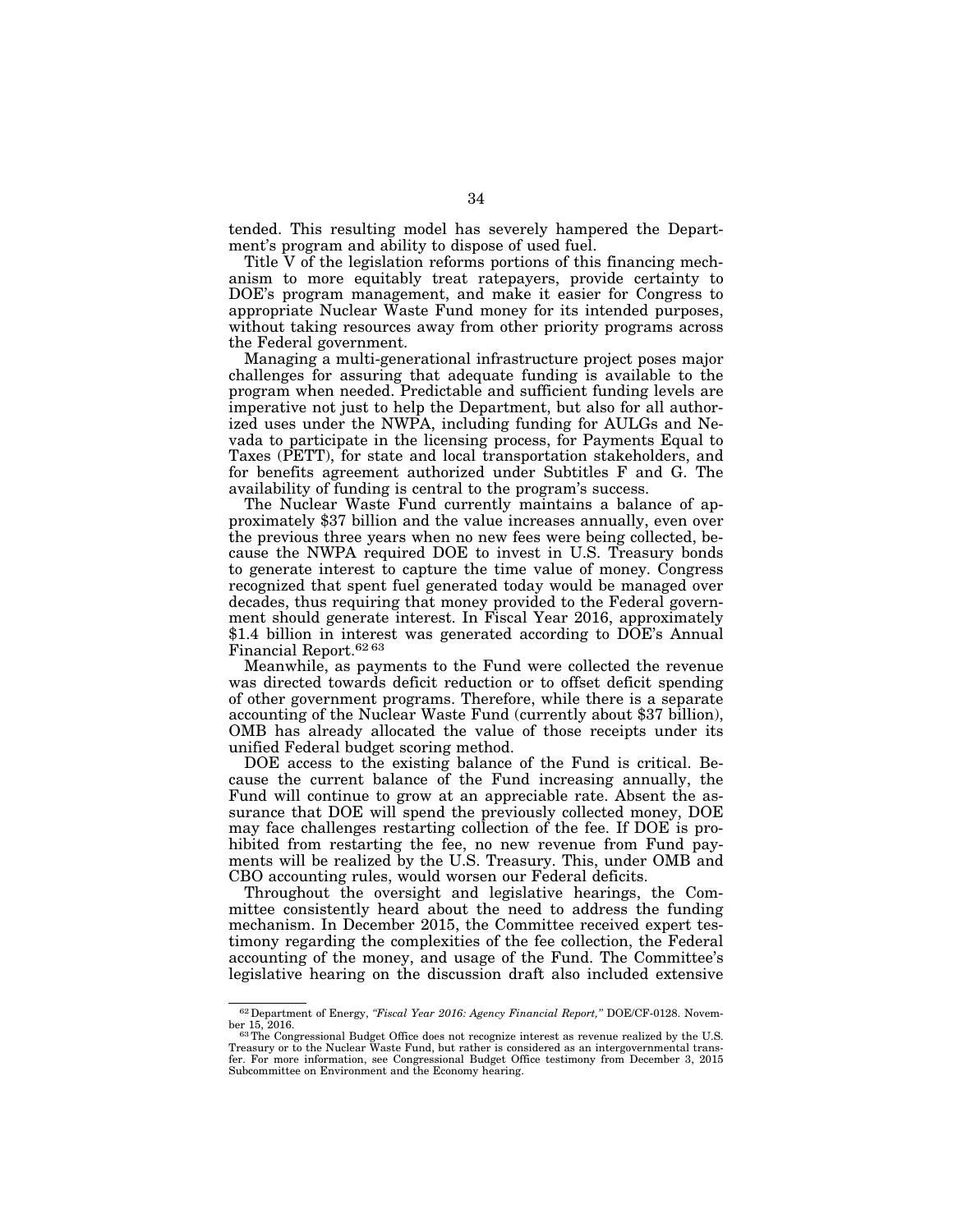support for the provisions to reform the fee collection, the budgetary treatment of the account, and the usage of the Waste Fund.<sup>64</sup>

Title V addresses three funding challenges: (1) near-term funding while the pending Yucca Mountain construction authorization is adjudicated and approved or disapproved; (2) resolving the mismatched accounting applications between mandatory receipts and discretionary outlays when the fee is restarted; and, (3) making a portion of the previously collected funding available to the Department over the repository program's lifecycle. Each of these provisions have equal importance and will help sustain a program moving forward.65

First, the legislation prohibits DOE from resumption of the fee until the NRC makes a final decision approving or disapproving of the pending Yucca Mountain construction authorization. While the previous Administration terminated the Yucca Mountain program, shuttered OCRWM, sought to withdraw the license application, and established the BRC, ratepayers continued to pay over \$750 million annually to the Waste Fund, specifically for activities authorized by the NWPA. However, DOE's activities ran contrary to the NWPA. The ratepayer fee collections continued until the D.C. Circuit Court of Appeals ordered DOE to stop collection, determining that there was no basis to justify the fee collection.<sup>66</sup>

During this period, approximately two and a half billion dollars in fees were paid to the Waste Fund.<sup>67</sup> While a significant balance exists in the Fund, the repository program has been stalled for almost eight years.<sup>68</sup> Ratepayers must see tangible progress on waste management before reinstatement of the fee. The legislation thus prohibits DOE from resuming fee collection 69 until the NRC makes a final decision approving or disapproving the issuance of the construction authorization. GAO reported the completion of the licensing process would take between three and five years.70

Once the Commission has issued a final decision on the Yucca Mountain construction authorization, DOE is authorized to resume fee collection. However, the legislation will address an underlying

<sup>&</sup>lt;sup>64</sup>O'Donnell testimony, "H.R. \_\_\_, the Nuclear Waste Policy Amendments Act of 2017," and letter from Greg White, Executive Director, NARUC, to Chairman Greg Walden.<br><sup>65</sup>See Subcommittee on Environment hearing on April 26 provisions would help enable a program to properly fund nuclear waste management activities<br>and Mr. Nesbit also agreed it would help the program.<br> $^{66}$ *NARUC v. United States Department of Energy* No. 11–1066, United Sta

costs of disposal could run between a \$2 trillion deficit and a \$4.9 trillion surplus ''reminds us

of the lawyer's song in the Musical 'Chicago,'—'Give them the old razzle dazzle."<br>"See U.S. Department of Energy Office of Inspector General, Office of Audits & Inspections,<br>"Audit Report: Department of Energy's Nuclear Wa

and Fiscal Year 2015.<br><sup>68</sup>Since May 2014, when the fee collection was halted, the Office of Management and Budget<br>(OMB) and Congressional Budget Office (CBO) has continued to include fee receipts in annual and semi-annual budget projections. According to DOE, OMB and CBO projected \$1.41 billion<br>in estimated total NWF receipts since the fee was set to zero in 2014. The actual level of NWF<br>receipts under section 302(a)(2) duri ergy Secretary Rick Perry to Environment Subcommittee Chairman John Shimkus, dated Octo-<br>ber 2, 2017.<br><sup>69</sup>The legislation does not address whether DOE can begin assessing the fee prior to NRC's

final decision. It is the Committee's expectation that DOE would not make an assessment until the final decision has been made due to the uncertainties that are associated with the Commis-

sion's decision.<br><sup>770</sup>Government Accountability Office, "Commercial Nuclear Waste: Resuming Licensing of the<br>Yucca Mountain Repository Would Require Rebuilding Capacity at DOE and NRC, Among Other<br>Key Step," GAO–17–340. Ap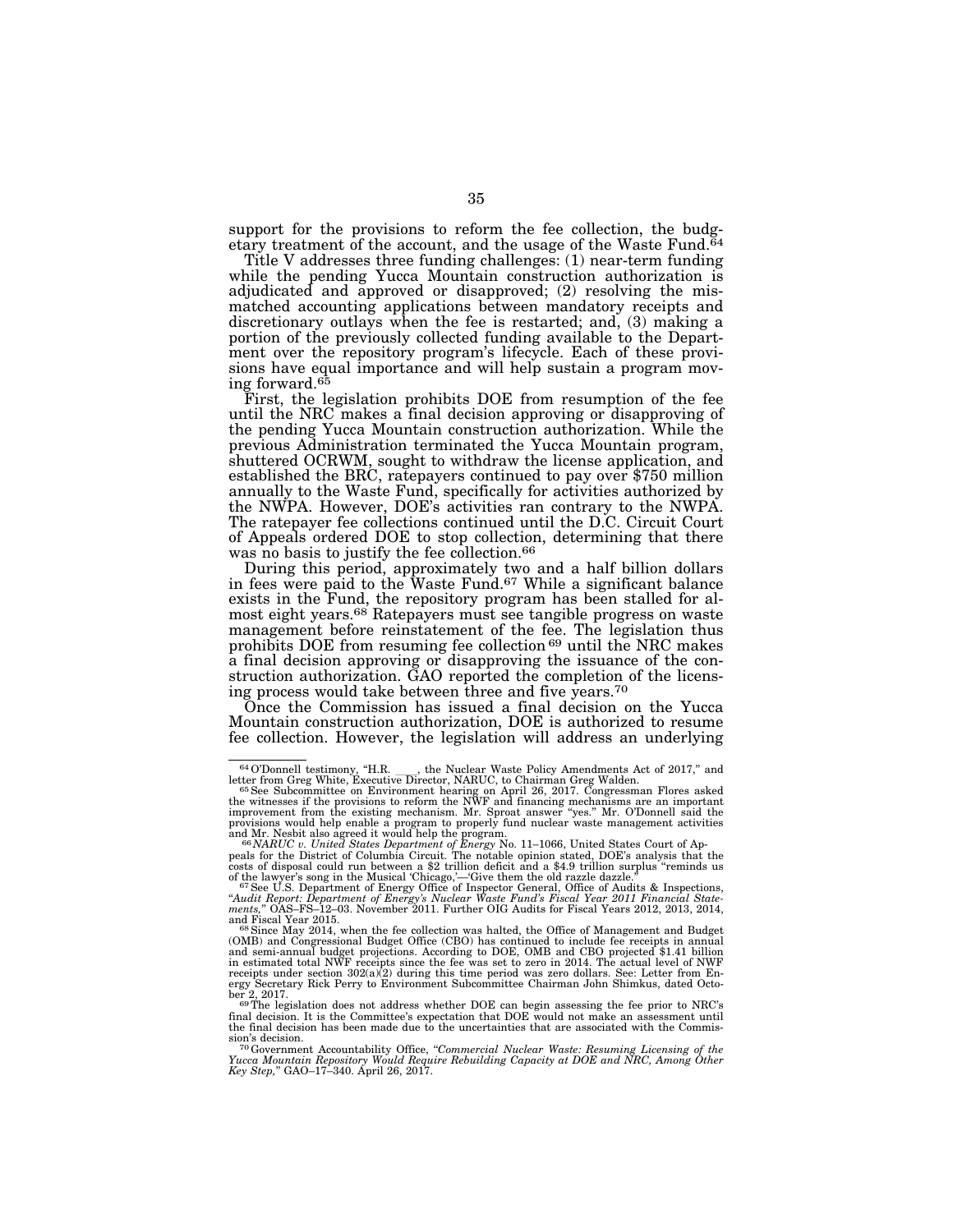problem with the current funding set up with receipts classified as mandatory revenue, while expenditures are categorized as discretionary. The bill does so by bifurcating the ''fee adequacy'' determination by the Secretary into an assessment process and fee collection procedures.

Prior to resumption of the fee, the Secretary must complete a lifecycle cost estimate for the repository program to determine how much funding will be required to support the 120-year project. This total assessed value 71 must be accounted for with respective commercial operating reactors and must be available to be collected when DOE demands payment.<sup>72</sup> Once the assessment is complete, the Secretary must develop a process for the resumption of fee collection.

Following the assessment and establishment of a collection process, the legislation limits the total amount collected on an annual basis to 90 percent of the appropriation. The collection is intended to help offset annual appropriations from the existing Fund corpus and thus limit the overall impact on budget allocations subject to annual caps, while also protecting ratepayers from having to pay the Federal government if DOE is not actively fulfilling the requirements of the NWPA. The Committee heard strong support for this provision to protect ratepayers,73 as well as the need to address this issue from former OCRWM officials.74 The Appropriations Committee also retains authority to access the balance in the Fund.

The legislation amends the authorized usage of the Waste Fund by removing monitored retrievable storage from section 302(d) of the NWPA. This restriction only applies to the MRS agreements authorized in Title I, or Subtitle C of the NWPA.<sup>75</sup> The Committee is concerned about increasing financial demands on the Waste Fund, which would require an increased assessment and collection on ratepayers going forward. At the Committee's legislative hearing, the Committee received testimony that previous DOE analysis of interim storage would impose additional costs and require a higher fee.<sup>76</sup> Currently, the fleet of commercial nuclear power plants are facing economic challenges partially due to market impacts. The Committee is concerned that forcing new costs onto the industry relating to storage would worsen the economic outlook for nuclear power plants.

<sup>&</sup>lt;sup>71</sup>The legislation does not state whether or not the assessment will generate interest during the period between assessment and collection. The Secretary has the authority to make that decision as part of the assessment and must take the decision into account as part of the lifecycle

<sup>&</sup>lt;sup>72</sup> Note Standard Contract currently governs the relationship between DOE and utilities, but

there is authority to have conversation by all parties that could allow the Contract to be renegotiated. To fix the contenent pred to fix the underlying contract.<br>  $\frac{73}{N}NARUC$  Executive Director Greg White letter to Env

is restarted, this provision is absolutely crucial."<br>
<sup>74</sup>When asked about the most critical provision in the legislation, Ward Sproat, former Direc-<br>
<sup>74</sup>When asked about the most critical provision is about getting the

subject to appropriations.<br><sup>76</sup>See DOE, '*Report to Congress on the Demonstration of the Interim Storage of Spent Nuclear<br><i>Fuel from Decommissioned Nuclear Power Reactor Sites.'*' DOE/RW–0596. December 2008.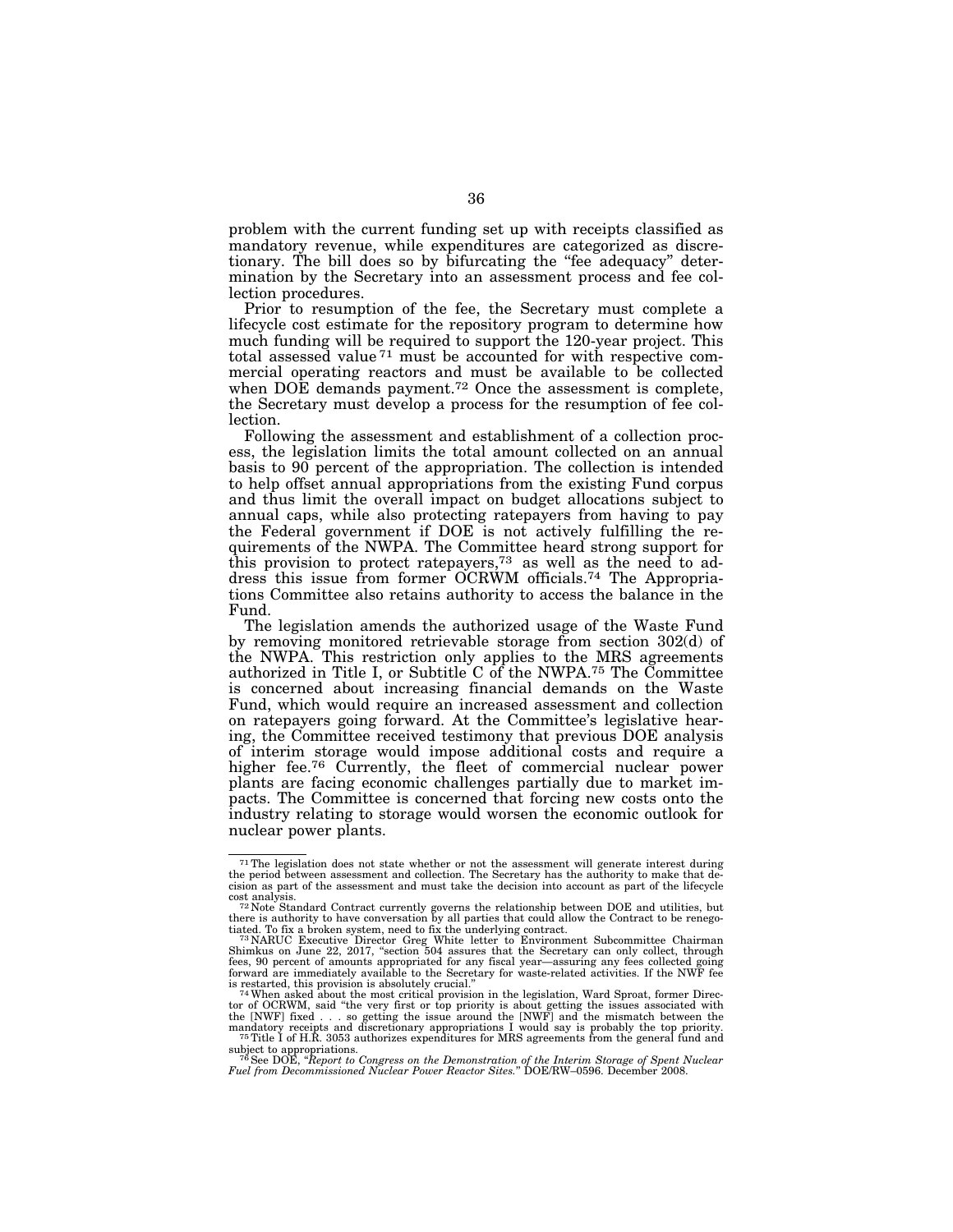Prohibiting Waste Fund expenditures for MRS facilities also will ensure that DOE remains focused on the overall disposal policy of the NWPA. The Committee recognizes that nuclear waste management programs cannot be entirely delineated between MRS and permanent disposal; the system must be integrated. The legislation does not prohibit the Fund from being used for overall management activities and other activities such as transportation to an MRS, so long as those activities are integrated into a permanent disposal program.

Section 503 amends the NWPA to require DOE to update its budgetary projections annually, rather than the current requirement for a triannual update. Under the revised collection method, which would likely result in collections increasing or decreasing depending on program need and Congressional appropriation, it is important for Public Service Commissions and utilities to have a reasonable expectation of near-term collection amounts. Requiring DOE to update projections annually will allow for more transparency in the collection process, subject to appropriation.

As previously discussed, it is critical for DOE to have access to the previously collected funding in a predictable manner, while still assuring Congress can annually conduct program management. To achieve this policy goal, section 504 makes certain amounts of the Fund available to DOE for specified purposes over the course of the project.77 These amounts will ensure that the program has a minimal level of funding for some basic operations at the repository, while still ensuring Congress can exercise annual oversight of the program. The bill makes the following amounts available, not subject to future appropriation:

• One percent of the balance of the Fund on the date of enactment, available to the State of Nevada when first SNF arrives at the site. That amount would currently equal approximately \$370 million.

This provides a baseline of funding, but does not prohibit DOE and Nevada from having additional funding pursuant to the benefits agreements.

• One tenth of one percent of the balance of the Fund on the date of enactment available to the State of Nevada for each fiscal year for the course of the project until the site is closed. That amount is approximately \$37 million annually.

This provides a baseline of funding, but does not prohibit DOE and Nevada from having additional funding pursuant to the benefits agreements.

• One percent of the balance of the Fund on the date of enactment available to DOE starting in the first fiscal year in which SNF or HLW is received at the repository site and for the 25 years thereafter, available only for the purposes of repository operations at the site. This funding shall not be used for transportation, program management, or associated Fund costs. The additional annual funding required to manage the program must be appropriated by Congress.

 $^{77}$  See examples from April 26, 2017 Subcommittee on Environment hearing. Mr. Anthony O'Donnell stated the provision "is essential to the central component from NARUC's perspective on this draft legislation." Mr. Sproa to give the Department access to the corpus of the fund as well as the interest being generated<br>on the fund in a manner that meets the construction, the optimum construction expenditure pro-<br>file, needs to be figured out h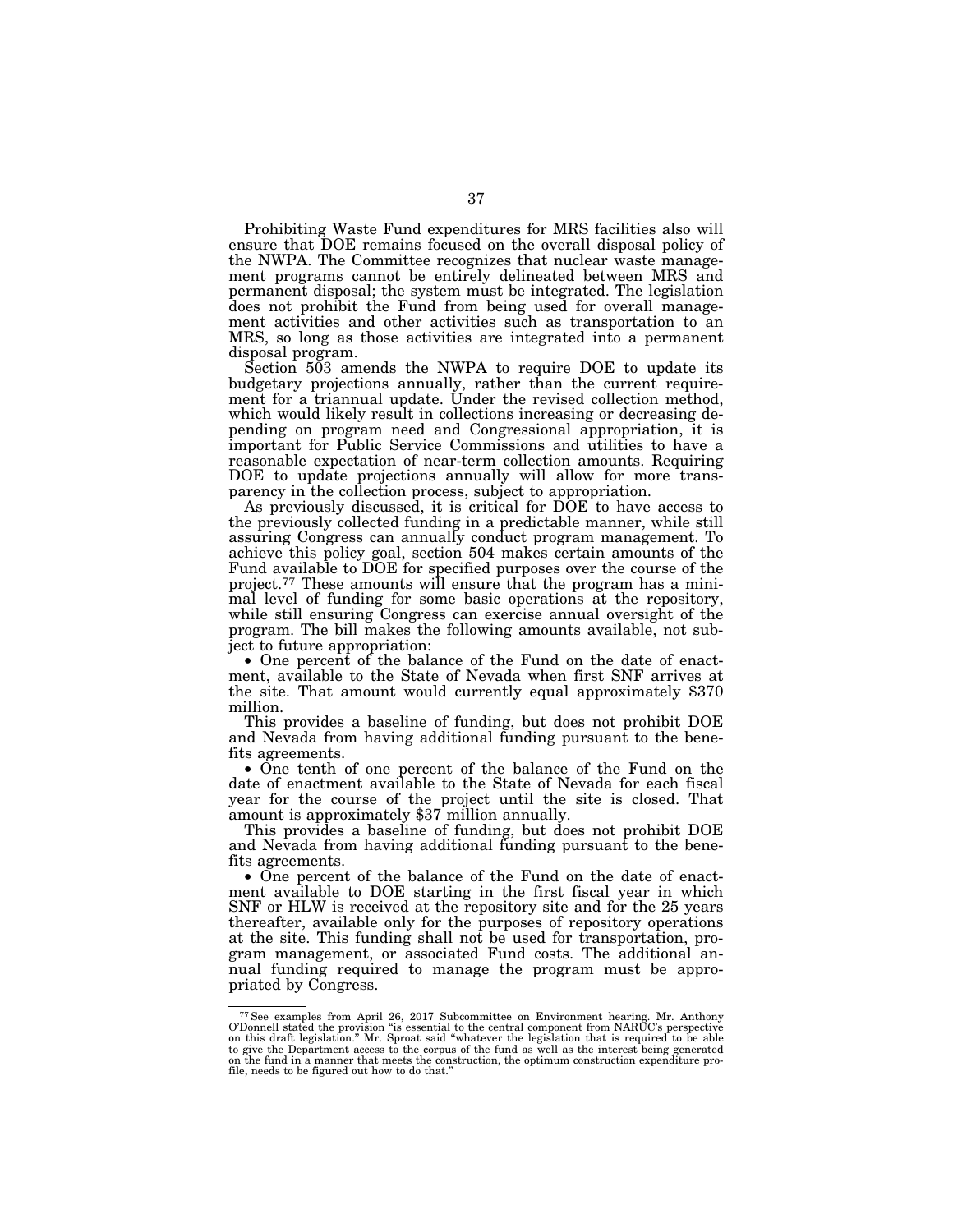This funding, approximately \$370 million annually, would prevent future political interference through the appropriations process.

The most recent Total System Life Cycle Cost Report (TSLCC) for the Yucca Mountain program estimated that the repository's operational costs would be between \$756 million and \$877 million during the first 25 years of operation.78 The funding under this bill will need to be supplemented through the appropriations process.<sup>79</sup>

• Twenty percent of the balance of the Fund, approximately \$7.4 billion, on the date of enactment available to DOE to acquire, install, and manage drip shields during the decommissioning phase.

Installation of titanium drip shields during the project's decommissioning phase is a key engineered barrier component of the repository design to protect groundwater flow. This phase is expected to be initiated about 75 years after the repository begins operations and immediately precedes the closure of the site. Making this funding available will assure host communities and regulators that DOE will move forward with this design in the future.

The 2008 TSLCC estimated the cost for waste package and drip shield fabrication to total approximately \$7.6 billion throughout this phase of the project. The funding under this bill will need to be supplemented through the appropriations process.

The legislation also makes available to DOE, without further appropriation, what are known as ''one-time fees,'' fees that utilities had deferred payment as authorized by the NWPA.<sup>80</sup> The purpose of this provision is to help DOE manage the expected spike in costs that will accompany the project during the construction phase. The 2008 TSLCC projected costs during the construction phase to spike over \$1.9 billion annually, with appropriations over \$1 billion required for a decade during construction of the facility, the Nevada Transportation Project, and for associated transportation activities. This mechanism will allow Congress additional flexibility to direct limited funding to other program components and limit the potential to require significant fee collection. Similar to the funding for repository operations after first spent fuel is received at the site, this money may only be used for costs associated with the repository to assure that specific, discrete costs are covered while annual appropriations for program direction and oversight will still be necessary.

#### *Miscellaneous program provisions*

Title VI of the legislation addresses miscellaneous provisions to improve the management and execution of DOE's nuclear waste

<sup>&</sup>lt;sup>78</sup> Department of Energy, "Analysis of the Total System Life Cycle Cost of the Civilian Radio-<br>active Waste Management Program, Fiscal Year 2007," DOE/RW-0591. July 2008.

active Waste Management Program, Fiscal Year 2007," DOE/RW-0591. July 2008.<br><sup>79</sup>For a full understanding of the annual Yucca Mountain projections, see Appendix B, "Annual Cost Profile," of the DOE TSLCC. Figure B1 and Tabl tory program and relied upon to inform the legislation. The Committee notes that while a 130-<br>year cost profile of \$96 billion appears significant, the existing liabilities due to inaction already<br>total nearly \$30 billion inaction and associated litigation exceeds the annual cost to develop, construct, operate, decommission, and close the Yucca Mountain repository.<br><sup>80</sup> See NWPA section 302(a)(3), "For [SNF or HLW] derived from [SNF], which fuel was used

to generate electricity in a civilian nuclear power reactor prior to the application of the [annual<br>fee] to such reactor, the Secretary shall, not later than 90 days after the date of enactment of<br>this Act, establish a 1 t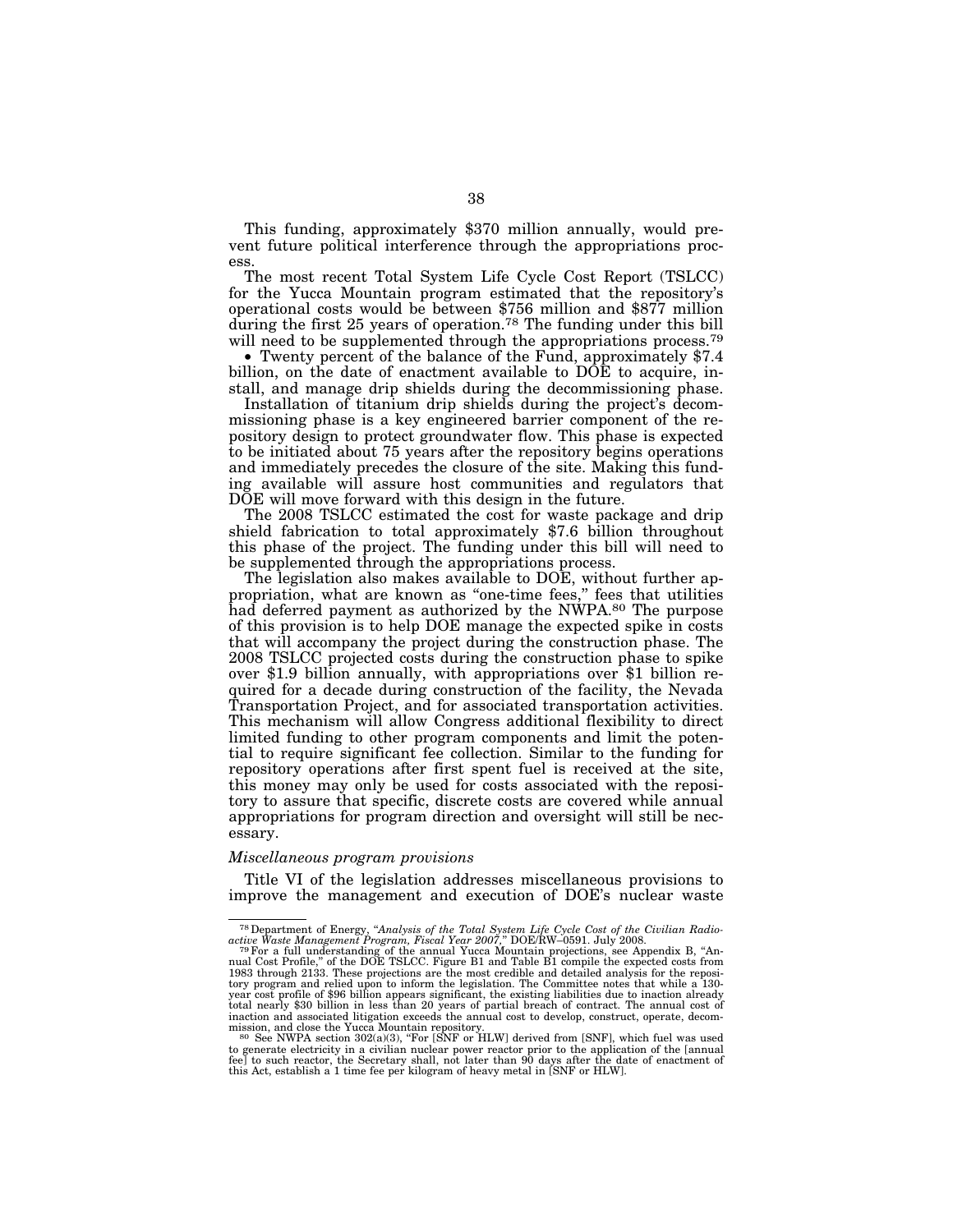program and reflects amendments adopted during the Committee's consideration of the bill.

The legislation requires EPA to decide whether generic repository standards developed over 35 years ago, and required by the NWPA, should be updated.81 However, this initial examination is delayed until after the NRC has made a decision on the pending construction authorization. Near-term resources should be directed towards completing that process and any standards relating to generic repository would only be necessary after Yucca Mountain begins operations.

This section does not affect the existing Yucca Mountain site specific standards under 10 CFR Part 63, promulgated as a result of EPACT 1992.82 NRC will consider all licensing proceedings and related regulatory activities for the Yucca Mountain repository under those existing standards.

Section  $60\overline{2}$  strikes section  $135(h)$  of the NWPA, which states:

[N]othing in the Act shall be construed to encourage, authorize, or require the private or Federal use, purchase, lease or other acquisition of any storage facility located away from the site of any civilian nuclear power reactor and not owned by the Federal Government [on the date of NWPA enactment.]

This section makes a conforming change to align with the authority under Title I of the legislation, which provides DOE authority to enter into an MRS agreement to store SNF with a non-Federal entity.

The Committee received testimony discussing challenges associated with state and local stakeholders to adequately plan for the transportation of spent nuclear fuel.83 Section 180(c) of the NWPA authorizes DOE to provide grants to help with the safe and secure transport of shipments. However, DOE has previously interpreted section 180(c) to authorize only training funding, rather than financial assistance for operational safety when the transportation campaign is initiated. Mr. Kelly Horn, on behalf of the Midwestern Radioactive Materials Transportation Committee of the Council of State Governments, noted that DOE's narrow interpretation would limit the effectiveness of the funds.<sup>84</sup> The legislation acknowledges the potential negative impact and financial stress on state transportation organizations and clarifies the allowable use of DOE grants to plan for SNF and HLW transportation activities.

The legislation amends the Department of Energy Organization Act to transfer all the responsibilities currently assigned to the Assistant Secretary responsible for nuclear waste management 85 to the OCRWM Director and to reassert the need to designate OCRWM as the specific, dedicated office in DOE to manage its nu-

<sup>&</sup>lt;sup>81</sup>The BRC made a number of recommendations for developing future disposal facility stand-<br>ards, including closer coordination of EPA and NRC regulations, be based on scientifically pos-

sible and reasonable compliance, and be defined as performance standards are under 10 CFR Part 63, while the generic repository standards are under 10 CFR Part 60.<br><sup>83</sup> Committee on Energy and Commerce Subcommittee on Envi

tory standards are under 10 CFR Part 60.<br><sup>83</sup> Committee on Energy and Commerce Subcommittee on Environment and the Economy,<br><sup>84</sup> Mr. Kelly Horn, testimony before the Committee on Energy and Commerce Subcommittee<br><sup>84</sup> Mr. K

*and Shipment*,<sup>33</sup> October 1, 2015.<br>
<sup>85</sup>There is not currently, nor has there ever existed a DOE Assistant Secretary for Nuclear

Waste Management.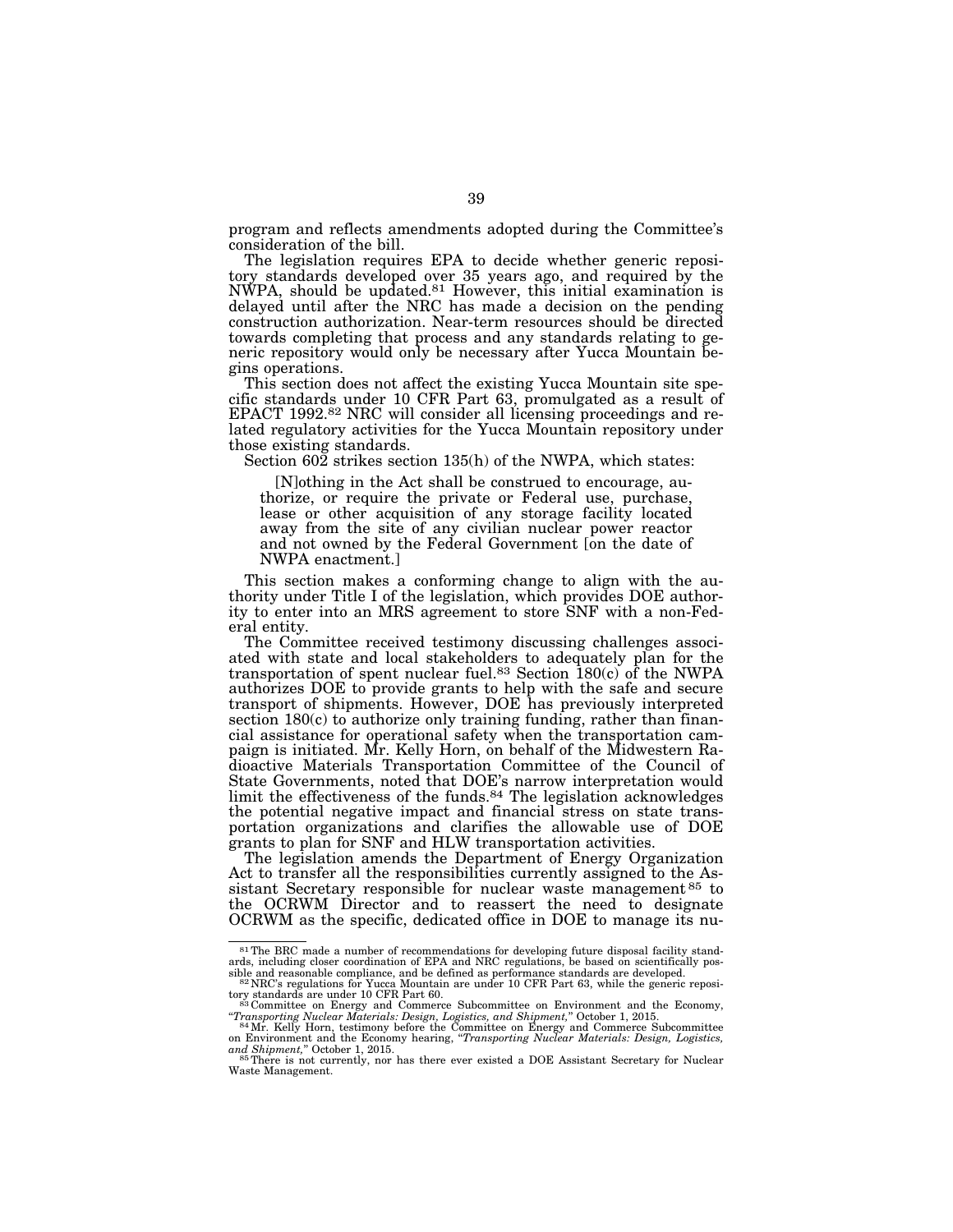clear waste program. When the Secretary of Energy closed OCRWM in 2010, citing authority under the Department of Energy Organization Act, all nuclear waste activities were transferred to DOE's Office of Nuclear Energy. Managing DOE's nuclear waste should not compete with other high-priority activities that are overseen as part of DOE's commercial civilian nuclear energy activities.

As part of the legislation to reestablish OCRWM, section 603 establishes a five-year, fixed-term appointment for the OCRWM Director. In doing so, the Department's nuclear waste management program will gain continuity throughout presidential administrations, which is important for State and local stakeholders. A fixedterm will also elevate the position to inspire confidence in potential candidates who must be nominated by the President and confirmed by the Senate.<sup>86</sup> The key quality is project management for a director because of the many different program elements that are critical for program success.

The bill allows for the Director to be re-nominated for an additional five-year term and allows the Director to continue to serve while the Senate considers a pending nomination. This provision is intended to avoid repeated vacancies that plagued the program through various points of OCRWM's history. Acting Directors lack the full credibility and authority of a Senate-confirmed Director. However, providing for a sitting Director to continue to serve does not obviate the need for timely nomination and confirmation.

The President may remove the Director for inefficiency, neglect of duty, or malfeasance in office. Congress shall be notified if the President decides to remove the Director.

During the Committee on Energy and Commerce markup on H.R. 3053, the legislation was amended to include section 605 to require the Administrator of the Environmental Protection Agency to submit a report to Congress on the final remedy to be implemented at the West Lake Landfill and the expected timeline.

The Committee also adopted two amendments to prohibit subseabed or ocean water disposal of spent fuel and a Sense of Congress that the Governments of the United States and Canada should not allow for permanent or long-term storage of spent nuclear fuel or other radioactive waste near the Great Lakes. The intent of the entire legislation is to provide a disposal pathway to the Yucca Mountain site and therefore, transport spent nuclear fuel from existing sites surrounding the Great Lakes to the deep, geologic repository.

# COMMITTEE ACTION

On April 26, 2017, the Subcommittee on Environment held a hearing on H.R. 3053. The Subcommittee received testimony from:

• Dean Heller (NV), Member, U.S. Senate;

• Ruben Kihuen (NV), Member, U.S. House of Representatives;

• Dina Titus (NV), Member, U.S. House of Representatives;

 $86$  A total of six Senate-confirmed OCRWM Directors served in the position from the establishment of the office in 1983 through 2009, when the office was closed. Throughout this time period, the position was consistently lasted considerably less than the four-year term of a Presidential Administration. For example,<br>John Bartless was confirmed by the Senate on April 5, 1990, Ivan Itkin was confirmed on No-<br>vember 19, 1999, and Edward Sproat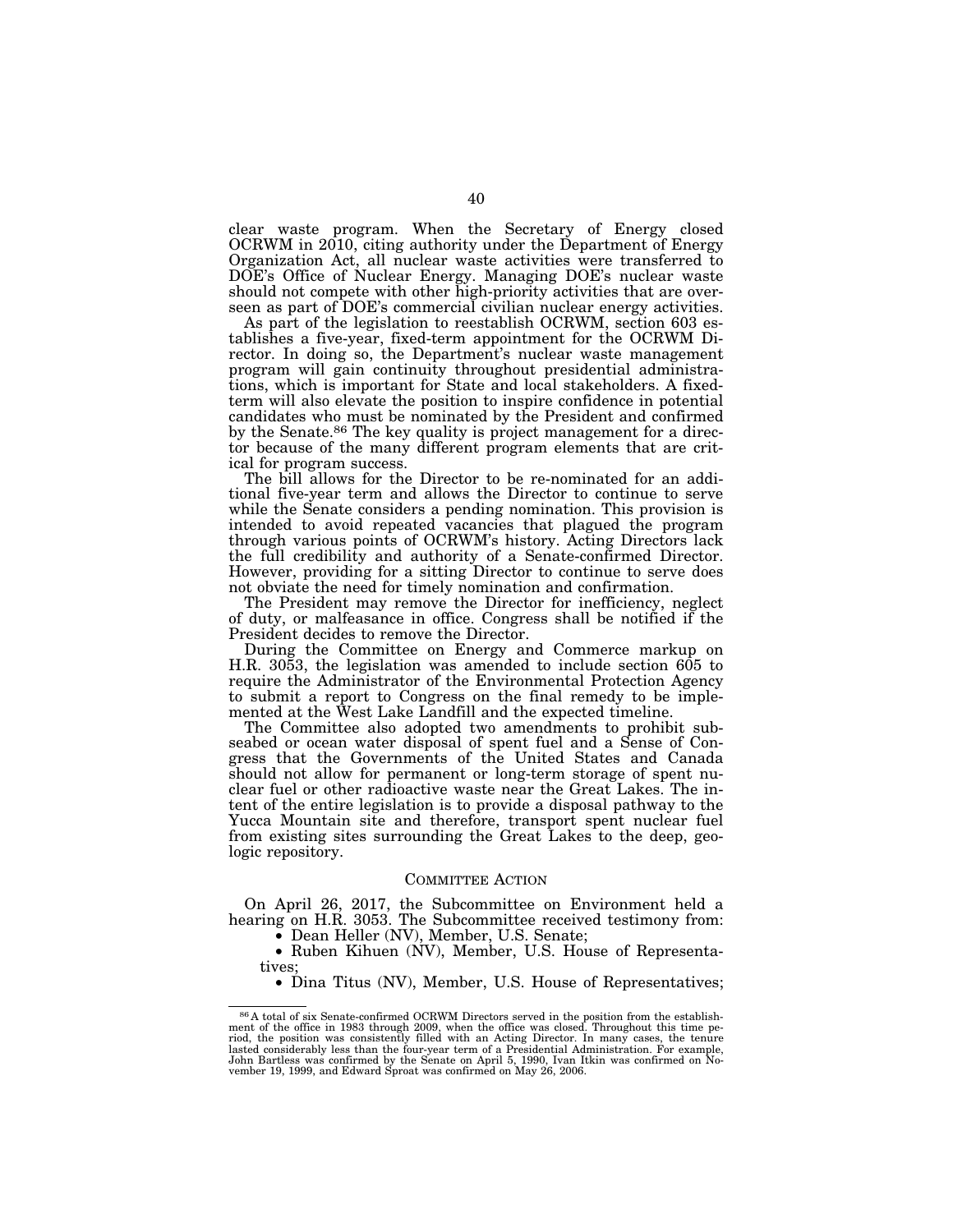• Jacky Rosen (NV), Member, U.S. House of Representatives;<br>• Joe Wilson (SC), Member, U.S. House of Representatives;

• Ward Sproat, former Director, Office of Civilian Radioactive Waste Management, Department of Energy;

• Anthony O'Donnell, Chairman, Nuclear Issues Subcommittee, National Association of Regulatory Utility Commissioners;

• Ed Lyman, Senior Scientist, Global Security Program, Union of Concerned Scientists;

• Steven P. Nesbit, Chairmen, Backend Working Group, Nuclear Infrastructure Council; and,

• Mark McManus, General President, United Association.

Additionally, in the 114th Congress, the Committee heard from 37 witnesses over the course of 9 hearings which discussed components of a nuclear waste management program and associated challenges. These include:

• Subcommittee on Energy and Power, ''The Fiscal Year 2016 Department of Energy Budget,'' on February 9, 2015;

• Subcommittee on Energy and Power, ''The Fiscal Year 2017 Department of Energy Budget," on February 29, 2016;

• Subcommittee on Energy and Power and Subcommittee on Environment and the Economy ''Oversight of the Nuclear Regulatory Commission," on September 9, 2015;

• Subcommittee on Energy and Power and Subcommittee on Environment and the Economy ''Fiscal Year 2017 Nuclear Regulatory Commission Budget,'' April 18, 2016;

• Subcommittee on Environment and the Economy, ''Update on the Current Status of Nuclear Waste Management Policy,'' on May 15, 2015;

• Subcommittee on Environment and the Economy, "Transporting Nuclear Materials: Design, Logistics, and Shipment,'' on October 1, 2015;

• Subcommittee on Environment and the Economy, "Update on Low-Level Radioactive Waste Disposal Issues,'' on October 28, 2015;

• Subcommittee on Environment and the Economy, ''The Nuclear Waste Fund: Budgetary, Funding, and Scoring Issues,'' on December 3, 2015; and

• Subcommittee on Environment and the Economy, ''Federal, State, and Local Agreements and Associated Benefits for Spent Nuclear Fuel Disposal,'' on July 7, 2016.

On June 15, 2017, the Subcommittee on Environment met in open markup session and forwarded the Committee Print entitled ''Nuclear Waste Policy Amendments Act of 2017,'' without amendment, to the full Committee by a voice vote. H.R. 3053 was introduced on June 26, 2017, and was substantially similar to the Committee Print forwarded by the Subcommittee. On June 28, 2017, the full Committee on Energy and Commerce met in open markup session and ordered H.R. 3053, as amended, favorably reported to the House by a record vote of 49 yeas and 4 nays.

## COMMITTEE VOTES

Clause 3(b) of rule XIII requires the Committee to list the record votes on the motion to report legislation and amendments thereto.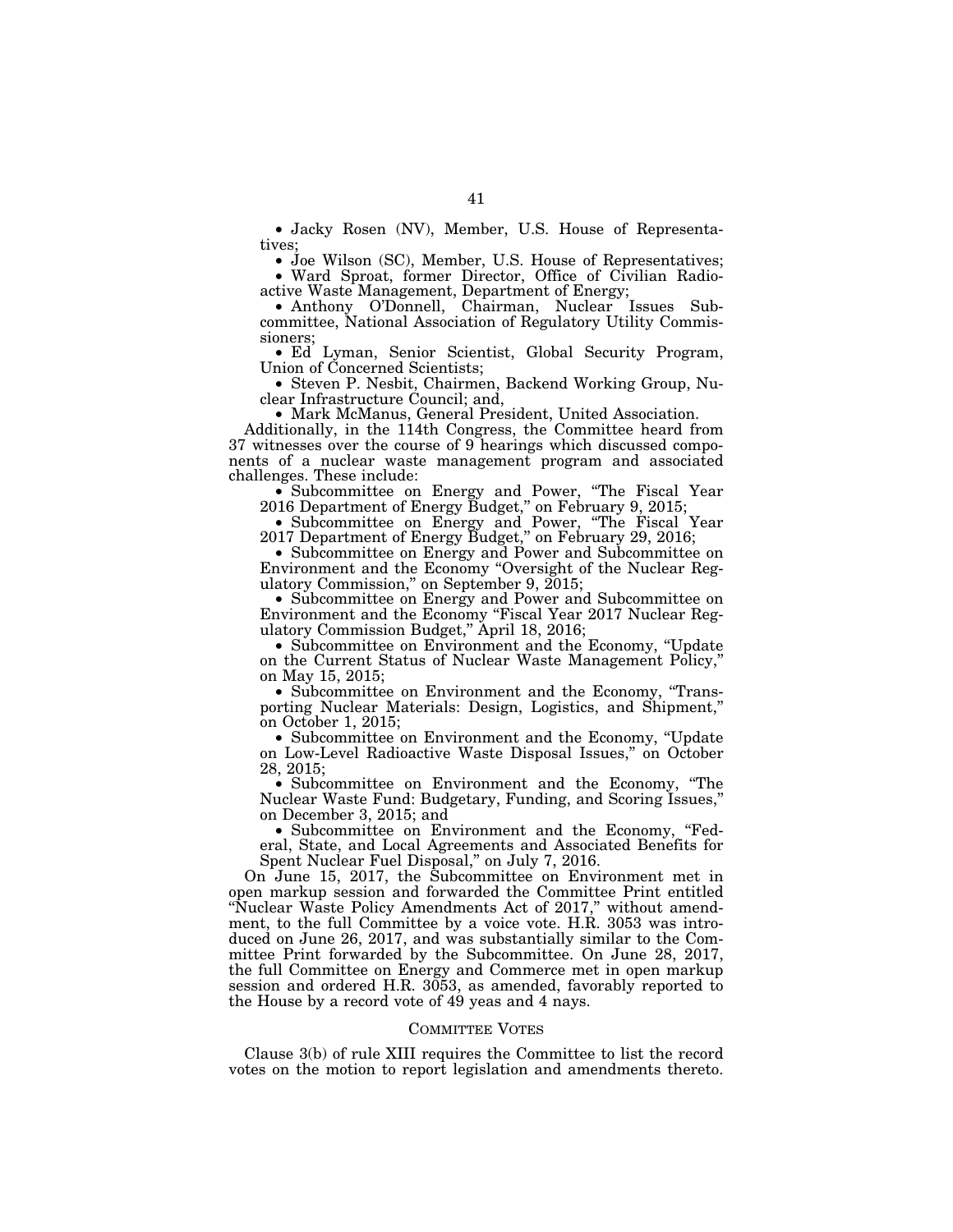The following reflects the record votes taken during the Committee consideration: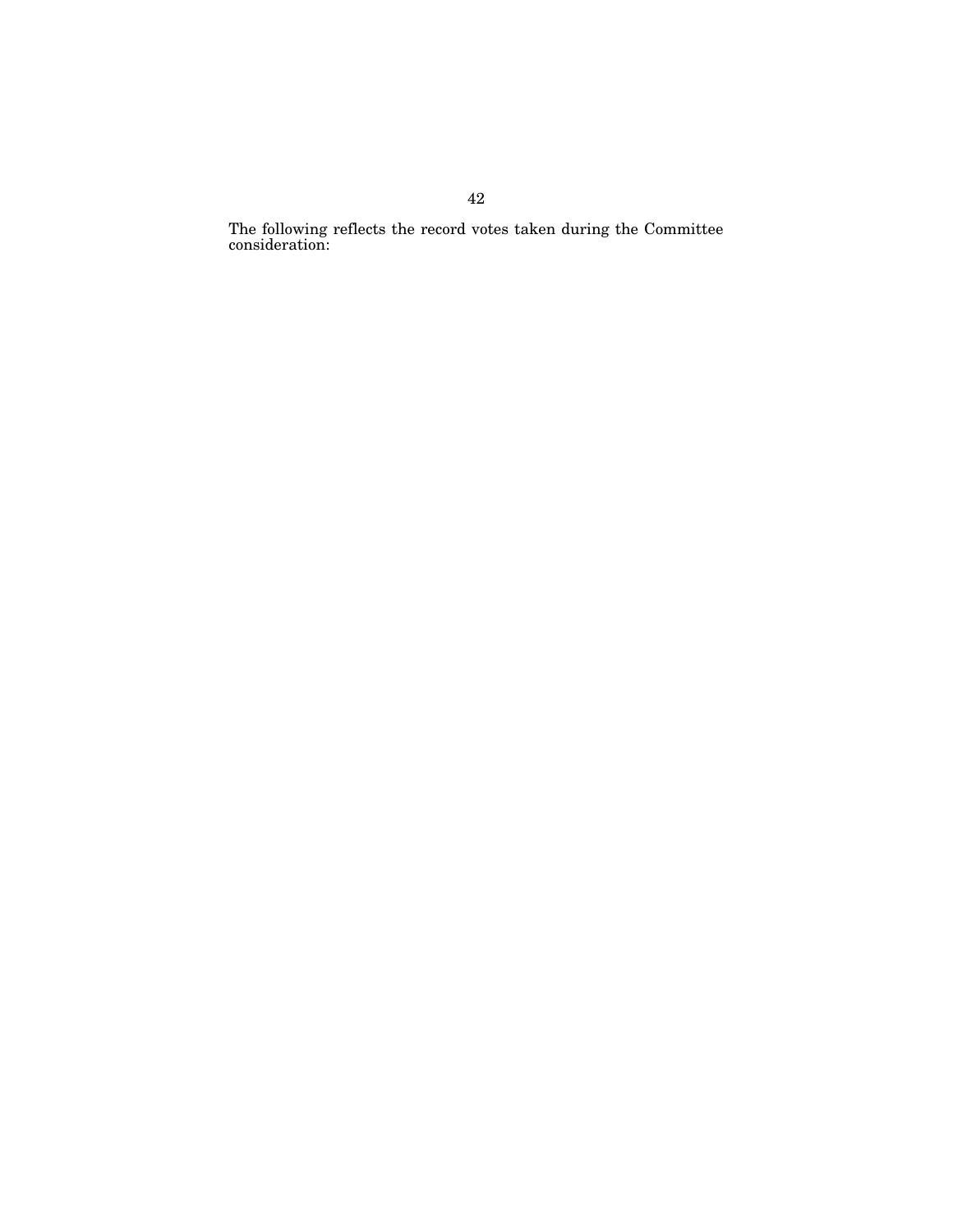# **COMMITTEE ON ENERGY AND COMMERCE-- I 15TH CONGRESS ROLL CALL VOTE# 34**

**BILL:** H.R. 3053, Nuclear Waste Policy Amendments Act of 2017

**AMENDMENT:** A motion by Mr. Walden to order H.R. 3053 favorably reported to the House, as amended. (Final Passage)

**DISPOSITION:** AGREED TO, by a roll call vote of 49 yeas and 4 nays.

| <b>REPRESENTATIVE</b> | <b>YEAS</b>  | <b>NAYS</b> | PRESENT REPRESENTATIVE | <b>YEAS</b> | <b>NAYS</b> | PRESENT |
|-----------------------|--------------|-------------|------------------------|-------------|-------------|---------|
| Mr. Walden            | X            |             | Mr. Pallone            | X           |             |         |
| Mr. Barton            | X            |             | Mr. Rush               | X           |             |         |
| Mr. Upton             | X            |             | Ms. Eshoo              | X           |             |         |
| Mr. Shimkus           | X            |             | Mr. Engel              |             | X           |         |
| Mr. Murphy            | X            |             | Mr. Green              | х           |             |         |
| Mr. Burgess           | X            |             | Ms. DeGette            | X           |             |         |
| Mrs. Blackburn        | $\mathbf{x}$ |             | Mr. Doyle              | X           |             |         |
| Mr. Scalise           |              |             | Ms. Schakowsky         |             | X           |         |
| Mr. Latta             | X            |             | Mr. Butterfield        | X           |             |         |
| Mrs. McMorris Rodgers | X            |             | Ms. Matsui             | X           |             |         |
| Mr. Harper            | X            |             | Ms. Castor             | X           |             |         |
| Mr. Lance             | X            |             | Mr. Sarbanes           | X           |             |         |
| Mr. Guthrie           | X            |             | Mr. McNerney           | X           |             |         |
| Mr. Olson             | X            |             | Mr. Welch              | Х           |             |         |
| Mr. McKinley          | Х            |             | Mr. Lujan              |             | X           |         |
| Mr. Kinzinger         | X            |             | Mr. Tonko              | X           |             |         |
| Mr. Griffith          | X            |             | Ms. Clarke             | X           |             |         |
| Mr. Bilirakis         | Х            |             | Mr. Loebsack           |             | X           |         |
| Mr. Johnson           | $\bf{X}$     |             | Mr. Schrader           | X           |             |         |
| Mr. Long              |              |             | Mr. Kennedy            | X           |             |         |
| Mr. Bucshon           | X            |             | Mr. Cardenas           | X           |             |         |
| Mr. Flores            | X            |             | Mr. Ruiz               | X           |             |         |
| Mrs. Brooks           | X            |             | Mr. Peters             | X           |             |         |
| Mr. Mullin            | Х            |             | Ms. Dingell            | Х           |             |         |
| Mr. Hudson            | X            |             |                        |             |             |         |
| Mr. Collins           | X            |             |                        |             |             |         |
| Mr. Cramer            | X            |             |                        |             |             |         |
| Mr. Walberg           | $\mathbf X$  |             |                        |             |             |         |
| Mrs. Walters          | X            |             |                        |             |             |         |
| Mr. Costello          | $\mathbf x$  |             |                        |             |             |         |
| Mr. Carter            | $\mathbf x$  |             |                        |             |             |         |

06/28/20!7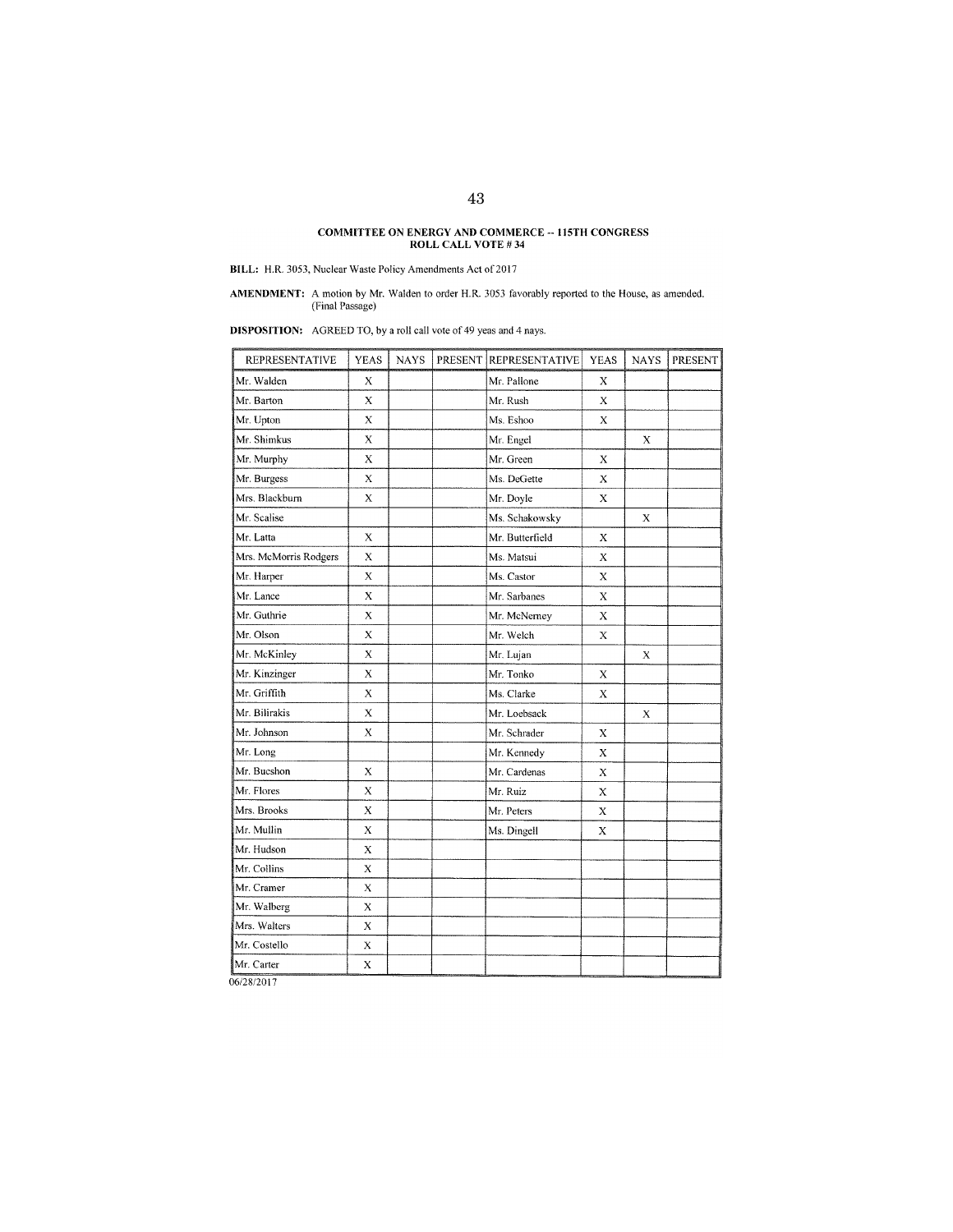#### OVERSIGHT FINDINGS AND RECOMMENDATIONS

Pursuant to clause  $2(b)(1)$  of rule X and clause  $3(c)(1)$  of rule XIII, the Committee held a hearing on April 26, 2017, and made findings that are reflected in this report.

## NEW BUDGET AUTHORITY, ENTITLEMENT AUTHORITY, AND TAX **EXPENDITURES**

Pursuant to clause  $3(c)(2)$  of rule XIII, the Committee finds that H.R. 3053 would result in no new or increased budget authority, entitlement authority, or tax expenditures or revenues.

## CONGRESSIONAL BUDGET OFFICE ESTIMATE

Pursuant to clause  $3(c)(3)$  of rule XIII, the following is the cost estimate provided by the Congressional Budget Office pursuant to section 402 of the Congressional Budget Act of 1974:

> U.S. CONGRESS, CONGRESSIONAL BUDGET OFFICE, *Washington, DC, October 4, 2017.*

Hon. GREG WALDEN,

*Chairman, Committee on Energy and Commerce, House of Representatives, Washington, DC.* 

DEAR MR. CHAIRMAN: The Congressional Budget Office has prepared the enclosed cost estimate for H.R. 3053, Nuclear Waste Policy Amendments Act of 2017.

If you wish further details on this estimate, we will be pleased to provide them. The CBO staff contact is Megan Carroll.

Sincerely,

KEITH HALL, *Director.* 

## Enclosure.

#### *H.R. 3053—Nuclear Waste Policy Amendments Act of 2017*

Summary: Under the Nuclear Waste Policy Act (NWPA), the federal government, through the Department of Energy (DOE), is responsible for permanently disposing of the nation's nuclear waste in a geologic repository at Yucca Mountain, Nevada. H.R. 3053 would not change that fundamental requirement, but would temporarily limit DOE's authority to collect certain fees charged to utilities with nuclear plants to cover the costs of disposing of the waste they generate and would authorize DOE to enter into agreements to provide benefits to state, local, and tribal governments that might host or be affected by facilities related to the waste management program.

In general, CBO expects that enacting H.R. 3053 would not significantly change the overall magnitude of the long-term costs the government will incur under the NWPA (tens of billions of dollars over multiple decades). However, relative to CBO's 10-year baseline projections, we estimate that enacting the bill would increase direct spending over the next 10 years. In particular, the bill would reduce projected receipts from certain fees (which are treated as reductions in direct spending) that utilities might otherwise pay by about \$1.5 billion and would increase direct spending for payments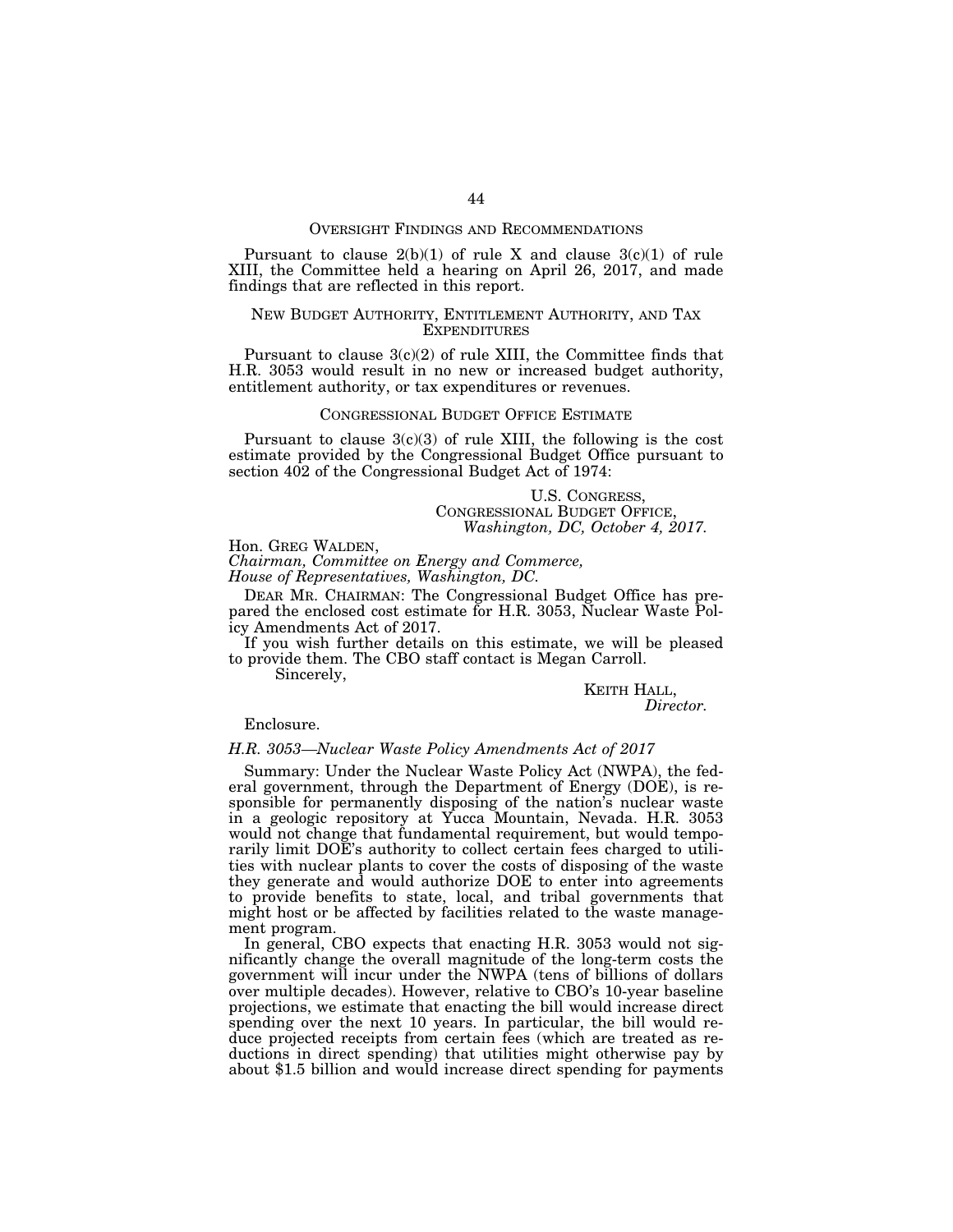to state, local, and tribal governments by \$260 million over the 2018–2027 period.

However, the House Committee on the Budget has directed CBO to estimate the budgetary effects of H.R. 3053 on the assumption that, under current law, the utilities will pay none of the affected fees over the 2018–2027 period. On that basis, CBO estimates that enacting H.R. 3053 would not reduce projected receipts, but would increase direct spending by \$260 million over the 2018–2027 period.

In addition, assuming appropriation of the authorized and estimated amounts, CBO estimates that implementing the bill would have discretionary costs of \$300 million over the next 10 years.

Pay-as-you-go procedures apply because enacting H.R. 3053 would affect direct spending. Enacting the bill would not affect revenues.

CBO estimates that enacting H.R. 3053 would increase net direct spending after 2027. However, CBO cannot determine whether such net increases would exceed \$5 billion in one or more of the four consecutive 10-year periods beginning in 2028 because the bulk of such increases would depend on whether a geologic repository at Yucca Mountain is licensed, built, and put into operation. Whether such events occur depends on factors that lie beyond the scope of this legislation—namely, what the outcome is for the Nuclear Regulatory Commission's (NRC's) review of DOE's application for a license to construct a geologic repository at Yucca Mountain and whether the Congress provides the funding necessary for DOE to establish such a facility and carry out other activities related to the disposal of nuclear waste.

H.R. 3053 would impose intergovernmental mandates as defined in the Unfunded Mandates Reform Act (UMRA). The bill would preempt state and local regulatory authority over hazardous waste that would be transported to and stored in a nuclear waste repository in Nevada. Although the preemption would limit the application of state and local laws and regulations, CBO estimates that the preemption would impose no duty on state or local governments that would result in additional spending or a loss of revenues.

H.R. 3053 also would impose a private-sector mandate as defined in UMRA on owners of mining claims by prohibiting mining on federal land withdrawn from public land laws for the construction of a repository. Based on information about the number of mining claims in the area and the value of mining claims on federal land, CBO estimates that the cost of the mandate would fall below the annual threshold established in UMRA for private-sector mandates (\$156 million in 2017, adjusted annually for inflation).

Background: Under the NWPA, the federal government faces substantial costs to implement a program to permanently dispose of the nation's nuclear waste.1 Under the law, the only authorized means of disposal involves constructing a geologic repository, and Yucca Mountain, Nevada, is the only authorized site where such a repository can be located. In 2008, DOE submitted to the NRC an

 $1$  For additional information about the federal government's responsibilities and liabilities under the Nuclear Waste Policy Act, see the testimony of Kim Cawley, Chief, Natural and Physical Resources Cost Estimate Unit, Environment and the Economy of the House Committee on Energy and Commerce, *The Federal Government's Responsibilities and Liabilities Under the Nuclear Waste Policy Act* (December 3, 2015), *www.cbo.gov/publication/51035.*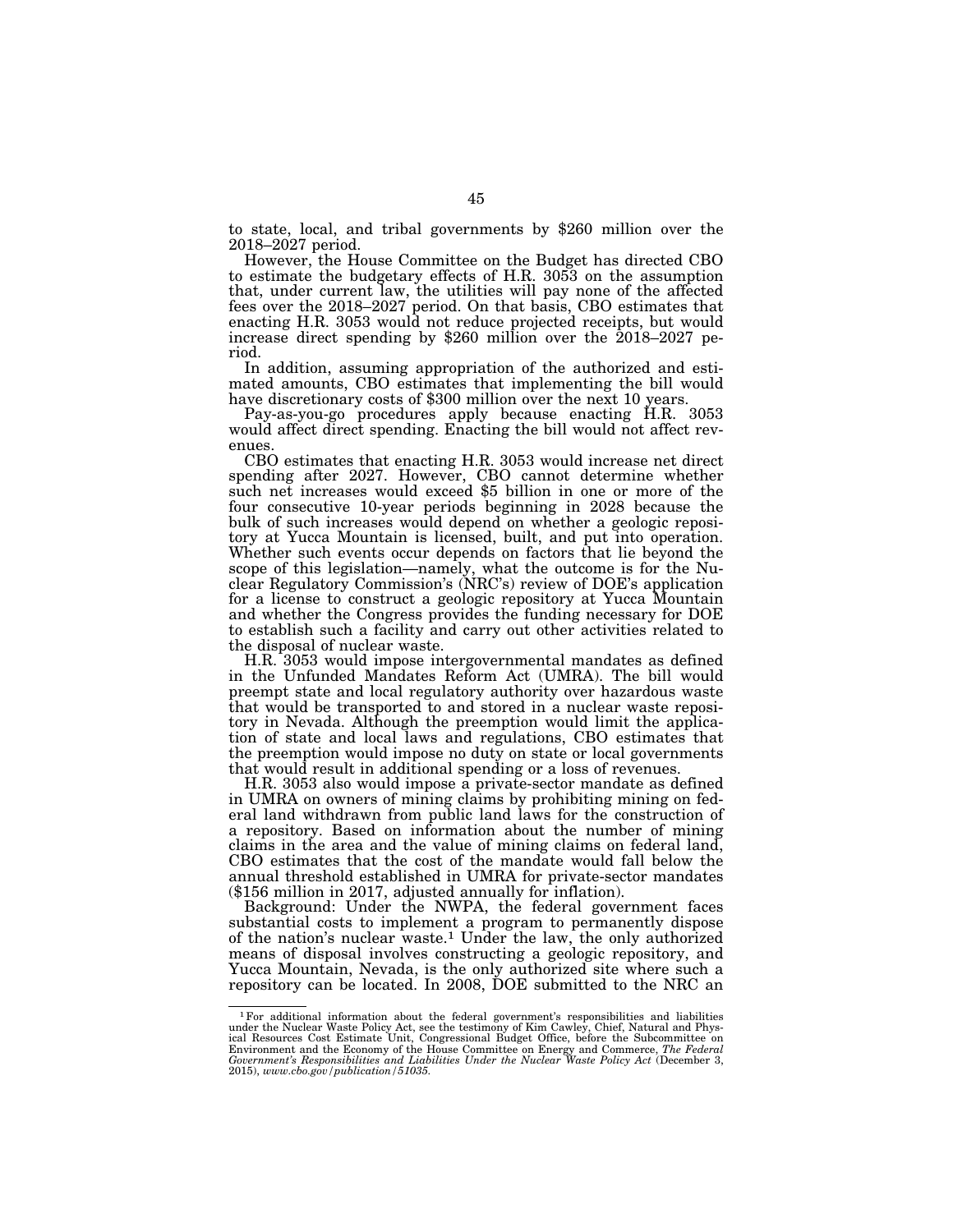application for a license to construct a repository at Yucca Mountain. However, starting in 2010, the Administration took a variety of actions to terminate that project. Since that time, the Congress has provided no new funding for the Yucca Mountain project. Meanwhile, after exhausting funds made available for the licensing effort, both DOE and the NRC have no effective capability to carry out the regulatory activities that must be completed before DOE can implement a program to dispose of nuclear waste.2 (However, the Administration has requested funding to resume licensing activities in 2018.)

DOE has also incurred—and partially breached—contractual obligations to remove waste from existing nuclear facilities. Under contracts signed with electric utilities pursuant to the NWPA, in exchange for fees to cover the government's costs, DOE was scheduled to start removing waste from storage sites at power plants and transport it to a federal storage or disposal facility by 1998. After the government missed that deadline, utilities with nuclear plants began to successfully sue the government for resulting damages. By the end of fiscal year 2016, utilities had received \$6.1 billion in payments from the Judgment Fund (a permanent indefinite appropriation available to pay judicially and administratively ordered monetary awards against the United States).

The potential timing and magnitude of additional spending that must occur to enable the government to meet its obligations under the NWPA and the extent to which federal costs will be defrayed by fees from nuclear utilities are all uncertain. Resuming activities to execute the program currently authorized under that law will require a significant and sustained increase in federal appropriations to rebuild DOE's and the NRC's capacity to complete licensing activities and to construct the facilities and infrastructure authorized under the act and CBO cannot predict whether the necessary funding will be provided.3 Likewise, although the NWPA requires DOE to charge fees to nuclear utilities to cover the government's cost to dispose of the waste they generate, the extent to which the Secretary will exercise his discretion, under current law, to assess and collect such fees is uncertain, particularly in light of recent legal proceedings.

## CBO'S BASELINE PROJECTIONS

On the basis of underlying provisions of the NWPA, federal cash flows related to the nuclear waste program involve a mix of discretionary spending and mandatory spending.

Under the NWPA, spending from the NWF is not automatically triggered by the collection of fees or transfers of amounts credited as intragovernmental interest. Instead, it is controlled by annual appropriation acts, and is therefore considered discretionary spend-

<sup>2</sup>See Government Accountability Office, *Commercial Nuclear Waste: Resuming Licensing of the Yucca Mountain Repository Would Require Rebuilding Capacity at DOE and NRC, Among* 

*Other Key Steps,* GAO–17–340 (April 2017), www.gao.gov/products/GAO-17-340.<br><sup>31</sup>In 2008, DOE estimated that costs associated with geologic disposal of civilian and defense-<br>related nuclear waste (including those related t total \$96 billion (in 2007 dollars) over a period of more than 100 years. See Department of Energy, Office of Civilian Radioactive Waste Management, Analysis of the Coidic Cost of the Civilian Radioactive Waste Management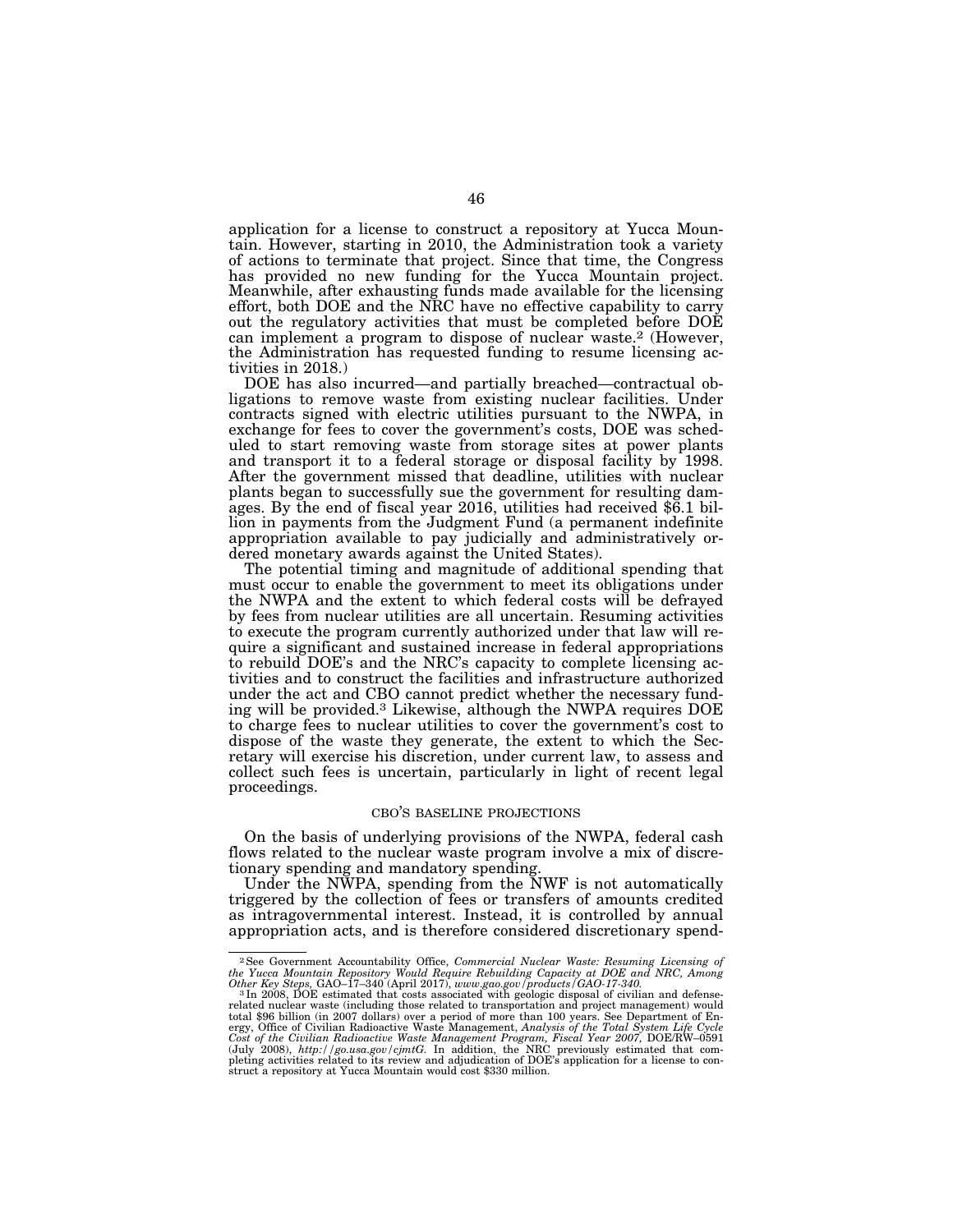ing. Under current law, no discretionary spending is occurring for permanent geologic disposal as authorized under the NWPA; as a result, CBO's baseline projections include no such spending.

In contrast, fees paid by nuclear utilities are governed by statutory provisions of the NWPA and the terms of contracts entered into pursuant to that act. As a result, they are classified as offsetting receipts, which are credited against mandatory spending. Likewise, ongoing spending for DOE's liabilities stemming from its partial breach of those contracts is classified as mandatory spending because the source of such spending—the Treasury's Judgment Fund—is governed by underlying law that provides permanent, indefinite budget authority for such payments.

## *Projected receipts from nuclear waste fees*

CBO's baseline projections of receipts from fees paid by utilities reflect uncertainty about events that could transpire under current law. Following litigation in which the nuclear industry challenged DOE's authority to collect annual fees, DOE complied, in 2014, with a court order to reduce the rate of the fees from \$0.001 per kilowatt hour (kwh) of electricity generated by nuclear power to \$0.0 per kwh.4

However, that court order also referenced procedures established under the NWPA, which are still in effect under the order, by which DOE could reinstate annual fees under certain conditions. Specifically, the NWPA requires DOE to periodically review and, if necessary, adjust the rate of the annual fee to ensure that the projected balances of the NWF (including interest credited to the fund) are sufficient to pay the full long-term costs associated with geologic disposal of nuclear waste. Under the court order, if DOE completed such an analysis and determined that additional fees were needed, it could reinstate fees at whatever rate it considered necessary. Given that possibility—that DOE could reinstate annual fees under current law—CBO's baseline follows the agency's usual practices for projecting spending and receipts related to activities involving the possibility of administrative actions. Specifically, CBO estimates the total amounts that would be collected if fees were fully reinstated and to account for the uncertainty under current law, includes 50 percent of those amounts in its baseline. Thus, CBO's baseline includes \$385 million annually in nuclear waste fees—roughly half the amount that had been collected before DOE reduced the fee to zero. The Administration follows similar procedures in preparing baseline projections of nuclear waste fees.

## *Projected spending for DOE's contractual liabilities*

CBO's projections of mandatory spending include significant amounts of spending for continued on-site storage of waste at civilian nuclear facilities—in the form of payments from the Judgment Fund related to DOE's contractual liabilities. Because of the timing

<sup>4</sup>The National Association of Regulatory Utility Commissioners and the Nuclear Energy Insti-tute filed petitions with the U.S. Court of Appeals for the District of Columbia Circuit to end the federal government's collections of annual fees. In 2013, that court found that DOE had<br>failed to provide a legally justifiable basis for continuing to collect fees in the absence of an iden-<br>tifiable strategy for wast the annual fee to zero until the agency either justifies a reinstatement of annual fees with a new study on the adequacy of the balances in the NWF or until the Congress enacts new legislation authorizing an alternative to Yucca Mountain as a disposal site.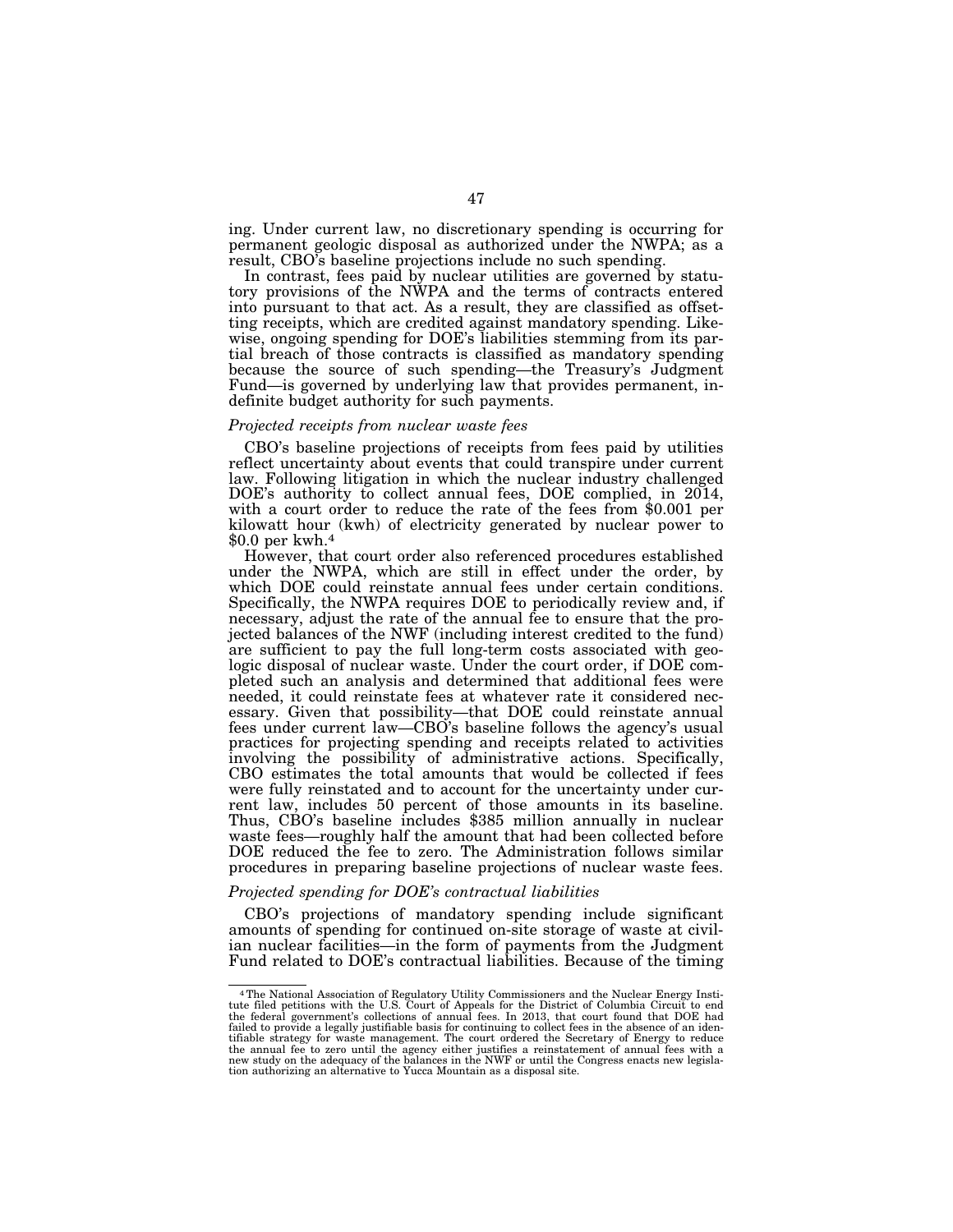lag between when such liabilities are incurred and damages are eventually paid, CBO expects that most of the anticipated nuclear waste-related spending from the Judgment Fund over at least the next 10 years—which CBO estimates will total at least \$5 billion is attributable to liabilities that DOE has either already incurred or cannot avoid.

Estimates of the government's remaining liabilities are uncertain and depend critically on when and how DOE begins to accept waste and how long eliminating the backlog will take. In 2016, DOE estimated that if it could begin to accept waste within the next 10 years, remaining liabilities would total \$25 billion.<sup>5</sup> However, CBO estimates that even if that time frame could be achieved, the department will face a backlog in meeting contractually specified schedules for accepting waste that would take more than 20 years to clear. As long as DOE remains behind schedule, the government will continue to incur liabilities.

Estimated cost to the Federal Government: The estimated budgetary effect of H.R. 3053 is shown in the following table. The costs of this legislation fall within budget function 270 (energy).

Basis of estimate: In general, CBO expects that enacting H.R. 3053 would not significantly change the overall magnitude of costs the government will ultimately incur to dispose of civilian nuclear waste. The bill would not alter the government's responsibility to permanently dispose of nuclear waste at a geologic repository, and although the bill would make important changes to provisions of the NWPA that pertain to the repository at Yucca Mountain, that site would remain the only authorized location where such a repository could be built.<sup>6</sup> Similarly, enacting the bill would not change DOE's obligation under the NWPA to levy fees on the nuclear industry at rates that are sufficient to ensure that projected balances in the Nuclear Waste Fund (or NWF, an accounting mechanism used to record cash flows related to the civilian nuclear waste program) will be sufficient to cover the full extent of long-term costs of disposing such waste.

<sup>5</sup>Department of Energy, Fiscal Year 2016 Agency Financial Report, DOE/CF-0128 (November

<sup>2016),</sup> *https://energy.gov/sites/prod/files/2016/11/f34/DOE* FY2016\_AFR.pdf.<br><sup>6</sup> Key provisions of H.R. 3053 related to the repository authorized at Yucca Mountain would<br>permanently withdraw from public use approximately 1 vada, that surround the site—which would then be administered by the Secretary of Energy.<br>The bill also would amend the NWPA to allow DOE, at any time, to construct and upgrade in-<br>frastructure that the Secretary considers the repository. (Under current law, such activities cannot occur unless the NRC approves DOE's<br>license application.) Finally, the bill would increase, from 70,000 to 110,000 metric tons, the<br>statutory cap on the volume of of such a change, the government could face additional costs to build further capacity to dispose<br>of waste from nuclear utilities, which have already generated more than 70,000 metric tons of<br>waste. Thus, increasing the au term costs of disposing of civilian nuclear waste, but CBO has not estimated either the long-term costs the government already faces under current law or how that change might affect them.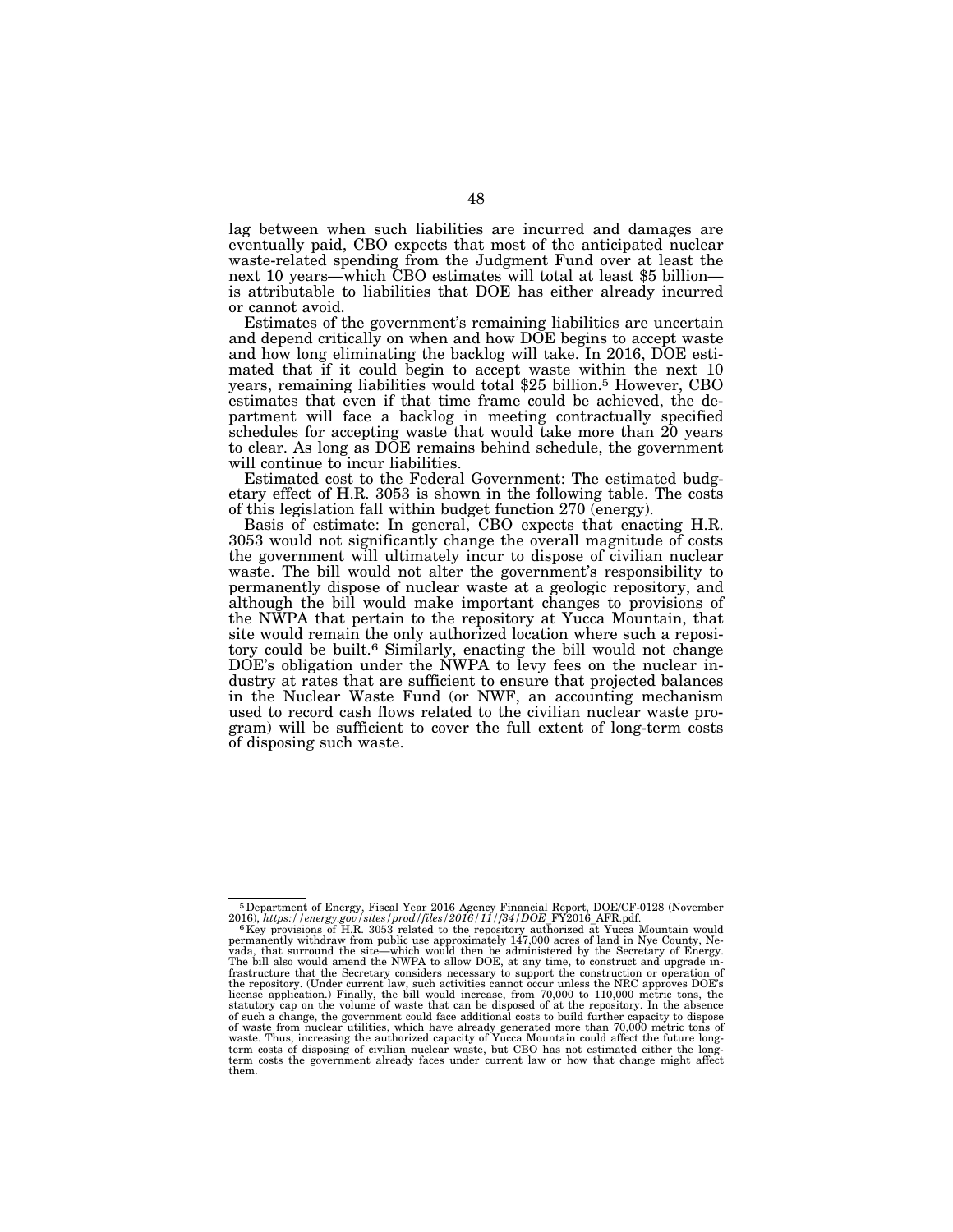|                                                                                                                                                                                                                                |                                                                                           |      |      |                                                                     |              | By fiscal year, in millions of dollars— |                 |          |                    |           |                     |           |
|--------------------------------------------------------------------------------------------------------------------------------------------------------------------------------------------------------------------------------|-------------------------------------------------------------------------------------------|------|------|---------------------------------------------------------------------|--------------|-----------------------------------------|-----------------|----------|--------------------|-----------|---------------------|-----------|
|                                                                                                                                                                                                                                | 2018                                                                                      | 2019 | 2020 | 2021                                                                | 2022         | 2023                                    | 2024            | 2025     | 2026               | 2027      | 2018-2022           | 2018-2027 |
|                                                                                                                                                                                                                                | INCREASES IN DIRECT SPENDING RELATIVE TO DIRECTION BY THE HOUSE COMMITTEE ON THE BUDGET a |      |      |                                                                     |              |                                         |                 |          |                    |           |                     |           |
| Benefits Agreements:                                                                                                                                                                                                           |                                                                                           |      |      |                                                                     |              |                                         |                 |          |                    |           |                     |           |
|                                                                                                                                                                                                                                | 15                                                                                        | ౾    | ౘ    | ౘ                                                                   | ຂ            | ສ                                       | ౢ               |          |                    |           | 135                 | 260       |
|                                                                                                                                                                                                                                | $\overline{15}$                                                                           | నె   | ೫    | 35                                                                  | 20           | 20                                      | $\overline{30}$ | 25<br>25 | 25<br>25           | ස<br>ස    | 135                 | 260       |
|                                                                                                                                                                                                                                |                                                                                           |      |      | INCREASES IN SPENDING SUBJECT TO APPROPRIATION                      |              |                                         |                 |          |                    |           |                     |           |
|                                                                                                                                                                                                                                |                                                                                           |      | ິລ   | 50                                                                  | ິລ           | ິລ                                      | 50              | ິລ       |                    |           | $^{150}$            | 300       |
| Memorandum:                                                                                                                                                                                                                    | $\circ$                                                                                   |      |      | 75                                                                  | 75           | S                                       | 50              | 50       | $\circ$            |           | 150                 | 300       |
|                                                                                                                                                                                                                                |                                                                                           |      |      | INCREASES IN DIRECT SPENDING RELATIVE TO CBO'S BASELINE PROJECTIONS |              |                                         |                 |          |                    |           |                     |           |
| Temporary Limits on Payments of Annual Fees:                                                                                                                                                                                   |                                                                                           |      |      |                                                                     |              |                                         |                 |          |                    |           |                     |           |
|                                                                                                                                                                                                                                | 385                                                                                       | 385  | 385  | 385                                                                 |              |                                         |                 |          |                    |           |                     | 540       |
|                                                                                                                                                                                                                                | 385                                                                                       | 385  | 385  | 385                                                                 |              | ⊂                                       | C               | $\circ$  | $\mathbf{\subset}$ |           | 1,540<br>0<br>1,540 | 540       |
| Total Changes in Direct Spending Relative to CBO's<br>Baseline Projections: b                                                                                                                                                  |                                                                                           |      |      |                                                                     |              |                                         |                 |          |                    |           |                     |           |
|                                                                                                                                                                                                                                |                                                                                           |      |      |                                                                     |              |                                         |                 |          |                    |           |                     |           |
|                                                                                                                                                                                                                                | 400                                                                                       | 415  | 420  | 420                                                                 | $\approx$    | ຂ                                       | $\overline{30}$ | 25       | 25                 | <b>25</b> | 1,675               | 1,800     |
|                                                                                                                                                                                                                                | 400                                                                                       | 415  | 420  | 420                                                                 | $\mathbb{S}$ | 20                                      | $\overline{30}$ | 25       | 25                 |           | 1,675               | 800       |
| a Relative to CBO's baseline projections, we estimate that increases in direct spending over the 2013-2027 period would stem from provisions that would temporarily limit utilities' payments of fees and authorize DOE to pro |                                                                                           |      |      |                                                                     |              |                                         |                 |          |                    |           |                     |           |

nontedeal governous affected by waste, held failies. However, the Huse Committee of the following the structure of the committee of the committee of the structure of the 2012-2027 pend. On that bass, CBO estimates that the nonfederal governments affected by waste-related facilities. However, the House Committee on the Budget has onlogetary effects of H.R. 3053 on the assumption that utilities will pay none of the affected fees over the 2018-2027 period. On that basis, CBO estimates that fee-relates that feed provisions would have no died; and increases in direct spending under H.R. 3053 resulting from benefits paid to nonfederal governments affe

facilities would total \$260 million over the 2018–2027 period.<br><sup>b</sup> Includes spending for benefits agreements with nonfederal governments that host or are affected by waste-related facilities.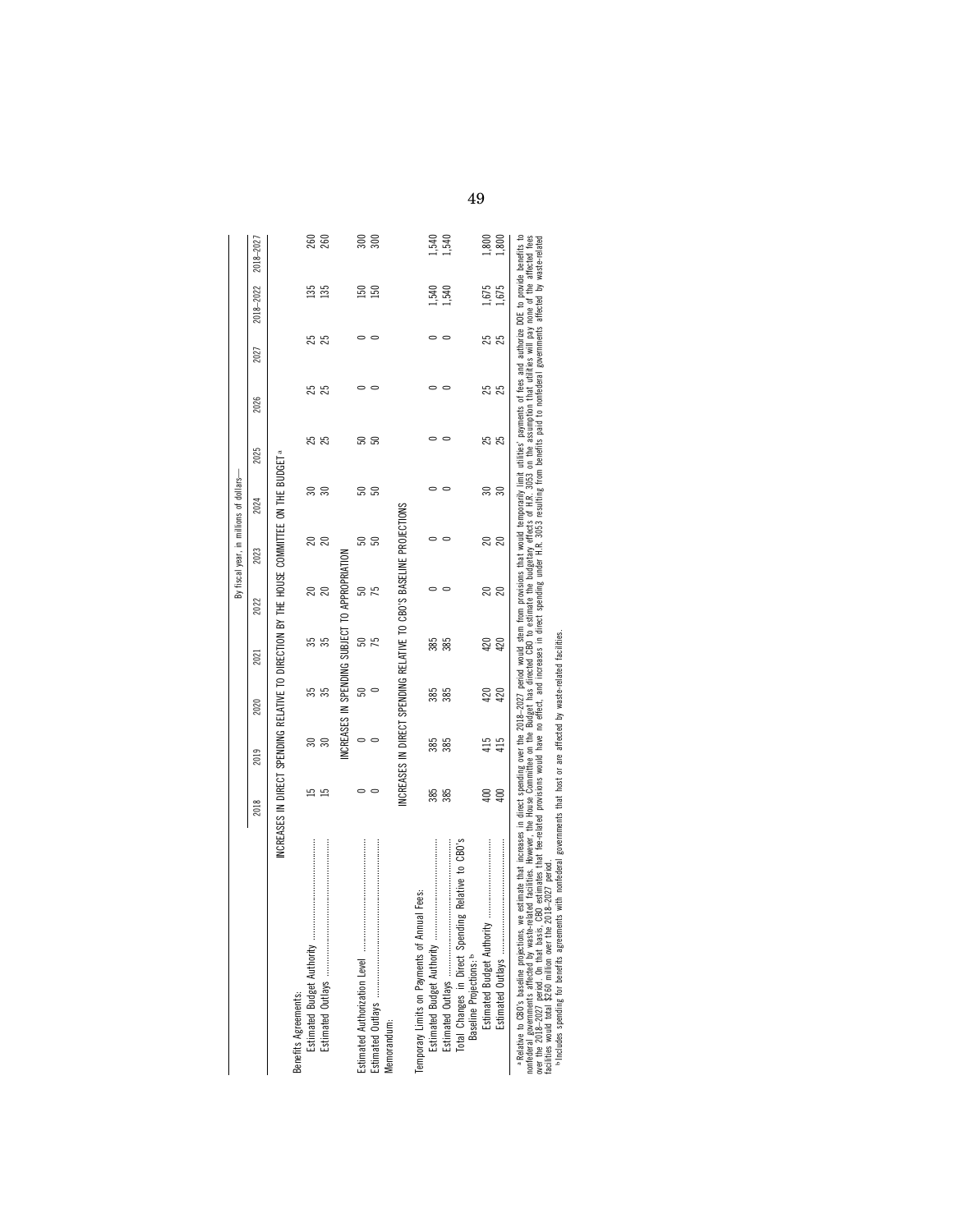Relative to CBO's baseline projections, however, provisions of the bill would increase direct spending over the 10-year period covered by this estimate by \$1.8 billion—due to a provision that would limit utilities' payments of fees under the NWPA (\$1.5 billion) and from benefits agreements (\$260 million). In addition, assuming appropriation of amounts authorized for new activities, CBO estimates that implementing the bill would have a discretionary cost of \$300 million.

However, for the estimate of H.R. 3035, the House Committee on the Budget has directed CBO to assume that, under current law, the affected utilities will not pay any annual fees over the 2018– 2027 period. On that basis, CBO estimates that enacting H.R. 3053 would not affect the annual fees, and would increase direct spending by \$260 million over the 2018–2027 period. (The direction from the House Committee on the Budget would not affect CBO's estimate of discretionary spending.)

# *Estimate of direct spending as directed by the House Committee on the Budget*

Relative to direction from the House Committee on the Budget, there would be no budgetary effect from prohibiting DOE from collecting annual fees from utilities with nuclear power plants. Direct spending over the 2018–2027 period would result entirely from provisions that would authorize DOE to provide assistance to nonfederal governments affected by the disposal program.

Specifically, H.R. 3053 would authorize DOE to enter into "benefits agreements'' with and make payments to state, local, or tribal governments that might host facilities related to the disposal program to help those governments mitigate potential related effects. The bill also would specify amounts to be paid annually to those governments that participate in benefits agreements. In general, the payments would be lower during the initial years (when siting, licensing and construction activities would occur) and, after a onetime payment in the year when a facility first accepts waste, would increase while the facility continues to operate. Under H.R. 3053, DOE and affected governments would negotiate the terms of any benefits agreements they enter into. Under certain conditions namely, if sites are disqualified as candidates or, in the case of the authorized repository at Yucca Mountain, if the NRC disapproves DOE's license application—the agreements could be terminated. To the extent they remain in effect, however, participating state, local, or tribal governments would effectively be entitled to annual payments of benefits in accordance with schedules specified under the bill. Therefore, in CBO's view, such commitments would increase direct spending.

CBO estimates that increased direct spending stemming from benefits agreements under H.R. 3053 would total \$260 million over the 2018–2027 period. That amount includes \$195 million for benefits related to a repository at Yucca Mountain and \$65 million for benefits related to other facilities.

Repository-Related Benefits Agreements. H.R. 3053 would modify the NWPA to authorize DOE to enter into a benefits agreement with Nevada and specify amounts to be paid to that state on an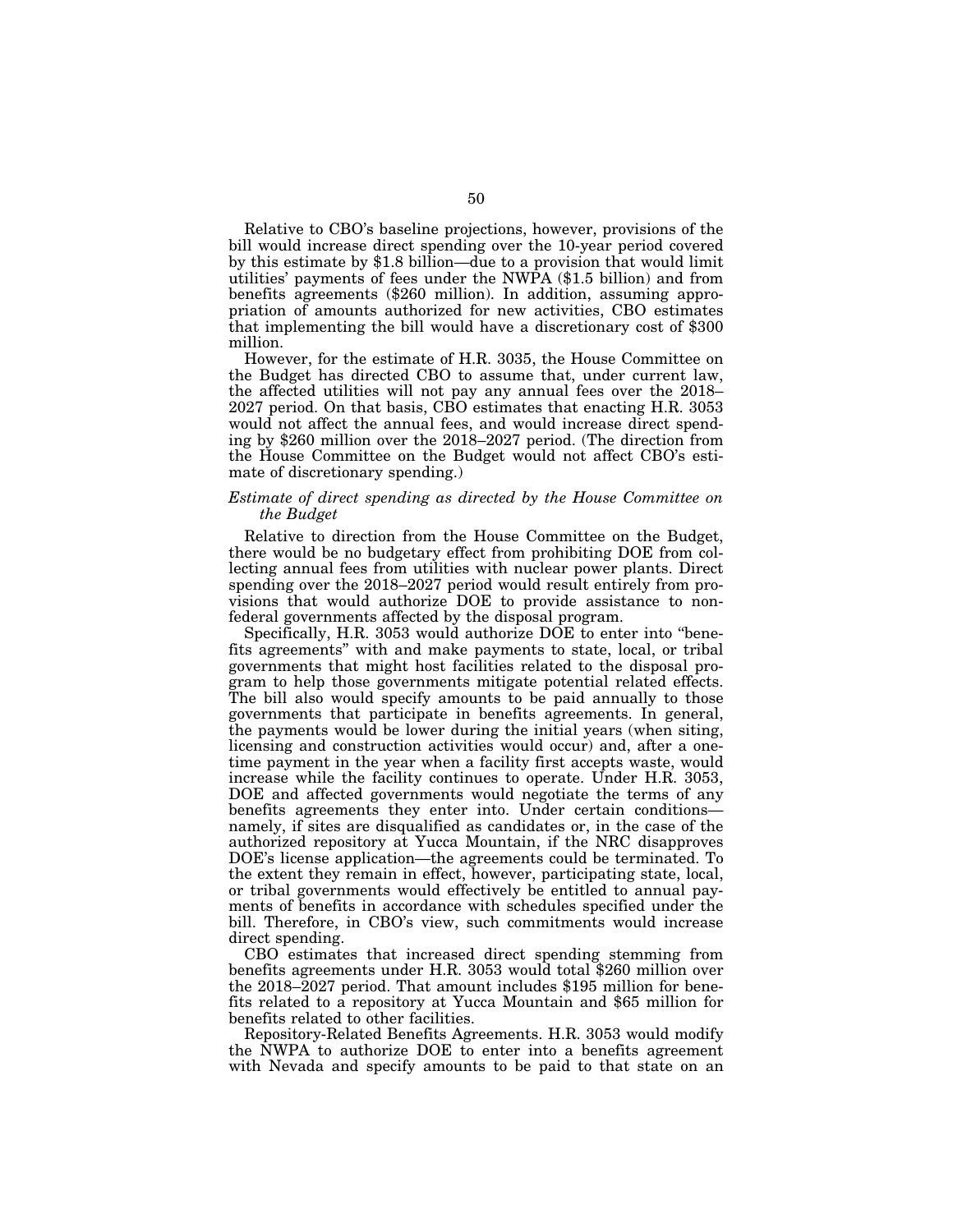annual basis.7 In addition, the bill would authorize DOE, after one year, to negotiate benefits agreements with affected local governments within that state. Under H.R. 3053, CBO expects DOE would enter into an agreement with Nevada in 2018 and multiple agreements with other governments in 2019. CBO also expects that payments to those other governments would not, in total, exceed the amount authorized to be paid to Nevada—\$15 million annually until a repository begins to operate, which CBO does not expect will occur before 2027.<sup>8</sup>

The cost of repository-related benefits agreements is uncertain and would depend on the outcome of the NRC's licensing process. That agency's decision, which CBO expects would occur in 2021, would probably determine whether payments for benefits agreements related to a repository at Yucca Mountain continued. If the NRC approves the application, CBO anticipates that the affected governments would continue to receive benefits. However, if the NRC disapproves the application, CBO expects that DOE would exercise its authority to terminate any agreements governing such benefits.

CBO has no basis, though, for predicting the outcome of the NRC's licensing process. To account for that uncertainty, CBO assumes for this estimate that there is a 50 percent chance that payments to Nevada and local governments within that state would continue after 2021. On that basis, CBO estimates that direct spending for repository-related benefits agreements would increase by a total of \$195 million over the 2018–2027 period. That amount includes \$15 million in 2018 (for Nevada), \$30 million annually (for Nevada and local governments) over the 2019–2021 period—the full extent of payments CBO estimates would be authorized during those years while the NRC completes its licensing activities. To account for uncertainty about whether payments would continue in later years, CBO's estimate also includes payments to Nevada and affected governments totaling \$15 million annually over the 2022– 2027 period (half the total amount CBO estimates might be paid in those years).

Benefits Agreements With Governments Hosting Other Facilities. Under H.R. 3053, DOE could enter into one agreement with each state or tribal government that has jurisdiction over land with a site identified as a potential candidate for hosting what is termed a monitored retrievable storage (MRS) facility. DOE could enter into only one such agreement with a state or tribe at any given time. Under the bill, during the initial years of siting, licensing, and constructing an MRS facility, the host government would receive \$5 million annually. When the facility first accepts spent fuel, the host government would receive a onetime payment of \$10 million. Subsequent payments would rise to \$10 million annually for the life of the facility.

<sup>7</sup>When Nevada Governor Guinn formally objected to President Bush's site recommendation of Yucca Mountain in 2002, the state forfeited the opportunity to receive benefits under the

NWPA.<br><sup>8</sup> H.R. 3053 also would authorize a onetime payment, upon the date when a repository first<br>accepts waste, of an amount equal to 1 percent of the balance of funds credited to the NWF<br>as of the date of the bill's enac existing balance and assuming the bill is enacted early in 2018). After that onetime payment, annual payments would equal 0.1 percent of that balance—or \$37 million annually—and continue for decades until the repository ceases operations.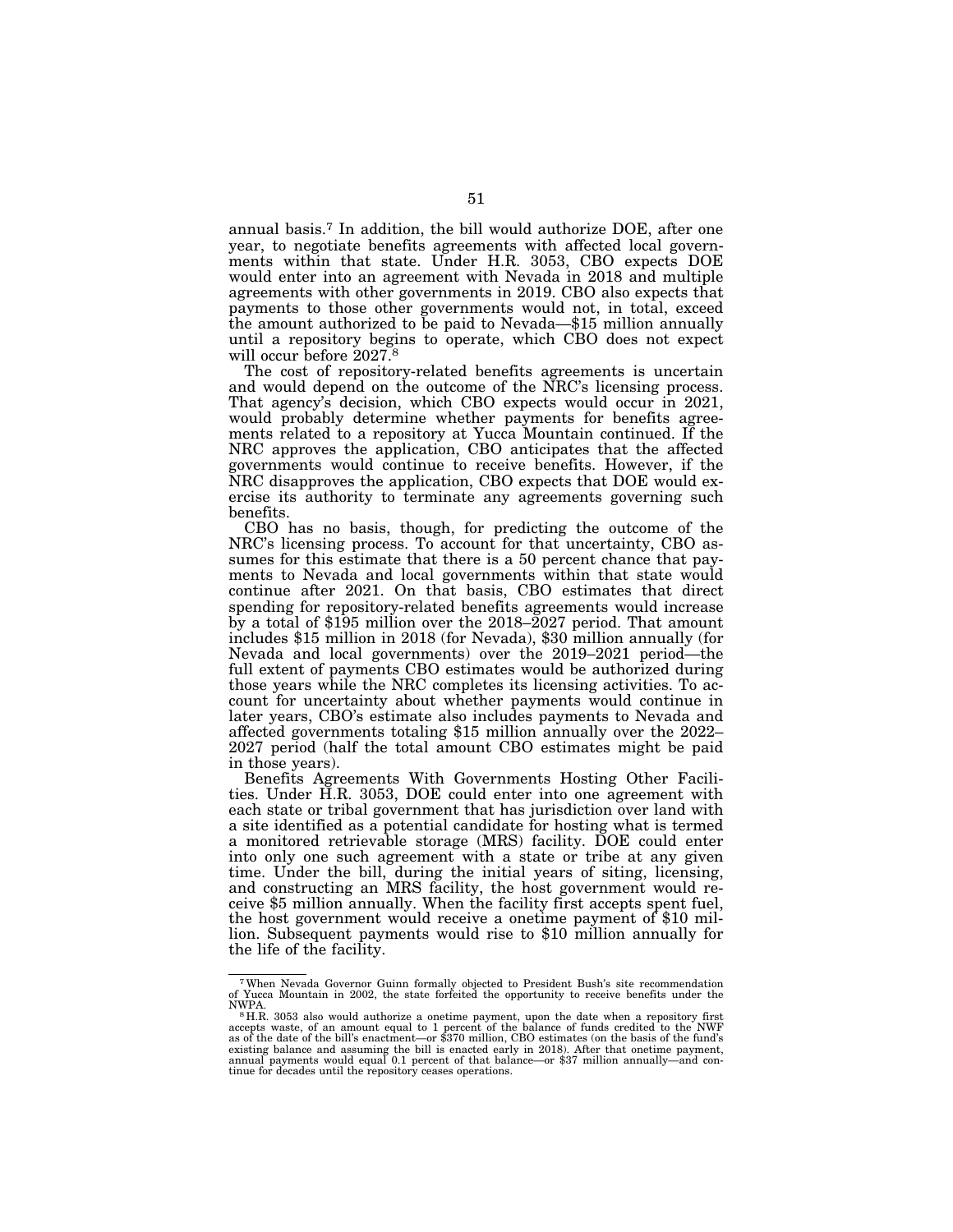The amount and timing of direct spending to provide benefits to governments that host MSR facilities is uncertain. For this estimate, CBO assumes that under H.R. 3053, DOE would commit to pay at least one potential host government of an MRS facility over the 2018–2027 period. On the basis of the potential time frame for developing such a facility, CBO estimates that payments to that government would begin in 2020 (after a needs analysis by DOE, as required under the bill) and, assuming the facility begins to accept waste in 2024, would total \$65 million over the 2020–2027 period. After that time, federal spending of \$10 million annually for benefits would continue for several decades. (An MRS agreement would also lead to discretionary spending; more detail about those costs is provided below under the heading, ''Spending Subject to Appropriation.'')

## *Direct spending relative to CBO's baseline*

Relative to CBO's baseline projections, we estimate that enacting H.R. 3053 would increase net direct spending by \$1.8 billion over the 2018–2027 period. That 10-year cost includes:

• \$1.5 billion in forgone receipts resulting from a provision that would temporarily limit DOE's authority to accept payments of annual fees that CBO expects might be paid in the future by nuclear utilities (there would be no cost for those foregone receipts under the direction of the Budget Committee), and

• \$260 million for benefits that would be paid to state, local, and tribal governments that might host or be affected by facilities related to the civilian nuclear waste program (those costs would be the same under both CBO's baseline and the direction from the Budget Committee).

Temporary Limits on DOE's Authority To Accept Payments of Annual Fees. Under the NWPA and the terms of related contracts entered into by DOE and utilities with nuclear plants, utilities pay two types of fees to cover the costs of disposing of the nuclear waste they generate. Annual fees are based on the amount of electricity they sell that is generated by nuclear power plants and onetime fees are based on the volume of waste those plants generated before the NWPA was enacted.

H.R. 3053 would direct DOE to establish separate procedures for assessing annual fees and accepting payments. Under the bill, DOE would establish, within 180 days, procedures for assessing the annual fees, which CBO expects would be consistent with the NWPA's underlying requirement that the Secretary set the rate of annual fees at the level necessary to ensure that projected balances in the NWF are sufficient to cover the costs of disposing of civilian nuclear waste. Broadly speaking, because enacting H.R. 3053 would not substantively affect those costs, CBO expects that the new procedures would not significantly change the total amount of annual fees DOE would assess utilities.

However, the bill would prohibit DOE from accepting any payments of assessed fees until the NRC issues a decision regarding the agency's license application. Relative to CBO's baseline projections, CBO estimates that the temporary prohibition would reduce annual fees by a total of \$1.5 billion over the next four years.

In addition, DOE's authority to collect fees in years following the NRC's decision could be constrained by the amounts of future ap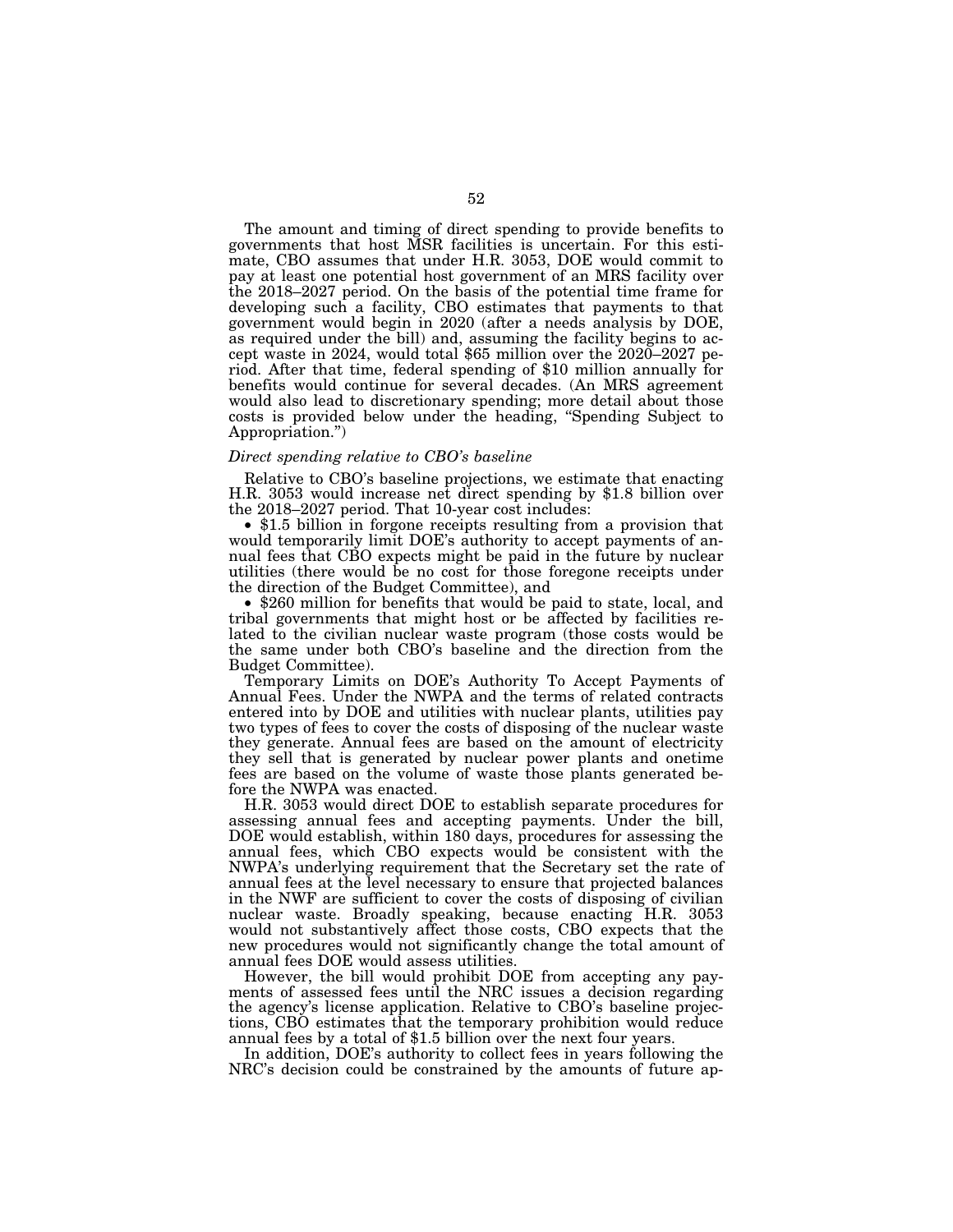propriations for the waste program. To fulfill its statutory obligation to charge fees sufficient to cover the costs of disposing of civilian waste, the department could need to adjust the fees each year depending on the appropriations received, but CBO has no basis for estimating such changes.

*Estimated Effects of Temporary Limits on Payments of Annual Fees.* Upon enactment, H.R. 3053 would prohibit DOE from accepting payments of annual fees until the NRC issues a decision regarding DOE's license application. The bill would not explicitly prevent DOE from assessing annual fees during that time; however, based on an analysis of information from the department, CBO expects that DOE would not assess annual fees when the prohibition is in effect. Thus, relative to CBO's baseline projections, enacting that provision would eliminate the possibility of DOE collecting any fees while the NRC conducts its analysis. On the basis of information from the NRC about the potential time frame required to resume and complete its review and adjudication of DOE's license application, CBO expects that the proposed prohibition would last about four years and thereby reduce receipts, relative to the baseline, by a total of \$1.5 billion.

*Potential Limits on Payments of Assessed Fees Based on Future Appropriation Acts.* In years following the NRC's decision, DOE's authority to collect fees that it assesses could be affected by the amount of funding provided for the waste disposal program. Specifically, H.R. 3053 would limit DOE's authority to collect, in any year, annual fees that total more than 90 percent of the amount appropriated in that year from the NWF for activities related to the Yucca Mountain project. The bill also would specify, however, that regardless of any limitation on the amount of payments that might occur in a given year, the utilities would remain liable for the full amount of the fees assessed and would set forth conditions under which the Secretary could require utilities to pay the uncollected portion of fees previously assessed.

Enacting those provisions could affect the timing and magnitude of receipts from payments of annual fees. CBO has no basis, however, for estimating the extent to which those receipts would differ from amounts projected in our baseline. More broadly, for the reasons described, receipts from annual fees paid in any given year under H.R. 3053, as under current law, would remain uncertain. As a result, this estimate does not reflect any potential changes to annual receipts after 2021.

#### *Spending subject to appropriation*

H.R. 3053 would direct DOE to determine by June 1, 2019, the need for MRS facilities to store waste—temporarily—until the department can permanently dispose of it in a geologic repository. The bill also would authorize DOE and willing utilities to enter into new contracts or renegotiate the terms of existing contracts to allow the department to accept waste and store it at an MRS facility, with priority given to waste generated by nuclear facilities that are no longer operating. Under current law, DOE can accept waste only for the purpose of permanently disposing of it in a geologic repository.

Unless the Secretary determines that constructing a federal MRS facility would be faster and less costly, the bill would direct DOE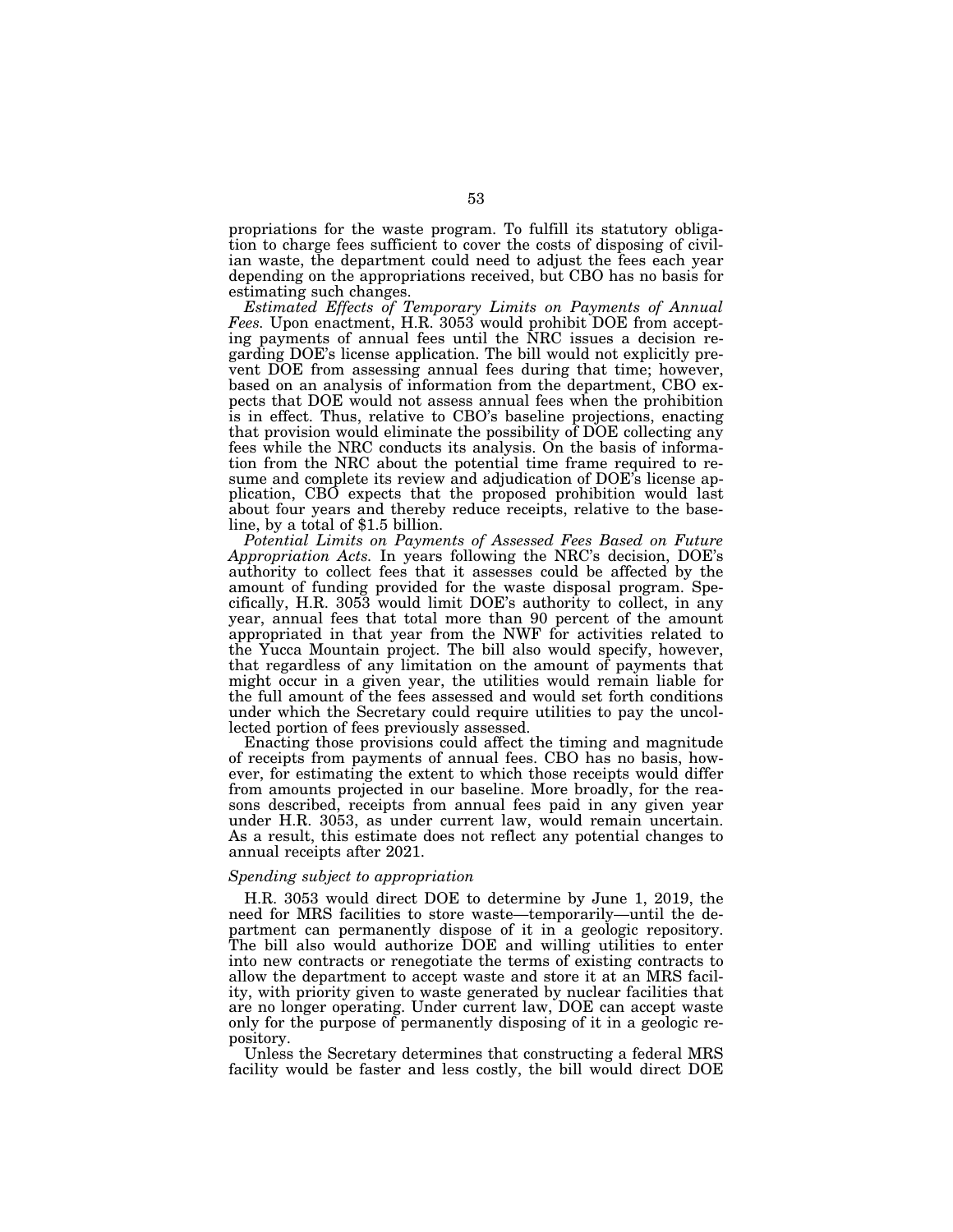to prioritize storage of civilian waste to which it takes title at nonfederal MRS facilities. Under H.R. 3053, DOE could not enter into an MRS agreement unless the sponsor of the nonfederal facility obtained a license from the NRC as well as permission to store department-owned waste from the state's governor, any local government units with jurisdiction over the area, and affected Indian tribes. In general, the bill would permit DOE to enter into multiple MRS agreements, but only one such agreement could be signed before the NRC issues its decision on DOE's application for a license to build a repository at Yucca Mountain.

The bill would authorize appropriations to implement that initial MRS agreement. Specifically, over the 2020–2022 period, the bill would authorize the appropriation of up to \$50 million annually. For each of fiscal years 2023 through 2025, the bill would authorize appropriations in amounts equal to 10 percent of the amounts appropriated from the NWF. For this estimate, CBO assumes that authorization levels over the 2023–2025 period would remain in line with the \$50 million cap specified for earlier years.<br>Thus, CBO estimates that H.R. 3053 would authorize appropria-

tions totaling \$300 million over the 2020–2025 period for DOE to implement an initial MRS agreement and that the resulting discretionary spending over the period would be the same amount. Based on an analysis of information from DOE, the NRC, and the nuclear industry, CBO further anticipates that such funding would support the development of one nonfederal MRS facility that would be licensed in 2021, be constructed over the 2022–2023 period, and begin to operate in 2024.

Pay-As-You-Go considerations: The Statutory Pay-As-You-Go Act of 2010 establishes budget-reporting and enforcement procedures for legislation affecting direct spending or revenues. The direction by the House Committee on the Budget to assume that nuclear utilities will not pay any fees over the  $2018-2027$  period under current law would not affect what is recorded under that act. Thus, CBO is providing our estimate of the net changes in outlays that are subject to those pay-as-you-go procedures in the following table. The Office of Management and Budget is responsible for recording any changes in direct spending or revenues under that act.

|                                     | By fiscal year, in millions of dollars- |      |      |      |                             |      |      |      |      |      |               |                  |
|-------------------------------------|-----------------------------------------|------|------|------|-----------------------------|------|------|------|------|------|---------------|------------------|
|                                     | 2018                                    | 2019 | 2020 | 2021 | 2022                        | 2023 | 2024 | 2025 | 2026 | 2027 | 2018-<br>2022 | $2018 -$<br>2027 |
|                                     |                                         |      |      |      | NET INCREASE IN THE DEFICIT |      |      |      |      |      |               |                  |
| Statutory Pay-As-You-Go Im-<br>pact | 400                                     | 415  | 420  | 420  | 20                          | 20   | 30   | 25   | 25   | 25   | 1,675         | 1.800            |

CBO ESTIMATE OF PAY-AS-YOU-GO EFFECTS FOR H.R. 3053, AS ORDERED REPORTED BY THE HOUSE COMMITTEE ON ENERGY AND COMMERCE ON JUNE 28, 2017

Increase in long-term direct spending and deficits: For the four consecutive 10-year periods following 2027, CBO estimates that enacting H.R. 3053 would probably increase net direct spending by at least a few billion dollars and potentially as much as nearly \$20 billion dollars. Whether such higher costs would arise is uncertain and would depend on whether a geologic repository at Yucca Mountain is licensed, built, and put into operation. Those events depend on factors beyond the scope of this legislation—namely, whether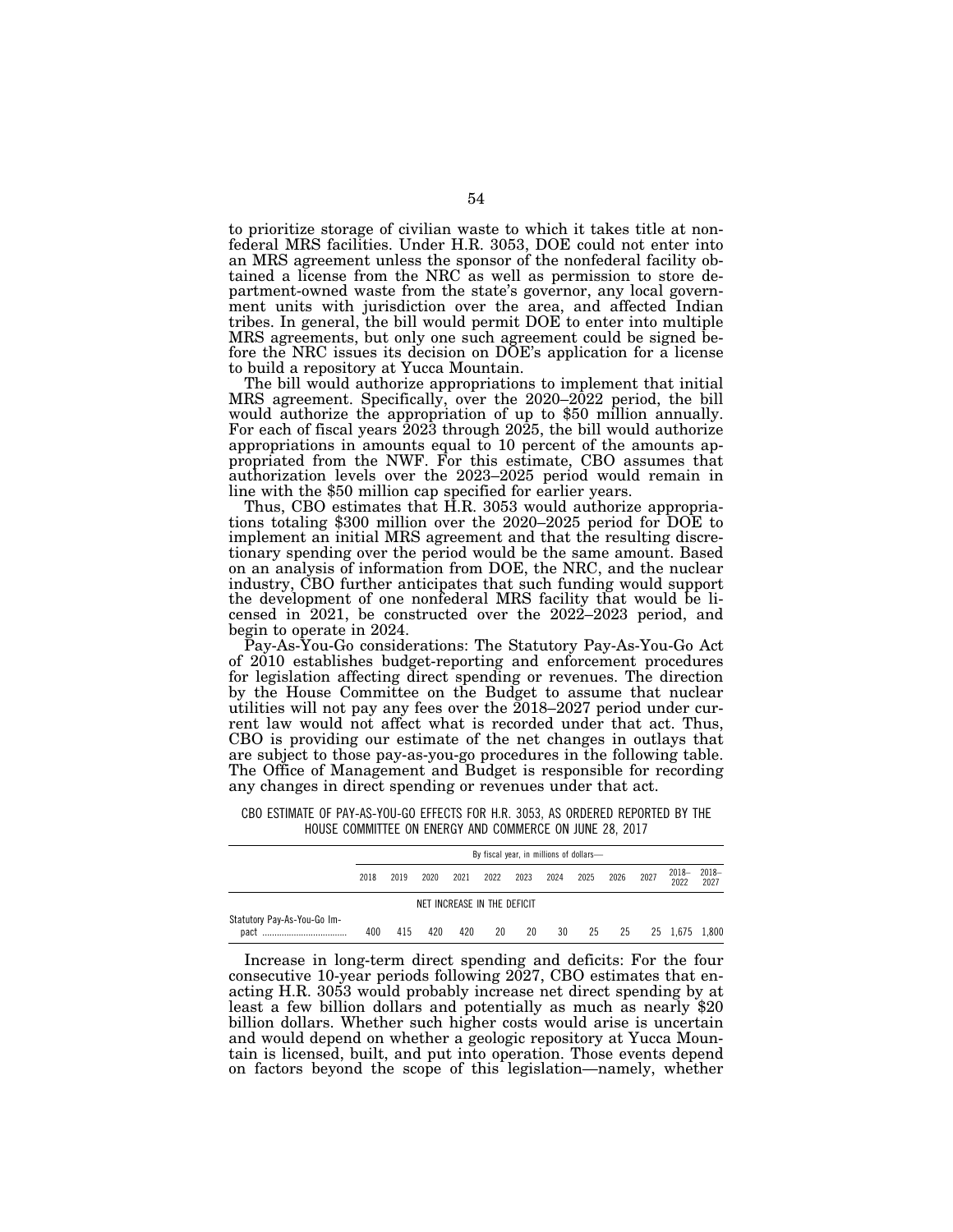the NRC approves DOE's application for a license to construct a geologic repository at Yucca Mountain and whether the Congress enacts new laws to provide funding for the department to establish such a facility and implement other related activities. CBO has no basis for predicting the outcome of the NRC's licensing process or whether activities related to the disposal program will receive necessary funding. Nor can CBO estimate the extent to which enacting H.R. 3053 might reduce future direct spending related to DOE's contractual liabilities. As a result, CBO cannot determine whether net increases in direct spending would exceed \$5 billion in any of the four 10-year periods following 2027.

In addition to continued spending for benefits agreements, longterm increases in direct spending after 2027 are attributable to provisions of H.R. 3053 that would appropriate balances of the NWF and authorize DOE to spend onetime fees. CBO also expects that implementing provisions in H.R. 3053 that would authorize DOE to pursue temporary storage facilities could potentially reduce the government's exposure to contractual liabilities under the NWPA.

#### *Authority to spend NWF balances*

When DOE first accepts waste for disposal at Yucca Mountain, H.R. 3053 would permanently appropriate, on an annual basis for 25 years, 1 percent of the balance of funds credited to the NWF as of the date of enactment of H.R. 3053—or about \$370 million annually, CBO estimates. If provided, such funding would total \$9.3 billion over 25 years and remain available to DOE for repository-related construction costs and operating expenses. Later, when Yucca Mountain ceases operations, H.R. 3053 would provide a onetime appropriation equal to 20 percent of the fund's balance as of the date of enactment—or about \$7.4 billion—for activities related to monitoring and decommissioning that facility.

Thus, H.R. 3053 could increase direct spending of NWF balances by nearly \$17 billion over the next several decades. However, as explained previously, whether that facility will be constructed is uncertain and depends on factors that lie beyond the scope of H.R. 3053.

## *Authority to spend onetime fees*

H.R. 3053 would authorize DOE to spend, without further appropriation, onetime fees established under the NWPA to cover the costs of disposing of waste that was generated before the law was enacted. Under that law, DOE gave utilities options for postponing payments of such fees, but utilities must pay their outstanding balance when the department accepts their waste to permanently dispose of it in the Yucca Mountain repository. Because that event is unlikely by the end of the projection period in 2027, CBO anticipates that the bulk of onetime fees are unlikely to be paid until after that time.<sup>9</sup>

<sup>&</sup>lt;sup>9</sup>The MRS-related provisions of H.R. 3053 could accelerate payments of onetime fees. Specifically, to the extent that those provisions enable DOE to accept nuclear waste (for storage in an MRS facility) sooner than it oth of onetime fees as early as 2024, when CBO assumes such a facility would begin to store waste<br>under the bill. Regardless of those timing issues, though, the total increase in direct spending<br>attributable to the bill's prov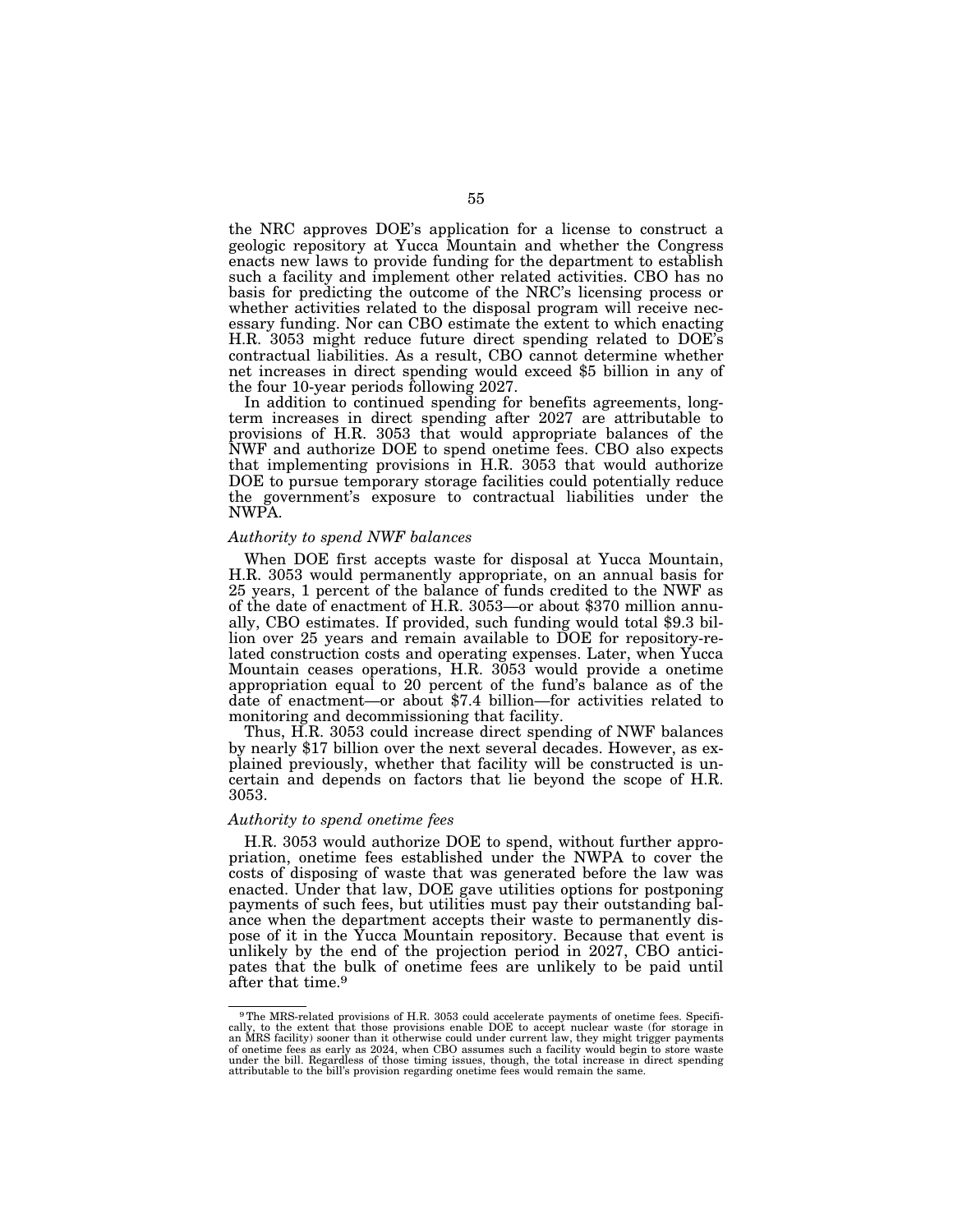To date, several utilities have not paid the fees, and according to DOE, the balance of uncollected fees currently stands at roughly \$2.6 billion. Interest accrues on the balances due until the utilities pay them to the government; therefore, when the fees are paid, resulting receipts (and corresponding direct spending) will probably be greater than the current balances due. As a result, CBO estimates that enacting H.R. 3053 would increase direct spending by an amount that, in total, would be equivalent to \$2.6 billion in today's dollars, but that spending would occur after 2027.

#### *Potential reductions in contractual liabilities*

As previously noted, the federal government has already incurred significant liabilities for damages related to its partial breach of contracts with utilities. DOE is nearly 20 years behind schedule in meeting its contractual obligations to accept and dispose of civilian nuclear waste, and as long as it remains behind schedule, the government will continue to incur liabilities. The extent of those liabilities will ultimately depend on when and how the government fulfills its obligations to accept and dispose of the waste.

Even though those factors would be largely unaffected by H.R. 3053, the bill could enable DOE to avoid at least some future liabilities stemming from its partial breach of contracts, thereby reducing taxpayers' exposure to such costs. Specifically, H.R. 3053 would allow DOE and utilities to voluntarily renegotiate their contractual obligations, thus potentially enabling the government to begin to fulfil them sooner than it otherwise could under current law—if DOE is able to accept nuclear waste and store it at MRS facilities, as envisioned by the bill.

Thus, the total magnitude of federal contractual liabilities under H.R. 3053 could be less than under current law. CBO has no basis, however, for estimating the potential savings that might result; they would depend on uncertain factors such as the extent to which utilities chose to renegotiate contracts and the number and capacity of MRS facilities that might be developed. The savings could be significant but if they occurred they probably would not arise until well beyond 2027.

# ESTIMATED IMPACT ON STATE, LOCAL, AND TRIBAL GOVERNMENTS

## *Mandates on public entities*

The bill would impose intergovernmental mandates as defined in UMRA by preempting state and local regulatory authority over hazardous waste that would be transported to and stored in a nuclear waste repository in Nevada. Although the preemption would limit the application of state and local laws and regulations, CBO estimates that the preemption would impose no duty on state or local governments that would result in additional spending or a loss of revenues.

#### *Other effects on public entities*

While state, local, and tribal governments would not be required to participate in licensing and review proceedings related to Yucca Mountain or an MRS facility under the Nuclear Waste Policy Act, CBO expects that agencies of those governments would likely choose to participate in the review processes for such projects and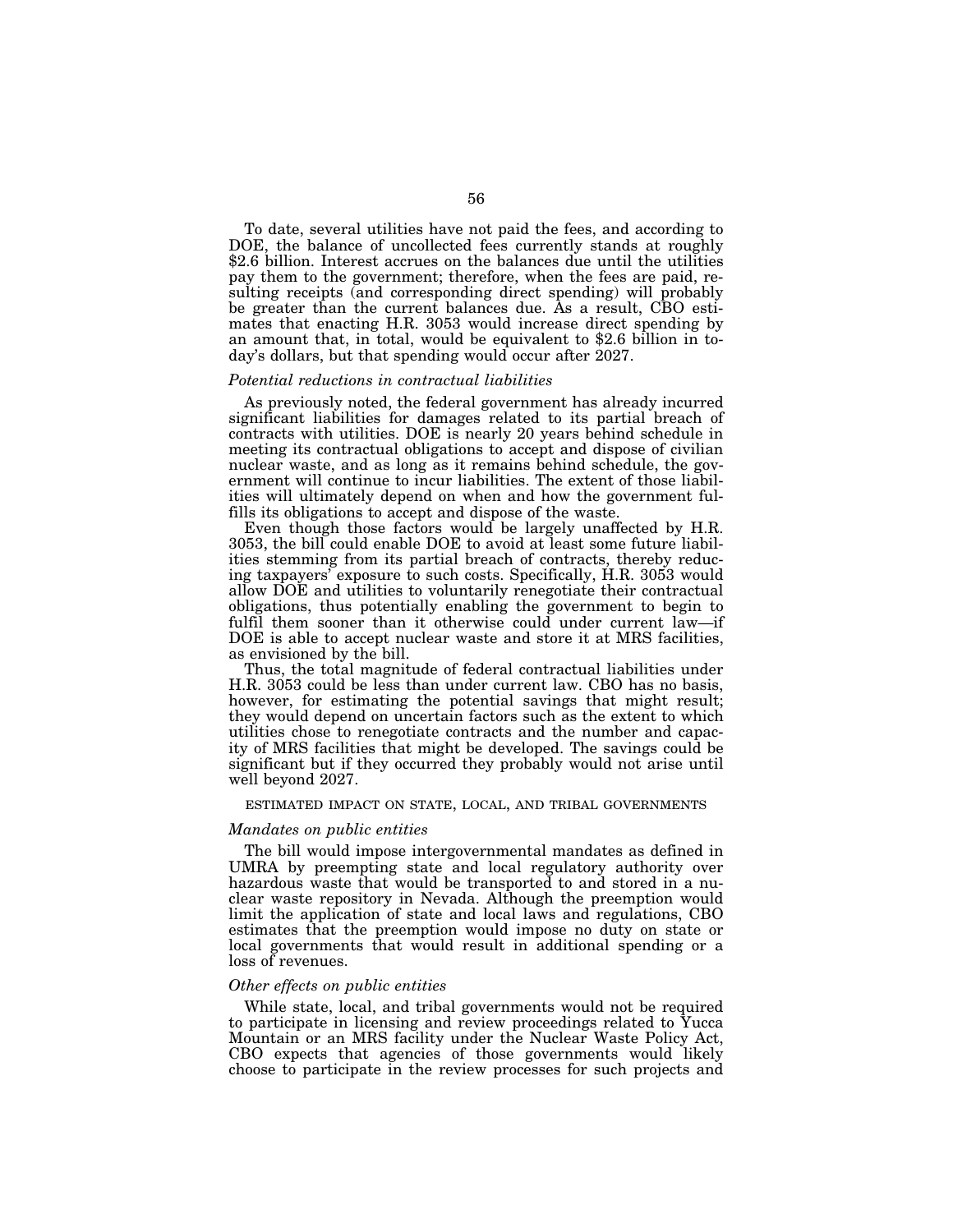would incur costs. Costs of participation would include legal and administrative expenses, as well as the costs of conducting scientific and technical analyses. Any costs incurred by those entities would result from voluntary commitments. Based on an analysis of information provided by officials from Nevada's Agency for Nuclear Projects and from Nye County's Nuclear Waste Repository Project Office, CBO estimates that public agencies would spend \$10 million to \$15 million per year over the 2018–2022 period to participate in proceedings related to the Yucca Mountain repository. CBO estimates that costs would be lower for public agencies participating in proceedings related to an MRS facility because of the lower complexity involved with such a project. (The most likely location for an MRS facility would be in New Mexico or Texas). Under the NWPA, DOE is authorized to provide financial and technical assistance to defray the costs to public agencies of participating in review proceedings for a proposed repository or MRS facility.

Although H.R. 3053 would, by itself, establish no new enforceable duties on state, local, or tribal governments, shipments of nuclear waste for temporary storage at an MRS facility and for permanent storage at Yucca Mountain probably would increase the costs to state, local, and tribal agencies of complying with existing requirements for federal grants and conditions of participation in other federal programs. Those requirements include compliance with federal laws governing transportation, public safety, and environmental protection that are implemented by public agencies. Additional spending by state, local, and tribal agencies would support a number of activities, including emergency response planning and training, public health and safety, road and rail maintenance, inspections, and security activities such as escort of waste shipments. These indirect costs would not stem from mandates as defined by UMRA, but could total tens of millions of dollars per year across all public entities. In addition, costs for upgrading highway or rail infrastructure to accommodate waste shipments could range into the hundreds of millions of dollars, based on past studies by the Nevada Department of Transportation. In the event of an accident or attack involving shipment of radioactive waste, costs would likely be significantly higher.

To compensate state, local, and tribal governments in Nevada and in states where an MRS facility is located—for the various governmental costs of accommodating a nuclear waste storage site, the bill would authorize the DOE to enter into benefits agreements with those governments. If state, local, and tribal governments choose to enter into such agreements, they would receive annual payments from DOE that would vary depending on whether an MRS facility or a repository is constructed in the state and on whether the site is accepting waste shipments for storage. Receipt of benefits would depend upon the outcome of the NRC's licensing process, and the amount of benefits received would ultimately depend upon negotiations between DOE and the affected governments.

For the purposes of this estimate, CBO assumes that DOE would make benefits payments to state and local governments in Nevada relating to Yucca Mountain totaling \$15 million 2018 and that payments would increase to \$30 million per year from 2019 through 2021. If the NRC approves DOE's license application for the reposi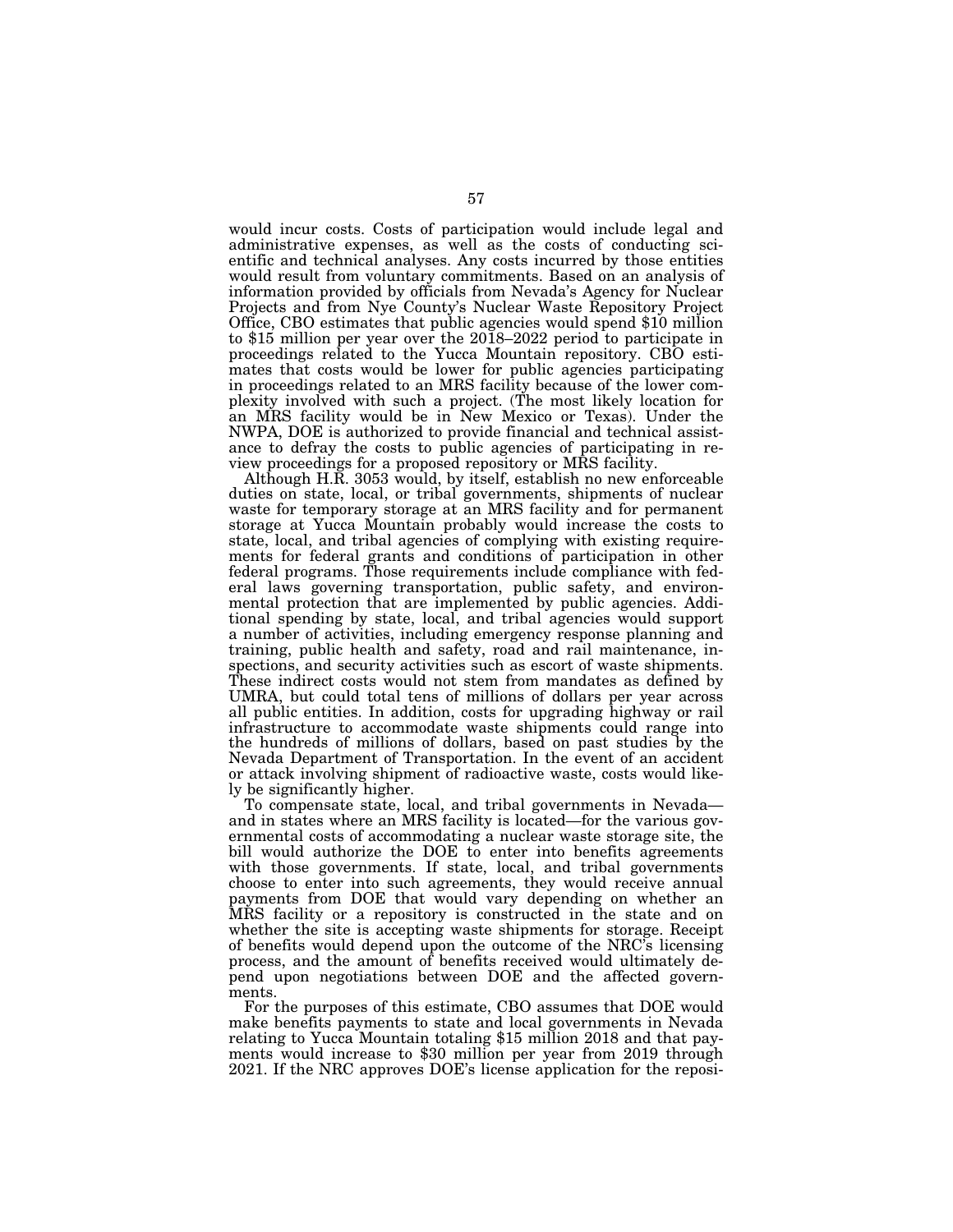tory in 2021, CBO estimates that payments would continue at that level until the repository begins to accept waste sometime after 2027. When the repository first receives waste, parties to a benefits agreement would receive a one-time payment estimated at \$370 million, and would receive an estimated \$37 million each year thereafter until the repository ceases operations. If, on the other hand, the NRC disapproves DOE's licensee application, CBO assumes that DOE would exercise its authority to terminate any agreements governing such benefits. For the purposes of this estimate, CBO assumes that DOE would begin providing benefits to one host government relating to an MRS facility—likely in New Mexico, Texas, or Nevada totaling \$5 million per year beginning in 2020 and that payments would increase to \$10 million per year once the facility starts accepting waste in 2024. Finally, the bill also would require that any economic benefits derived from the future retrieval of spent nuclear fuel from Yucca Mountain be shared with the affected state, local, and tribal governments.

Estimated impact on the private sector: H.R. 3053 would impose a private-sector mandate as defined in UMRA on owners of mining claims by prohibiting mining on federal land withdrawn from public land laws for the construction of a repository. Based on information submitted in DOE's license application to NRC and information from the Government Accountability Office, CBO estimates that about 100 mining claims may be affected by the mandate. The mandate would apply only to owners of valid claims, as determined by the Secretary of the Interior, and the cost of the mandate would be the fair market value of the claim. Mining claims on federal land are determined to be valid only after the discovery of a valuable mineral deposit. Based on information about the value of mining claims, CBO estimates that the value per claim affected by the mandate would not be substantial. Consequently, CBO estimates that the cost of the mandate would fall below the annual threshold established in UMRA for private-sector mandates (\$156 million in 2017, adjusted annually for inflation). The bill would compensate owners for claims determined to be valid.

Estimate prepared by: Federal costs: Megan Carroll; Impact on state, local, and tribal governments: Jon Sperl; Impact on the private sector: Amy Petz.

Estimate approved by: H. Samuel Papenfuss, Deputy Assistant Director for Budget Analysis.

#### FEDERAL MANDATES STATEMENT

The Committee adopts as its own the estimate of Federal mandates prepared by the Director of the Congressional Budget Office pursuant to section 423 of the Unfunded Mandates Reform Act.

## STATEMENT OF GENERAL PERFORMANCE GOALS AND OBJECTIVES

Pursuant to clause  $3(c)(4)$  of rule XIII, the general performance goal or objective of this legislation is to amend the Nuclear Waste Policy Act of 1982 to enable the Department of Energy to manage, store, and permanently dispose of commercial spent nuclear fuel and high-level radioactive waste.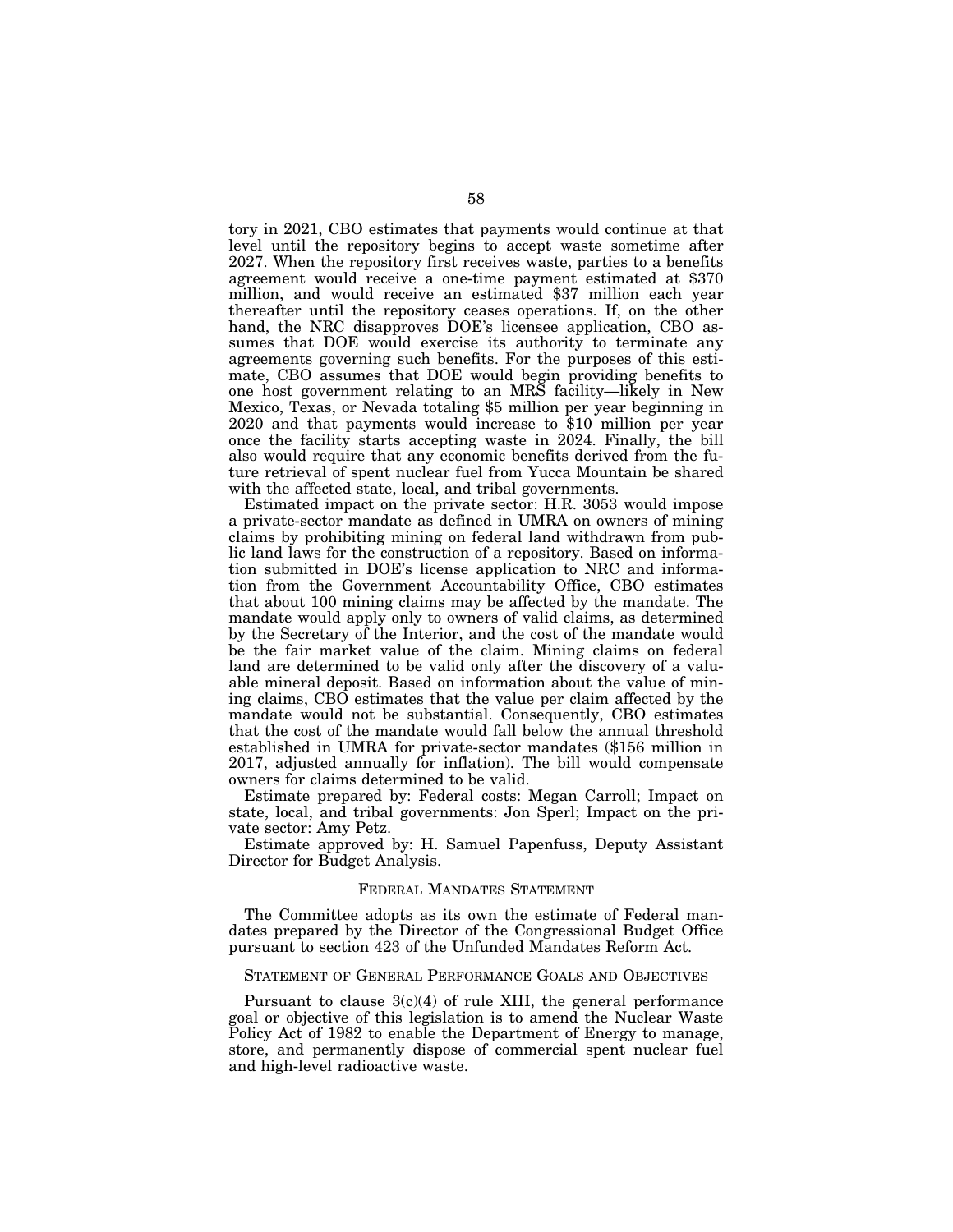#### DUPLICATION OF FEDERAL PROGRAMS

Pursuant to clause 3(c)(5) of rule XIII, no provision of H.R. 3053 is known to be duplicative of another Federal program, including any program that was included in a report to Congress pursuant to section 21 of Public Law 111–139 or the most recent Catalog of Federal Domestic Assistance.

## COMMITTEE COST ESTIMATE

Pursuant to clause  $3(d)(1)$  of rule XIII, the Committee adopts as its own the cost estimate prepared by the Director of the Congressional Budget Office pursuant to section 402 of the Congressional Budget Act of 1974.

#### EARMARK, LIMITED TAX BENEFITS, AND LIMITED TARIFF BENEFITS

Pursuant to clause  $9(e)$ ,  $9(f)$ , and  $9(g)$  of rule XXI, the Committee finds that H.R. 3053 contains no earmarks, limited tax benefits, or limited tariff benefits.

# DISCLOSURE OF DIRECTED RULE MAKINGS

Pursuant to section 3(i) of H. Res. 5, the Committee finds that H.R. 3053 contains no directed rule makings.

#### ADVISORY COMMITTEE STATEMENT

No advisory committees within the meaning of section 5(b) of the Federal Advisory Committee Act were created by this legislation.

#### APPLICABILITY TO LEGISLATIVE BRANCH

The Committee finds that the legislation does not relate to the terms and conditions of employment or access to public services or accommodations within the meaning of section  $10\overline{2}(b)(3)$  of the Congressional Accountability Act.

#### SECTION-BY-SECTION ANALYSIS OF THE LEGISLATION

## The legislation includes the following provisions:

## *Section 1. Short title and table of contents*

This section provides the short title, the ''Nuclear Waste Policy Amendments Act of 2017'' and identifies the sections of the bill as follows: Section 1, Short Title and Table of Contents; Title I, Monitored Retrievable Storage; Title II, Permanent Repository; Title III, DOE Contract Performance; Title IV, Benefits to Host Community; Title V, Funding; and, Title VI, Miscellaneous.

#### TITLE I. MONITORED RETRIEVABLE STORAGE

#### *Sec. 101. Monitored retrievable storage*

This section amends section 141(b) of the Nuclear Waste Policy Act of 1982 (NWPA) to direct the Secretary of Energy (Secretary) to complete a study of the need for and feasibility of the construction of one or more monitored retrievable storage facilities (MRS) and submit such report to Congress by June 1, 2019. The section also requires the Secretary to publish a request for information to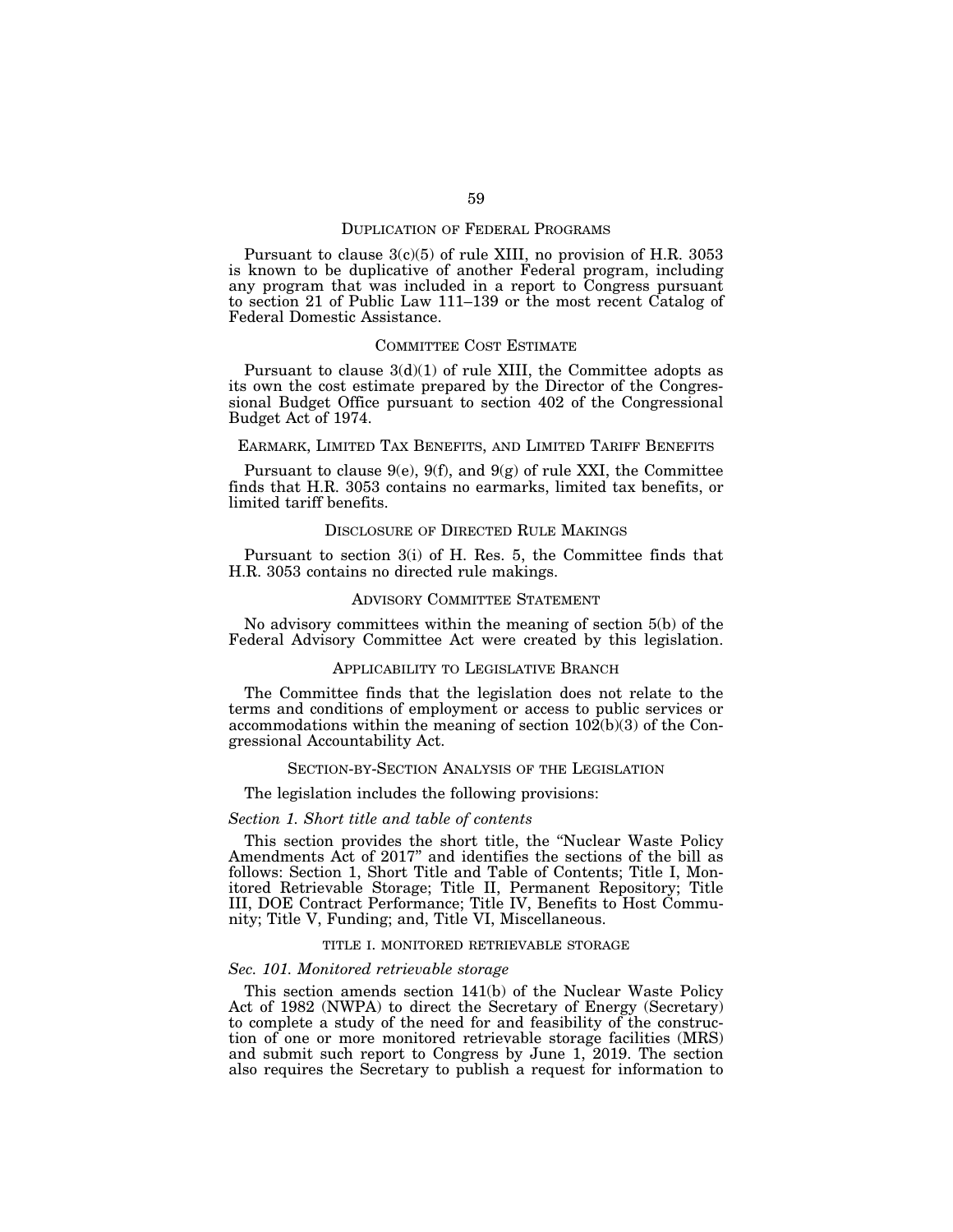help the Secretary evaluate options to enter into MRS agreements with respect to one or more MRS.

Section 101(b) makes conforming changes to allow for more than one MRS and by striking section  $\overline{141(d)}$  through (h), and adds definitions to section 2 of the NWPA for ''MRS agreement'' and ''Department-owned civilian waste.''

## *Sec. 102. Authorization and priority*

This section amends section 142 of the NWPA to authorize the Secretary to site, construct, and operate one or more MRS and store, pursuant to a MRS agreement, Department-owned civilian waste at a non-Federal MRS that is licensed by the Nuclear Regulatory Commission (NRC or Commission). The section also directs the Secretary to prioritize storage at a non-Federal MRS unless the Secretary determines it is faster and less expensive for the Department of Energy (DOE) to site, construct, and operate an MRS. The Secretary must provide such determination to Congress within 30 days.

## *Sec. 103. Conditions for MRS agreements*

This section amends section 143 of the NWPA to prohibit the Secretary from entering into an MRS agreement for an MRS unless (1) the MRS holds a license pursuant to the Atomic Energy Act of 1954 and has approval to store Department-owned civilian waste at such facility from the governor of the state, any unit of general local government with jurisdiction over the area, and any affected Indian tribe; (2) the Commission has issued a decision for a repository under section 114(d) of the NWPA, with the exception of the first agreement; and (3) the MRS agreement provides the quantity of high-level radioactive waste (HLW) and spent nuclear fuel (SNF) will not exceed the limits described in section  $148(d)(3)$  and  $(4)$ .

The new subsection 143(b) authorizes the Secretary to enter into one MRS agreement prior to the Commission issuing a final decision approving or disapproving the issuance of a construction authorization. For fiscal years 2020 through 2022 there is authorized the greater of \$50 million or an amount equal to 10 percent of the amounts appropriated from the Waste Fund in that fiscal year for the MRS agreement. For fiscal years 2023 through 2025, there is authorized an amount equal to 10 percent of amounts appropriated from the Waste Fund. The Secretary shall prioritize storage of Department-owned civilian waste from facilities that have ceased commercial operation at the first MRS facility. The Secretary is prohibited from storing spent nuclear fuel at the facility unless the Commission has issued a final decision or if the Secretary finds the decision is imminent. If a decision is imminent, the Secretary must notify Congress within seven days and provide a monthly report to Congress on the status of the license.

## *Sec. 104. Survey*

This section amends section 144 of the NWPA to allow the Secretary to survey and evaluate sites for an MRS based on listed criteria, including acceptability to state authorities, affected units of local government, and affected Indian tribes. The section would require the Secretary to issue a request for proposals for a MRS agreement with a non-Federal MRS before conducting any survey.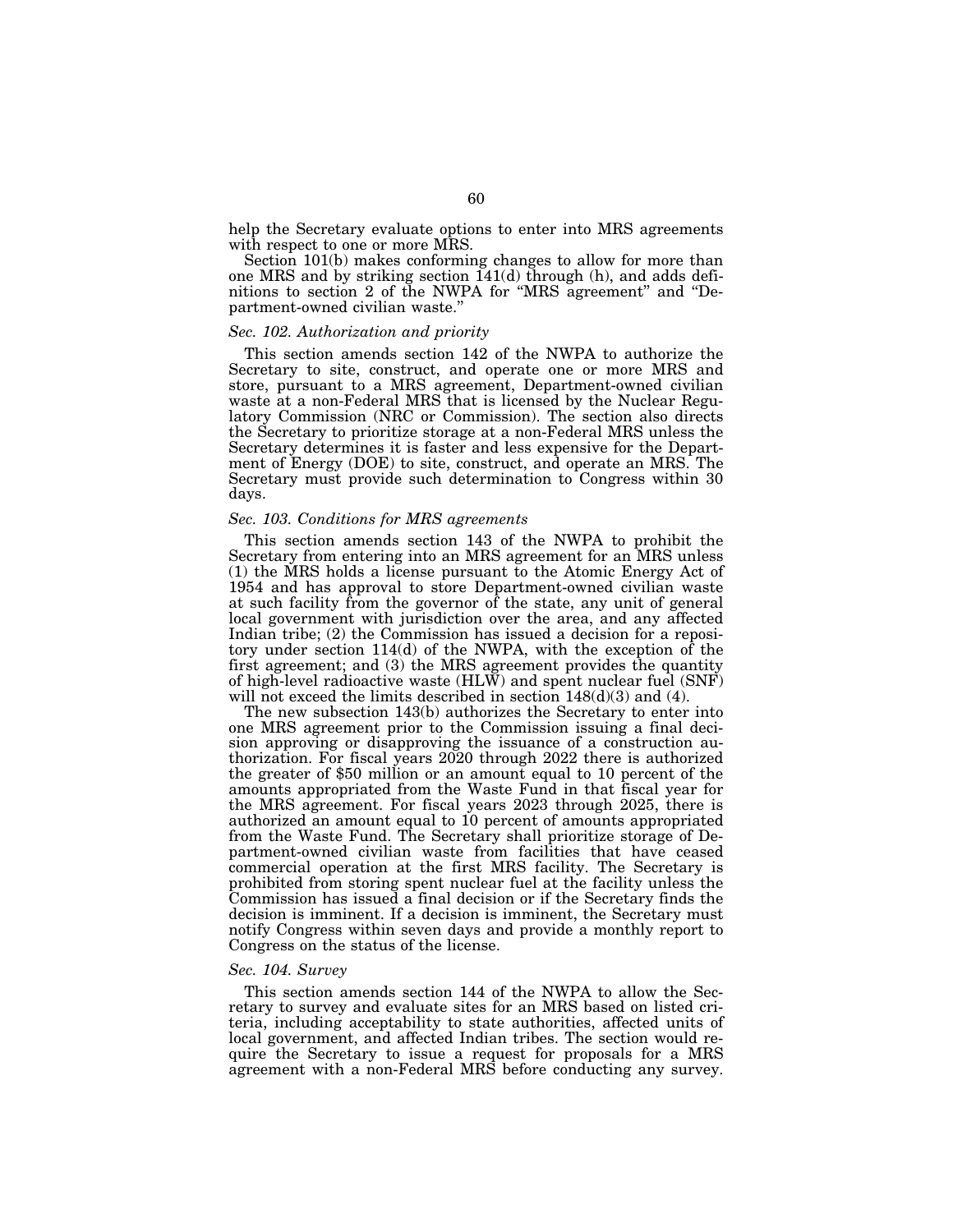# *Sec. 105. Site selection*

This section amends section 145 of the NWPA to allow for more than one MRS site to be evaluated.

#### *Sec. 106. Benefits agreement*

This section amends section 147 of the NWPA to allow a non-Federal entity subject to a MRS agreement to enter into a benefits agreement with the Secretary under section 170.

#### *Sec. 107. Licensing*

This section amends section 148(c) of the NWPA to apply to a DOE MRS and amends section 148(d) of the NWPA to modify the requirement that the Commission issue a license for a construction authorization for a repository prior to licensing an MRS to require the Commission to issue a final decision approving or disapproving a construction authorization prior to MRS licensing.

#### TITLE II. PERMANENT REPOSITORY

#### *Sec. 201. Land withdrawal, jurisdiction, and reservation*

This section provides for the permanent withdrawal of lands described in subsection (c) and provides the Secretary jurisdiction over the withdrawal. The withdrawal is reserved by the Secretary for development, preconstruction testing and performance confirmation, licensing, construction, management and operation, monitoring, closure, postclosure, and other activities associated with the disposal of HLW and SNF under the NWPA.

Section 201(b) revokes previous public land orders and right-ofway within the withdrawal.

Section 201(c) describes the boundaries of the land subject to the withdrawal and requires the publication in the Federal Register and documentation of the copies of the described maps.

Section 201(d) describes the relationship of the withdrawal to lands previously withdrawn for use by the Department of Defense under subtitle A of title XXX of the Military Lands Withdrawal Act of 1999.

Section 201(e) assigns certain management responsibilities to the Secretary for lands in the withdrawal, including the development of a management plan for the lands; prioritizing Yucca Mountain Project activities; use by the Air Force under agreed terms and conditions with the Secretary; and related non-Yucca Mountain Project uses, such as grazing, hunting and trapping, and mining. The subsection provides for limited public access to continue the Nye County Early Warning Drilling Program, utility corridors, and other uses the Secretary considers consistent with the purposes of the withdrawal. The subsection also authorizes the Secretary to close a portion of the withdrawal or airspace above the withdrawal.

Section 201(f) provides that the United States and its departments and agencies shall be held harmless and shall not be liable for damages to persons or property as a result of mining, mineral leasing, or geothermal leasing activities conducted on the withdrawal.

Section 201(g) provides the Secretary authority to acquire lands and interests within the withdrawal.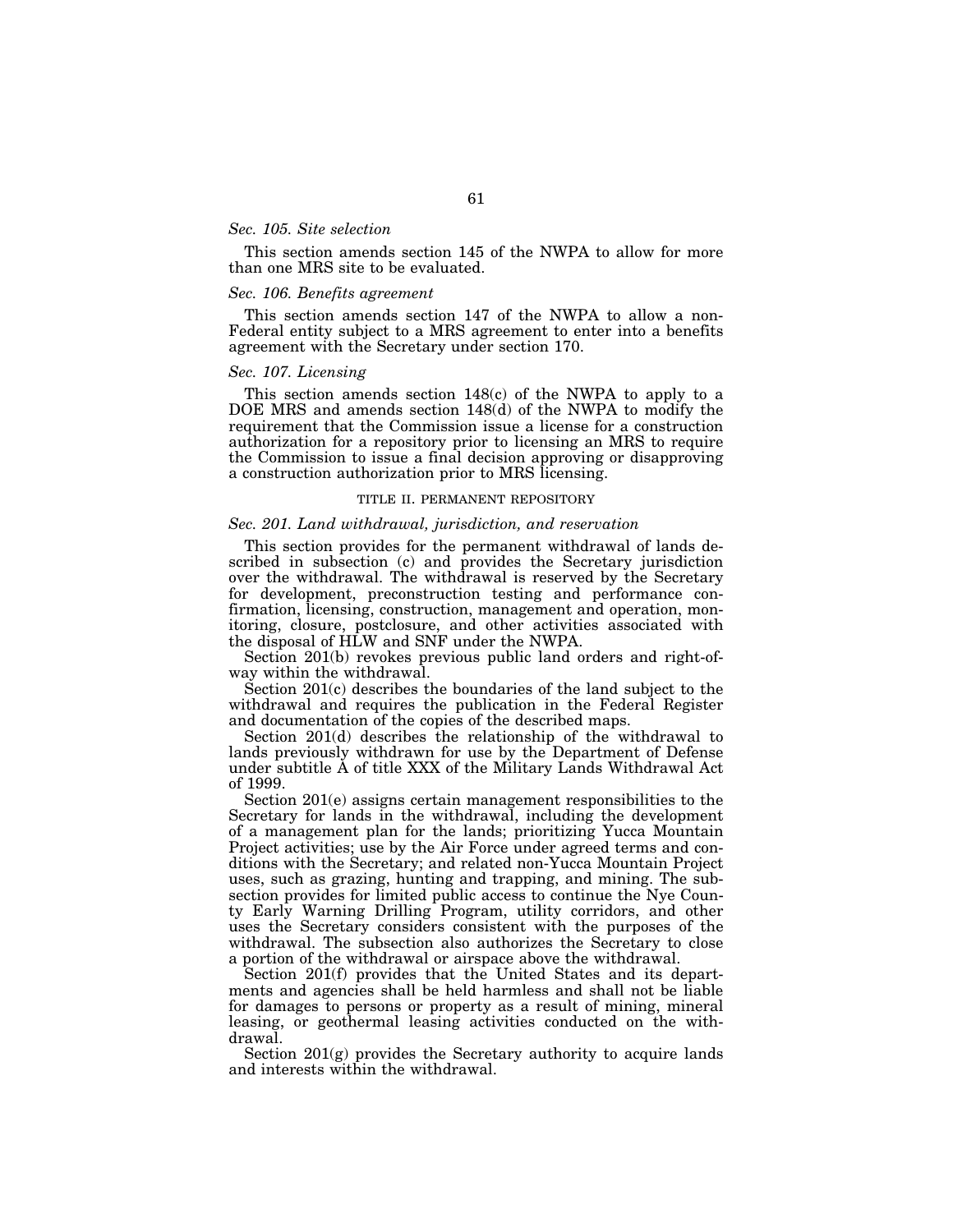Section 201(h) removes Federal, state, Interstate, and local requirements subject to section 6001(a) of the Solid Waste Disposal Act for material transported to a repository for disposal, or as, or after, such material is disposed of in a repository.

Section 201(i) defines terms used in this section consistent with the NWPA, in addition to defining the "withdrawal," "Secretary concerned," and "Project."

Section 201(j) makes this section, except subsections (c), (e)(2)(A), (h), (i), and (j), effective on the date that the Commission approves the issuance of a construction authorization under section  $114(d)$  of the NWPA for the Yucca Mountain site.

## *Sec. 202. Application procedures and infrastructure activities*

This section amends section 114(d) of the NWPA to require NRC consideration of the construction authorization for the repository 30 months after the date of enactment of the Nuclear Waste Policy Amendments Act of 2017. It also removes certain conditions on the quantity of metric tons of heavy metal for Commission's approval to authorize construction submitted under section 114(b). It also allows for amendments to an approved construction authorization license to be considered using expedited, informal procedures and directs the Commission to decide on such amendments within one year, unless the Commission notifies Congress that the deadline needs to be extended. The subsection allows the Secretary to undertake infrastructure activities at the Yucca Mountain site considered necessary or appropriate to support the construction or operation of a repository or transportation to such site. Infrastructure activities include safety upgrades; site preparation; the construction of a rail line to connect the Yucca Mountain site with the national rail network; and construction, upgrade, acquisition or operation of electrical grids or facilities, other utilities, communication facilities, access roads, and nonnuclear support facilities.

Section 202(b) amends section  $114(f)(\overline{6})$  to add certain actions that are not required for an environmental analysis, prohibits the Commission from disapproving of the construction authorization, license to receive and possess or any other action, on the grounds that an infrastructure activity was undertaken. The section increases the statutory cap on the quantity of spent nuclear fuel at the repository from 70,000 metric tons to 110,000 metric tons. The section also provides that actions undertaken outside the geologic repository operations area do not require a license from the Commission.

## *Sec. 203. Pending repository license application*

This section provides that nothing in this Act or amendments made by this Act shall be construed to require the Secretary to amend or otherwise modify an application for a construction authorization pending as of the date of enactment of this Act.

# *Sec. 204. Limitation on planning, development, or construction of defense waste repository*

This section prohibits the Secretary from taking any action relating to planning, development, or construction of a defense waste repository until the Commission issues a final decision on an application for a construction authorization for a repository under section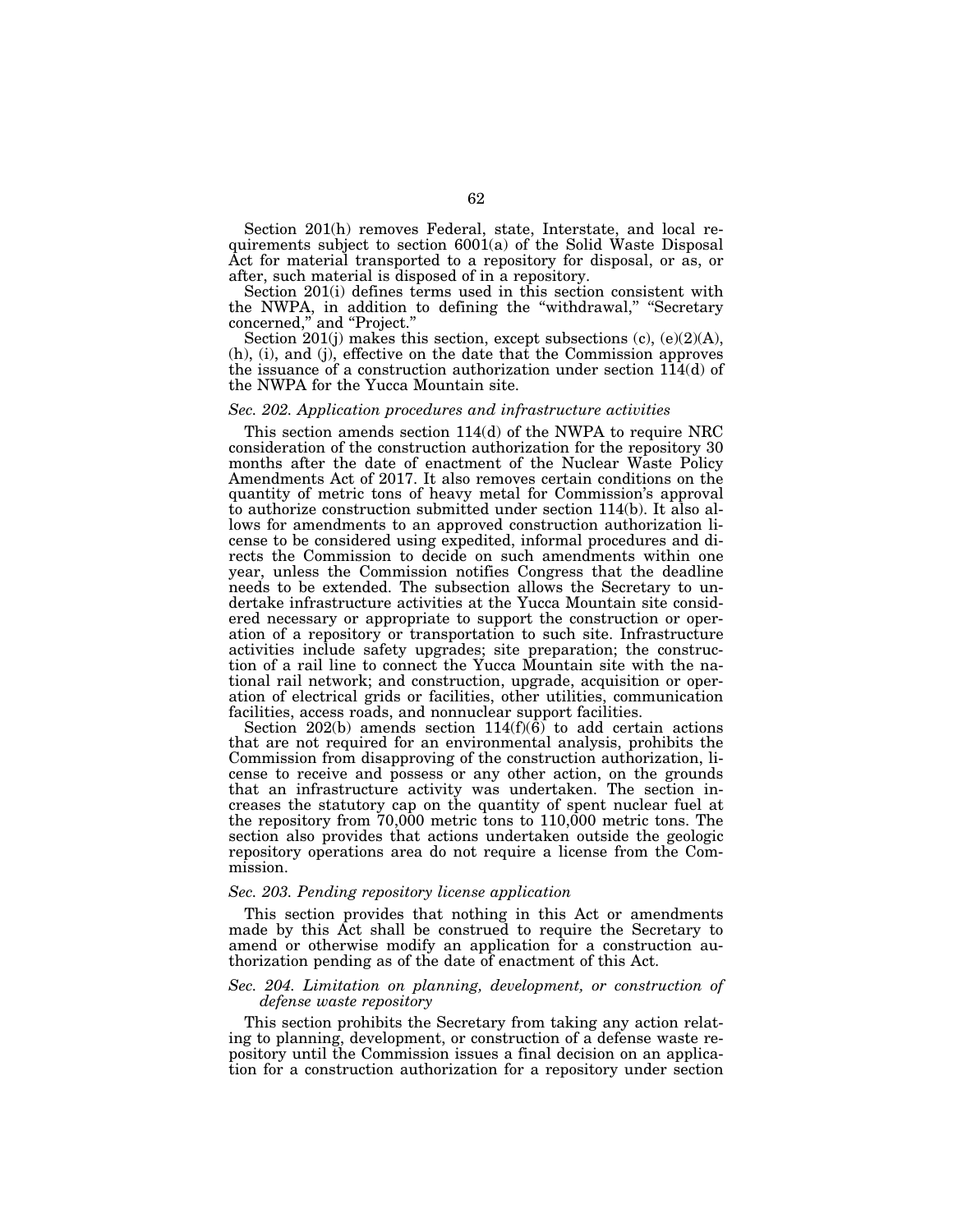$114(d)(1)$  of the NWPA. The section also defines the term "defense waste repository.''

#### *Sec. 205. Sense of Congress regarding transportation routes*

This section expresses the Sense of Congress that the Secretary should consider transportation routes to the repository site to avoid Las Vegas, Nevada.

#### TITLE III. DOE CONTRACT PERFORMANCE

#### *Sec. 301. Title to material*

This section amends section 123 of the NWPA to allow the Secretary to accept title to HLW or SNF for a repository or an MRS. The section also provides the Secretary the authority to enter into new contracts or negotiate modifications to existing contracts for acceptance of title, subsequent transportation, and storage of HLW or SNF, including the expedited titling, transportation, and storage of fuel to an MRS from nuclear facilities that have ceased commercial operation.

#### TITLE IV. BENEFITS TO HOST COMMUNITY

#### *Sec. 401. Consent*

This section amends section 170 of the NWPA by clarifying the number of benefits agreements that may be available and by adding a new subsection (g) expressing that if the State of Nevada enters into a benefits agreement under this section, such agreement shall not be considered an expression of consent to siting the repository.

## *Sec. 402. Content of agreements*

This section amends the table in section 171 of the NWPA titled ''Benefits Schedule.''

Section 402(b) amends section 171(a) of the NWPA to prohibit payments from a benefits agreement to be used to influence legislative action or any matter pending before Congress or a state legislature, for litigation purposes, or to support multistate efforts or other activities inconsistent with the siting, construction, or operation of the MRS or repository concerned.

Section 402(c) amends section 171(b) of the NWPA to remove the State of Nevada's agreement to waive its rights to disapprove of the recommendation of the Yucca Mountain site as a condition to enter into a benefits agreement.

Section 402(d) amends section 171(c) of the NWPA to provide that payments under a benefits agreement to the State of Nevada shall be made from the Waste Fund.

#### *Sec. 403. Covered units of local government*

This section inserts section 172A in the NWPA to allow covered units of local government, not earlier than one year after the date of enactment, to enter into a benefits agreement with the Secretary. Such benefits agreements are to mitigate impacts of locating a repository at the Yucca Mountain site, as described in section 175(b). Payments to covered units of local governments under a benefits agreement are provided by the Waste Fund and cannot be used to influence legislative action or any matter pending before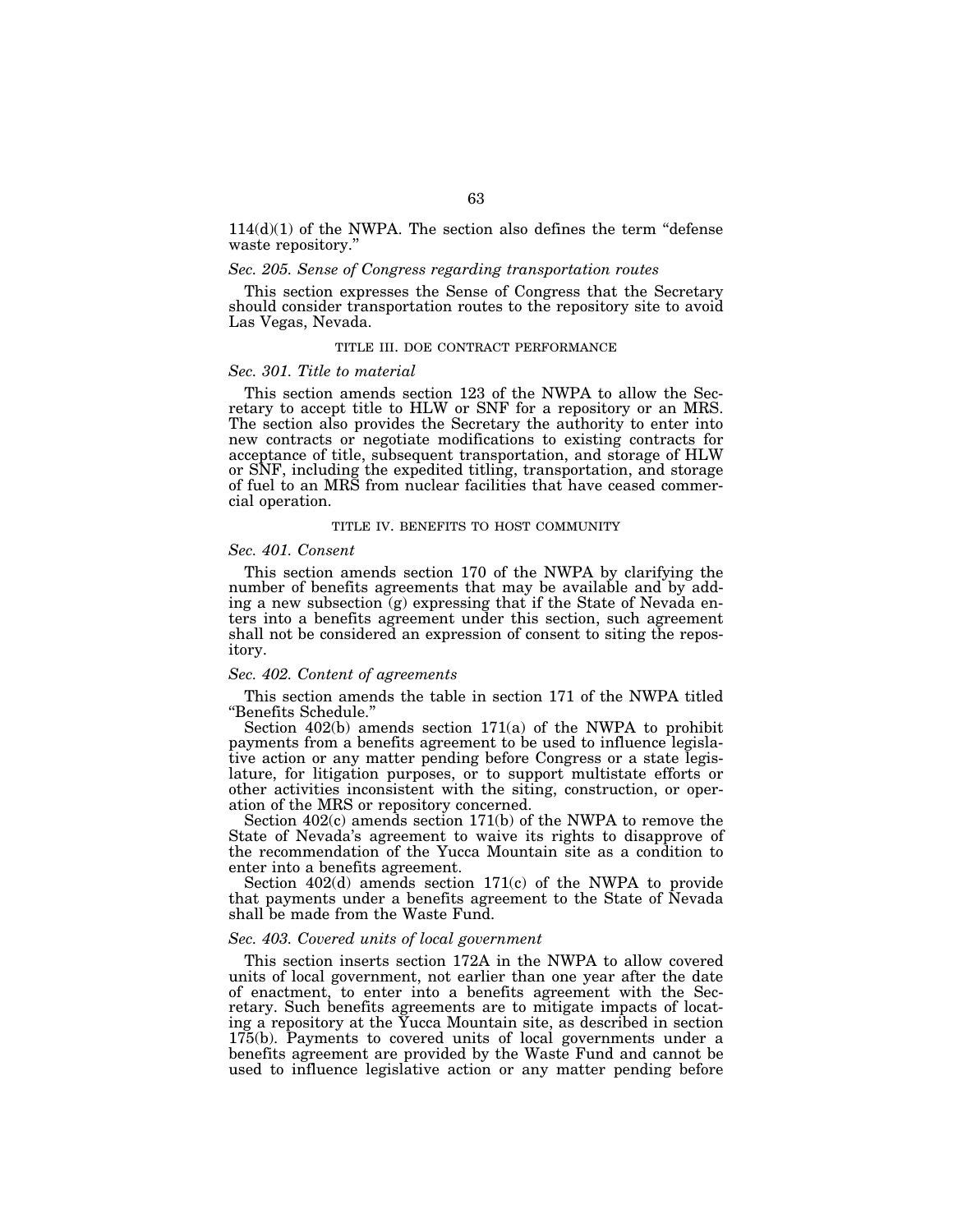Congress or a state legislature, for litigation purposes, or to support multistate efforts or other activities inconsistent with the siting, construction, or operation of the repository. Entering into a benefits agreement under this section by a covered unit of local government shall not be considered to be an expression of consent to the siting of a repository in the State of Nevada. This section also defines covered unit of local government to mean any affected unit of local government with respect to a repository or any unit of general local government in the State of Nevada.

Section 403(b) makes conforming amendments to section 170(a)(4) relating to benefits agreements.

#### *Sec. 404. Termination*

This section amends section 173 of the NWPA to modify the conditions for the termination of a benefits agreement from a Secretarial determination to the Commission's disapproval of a license to authorize construction for a repository under section 114(d).

#### *Sec. 405. Other benefits*

This section amends section 174 of the NWPA to require the Secretary to prioritize funding for higher education from the Waste Fund to institutions located in the State of Nevada.

## *Sec. 406. Disposal of spent nuclear fuel*

This section amends section 122 of the NWPA to require economic benefits derived from the retrieval of SNF to be shared with any state, affected units of local government, and affected Indian tribes, where the repository is located.

## *Sec. 407. Updated report*

This section amends section 175(a) of the NWPA to require the Secretary to update a report identifying potential actions to mitigate impacts associated with the activities authorized under Subtitle A.

## TITLE V. FUNDING

#### *Sec. 501. Assessment and collection of fees*

This section amends section  $302(a)(4)$  of the NWPA to direct the Secretary to establish procedures for the assessment of fees to provide sufficient revenues to offset the costs required by the Waste Fund.

The section also directs the Secretary to establish procedures to collect fees. The Secretary may not collect a fee until the Commission issues a final decision on the construction authorization for a repository under section 114(d) and the fees collected cannot exceed 90 percent of the amounts appropriated from the Waste Fund. Assessed fees that are not collected pursuant to the requirements of this section shall be collected when the Secretary determines necessary for the purposes of the Waste Fund, subject to appropriations.

Section 501(b) provides the Secretary the authority to seek modification of a contract under section 302(a) of the NWPA to ensure the contract complies with this section.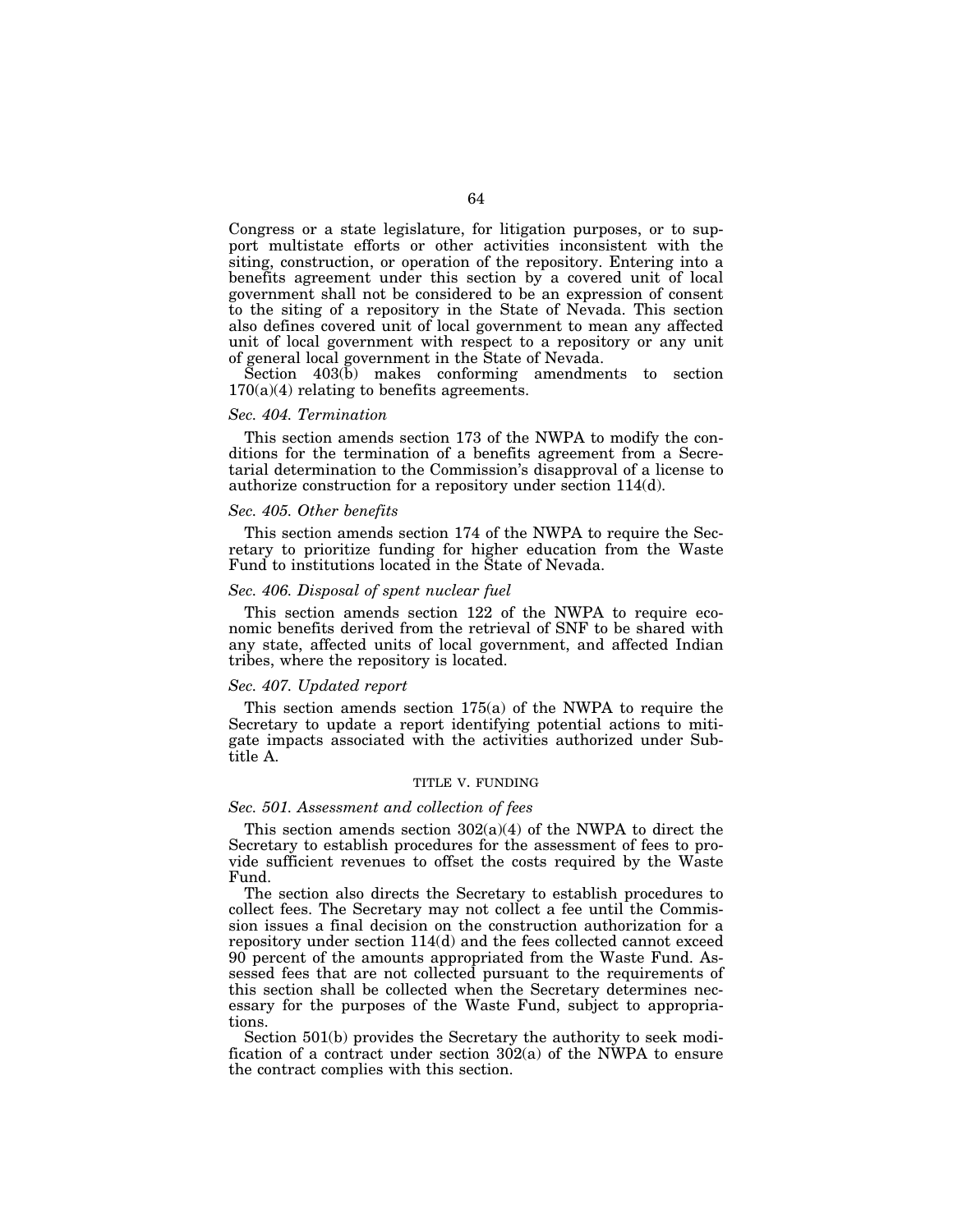Section 502(c) makes technical and conforming amendments to section 302(a) of the NWPA.

## *Sec. 502. Use of Waste Fund*

This section amends section 302(d) of the NWPA to define allowable uses of the Waste Fund.

Section 502(b) makes conforming amendments in section 117(d) and 141(f) with respect to allowable uses of the Waste Fund.

## *Sec. 503. Annual multi-year budget proposal*

This section amends section 302(e) of the NWPA to require DOE to submit a multi-year budget proposal annually.

# *Sec. 504. Availability of certain amounts*

This section amends section 302 of the NWPA by adding a new subsection (f) that makes certain amounts of funding from the Waste Fund available to the Secretary, without further appropriations. One percent of Waste Fund amounts will be available for each of the 25 years after HLW or SNF is received at the Yucca Mountain site for costs associated with construction and operation of a repository or facilities at the Yucca Mountain site; one percent of Waste Fund amounts will be available for payments to the State of Nevada when Yucca Mountain receives first fuel; one tenth of one percent of Waste Fund amounts will be available for annual payments under a benefits agreement, 20 percent of Waste Fund amounts during the decommissioning period for waste package and drip shield fabrication activities, and fees not yet collected pursuant to subsection (a)(3) will be available for costs associated with construction and operation of a repository or facilities at the Yucca Mountain site.

# TITLE VI. MISCELLANEOUS

## *Sec. 601. Certain standards and criteria*

This section requires the Environmental Protection Agency to determine if standards promulgated under section 121(a) of the NWPA should be updated and to submit to Congress a report on such determination. If the Administrator determines that the standards promulgated under section 121(a) of the NWPA should be updated, the Administrator shall promulgate updated standards within two years of making such determination. This section also requires the NRC to promulgate updated technical requirements under section 121(b) of the NWPA to be consistent with updated generally applicable standards.

Section 601(b) states that nothing in this section shall affect the standards, technical requirements, and criteria for the Yucca Mountain site under section 801 of the Energy Policy Act of 1992.

# *Sec. 602 Application*

This section makes a conforming amendment by striking section 135(h) of the NWPA, which prohibits DOE from using a private facility for management of spent nuclear fuel.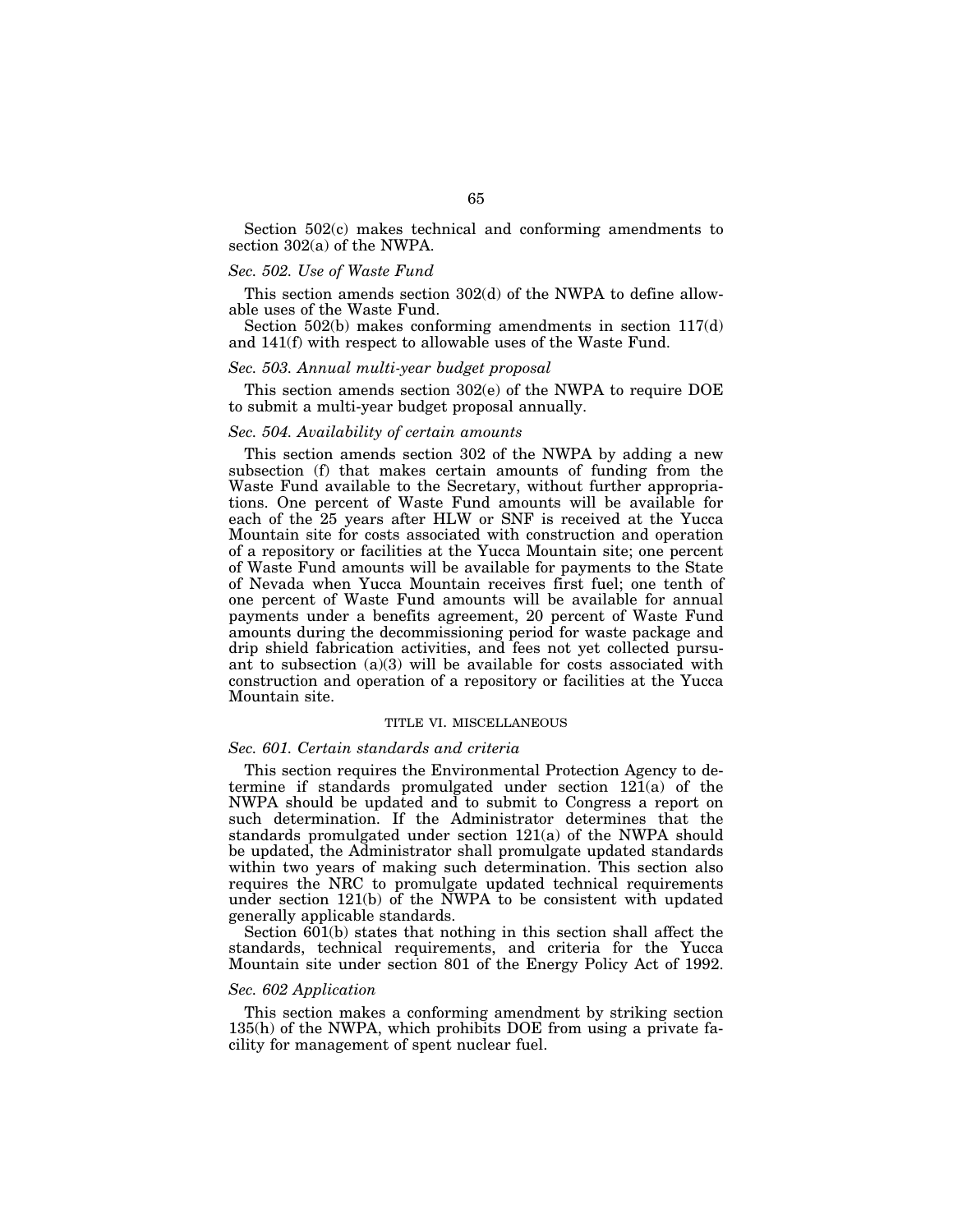#### *Sec. 603. Transportation safety assistance*

This section amends section 180(c) of the NWPA to direct the Secretary to make in-kind, financial, technical, and other appropriate assistance for safety activities related to the transportation to state and regional entities currently receiving technical assistance for training.

## *Sec. 604. Office of Civilian Radioactive Waste Management*

This section amends section 304(b) of the NWPA to provide for not more than two five-year terms for the Director of the Office of Civilian Radioactive Waste Management and requires the Director to be appointed from persons who have extensive expertise and experience in organizational and project management. The section also allows the Director to serve up to one year following the expiration of the term or until a new Director is confirmed.

Section 604(b) amends section 203(a) of the Department of Energy Organization Act by striking paragraph (8) and transferring all functions described in that paragraph to the Office of Civilian Radioactive Waste Management.

Section  $604(c)$  makes a conforming amendment to section  $2(17)$ of the NWPA.

#### *Sec. 605. West Lake Landfill*

This section requires the Administrator of the Environmental Protection Agency to submit to Congress a report containing a final remedy to be implemented at the West Lake Landfill not later than one year after the date of enactment of the Act.

#### *Sec. 606. Subseabed or ocean water disposal*

This section amends section 5 of the NWPA by prohibiting the subseabed or ocean water disposal of SNF or HLW and preventing the funding of any activity relating to such disposal.

## *Sec. 607. Sense of Congress regarding storage of nuclear waste near the Great Lakes*

This section is a sense of Congress stating that the Governments of the United States and Canada should not allow permanent or long-term storage of SNF or other radioactive waste near the Great Lakes.

## CHANGES IN EXISTING LAW MADE BY THE BILL, AS REPORTED

In compliance with clause 3(e) of rule XIII of the Rules of the House of Representatives, changes in existing law made by the bill, as reported, are shown as follows (existing law proposed to be omitted is enclosed in black brackets, new matter is printed in italic, and existing law in which no change is proposed is shown in roman):

## **NUCLEAR WASTE POLICY ACT OF 1982**

## SHORT TITLE AND TABLE OF CONTENTS

SECTION 1. This Act may be cited as the ''Nuclear Waste Policy Act of 1982''.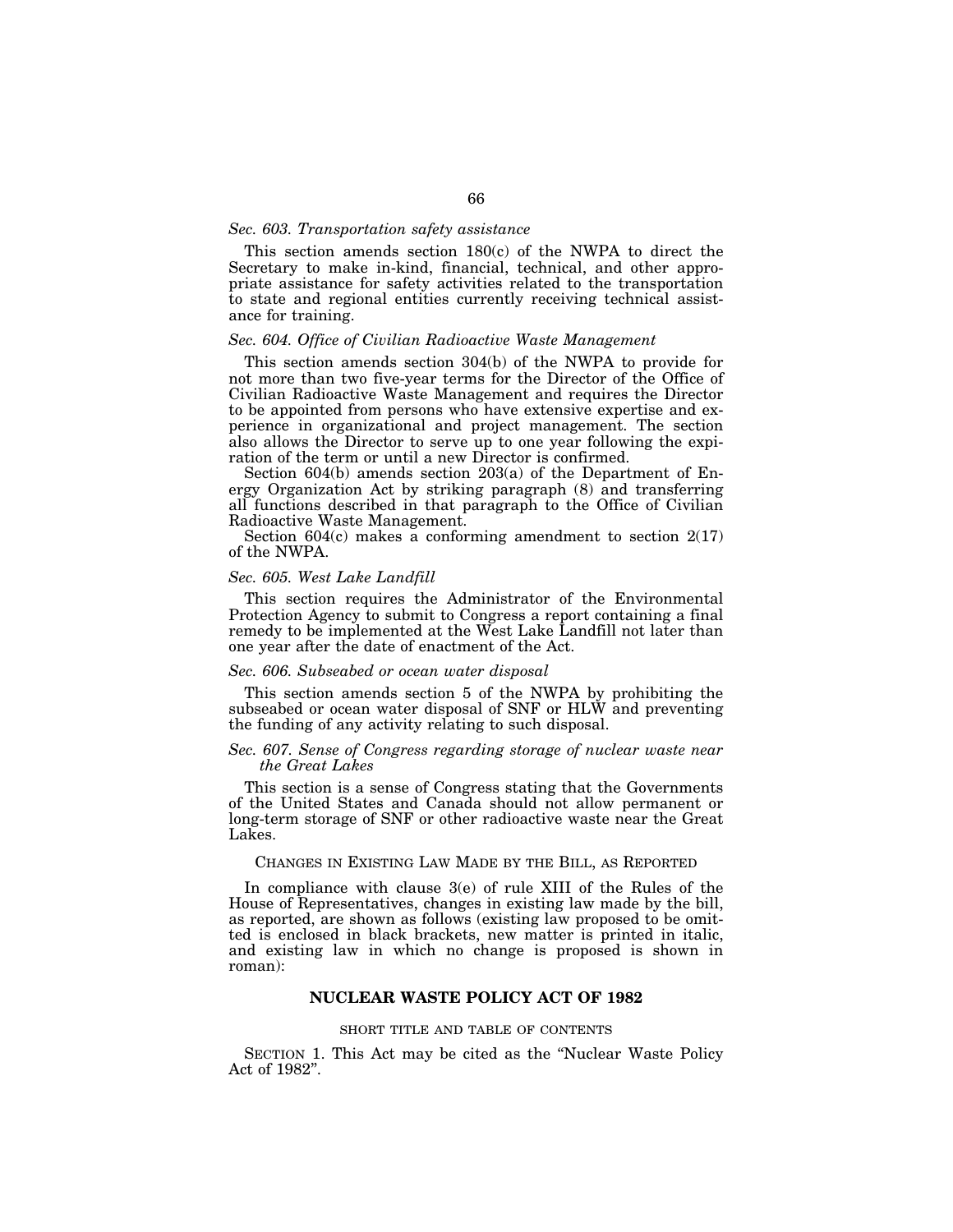# TABLE OF CONTENTS \* \* \* \* \* \* \*

#### TITLE I—DISPOSAL AND STORAGE OF HIGH-LEVEL RADIOACTIVE WASTE, SPENT NUCLEAR FUEL, AND LOW-LEVEL RADIOACTIVE WASTE

\* \* \* \* \* \* \* subtitle SUBTITLE SUBTITLE C—MONITORED RETRIEVABLE STORAGESUBTITLE

\* \* \* \* \* \* \* øSec. 143. Monitored Retrievable Storage Commission.¿ *Sec. 143. Conditions for MRS agreements.* 

> \* \* \* \* \* \* \* subtitle SUBTITLE SUBTITLE F—BENEFITSSUBTITLE

> > $\begin{array}{cccccccccccccc} * & * & * & * & * & * & * & * \end{array}$

*Sec. 172A. Covered units of local government.* 

SUBTITLE G—OTHER BENEFITS

\* \* \* \* \* \* \* *Sec. 176. Priority funding for certain institutions of higher education.* 

TITLE II—RESEARCH, DEVELOPMENT, AND DEMONSTRATION REGARDING DISPOSAL OF HIGH-LEVEL RADIOACTIVE WASTE AND SPENT NUCLEAR FUEL

\* \* \* \* \* \* \* \*

\* \* \* \* \* \* \* [Sec. 224. Subseabed disposal.] \* \* \* \* \* \* \*

#### DEFINITIONS

SEC. 2. For purposes of this Act:

(1) The term ''Administrator'' means the Administrator of the Environmental Protection Agency.

(2) The term ''affected Indian tribe'' means any Indian tribe—

(A) within whose reservation boundaries a monitored retrievable storage facility, test and evaluation facility, or a repository for high-level radioactive waste or spent fuel is proposed to be located;

(B) whose federally defined possessory or usage rights to other lands outside of the reservation's boundaries arising out of congressionally ratified treaties may be substantially and adversely affected by the locating of such a facility: *Provided,* That the Secretary of the Interior finds, upon the petition of the appropriate governmental officials of the tribe, that such effects are both substantial and adverse to the tribe;

(3) The term ''atomic energy defense activity'' means any activity of the Secretary performed in whole or in part in carrying out any of the following functions:

(A) naval reactors development;

(B) weapons activities including defense inertial confinement fusion;

(C) verification and control technology;

(D) defense nuclear materials production;

(E) defense nuclear waste and materials by-products management;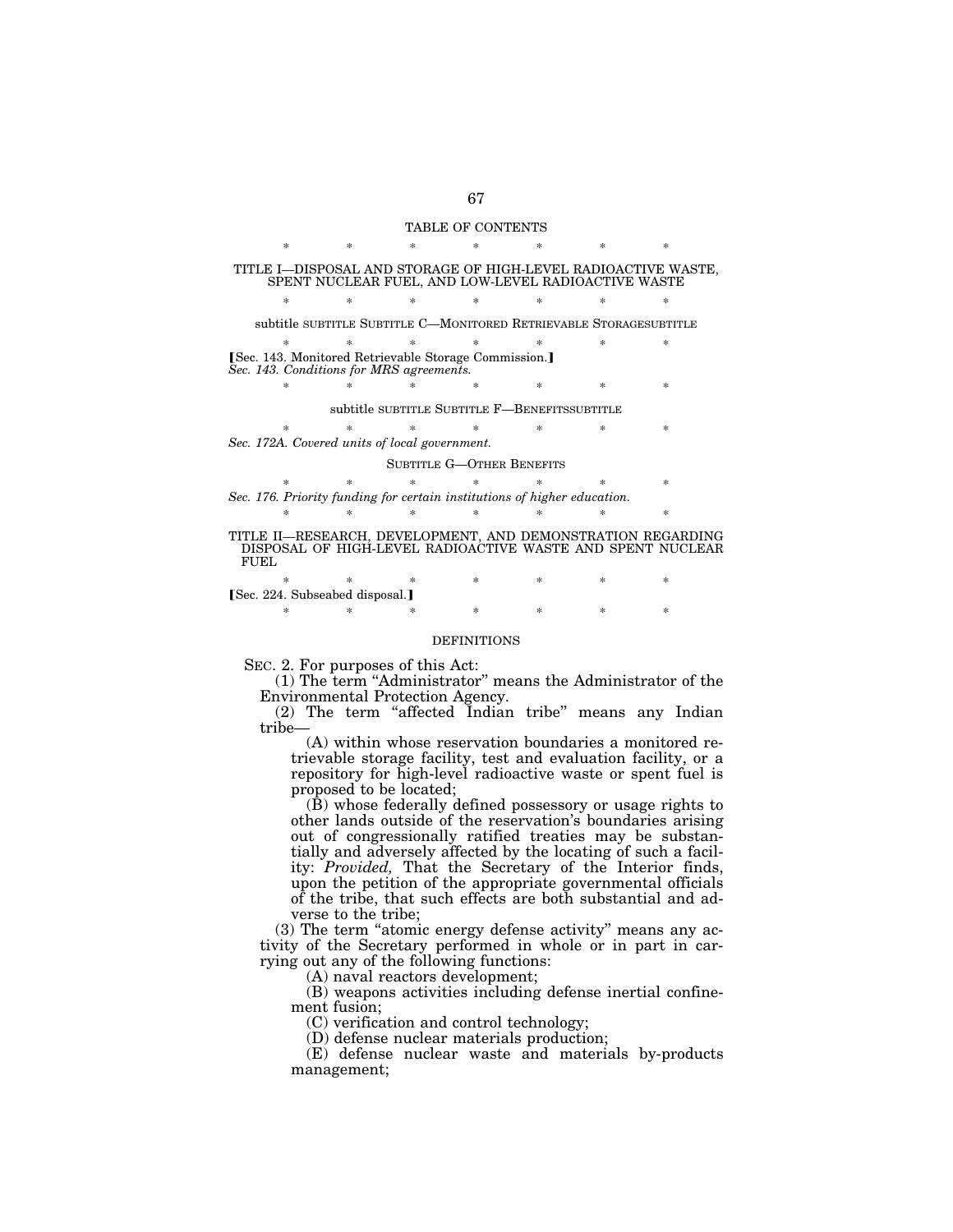(F) defense nuclear materials security and safeguards and security investigations; and

(G) defense research and development.

(4) The term "candidate site" means an area, within a geologic and hydrologic system, that is recommended by the Secretary under section 112 for site characterization, approved by the President under section 112 for site characterization, or undergoing site characterization under section 113.

(5) The term ''civilian nuclear activity'' means any atomic energy activity other than an atomic energy defense activity.

(6) The term ''civilian nuclear power reactor'' means a civilian nuclear powerplant required to be licensed under section 103 or 104 b. of the Atomic Energy Act of 1954 (42 U.S.C. 2133, 2134(b)).

(7) The term ''Commission'' means the Nuclear Regulatory Commission.

(8) The term "Department" means the Department of Energy.

 $(9)$  The term "disposal" means the emplacement in a repository of high-level radioactive waste, spent nuclear fuel, or other highly radioactive material with no foreseeable intent of recovery, whether or not such emplacement permits the recovery of such waste.

(10) The terms ''disposal package'' and ''package'' mean the primary container that holds, and is in contact with, solidified high-level radioactive waste, spent nuclear fuel, or other radioactive materials, and any overpacks that are emplaced at a repository.

(11) The term ''engineered barriers'' means manmade components of a disposal system designed to prevent the release of radionuclides into the geologic medium involved. Such term includes the high-level radioactive waste form, high-level radioactive waste canisters, and other materials placed over and around such canisters.

(12) The term ''high-level radioactive waste'' means—

(A) the highly radioactive material resulting from the reprocessing of spent nuclear fuel, including liquid waste produced directly in reprocessing and any solid material derived from such liquid waste that contains fission products in sufficient concentrations; and

(B) other highly radioactive material that the Commission, consistent with existing law, determines by rule requires permanent isolation.

 $(13)$  The term "Federal agency" means any Executive agency, as defined in section 105 of title 5, United States Code.

(14) The term ''Governor'' means the chief executive officer of a State.

(15) The term ''Indian tribe'' means any Indian tribe, band, nation, or other organized group or community of Indians recognized as eligible for the services provided to Indians by the Secretary of the Interior because of their status as Indians, including any Alaska Native village, as defined in section 3(c) of the Alaska Native Claims Settlement Act (43 U.S.C. 1602(c)).

(16) The term ''low-level radioactive waste'' means radioactive material that—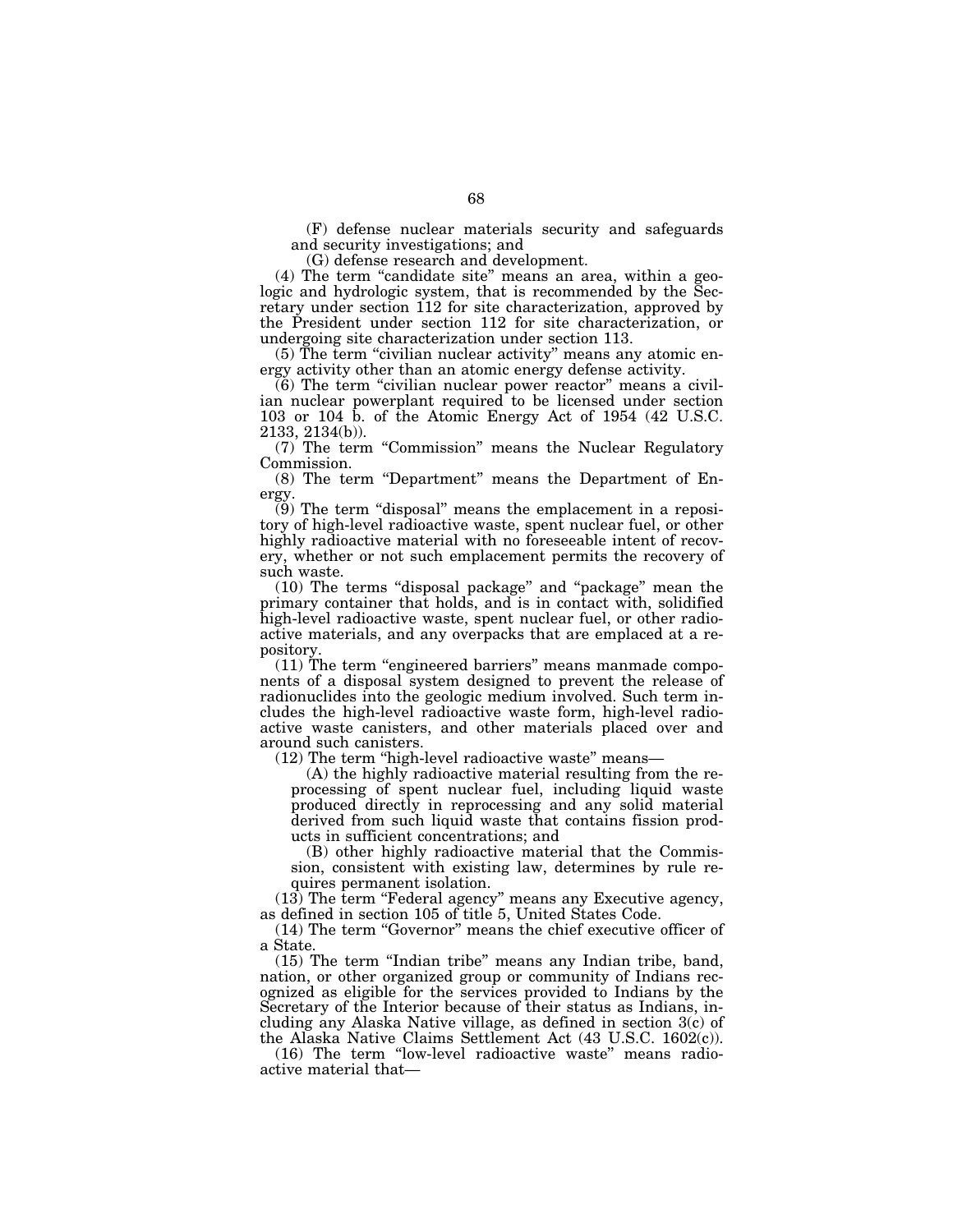(A) is not high-level radioactive waste, spent nuclear fuel, transuranic waste, or by-product material as defined in section 11e(2) of the Atomic Energy Act of 1954 (42 U.S.C. 2014(e)(2)); and

(B) the Commission, consistent with existing law, classifies as low-level radioactive waste.

(17) The term ''Office'' means the Office of Civilian Radioactive Waste Management established in [section 305] section *304*.

(18) The term ''repository'' means any system licensed by the Commission that is intended to be used for, or may be used for, the permanent deep geologic disposal of high-level radioactive waste and spent nuclear fuel, whether or not such system is designed to permit the recovery, for a limited period during initial operation, of any materials placed in such system. Such term includes both surface and subsurface areas at which highlevel radioactive waste and spent nuclear fuel handling activities are conducted.

(19) The term "reservation" means—

(A) any Indian reservation or dependent Indian community referred to in clause (a) or (b) of section 1151 of title 18, United States Code; or

(B) any land selected by an Alaska Native village or regional corporation under the provisions of the Alaska Native Claims Settlement Act (43 U.S.C. 1601 et seq.).

(20) The term ''Secretary'' means the Secretary of Energy.

(21) The term ''site characterization'' means—

(A) siting research activities with respect to a test and evaluation facility at a candidate site; and

(B) activities, whether in the laboratory or in the field, undertaken to establish the geologic condition and the ranges of the parameters of a candidate site relevant to the location of a repository, including borings, surface excavations, excavations of exploratory shafts, limited subsurface lateral excavations and borings, and in situ testing needed to evaluate the suitability of a candidate site for the location of a repository, but not including preliminary borings and geophysical testing needed to assess whether site characterization should be undertaken.

(22) The term ''siting research'' means activities, including borings, surface excavations, shaft excavations, subsurface lateral excavations and borings, and in situ testing, to determine the suitability of a site for a test and evaluation facility.

(23) The term ''spent nuclear fuel'' means fuel that has been withdrawn from a nuclear reactor following irradiation, the constituent elements of which have not been separated by reprocessing.

(24) The term ''State'' means each of the several States, the District of Columbia, the Commonwealth of Puerto Rico, the Virgin Islands, Guam, American Samoa, the Northern Mariana Islands, the Trust Territory of the Pacific Islands, and any other territory or possession of the United States.

(25) The term ''storage'' means retention of high-level radioactive waste, spent nuclear fuel, or transuranic waste with the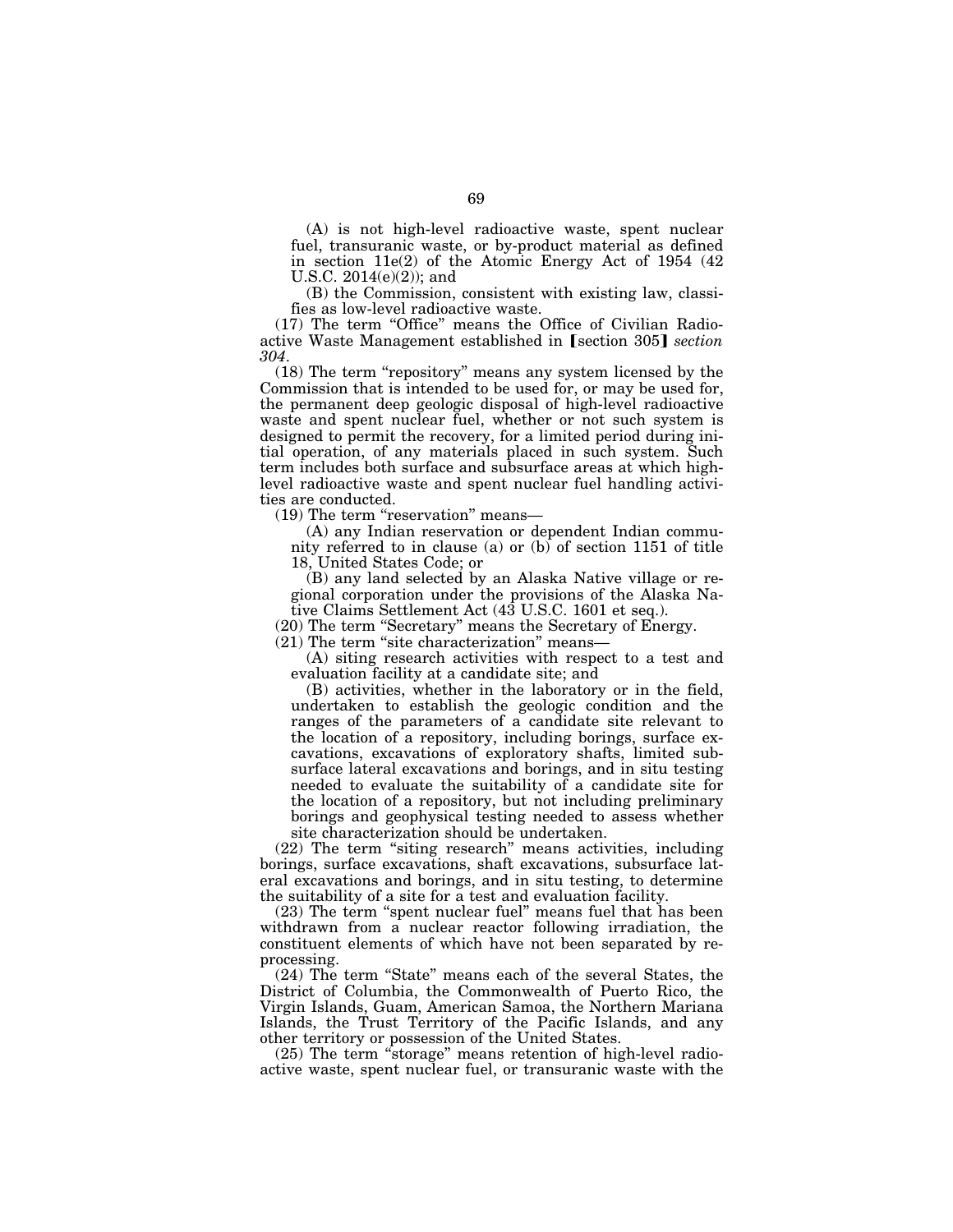intent to recover such waste or fuel for subsequent use, processing, or disposal.

(26) The term ''Storage Fund'' means the Interim Storage Fund established in section 137(c).

(27) The term ''test and evaluation facility'' means an atdepth, prototypic, underground cavity with subsurface lateral excavations extending from a central shaft that is used for research and development purposes, including the development of data and experience for the safe handling and disposal of solidified high-level radioactive waste, transuranic waste, or spent nuclear fuel.

(28) The term "unit of general local government" means any borough, city, county, parish, town, township, village, or other general purpose political subdivision of a State.

(29) The term ''Waste Fund'' means the Nuclear Waste Fund established in section 302(c).

(30) The term ''Yucca Mountain site'' means the candidate site in the State of Nevada recommended by the Secretary to the President under section  $112(b)(1)(B)$  on May 27, 1986.

(31) The term "affected unit of local government" means the unit of local government with jurisdiction over the site of a repository or a monitored retrievable storage facility. Such term may, at the discretion of the Secretary, include units of local government that are contiguous with such unit.

(32) The term ''Negotiator'' means the Nuclear Waste Negotiator.

(33) As used in title IV, the term ''Office'' means the Office of the Nuclear Waste Negotiator established under title IV of this Act.

(34) The term ''monitored retrievable storage facility'' means **The storage facility** *a storage facility* described in section  $141(b)(1)$ .

*(35) The term ''MRS agreement'' means a cooperative agreement, contract, or other mechanism that the Secretary considers appropriate to support the storage of Department-owned civilian waste in one or more monitored retrievable storage facilities as authorized under section 142(b)(2).* 

*(36) The term ''Department-owned civilian waste'' means high-level radioactive waste, or spent nuclear fuel, resulting from civilian nuclear activities, to which the Department holds title.* 

\* \* \* \* \* \* \*

# OCEAN DISPOSAL

SEC. 5. [Nothing in this Act] (a) *EFFECT ON MARINE PROTEC*-*TION, RESEARCH, AND SANCTUARIES ACT OF 1972.—Nothing in this Act* shall be deemed to affect the Marine Protection, Research, and Sanctuaries Act of 1972 (33 U.S.C. 1401 et seq.).

*(b) SUBSEABED OR OCEAN WATER DISPOSAL.—Notwithstanding any other provision of law—* 

*(1) the subseabed or ocean water disposal of spent nuclear fuel or high-level radioactive waste is prohibited; and*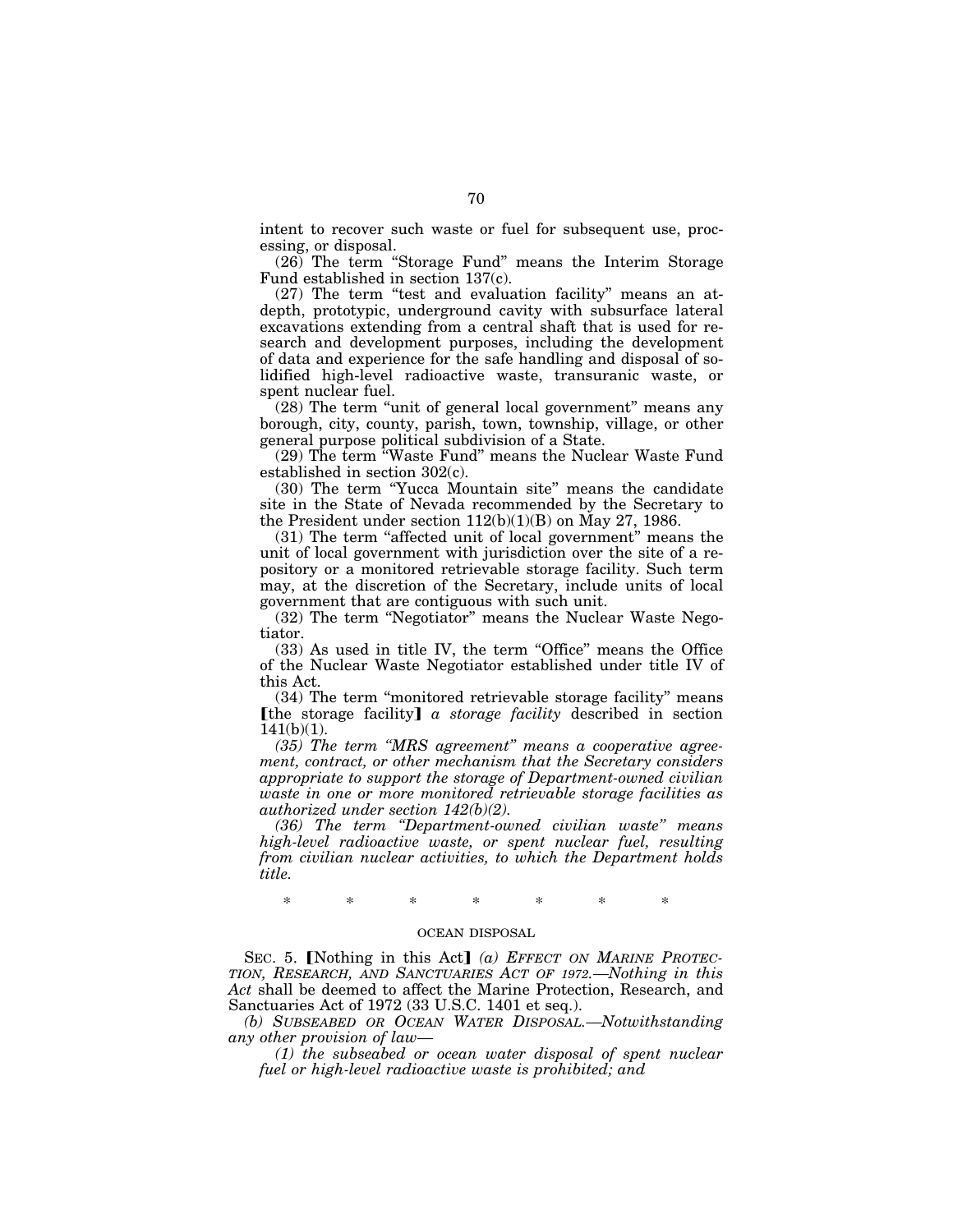*(2) no funds shall be obligated for any activity relating to the subseabed or ocean water disposal of spent nuclear fuel or highlevel radioactive waste.* 

\* \* \* \* \* \* \*

# TITLE I—DISPOSAL AND STORAGE OF HIGH-LEVEL RADIO-ACTIVE WASTE, SPENT NUCLEAR FUEL, AND LOW-LEVEL RADIOACTIVE WASTE

\* \* \* \* \* \* \*

SUBTITLE A—REPOSITORIES FOR DISPOSAL OF HIGH-LEVEL RADIOACTIVE WASTE AND SPENT NUCLEAR FUEL

## \* \* \* \* \* \* \*

## SITE APPROVAL AND CONSTRUCTION AUTHORIZATION

SEC. 114. (a) HEARINGS AND PRESIDENTIAL RECOMMENDATION.— (1) The Secretary shall hold public hearings in the vicinity of the Yucca Mountain site, for the purposes of informing the residents of the area of such consideration and receiving their comments regarding the possible recommendation of such site. If, upon completion of such hearings and completion of site characterization activities at the Yucca Mountain site, under section 113, the Secretary decides to recommend approval of such site to the President, the Secretary shall notify the Governor and legislature of the State of Nevada, of such decision. No sooner than the expiration of the 30 day period following such notification, the Secretary shall submit to the President a recommendation that the President approve such site for the development of a repository. Any such recommendation by the Secretary shall be based on the record of information developed by the Secretary under section 113 and this section, including the information described in subparagraph (A) through subparagraph (G). Together with any recommendation of a site under this paragraph, the Secretary shall make available to the public, and submit to the President, a comprehensive statement of the basis of such recommendation, including the following:

(A) a description of the proposed repository, including preliminary engineering specifications for the facility;

(B) a description of the waste form or packaging proposed for use at such repository, and an explanation of the relationship between such waste form or packaging and the geologic medium of such site;

(C) a discussion of data, obtained in site characterization activities, relating to the safety of such site;

(D) a final environmental impact statement prepared for the Yucca Mountain site pursuant to subsection (f) and the National Environmental Policy Act of 1969 (42 U.S.C. 4321 et seq.), together with comments made concerning such environmental impact statement by the Secretary of the Interior, the Council on Environmental Quality, the Administrator, and the Commission, except that the Secretary shall not be required in any such environmental impact statement to consider the need for a repository, the alternatives to geological disposal, or alternative sites to the Yucca Mountain site;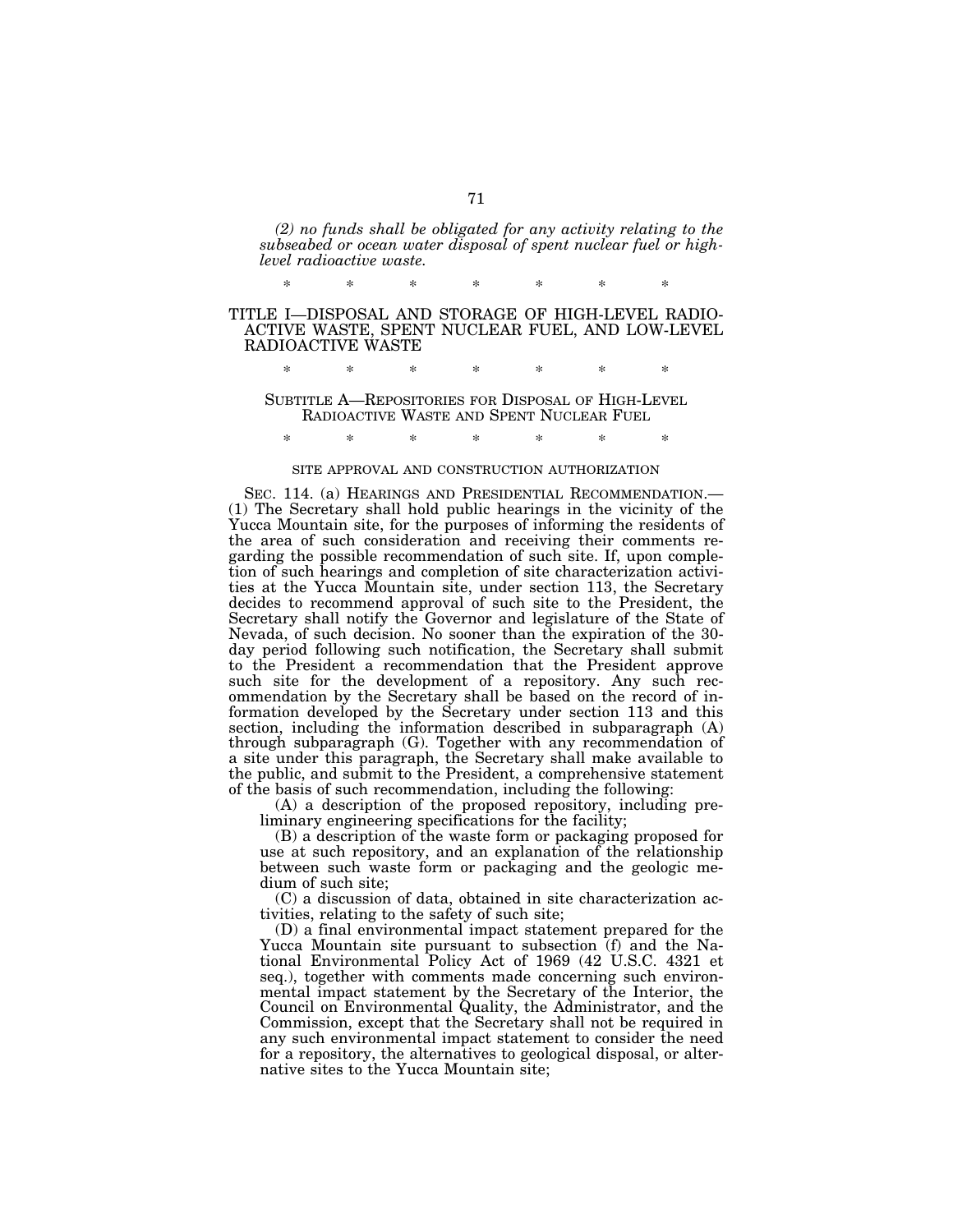(E) preliminary comments of the Commission concerning the extent to which the at-depth site characterization analysis and the waste form proposal for such site seem to be sufficient for inclusion in any application to be submitted by the Secretary for licensing of such site as a repository;

(F) the views and comments of the Governor and legislature of any State, or the governing body of any affected Indian tribe, as determined by the Secretary, together with the response of the Secretary to such views;

(G) such other information as the Secretary considers appropriate; and

(H) any impact report submitted under section  $116(c)(2)(B)$ by the State of Nevada.

(2)(A) If, after recommendation by the Secretary, the President considers the Yucca Mountain site qualified for application for a construction authorization for a repository, the President shall submit a recommendation of such site to Congress.

(B) The President shall submit with such recommendation a copy of the statement of such site prepared by the Secretary under paragraph (1).

 $(\overline{3})(A)$  The President may not recommend the approval of the Yucca Mountain site unless the Secretary has recommended to the President under paragraph (1) approval of such site and has submitted to the President a statement for such site as required under such paragraph.

(B) No recommendation of a site by the President under this subsection shall require the preparation of an environmental impact statement under section  $102(2)(C)$  of the National Environmental Policy Act of 1969 (42 U.S.C.  $4332(2)(C)$ ), or to require any environmental review under subparagraph  $(E)$  or  $(F)$  of section 102(2) of such Act.

(b) SUBMISSION OF APPLICATION.—If the President recommends to the Congress the Yucca Mountain site under subsection (a) and the site designation is permitted to take effect under section 115, the Secretary shall submit to the Commission an application for a construction authorization for a repository at such site not later than 90 days after the date on which the recommendation of the site designation is effective under such section and shall provide to the Governor and legislature of the State of Nevada a copy of such application.

(c) STATUS REPORT ON APPLICATION.—Not later than 1 year after the date on which an application for a construction authorization is submitted under subsection (b), and annually thereafter until **[the date on which such authorization is granted]** the date on *which the Commission issues a final decision approving or disapproving such application*, the Commission shall submit a report to the Congress describing the proceedings undertaken through the date of such report with regard to such application, including a description of—

(1) any major unresolved safety issues, and the explanation of the Secretary with respect to design and operation plans for resolving such issues;

(2) any matters of contention regarding such application; and (3) any Commission actions regarding the granting or denial of such authorization.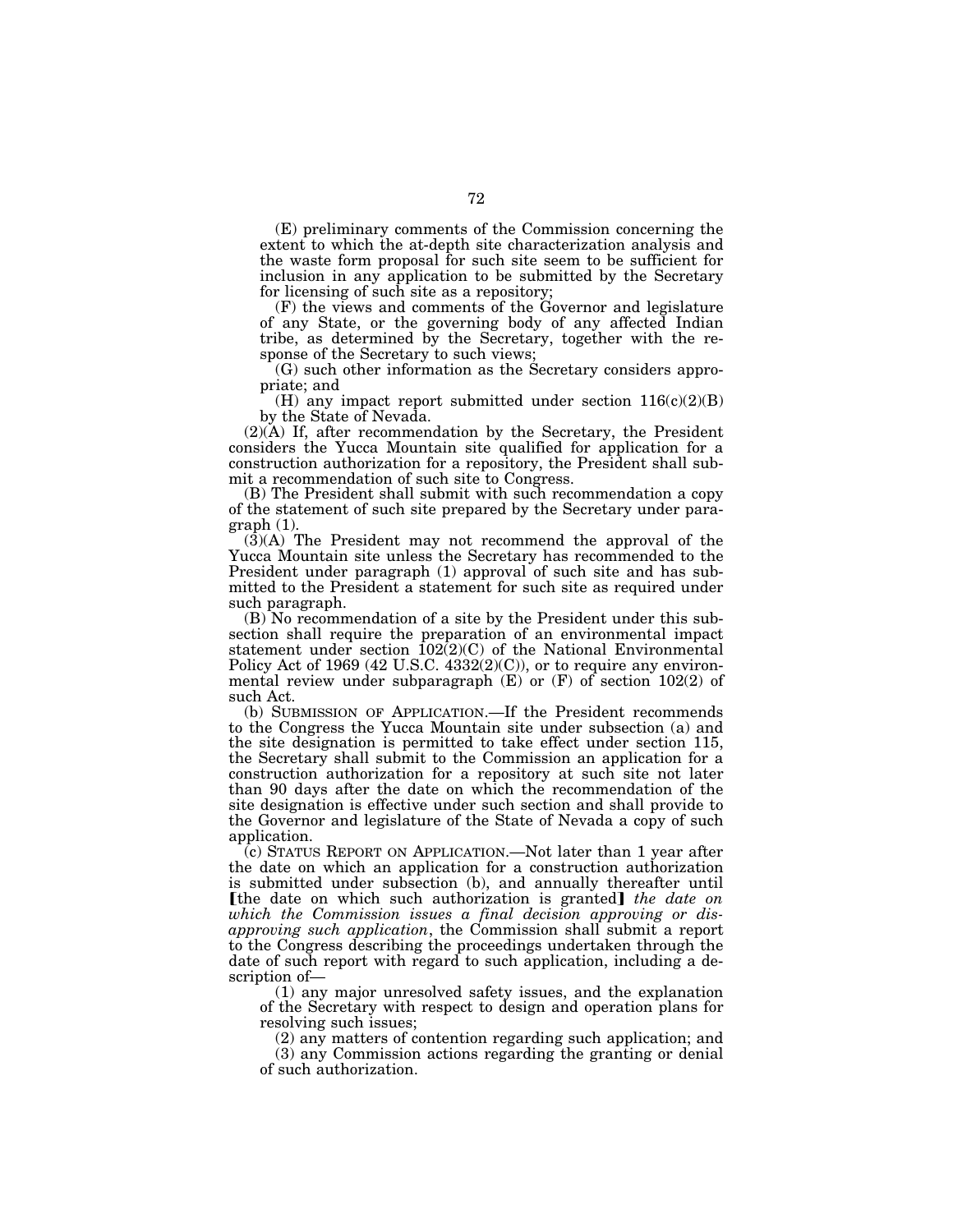(d) COMMISSION ACTION.— $[$ The Commission shall consider $]$ 

*(1) APPLICATIONS FOR CONSTRUCTION AUTHORIZATION.—The Commission shall consider* an application for a construction authorization for all or part of a repository in accordance with the laws applicable to such applications, except that the Commission shall issue a final decision approving or disapproving the issuance of a construction authorization not later than [the expiration of 3 years after the date of the submission of such application] 30 months after the date of enactment of the Nuclear *Waste Policy Amendments Act of 2017*, except that the Commission may extend such deadline by not more than 12 months if, not less than 30 days before such deadline, the Commission complies with the reporting requirements established in subsection  $(e)(2)$ . The Commission decision approving the first such application shall prohibit the emplacement in the first repository of a quantity of spent fuel containing in excess of ø70,000 metric tons¿ *110,000 metric tons* of heavy metal or a quantity of solidified high-level radioactive waste resulting from the reprocessing of such a quantity of spent fuel until such time as a second repository is in operation. In the event that a monitored retrievable storage facility, approved pursuant to subtitle C of this Act, shall be located, or is planned to be located, within 50 miles of the first repository, then the Commission decision approving the first such application shall prohibit the emplacement of a quantity of spent fuel containing in excess of [70,000 metric tons] 110,000 metric tons of heavy metal or a quantity of solidified high-level radioactive waste resulting from the reprocessing of spent fuel in both the repository and monitored retrievable storage facility until such time as a second repository is in operation.

*(2) APPLICATIONS TO AMEND.—If the Commission issues a construction authorization for a repository pursuant to paragraph (1) and the Secretary submits an application to amend such authorization, the Commission shall consider the application to amend using expedited, informal procedures, including discovery procedures that minimize the burden on the parties to produce documents. The Commission shall issue a final decision on such application to amend within 1 year after the date of submission of such application, except that the Commission may extend such deadline by not more than 6 months if, not less than 30 days before such deadline, the Commission complies with the reporting requirements established in subsection (e)(2).* 

*(3) INFRASTRUCTURE ACTIVITIES.—* 

*(A) IN GENERAL.—At any time before or after the Commission issues a final decision approving or disapproving the issuance of a construction authorization for a repository pursuant to paragraph (1), the Secretary may undertake infrastructure activities that the Secretary considers necessary or appropriate to support construction or operation of a repository at the Yucca Mountain site or transportation to such site of spent nuclear fuel and high-level radioactive waste. Infrastructure activities include safety upgrades, site preparation, the construction of a rail line to connect the Yucca Mountain site with the national rail network (in-*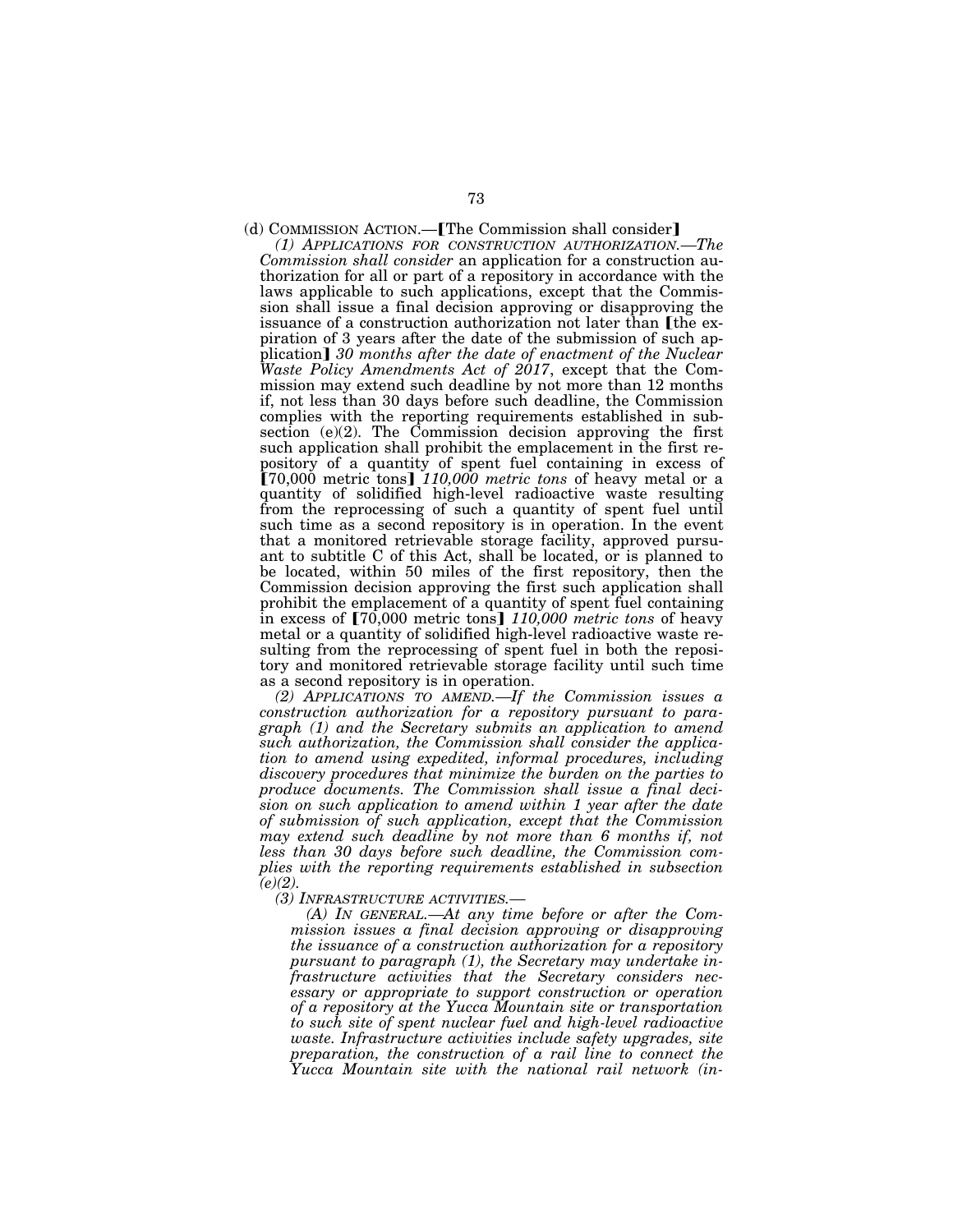*cluding any facilities to facilitate rail operations), and construction, upgrade, acquisition, or operation of electrical grids or facilities, other utilities, communication facilities, access roads, and nonnuclear support facilities.* 

*(B) ENVIRONMENTAL ANALYSIS.—If the Secretary determines that an environmental analysis is required under the National Environmental Policy Act of 1969 with respect to an infrastructure activity undertaken under this paragraph, the Secretary need not consider alternative actions or a no-action alternative. To the extent any other Federal agency must consider the potential environmental impact of such an infrastructure activity, the agency shall adopt, to the extent practicable, any environmental analysis prepared by the Secretary under this subparagraph without further action. Such adoption satisfies the responsibilities of the adopting agency under the National Environmental Policy Act of 1969, and no further action is required by the agency.* 

*(C) NO GROUNDS FOR DISAPPROVAL.—The Commission may not disapprove, on the grounds that the Secretary undertook an infrastructure activity under this paragraph—* 

*(i) the issuance of a construction authorization for a repository pursuant to paragraph (1);* 

*(ii) a license to receive and possess spent nuclear fuel and high-level radioactive waste; or* 

*(iii) any other action concerning the repository.* 

(e) PROJECT DECISION SCHEDULE.—(1) The Secretary shall prepare and update, as appropriate, in cooperation with all affected Federal agencies, a project decision schedule that portrays the optimum way to attain the operation of the repository, within the time periods specified in this subtitle. Such schedule shall include a description of objectives and a sequence of deadlines for all Federal agencies required to take action, including an identification of the activities in which a delay in the start, or completion, of such activities will cause a delay in beginning repository operation.

(2) Any Federal agency that determines that it cannot comply with any deadline in the project decision schedule, or fails to so comply, shall submit to the Secretary and to the Congress a written report explaining the reason for its failure or expected failure to meet such deadline, the reason why such agency could not reach an agreement with the Secretary, the estimated time for completion of the activity or activities involved, the associated effect on its other deadlines in the project decision schedule, and any recommendations it may have or actions it intends to take regarding any improvements in its operation or organization, or changes to its statutory directives or authority, so that it will be able to mitigate the delay involved. The Secretary, within 30 days after receiving any such report, shall file with the Congress his response to such report, including the reasons why the Secretary could not amend the project decision schedule to accommodate the Federal agency involved.

(f) ENVIRONMENTAL IMPACT STATEMENT.—(1) Any recommendation made by the Secretary under this section shall be considered a major Federal action significantly affecting the quality of the human environment for purposes of the National Environmental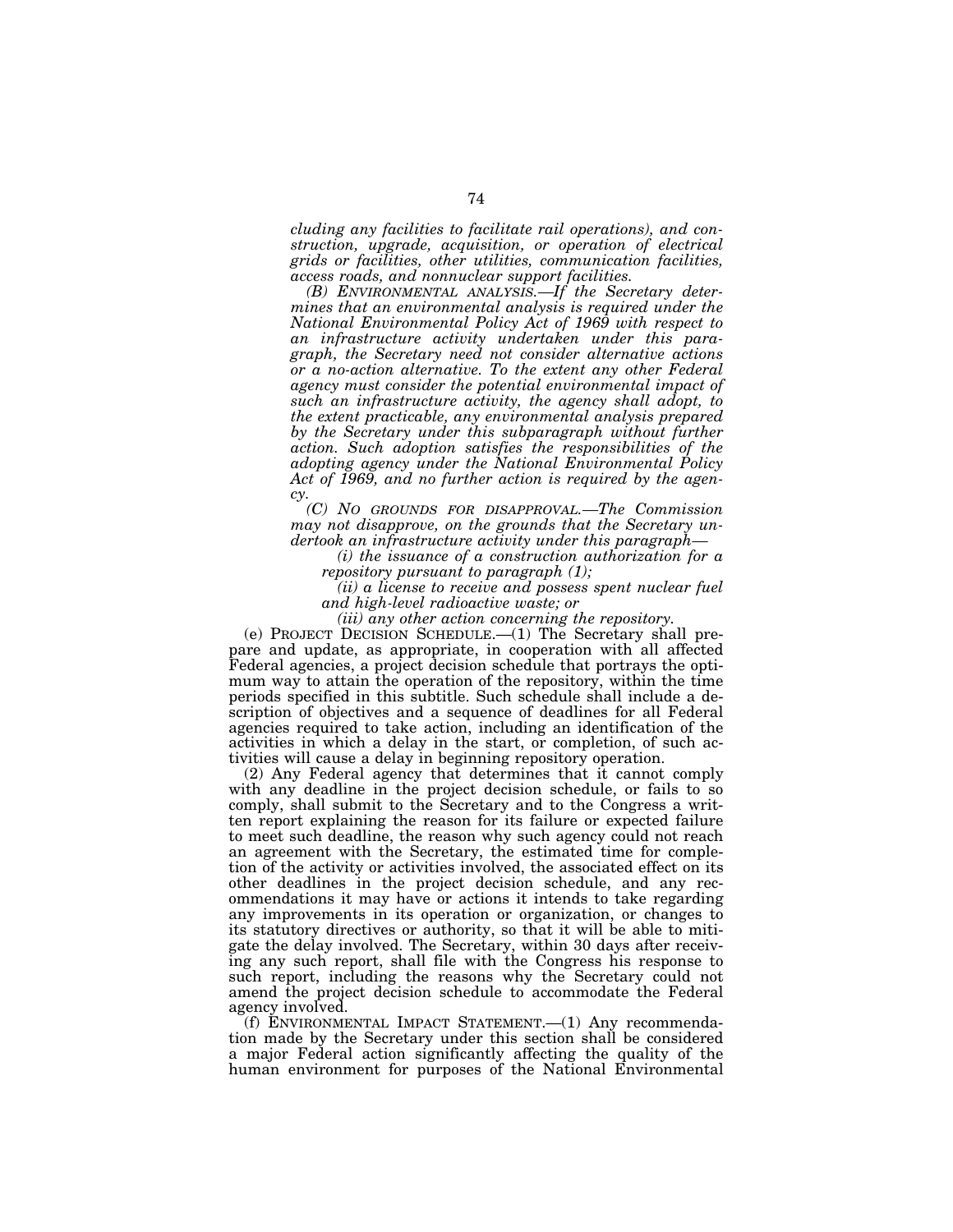Policy Act of 1969 (42 U.S.C. 4321 et seq.). A final environmental impact statement prepared by the Secretary under such Act shall accompany any recommendation to the President to approve a site for a repository.

(2) With respect to the requirements imposed by the National Environmental Policy Act of 1969 (42 U.S.C. 4321 et seq.), compliance with the procedures and requirements of this Act shall be deemed adequate consideration of the need for a repository, the time of the initial availability of a repository, and all alternatives to the isolation of high-level radioactive waste and spent nuclear fuel in a repository.

(3) For purposes of complying with the requirements of the National Environmental Policy Act of 1969 (42 U.S.C. 4321 et seq.) and this section, the Secretary need not consider alternate sites to the Yucca Mountain site for the repository to be developed under this subtitle.

(4) Any environmental impact statement prepared in connection with a repository proposed to be constructed by the Secretary under this subtitle shall, to the extent practicable, be adopted by the Commission in connection with the issuance by the Commission of a construction authorization and license for such repository. To the extent such statement is adopted by the Commission, such adoption shall be deemed to also satisfy the responsibilities of the Commission under the National Environmental Policy Act of 1969 (42 U.S.C. 4321 et seq.) and no further consideration shall be required, except that nothing in this subsection shall affect any independent responsibilities of the Commission to protect the public health and safety under the Atomic Energy Act of 1954 (42 U.S.C. 2011 et seq.).

(5) Nothing in this Act shall be construed to amend or otherwise detract from the licensing requirements of the Nuclear Regulatory Commission established in title II of the Energy Reorganization Act of 1974 (42 U.S.C. 5841 et seq.).

(6) In any such statement prepared with respect to the repository to be constructed under this subtitle, the Nuclear Regulatory Commission need not consider the need for a repository, the time of initial availability of a repository, alternate sites to the Yucca Mountain site, [or nongeologic alternatives to such site] *nongeologic alternatives to such site, or an action connected or otherwise related to the repository to the extent the action is undertaken outside the geologic repository operations area and does not require a license from the Commission*.

\* \* \* \* \* \* \*

# CONSULTATION WITH STATES AND AFFECTED INDIAN TRIBES

SEC. 117. (a) PROVISION OF INFORMATION.—(1) The Secretary, the Commission, and other agencies involved in the construction, operation, or regulation of any aspect of a repository in a State shall provide to the Governor and legislature of such State, and to the governing body of any affected Indian tribe, timely and complete information regarding determinations or plans made with respect to the site characterization siting, development, design, licensing, construction, operation, regulation, or decommissioning of such repository.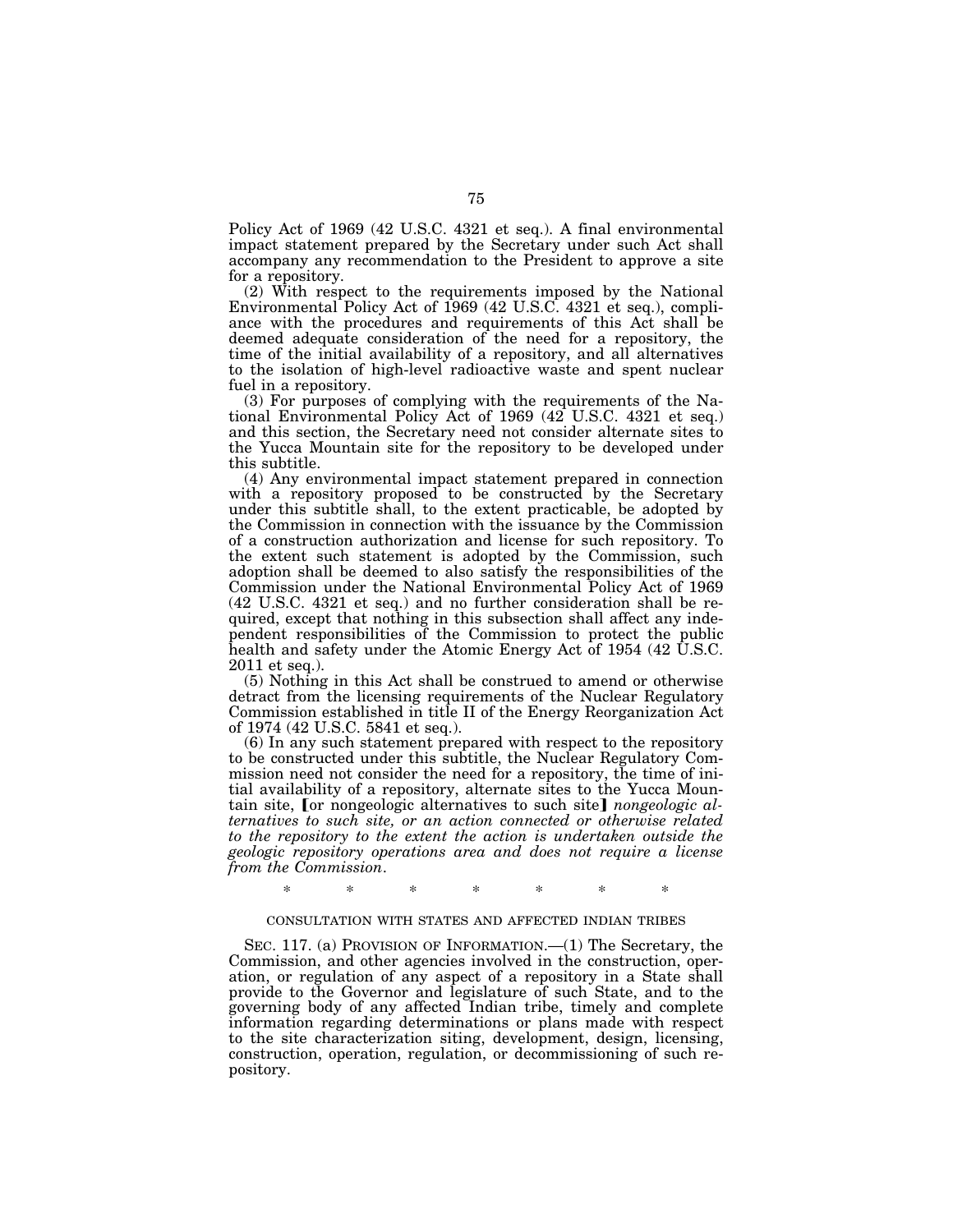(2) Upon written request for such information by the Governor or legislature of such State, or by the governing body of any affected Indian tribe, as the case may be, the Secretary shall provide a written response to such request within 30 days of the receipt of such request. Such response shall provide the information requested or, in the alternative, the reasons why the information cannot be so provided. If the Secretary fails to so respond within such 30 days, the Governor or legislature of such State, or the governing body of any affected Indian tribe, as the case may be, may transmit a formal written objection to such failure to respond to the President. If the President or Secretary fails to respond to such written request within 30 days of the receipt by the President of such formal written objection, the Secretary shall immediately suspend all activities in such State authorized by this subtitle, and shall not renew such activities until the Governor or legislature of such State, or the governing body of any affected Indian tribe, as the case may be, has received the written response to such written request required by this subsection.

(b) CONSULTATION AND COOPERATION.—In performing any study of an area within a State for the purpose of determining the suitability of such area for a repository pursuant to section  $112(c)$ , and in subsequently developing and loading any repository within such State, the Secretary shall consult and cooperate with the Governor and legislature of such State and the governing body of any affected Indian tribe in an effort to resolve the concerns of such State and any affected Indian tribe regarding the public health and safety, environmental, and economic impacts of any such repository. In carrying out his duties under this subtitle, the Secretary shall take such concerns into account to the maximum extent feasible and as specified in written agreements entered into under subsection (c).

(c) WRITTEN AGREEMENT.—Not later than 60 days after (1) the approval of a site for site characterization for such a repository under section  $112(c)$ , or  $(2)$  the written request of the State or Indian tribe in any affected State notified under section 116(a) to the Secretary, whichever, first occurs, the Secretary shall seek to enter into a binding written agreement, and shall begin negotiations, with such State and, where appropriate, to enter into a separate binding agreement with the governing body of any affected Indian tribe, setting forth (but not limited to) the procedures under which the requirements of subsections (a) and (b), and the provisions of such written agreement, shall be carried out. Any such written agreement shall not affect the authority of the Commission under existing law. Each such written agreement shall, to the maximum extent feasible, be completed not later than 6 months after such notification. Such written agreement shall specify procedures—

(1) by which such State or governing body of an affected Indian tribe, as the case may be, may study, determine, comment on, and make recommendations with regard to the possible public health and safety, environmental, social, and economic impacts of any such repository;

(2) by which the Secretary shall consider and respond to comments and recommendations made by such State or governing body of an affected Indian tribe, including the period in which the Secretary shall so respond;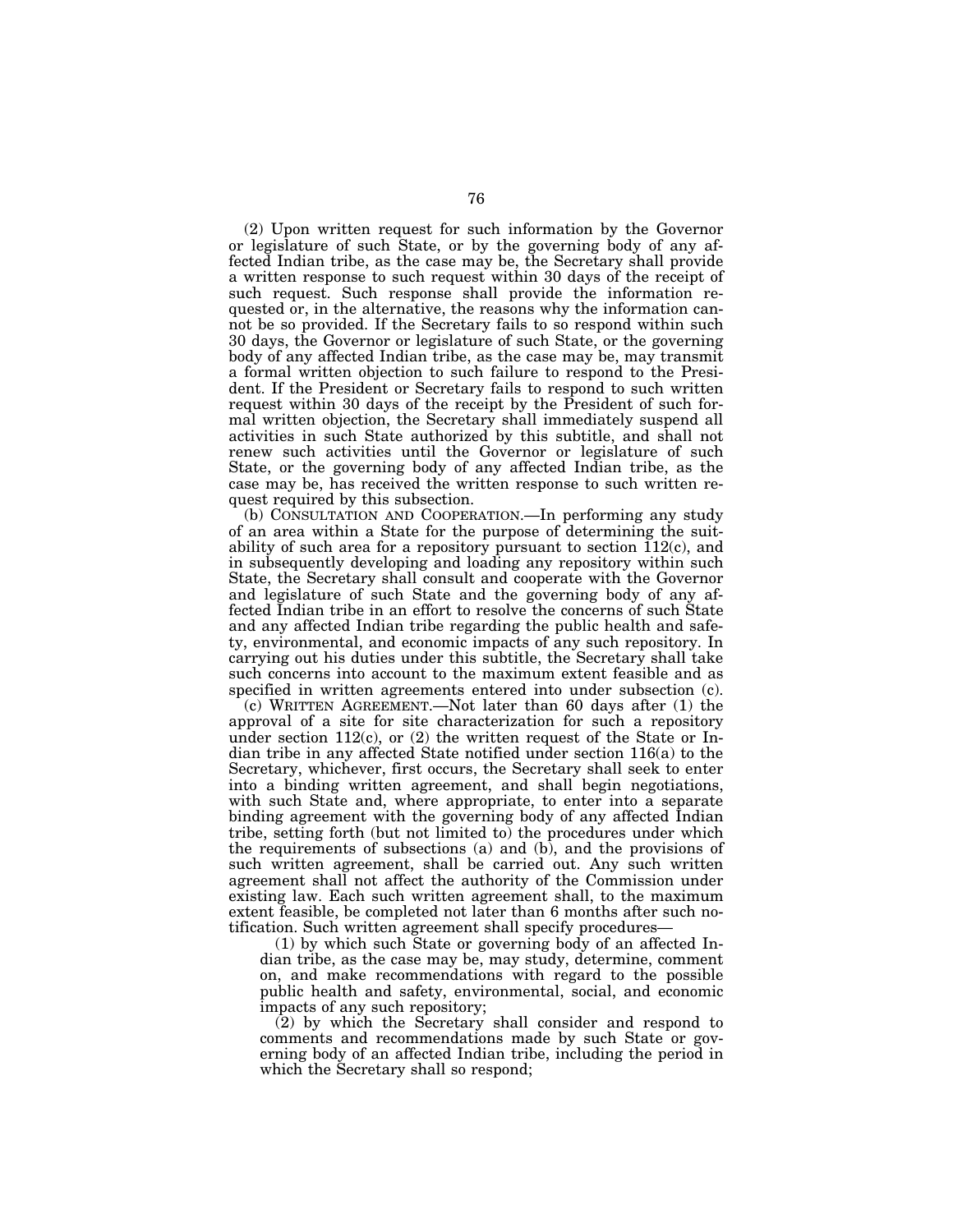(3) by which the Secretary and such State or governing body of an affected Indian tribe may review or modify the agreement periodically;

(4) by which such State or governing body of an affected Indian tribe is to submit an impact report and request for impact assistance under section  $116(c)$  or section  $118(b)$ , as the case may be;

(5) by which the Secretary shall assist such State, and the units of general local government in the vicinity of the repository site, in resolving the offsite concerns of such State and units of general local government, including, but not limited to, questions of State liability arising from accidents, necessary road upgrading and access to the site, ongoing emergency preparedness and emergency response, monitoring of transportation of high-level radioactive waste and spent nuclear fuel through such State, conduct of baseline health studies of inhabitants in neighboring communities near the repository site and reasonable periodic monitoring thereafter, and monitoring of the repository site upon any decommissioning and decontamination;

(6) by which the Secretary shall consult and cooperate with such State on a regular, ongoing basis and provide for an orderly process and timely schedule for State review and evaluation, including identification in the agreement of key events, milestones, and decision points in the activities of the Secretary at the potential repository site;

(7) by which the Secretary shall notify such State prior to the transportation of any high-level radioactive waste and spent nuclear fuel into such State for disposal at the repository site;

(8) by which such State may conduct reasonable independent monitoring and testing of activities on the repository site, except that such monitoring and testing shall not unreasonably interfere with or delay onsite activities;

(9) for sharing, in accordance with applicable law, of all technical and licensing information, the utilization of available expertise, the facilitating of permit procedures, joint project review, and the formulation of joint surveillance and monitoring arrangements to carry out applicable Federal and State laws;

(10) for public notification of the procedures specified under the preceding paragraphs; and

(11) for resolving objections of a State and affected Indian tribes at any stage of the planning, siting, development, construction, operation, or closure of such a facility within such State through negotiation, arbitration, or other appropriate mechanisms.

(d) ON-SITE REPRESENTATIVE.—The Secretary shall offer to any State, Indian tribe or unit of local government within whose jurisdiction a site for a repository or monitored retrievable storage facility is located under this title an opportunity to designate a representative to conduct on-site oversight activities at such site. Reasonable expenses of such representatives *designated with respect to a repository* shall be paid out of the Waste Fund.

\* \* \* \* \* \* \*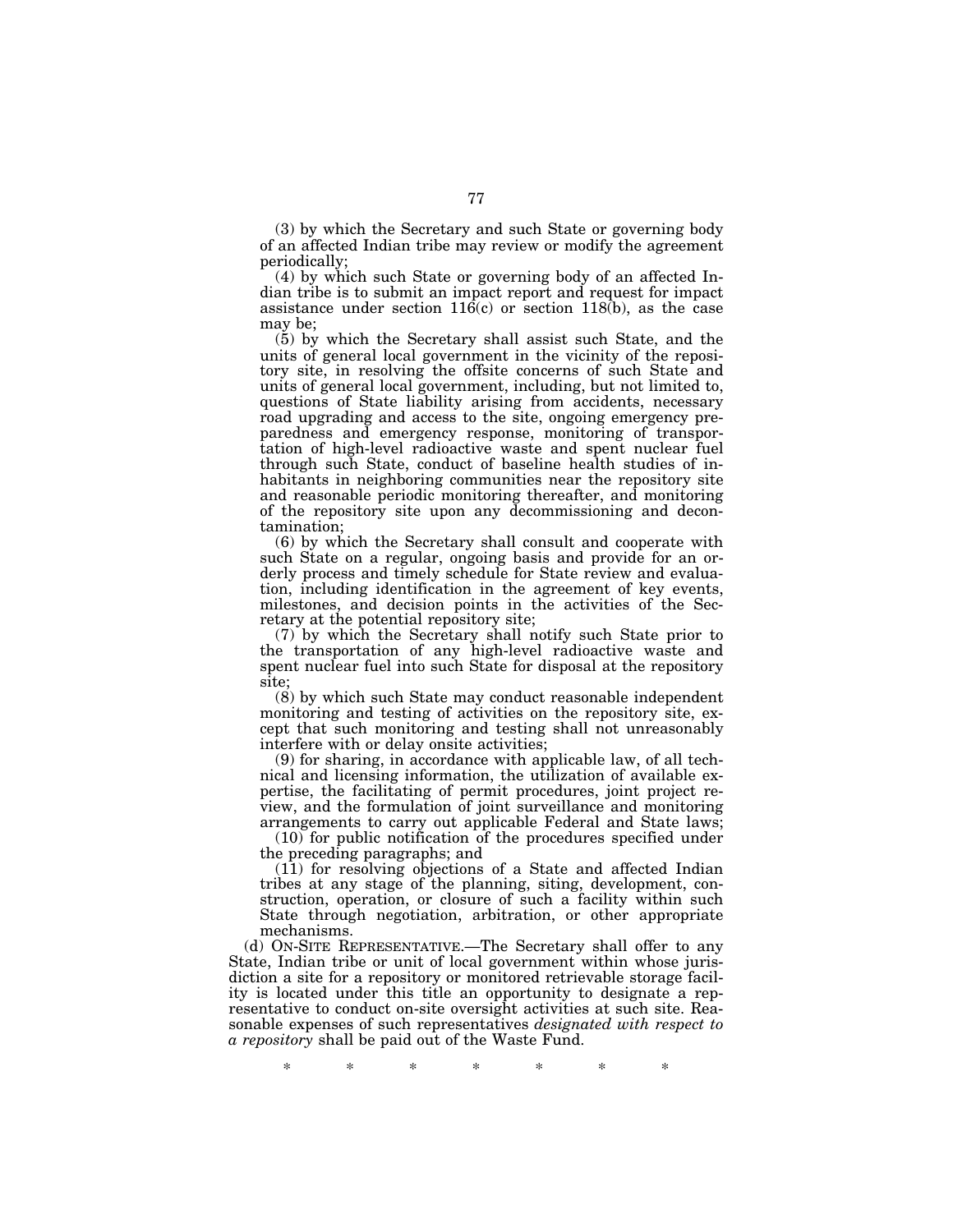### DISPOSAL OF SPENT NUCLEAR FUEL

SEC. 122. Notwithstanding any other provision of this subtitle, any repository constructed on a site approved under this subtitle shall be designed and constructed to permit the retrieval of any spent nuclear fuel placed in such repository, during an appropriate period of operation of the facility, for any reason pertaining to the public health and safety, or the environment, or for the purpose of permitting the recovery of the economically valuable contents of such spent fuel. The Secretary shall specify the appropriate period of retrievability with respect to any repository at the time of design of such repository, and such aspect of such repository shall be subject to approval or disapproval by the Commission as part of the construction authorization process under subsections (b) through (d) of section 114. *Any economic benefits derived from the retrieval of spent nuclear fuel pursuant to this section shall be shared with the State in which the repository is located, affected units of local government, and affected Indian tribes.* 

#### TITLE TO MATERIAL

SEC. 123. [Delivery] (a) IN *GENERAL.—Delivery*, and acceptance by the Secretary, of any high-level radioactive waste or spent nuclear fuel for a **[**repository constructed under this subtitle] *repository or monitored retrievable storage facility* shall constitute a transfer to the Secretary of title to such waste or spent fuel.

*(b) CONTRACT MODIFICATION.—The Secretary may enter into new contracts or negotiate modifications to existing contracts, with any person who generates or holds title to high-level radioactive waste or spent nuclear fuel of domestic origin, for acceptance of title, subsequent transportation, and storage of such high-level radioactive waste or spent nuclear fuel (including to expedite such acceptance of title, transportation, and storage of such waste or fuel from facilities that have ceased commercial operation) at a monitored retrievable storage facility authorized under subtitle C.* 

\* \* \* \* \* \* \*

### SUBTITLE B—INTERIM STORAGE PROGRAM

\* \* \* \* \* \* \*

### STORAGE OF SPENT NUCLEAR FUEL

SEC. 135. (a) STORAGE CAPACITY.—(1) Subject to section 8, the Secretary shall provide, in accordance with paragraph (5), not more than 1,900 metric tons of capacity for the storage of spent nuclear fuel from civilian nuclear power reactors. Such storage capacity shall be provided through any one or more of the following methods, used in any combination determined by the Secretary to be appropriate:

(A) use of available capacity at one or more facilities owned by the Federal Government on the date of the enactment of this Act, including the modification and expansion of any such facilities, if the Commission determines that such use will adequately protect the public health and safety, except that such use shall not—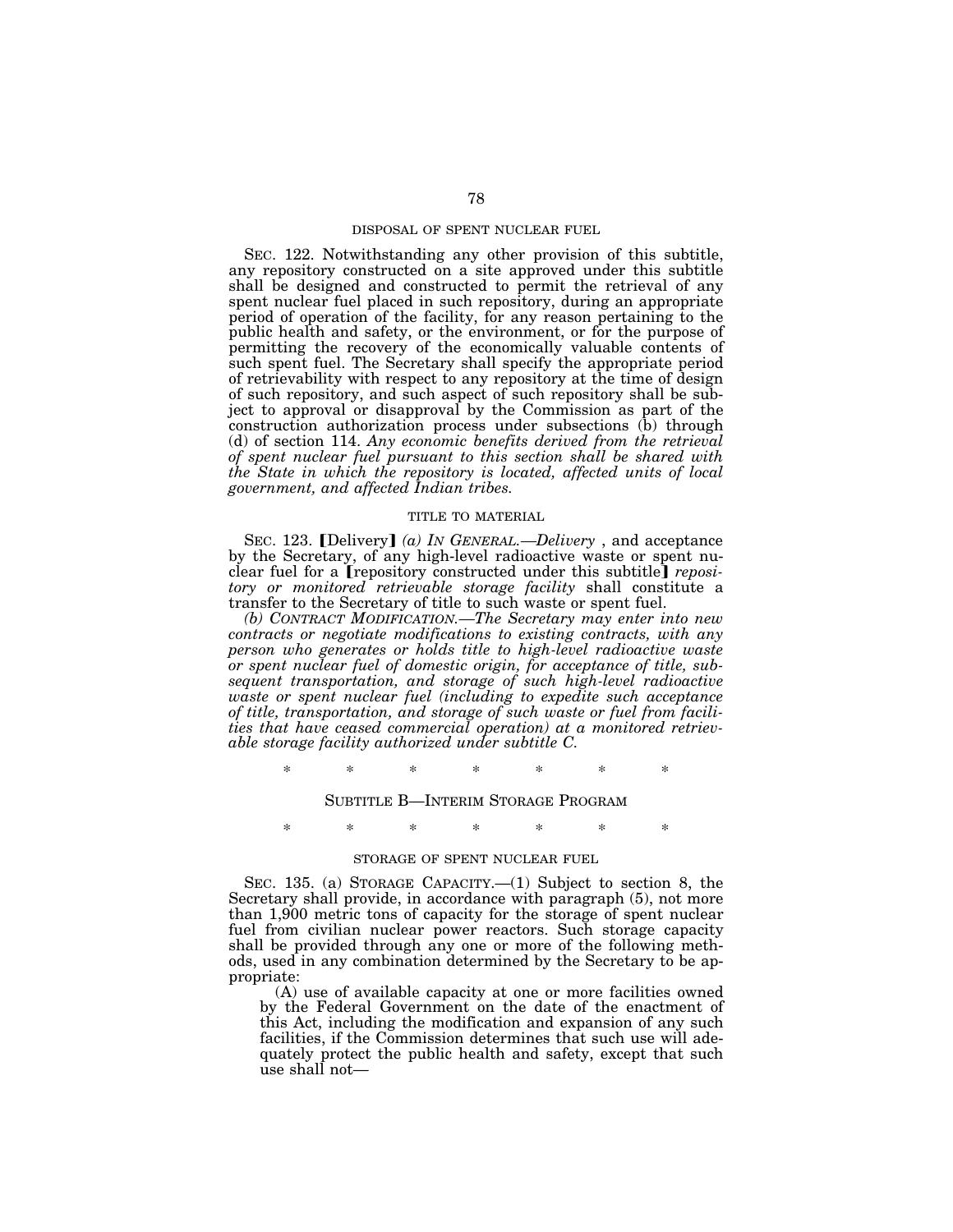(i) render such facilities subject to licensing under the Atomic Energy Act of 1954 (42 U.S.C. 2011 et seq.) or the Energy Reorganization Act of 1974 (42 U.S.C. 5801 et seq.); or

(ii) except as provided in subsection (c) require the preparation of an environmental impact statement under section 102(2)(C) of the National Environmental Policy Act of 1969 (42 U.S.C. 4332 $(2)(C)$ ), such facility is already being used, or has previously been used, for such storage or for any similar purpose.

(B) acquisition of any modular or mobile spent nuclear fuel storage equipment, including spent nuclear fuel storage casks, and provision of such equipment, to any person generating or holding title to spent nuclear fuel, at the site of any civilian nuclear power reactor operated by such person or at any site owned by the Federal Government on the date of enactment of this Act;

(C) construction of storage capacity at any site of a civilian nuclear power reactor.

(2) Storage capacity authorized by paragraph (1) shall not be provided at any Federal or non-Federal site within which there is a candidate site for a repository. The restriction in the preceding sentence shall only apply until such time as the Secretary decides that such candidate site is no longer a candidate site under consideration for development as a repository.

(3) In selecting methods of providing storage capacity under paragraph (1), the Secretary shall consider the timeliness of the availability of each such method and shall seek to minimize the transportation of spent nuclear fuel, the public health and safety impacts, and the costs of providing such storage capacity.

(4) In providing storage capacity through any method described in paragraph (1), the Secretary shall comply with any applicable requirements for licensing or authorization of such method, except as provided in paragraph  $(1)(A)(i)$ .

(5) The Secretary shall ensure that storage capacity is made available under paragraph (1) when needed, as determined on the basis of the storage needs specified in contracts entered into under section 136(a), and shall accept upon request any spent nuclear fuel as covered under such contracts.

(6) For purposes of paragraph  $(1)(A)$ , the term "facility" means any building or structure.

(b) CONTRACTS.—(1) Subject to the capacity limitation established in subsections (a) (1) and (d) the Secretary shall offer to enter into, and may enter into, contracts under section 136(a) with any person generating or owning spent nuclear fuel for purposes of providing storage capacity for such spent fuel under this section only if the Commission determines that—

(A) adequate storage capacity to ensure the continued orderly operation of the civilian nuclear power reactor at which such spent nuclear fuel is generated cannot reasonably be provided by the person owning and operating such reactor at such site, or at the site of any other civilian nuclear power reactor operated by such person, and such capacity cannot be made available in a timely manner through any method described in subparagraph (B); and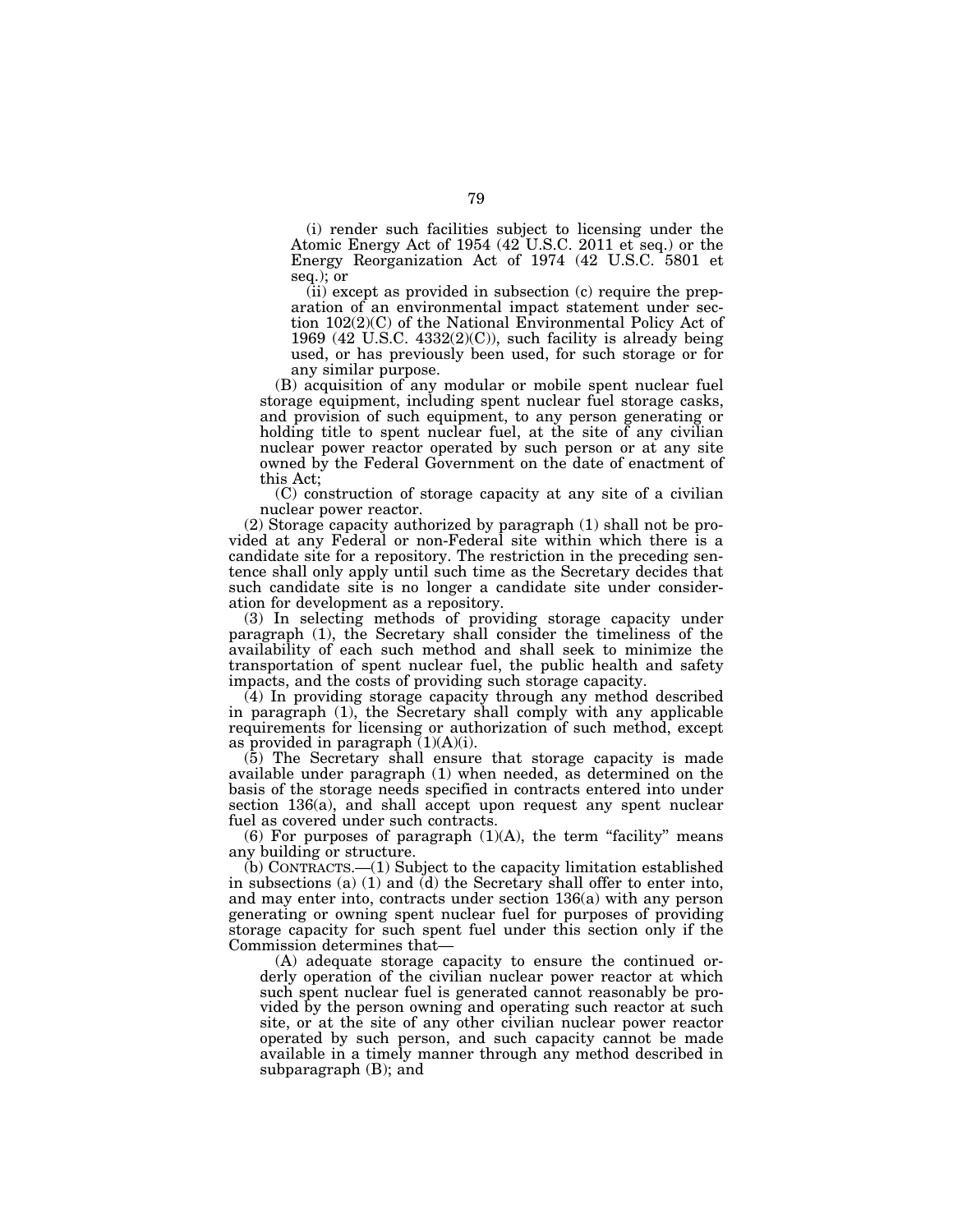(B) such person is diligently pursuing licensed alternatives to the use of Federal storage capacity for the storage of spent nuclear fuel expected to be generated by such person in the future, including—

(i) expansion of storage facilities at the site of any civilian nuclear power reactor operated by such person;

(ii) construction of new or additional storage facilities at the site of any civilian nuclear power reactor operated by such person;

(iii) acquisition of modular or mobile spent nuclear fuel storage equipment, including spent nuclear fuel storage casks, for use at the site of any civilian nuclear power reactor operated by such person; and

(iv) transshipment to another civilian nuclear power reactor owned by such person.

(2) In making the determination described in paragraph  $(1)(A)$ , the Commission shall ensure maintenance of a full core reserve storage capability at the site of the civilian nuclear power reactor involved unless the Commission determines that maintenance of such capability is not necessary for the continued orderly operation of such reactor.

(3) The Commission shall complete the determinations required in paragraph (1) with respect to any request for storage capacity not later than 6 months after receipt of such request by the Commission.

(c) ENVIRONMENTAL REVIEW.—(1) The provision of 300 or more metric tons of storage capacity at any one Federal site under subsection  $(a)(1)(A)$  shall be considered to be a major Federal action requiring preparation of an environmental impact statement under section 102(2)(C) of the National Environmental Policy Act of 1969 (42 U.S.C. 4332(2)(C)).

(2)(A) The Secretary shall prepare, and make available to the public, an environmental assessment of the probable impacts of any provision of less than 300 metric tons of storage capacity at any one Federal site under subsection  $(a)(1)(A)$  that requires the modification or expansion of any facility at the site, and a discussion of alternative activities that may be undertaken to avoid such impacts. Such environmental assessment shall include—

(i) an estimate of the amount of storage capacity to be made available at such site;

(ii) an evaluation as to whether the facilities to be used at such site are suitable for the provision of such storage capacity;

(iii) a description of activities planned by the Secretary with respect to the modification or expansion of the facilities to be used at such site;

(iv) an evaluation of the effects of the provision of such storage capacity at such site on the public health and safety, and the environment;

(v) a reasonable comparative evaluation of current information with respect to such site and facilities and other sites and facilities available for the provision of such storage capacity;

(vi) a description of any other sites and facilities that have been considered by the Secretary for the provision of such storage capacity; and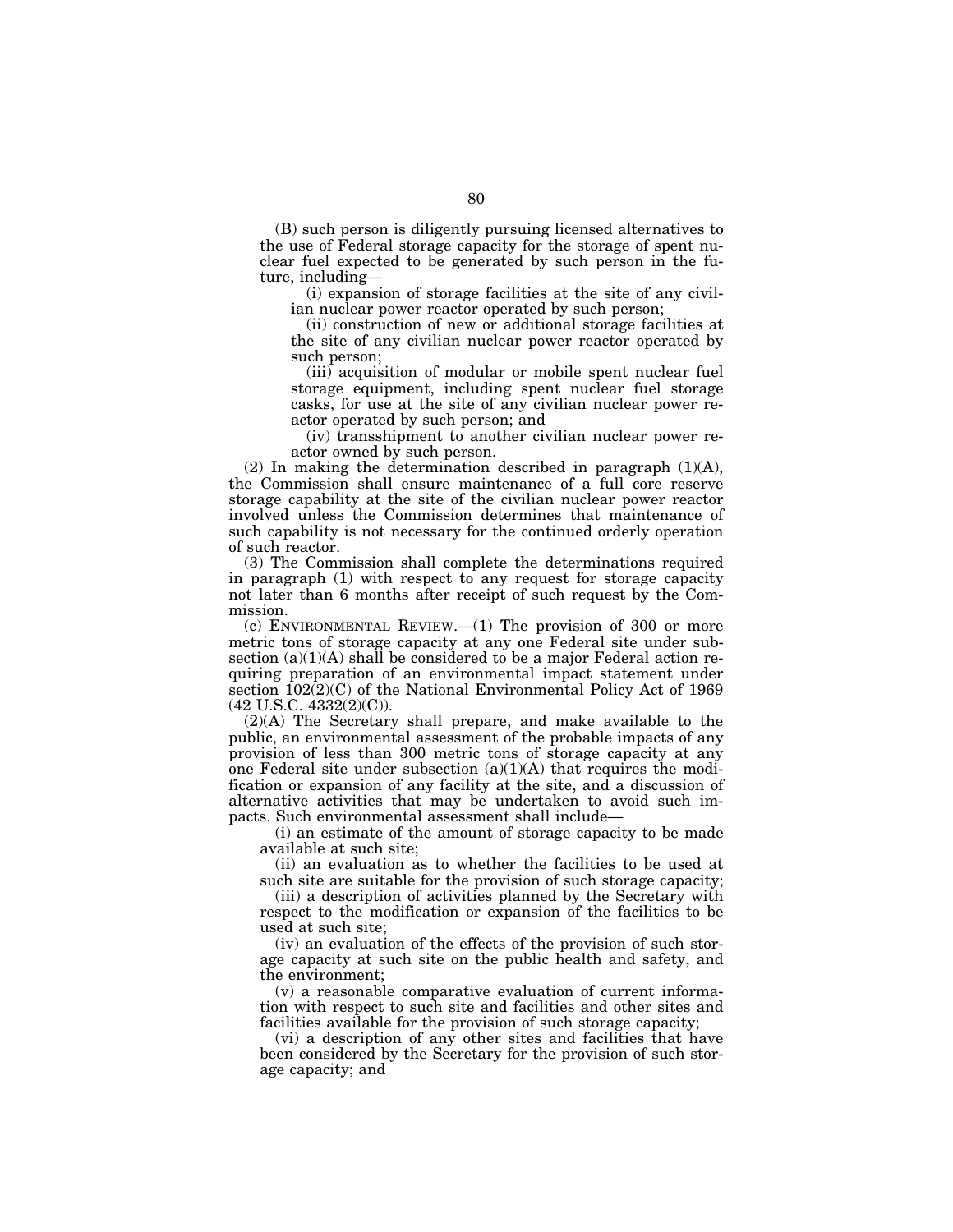(vii) an assessment of the regional and local impacts of providing such storage capacity at such site, including the impacts on transportation.

(B) The issuance of any environmental assessment under this paragraph shall be considered to be a final agency action subject to judicial review in accordance with the provisions of chapter 7 of title 5, United States Code. Such judicial review shall be limited to the sufficiency of such assessment with respect to the items described in clauses (i) through (vii) of subparagraph (A).

(3) Judicial review of any environmental impact statement or environmental assessment prepared pursuant to this subsection shall be conducted in accordance with the provisions of section 119.

(d) REVIEW OF SITES AND STATE PARTICIPATION.—(1) In carrying out the provisions of this subtitle with regard to any interim storage of spent fuel from civilian nuclear power reactors which the Secretary is authorized by section 135 to provide, the Secretary shall, as soon as practicable, notify, in writing, the Governor and the State legislature of any State and the Tribal Council of any affected Indian tribe in such State in which is located a potentially acceptable site or facility for such interim storage of spent fuel of his intention to investigate that site or facility.

(2) During the course of investigation of such site or facility, the Secretary shall keep the Governor, State legislature, and affected Tribal Council currently informed of the progress of the work, and results of the investigation. At the time of selection by the Secretary of any site or existing facility, but prior to undertaking any site-specific work or alterations, the Secretary shall promptly notify the Governor, the legislature, and any affected Tribal Council in writing of such selection, and subject to the provisions of paragraph (6) of this subsection, shall promptly enter into negotiations with such State and affected Tribal Council to establish a cooperative agreement under which such State and Council shall have the right to participate in a process of consultation and cooperation, based on public health and safety and environmental concerns, in all stages of the planning, development, modification, expansion, operation, and closure of storage capacity at a site or facility within such State for the interim storage of spent fuel from civilian nuclear power reactors. Public participation in the negotiation of such an agreement shall be provided for and encouraged by the Secretary, the State, and the affected Tribal Council. The Secretary, in cooperation with the States and Indian tribes, shall develop and publish minimum guidelines for public participation in such negotiations, but the adequacy of such guidelines or any failure to comply with such guidelines shall not be a basis for judicial review.

(3) The cooperative agreement shall include, but need not be limited to, the sharing in accordance with applicable law of all technical and licensing information, the utilization of available expertise, the facilitating of permitting procedures, joint project review, and the formulation of joint surveillance and monitoring arrangements to carry out applicable Federal and State laws. The cooperative agreement also shall include a detailed plan or schedule of milestones, decision points and opportunities for State or eligible Tribal Council review and objection. Such cooperative agreement shall provide procedures for negotiating and resolving objections of the State and affected Tribal Council in any stage of planning, de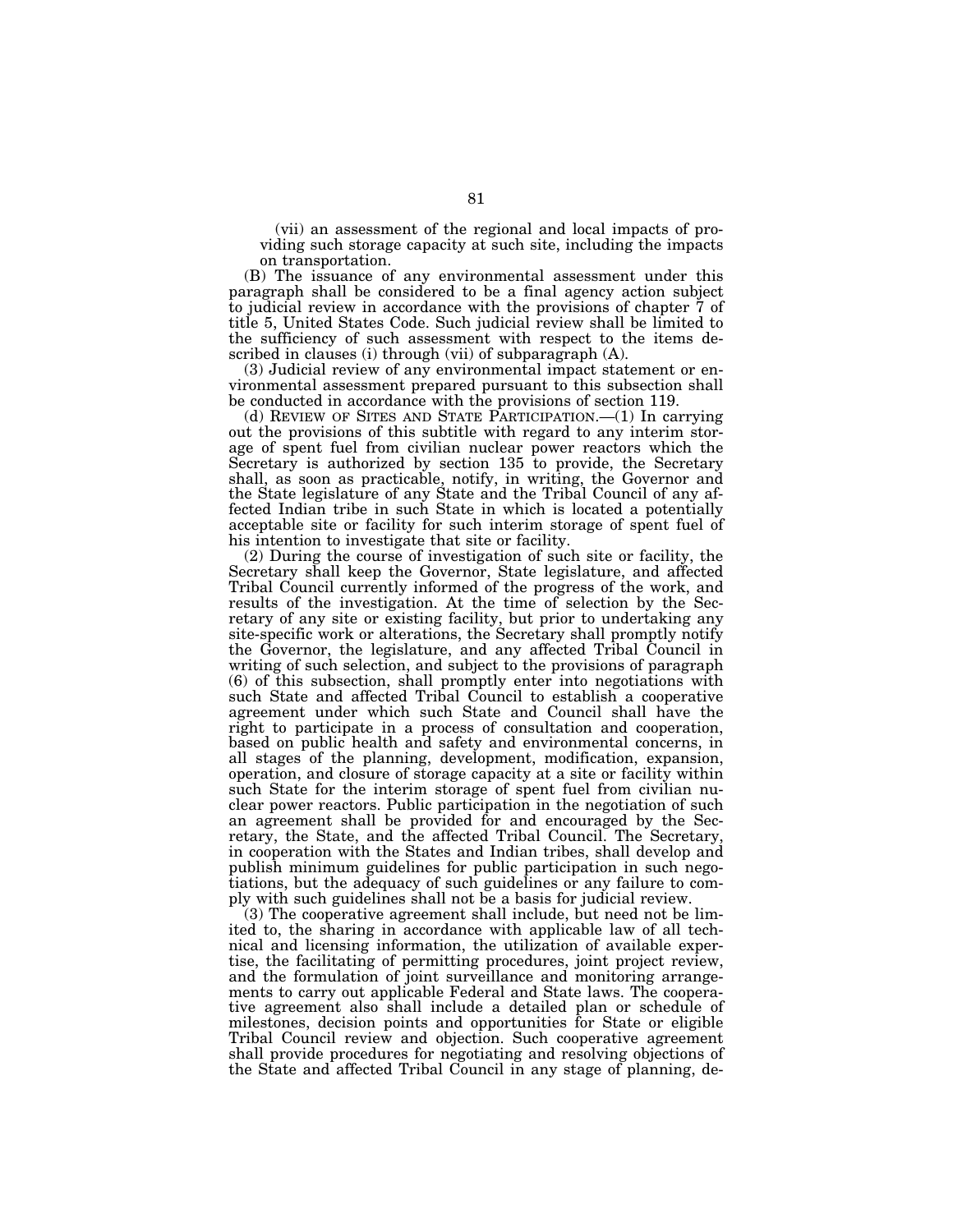velopment, modification, expansion, operation, or closure of storage capacity at a site or facility within such State. The terms of any cooperative agreement shall not affect the authority of the Nuclear Regulatory Commission under existing law.

(4) For the purpose of this subsection, ''process of consultation and cooperation'' means a methodology by which the Secretary (A) keeps the State and eligible Tribal Council fully and currently informed about the aspects of the project related to any potential impact on the public health and safety and environment; (B) solicits, receives, and evaluates concerns and objections of such State and Council with regard to such aspects of the project on an ongoing basis; and (C) works diligently and cooperatively to resolve, through arbitration or other appropriate mechanisms, such concerns and objections. The process of consultation and cooperation shall not include the grant of a right to any State or Tribal Council to exercise an absolute veto of any aspect of the planning, development, modification, expansion, or operation of the project.

(5) The Secretary and the State and affected Tribal Council shall seek to conclude the agreement required by paragraph (2) as soon as practicable, but not later than 180 days following the date of notification of the selection under paragraph (2). The Secretary shall periodically report to the Congress thereafter on the status of the agreements approved under paragraph (3). Any report to the Congress on the status of negotiations of such agreement by the Secretary shall be accompanied by comments solicited by the Secretary from the State and eligible Tribal Council.

(6)(A) Upon deciding to provide an aggregate of 300 or more metric tons of storage capacity under subsection (a)(1) at any one site, the Secretary shall notify the Governor and legislature of the State where such site is located, or the governing body of the Indian tribe in whose reservation such site is located, as the case may be, of such decision. During the 60-day period following receipt of notification by the Secretary of his decision to provide an aggregate of 300 or more metric tons of storage capacity at any one site, the Governor or legislature of the State in which such site is located, or the governing body of the affected Indian tribe where such site is located, as the case may be, may disapprove the provision of 300 or more metric tons of storage capacity at the site involved and submit to the Congress a notice of such disapproval. A notice of disapproval shall be considered to be submitted to the Congress on the date of the transmittal of such notice of disapproval to the Speaker of the House and the President pro tempore of the Senate. Such notice of disapproval shall be accompanied by a statement of reasons explaining why the provision of such storage capacity at such site was disapproved by such Governor or legislature or the governing body of such Indian tribe.

(B) Unless otherwise provided by State law, the Governor or legislature of each State shall have authority to submit a notice of disapproval to the Congress under subparagraph (A). In any case in which State law provides for submission of any such notice of disapproval by any other person or entity, any reference in this subtitle to the Governor or legislature of such State shall be considered to refer instead to such other person or entity.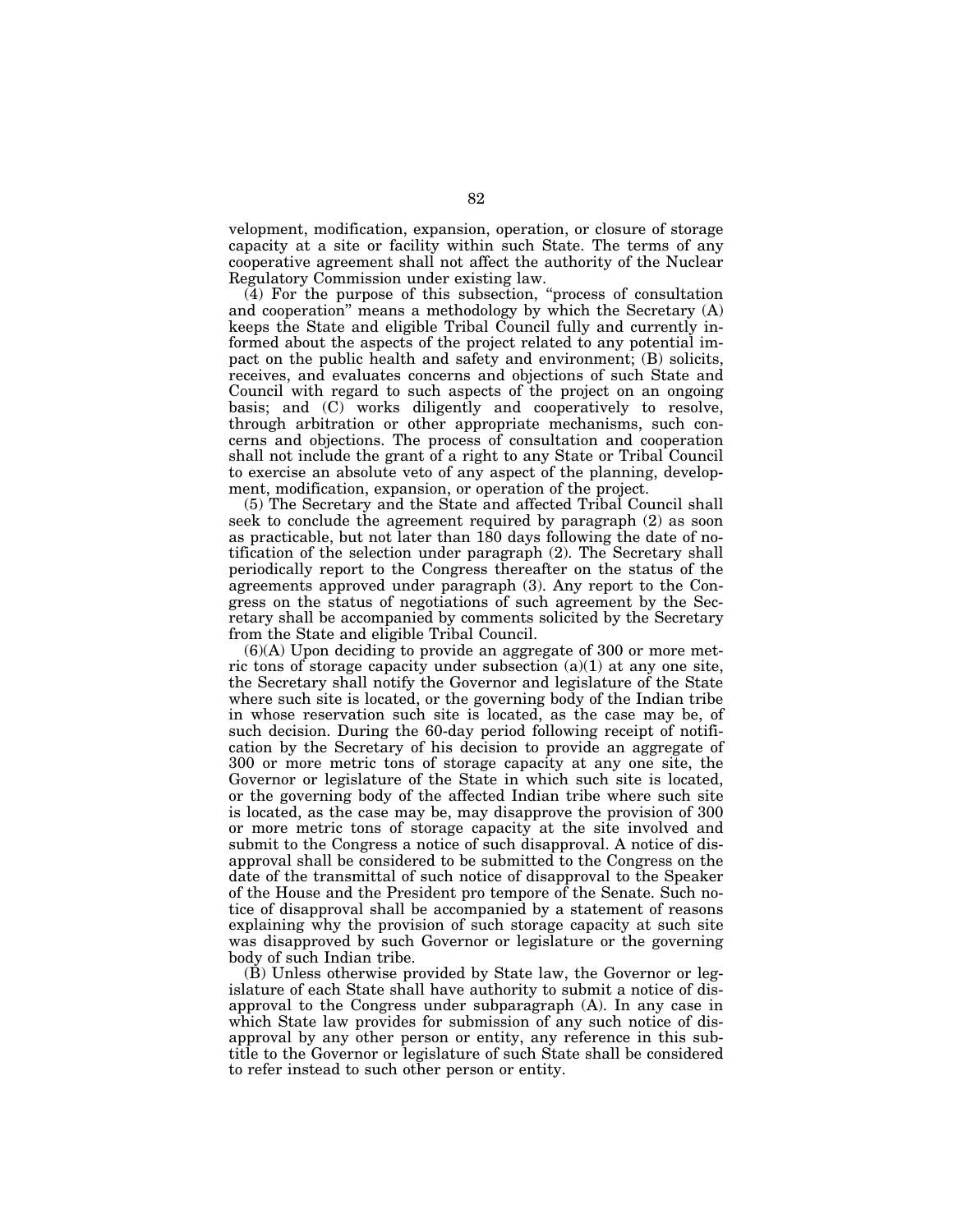(C) The authority of the Governor and legislature of each State under this paragraph shall not be applicable with respect to any site located on a reservation.

(D) If any notice of disapproval is submitted to the Congress under subparagraph (A), the proposed provision of 300 or more metric tons of storage capacity at the site involved shall be disapproved unless, during the first period of 90 calendar days of continuous session of the Congress following the date of the receipt by the Congress of such notice of disapproval, the Congress passes a resolution approving such proposed provision of storage capacity in accordance with the procedures established in this paragraph and subsections (d) through (f) of section 115 and such resolution thereafter becomes law. For purposes of this paragraph, the term "resolution'' means a joint resolution of either House of the Congress, the matter after the resolving clause of which is as follows: ''That there hereby is approved the provision of 300 or more metric tons of spent nuclear fuel storage capacity at the site located at  $\frac{1}{\text{submitted}}$  by with respect to which a notice of disapproval was submitted by submitted by llllllll on llllllll.''. The first blank space in such resolution shall be filled with the geographic location of the site involved; the second blank space in such resolu-

tion shall be filled with the designation of the State Governor and legislature or affected Indian tribe governing body submitting the notice of disapproval involved; and the last blank space in such resolution shall be filled with the date of submission of such notice of disapproval.

(E) For purposes of the consideration of any resolution described in subparagraph (D), each reference in subsections (d) and (e) of section 115 to a resolution of repository siting approval shall be considered to refer to the resolution described in such subparagraph.

(7) As used in this section, the term ''affected Tribal Council'' means the governing body of any Indian tribe within whose reservation boundaries there is located a potentially acceptable site for interim storage capacity of spent nuclear fuel from civilian nuclear power reactors, or within whose boundaries a site for such capacity is selected by the Secretary, or whose federally defined possessory or usage rights to other lands outside of the reservation's boundaries arising out of congressionally ratified treaties, as determined by the Secretary of the Interior pursuant to a petition filed with him by the appropriate governmental officials of such tribe, may be substantially and adversely affected by the establishment of any such storage capacity.

(e) LIMITATIONS.—Any spent nuclear fuel stored under this section shall be removed from the storage site or facility involved as soon as practicable, but in any event not later than 3 years following the date on which a repository or monitored retrievable storage facility developed under this Act is available for disposal of such spent nuclear fuel.

(f) REPORT.—The Secretary shall annually prepare and submit to the Congress a report on any plans of the Secretary for providing storage capacity under this section. Such report shall include a description of the specific manner of providing such storage selected by the Secretary, if any. The Secretary shall prepare and submit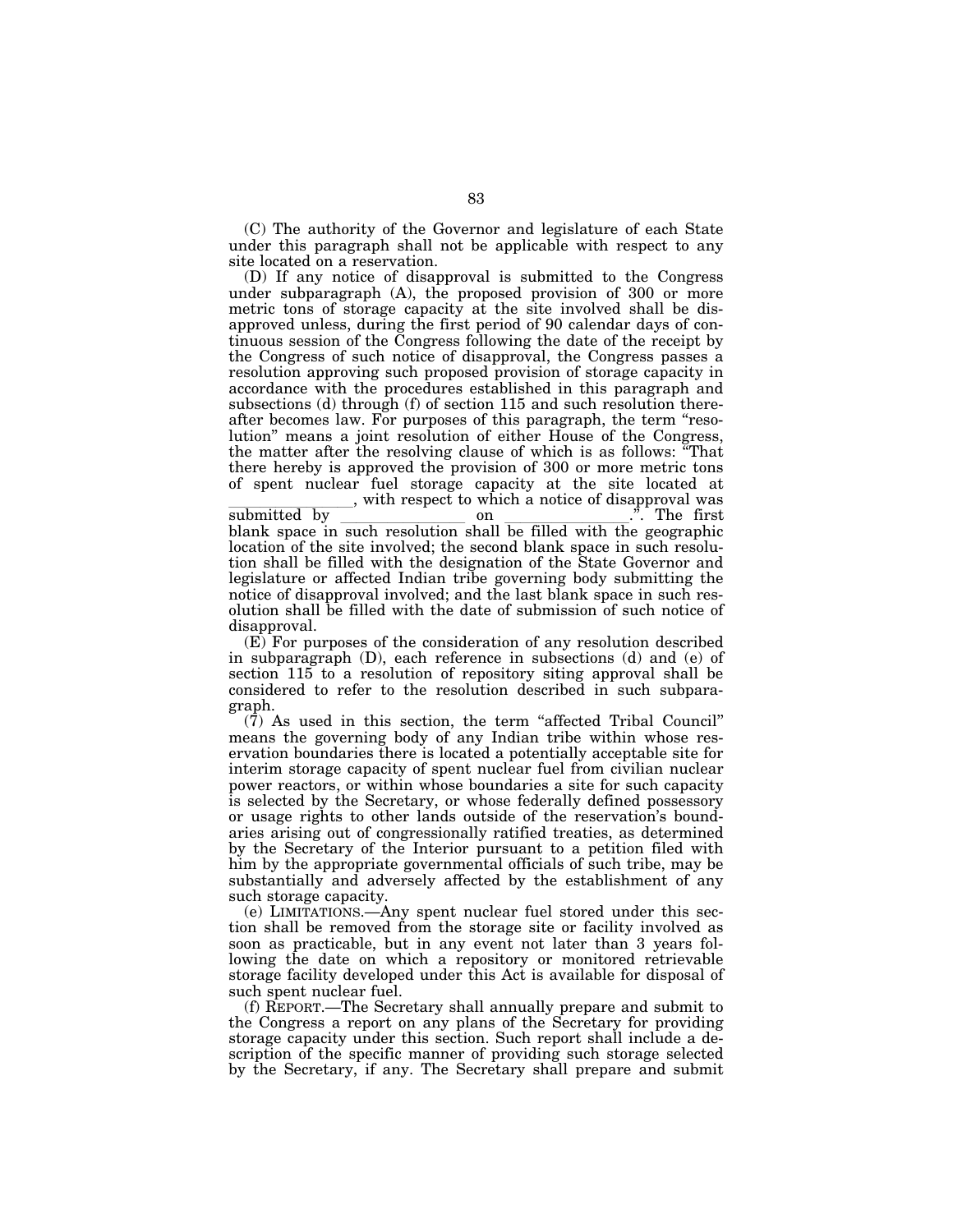the first such report not later than 1 year after the date of the enactment of this Act.

(g) CRITERIA FOR DETERMINING ADEQUACY OF AVAILABLE STOR-AGE CAPACITY.—Not later than 90 days after the date of the enactment of this Act, the Commission pursuant to section 553 of the Administrative Procedures Act, shall propose, by rule, procedures and criteria for making the determination required by subsection (b) that a person owning and operating a civilian nuclear power reactor cannot reasonably provide adequate spent nuclear fuel storage capacity at the civilian nuclear power reactor site when needed to ensure the continued orderly operation of such reactor. Such criteria shall ensure the maintenance of a full core reserve storage capability at the site of such reactor unless the Commission determines that maintenance of such capability is not necessary for the continued orderly operation of such reactor. Such criteria shall identify the feasibility of reasonably providing such adequate spent nuclear fuel storage capacity, taking into account economic, technical, regulatory, and public health and safety factors, through the use of high-density fuel storage racks, fuel rod compaction, transshipment of spent nuclear fuel to another civilian nuclear power reactor within the same utility system, construction of additional spent nuclear fuel pool capacity, or such other technologies as may be approved by the Commission.

 $\lceil$ (h) APPLICATION.—Notwithstanding any other provision of law, nothing in this Act shall be construed to encourage, authorize, or require the private or Federal use, purchase, lease, or other acquisition of any storage facility located away from the site of any civilian nuclear power reactor and not owned by the Federal Government on the date of the enactment of this Act.]

[(i)] (h) COORDINATION WITH RESEARCH AND DEVELOPMENT PRO-GRAM.—To the extent available, and consistent with the provisions of this section, the Secretary shall provide spent nuclear fuel for the research and development program authorized in section 217 from spent nuclear fuel received by the Secretary for storage under this section. Such spent nuclear fuel shall not be subject to the provisions of subsection (e).

\* \* \* \* \* \* \*

# SUBTITLE C—MONITORED RETRIEVABLE STORAGE

### MONITORED RETRIEVABLE STORAGE

# SEC. 141. (a) FINDINGS.—The Congress finds that—

(1) long-term storage of high-level radioactive waste or spent nuclear fuel in monitored retrievable storage facilities is an option for providing safe and reliable management of such waste or spent fuel;

(2) the executive branch and the Congress should proceed as expeditiously as possible to consider fully a proposal for construction of one or more monitored retrievable storage facilities to provide such long-term storage;

(3) the Federal Government has the responsibility to ensure that site-specific designs for such facilities are available as provided in this section;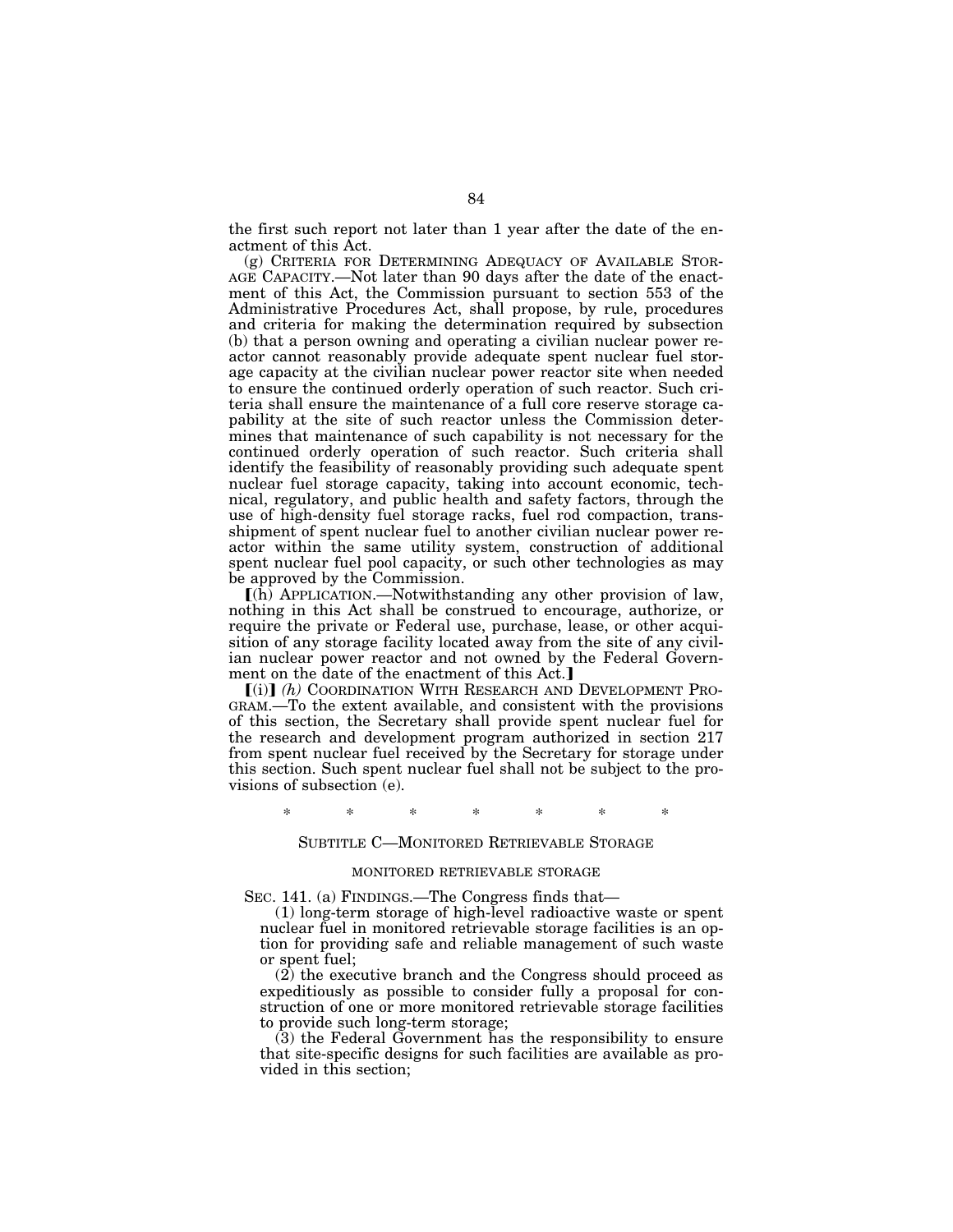(4) the generators and owners of the high-level radioactive waste and spent nuclear fuel to be stored in such facilities have the responsibility to pay the costs of the long-term storage of such waste and spent fuel; and

(5) disposal of high-level radioactive waste and spent nuclear fuel in a repository developed under this Act should proceed regardless of any construction of a monitored retrievable storage facility pursuant to this section.

(b) SUBMISSION OF PROPOSAL BY SECRETARY.—(1) On or before June 1, [1985] 2019, the Secretary shall complete a detailed study of the need for and feasibility of, and shall submit to the Congress a proposal for, [the construction of] one or more monitored retrievable storage facilities for high-level radioactive waste and spent nuclear fuel. Each such facility shall be designed—

(A) to accommodate spent nuclear fuel and high-level radioactive waste resulting from civilian nuclear activities;

(B) to permit continuous monitoring, management, and maintenance of such spent fuel and waste for the foreseeable future;

(C) to provide for the ready retrieval of such spent fuel and waste for further processing or disposal; and

(D) to safely store such spent fuel and waste as long as may be necessary by maintaining such facility through appropriate means, including any required replacement of such facility.

(2) Such proposal shall include—

(A) the establishment of a Federal program for the siting, development, construction, and operation of facilities capable of safely storing high-level radioactive waste and spent nuclear fuel, which facilities are to be licensed by the Commission;

(B) a plan for the funding of the construction and operation of such facilities, which plan shall provide that the costs of such activities shall be borne by the generators and owners of the high-level radioactive waste and spent nuclear fuel to be stored in such facilities;

 $\mathbf{I}(C)$  site-specific designs, specifications, and cost estimates sufficient to  $(i)$  solicit bids for the construction of the first such facility; (ii) support congressional authorization of the construction of such facility; and (iii) enable completion and operation of such facility as soon as practicable following congressional authorization of such facility; and

*(C) designs, specifications, and cost estimates sufficient to— (i) solicit bids for the construction of one or more such facilities; and* 

*(ii) enable completion and operation of such a facility as soon as practicable;* 

(D) a plan for integrating facilities constructed pursuant to this section with other storage and disposal facilities authorized in [this Act.] *this Act; and* 

*(E) options to enter into MRS agreements with respect to one or more monitored retrievable storage facilities.* 

(3) In formulating such proposal, the Secretary shall consult with the Commission and the Administrator, and shall submit their comments on such proposal to the Congress at the time such proposal is submitted.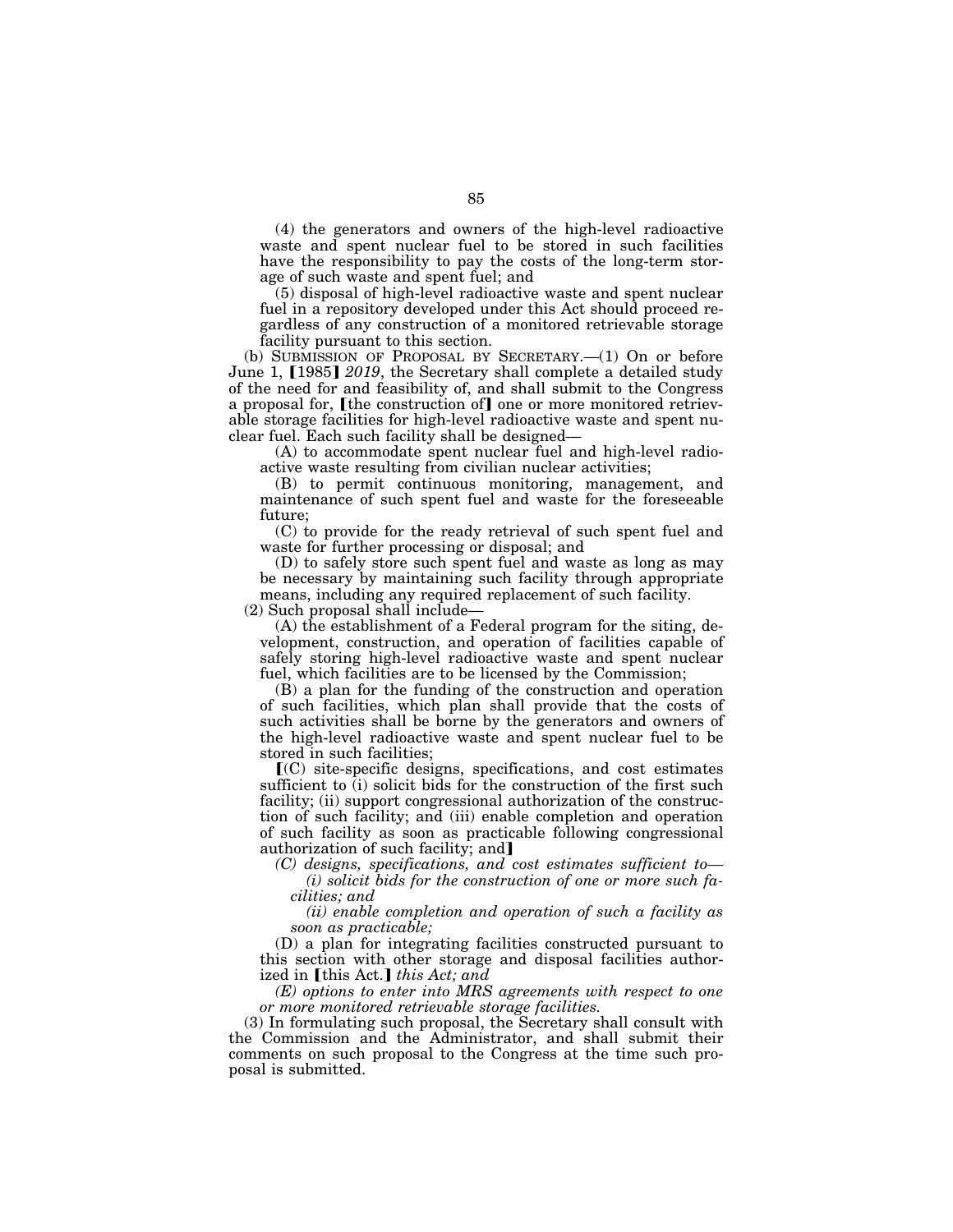$(a)$  The proposal shall include, for the first such facility, at least 3 alternative sites and at least 5 alternative combinations of such proposed sites and facility designs consistent with the criteria of paragraph (b)(1). The Secretary shall recommend the combination among the alternatives that the Secretary deems preferable. The environmental assessment under subsection (c) shall include a full analysis of the relative advantages and disadvantages of all 5 such alternative combinations of proposed sites and proposed facility designs.]

*(4) The Secretary shall, not later than 90 days after the date of enactment of the Nuclear Waste Policy Amendments Act of 2017, publish a request for information to help the Secretary evaluate options for the Secretary to enter into MRS agreements with respect to one or more monitored retrievable storage facilities.* 

(c) ENVIRONMENTAL IMPACT STATEMENTS.—(1) Preparation and submission to the Congress of the proposal required in this section shall not require the preparation of an environmental impact statement under section  $102(2)(C)$  of the National Environmental Policy Act of 1969 (42 U.S.C. 4332(2)(C)). The Secretary shall prepare, in accordance with regulations issued by the Secretary implementing such Act, an environmental assessment with respect to such proposal. Such environmental assessment shall be based upon available information regarding alternative technologies for the storage of spent nuclear fuel and high-level radioactive waste. The Secretary shall submit such environmental assessment to the Congress at the time such proposal is submitted.

 $(2)$  [If the Congress by law, after review of the proposal submitted by the Secretary under subsection (b), specifically authorizes construction of a monitored retrievable storage facility, the *The* requirements of the National Environmental Policy Act of 1969  $(42 \text{ U.S.C. } 4321 \text{ et seq.})$  shall apply with respect to [construction] of such facility] *construction of a monitored retrievable storage facility*, except that any environmental impact statement prepared with respect to such facility shall not be required to consider the need for such facility or any alternative to the design criteria for such facility set forth in subsection  $(b)(1)$ .

ø(d) LICENSING.—Any facility authorized pursuant to this section shall be subject to licensing under section 202(3) of the Energy Reorganization Act of 1974 (42 U.S.C. 5842(3)). In reviewing the application filed by the Secretary for licensing of the first such facility, the Commission may not consider the need for such facility or any alternative to the design criteria for such facility set forth in subsection  $(b)(1)$ .

ø(e) CLARIFICATION.—Nothing in this section limits the consideration of alternative facility designs consistent with the criteria of paragraph (b)(1) in any environmental impact statement, or in any licensing procedure of the Commission, with respect to any monitored, retrievable facility authorized pursuant to this section.

 $[(f)$  IMPACT ASSISTANCE. $-(1)$  Upon receipt by the Secretary of congressional authorization to construct a facility described in subsection (b), the Secretary shall commence making annual impact aid payments to appropriate units of general local government in order to mitigate any social or economic impacts resulting from the construction and subsequent operation of any such facility within the jurisdictional boundaries of any such unit.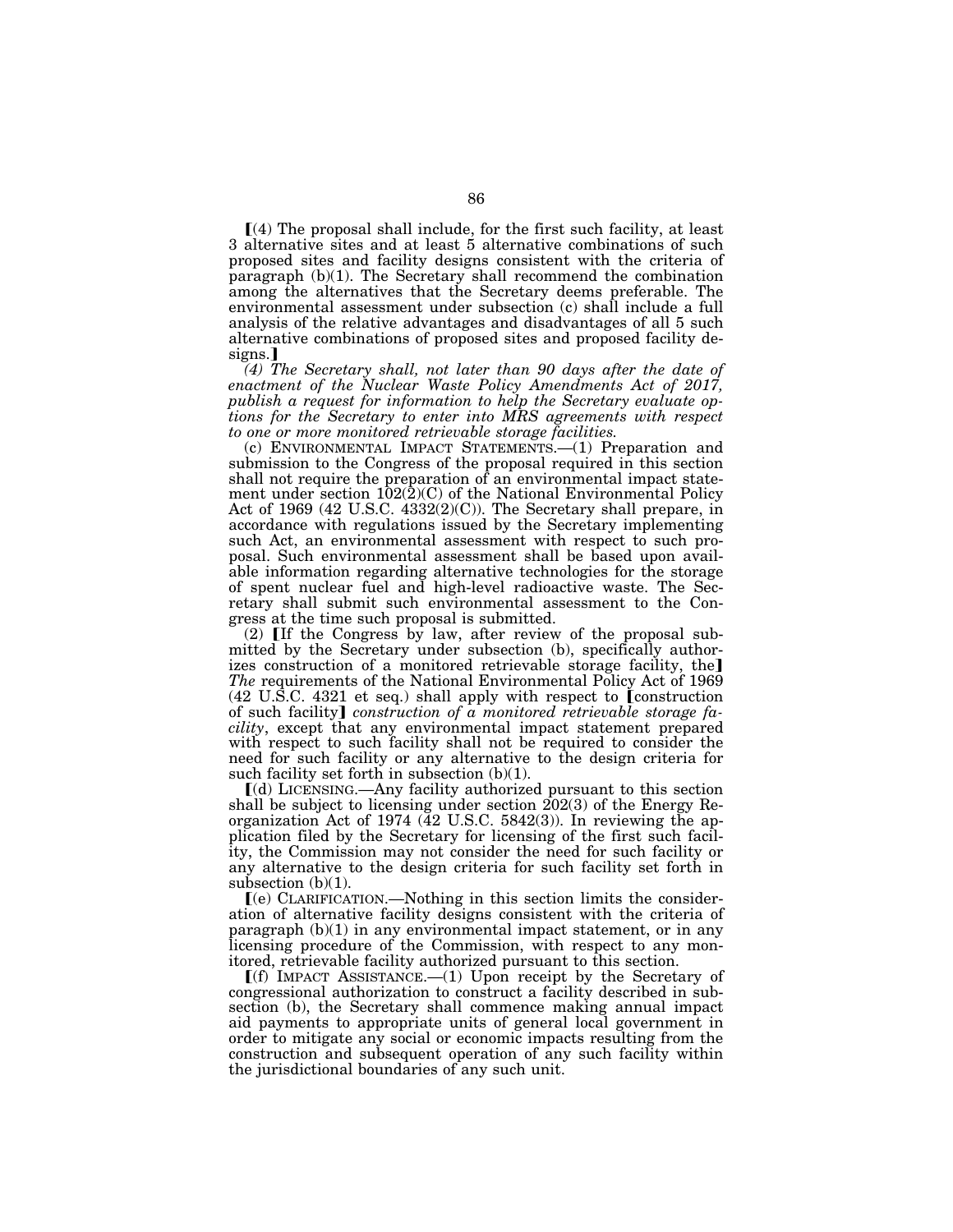$\Gamma(2)$  Payments made available to units of general local government under this subsection shall be—

 $(A)$  allocated in a fair and equitable manner, with priority given to units of general local government determined by the Secretary to be most severely affected; and

 $($ B) utilized by units of general local government only for planning, construction, maintenance, and provision of public services related to the siting of such facility.

 $(3)$  Such payments shall be subject to such terms and conditions as the Secretary determines are necessary to ensure achievement of the purposes of this subsection. The Secretary shall issue such regulations as may be necessary to carry out the provisions of this subsection.

 $(a)$  Such payments shall be made available entirely from funds held in the Nuclear Waste Fund established in section 302(c) and shall be available only to the extent provided in advance in appropriation Acts.

ø(5) The Secretary may consult with appropriate units of general local government in advance of commencement of construction of any such facility in an effort to determine the level of payments each such unit is eligible to receive under this subsection.

 $(q)$  LIMITATION.—No monitored retrievable storage facility developed pursuant to this section may be constructed in any State in which there is located any site approved for site characterization under section 112. The restriction in the preceding sentence shall only apply until such time as the Secretary decides that such candidate site is no longer a candidate site under consideration for development as a repository. Such restriction shall continue to apply to any site selected for construction as a repository.

ø(h) PARTICIPATION OF STATES AND INDIAN TRIBES.—Any facility authorized pursuant to this section shall be subject to the provisions of sections 115, 116(a), 116(b), 116(d), 117, and 118. For purposes of carrying out the provisions of this subsection, any reference in sections 115 through 118 to a repository shall be considered to refer to a monitored retrievable storage facility.]

### AUTHORIZATION OF MONITORED RETRIEVABLE STORAGE

SEC. 142. (a) NULLIFICATION OF OAK RIDGE SITING PROPOSAL. The proposal of the Secretary (EC–1022, 100th Congress) to locate a monitored retrievable storage facility at a site on the Clinch River in the Roane County portion of Oak Ridge, Tennessee, with alternative sites on the Oak Ridge Reservation of the Department of Energy and on the former site of a proposed nuclear powerplant in Hartsville, Tennessee, is annulled and revoked. In carrying out the provisions of sections 144 and 145, the Secretary shall make no presumption or preference to such sites by reason of their previous selection.

ø(b) AUTHORIZATION.—The Secretary is authorized to site, construct, and operate one monitored retrievable storage facility subject to the conditions described in sections 143 through 149.

*(b) AUTHORIZATION.—Subject to the requirements of this subtitle, the Secretary is authorized to—* 

*(1) site, construct, and operate one or more monitored retrievable storage facilities; and*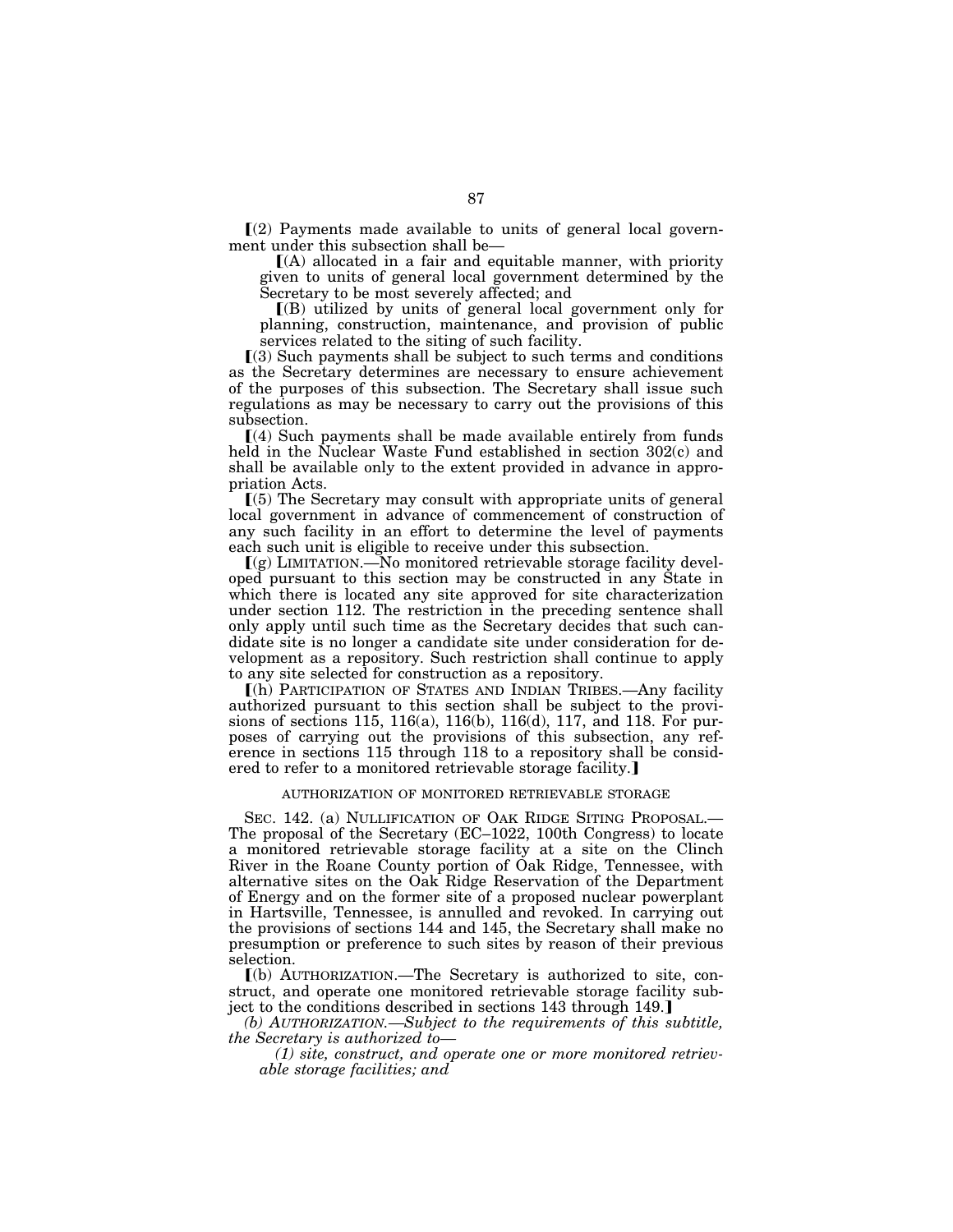*(2) store, pursuant to an MRS agreement, Department-owned civilian waste at a monitored retrievable storage facility for which a non-Federal entity holds a license described in section 143(1).* 

 $(1)$  IN GENERAL.—Except as provided in paragraph  $(2)$ , the *Secretary shall prioritize storage of Department-owned civilian waste at a monitored retrievable storage facility authorized under subsection (b)(2).* 

*(2) EXCEPTION.— (A) DETERMINATION.—Paragraph (1) shall not apply if the Secretary determines that it will be faster and less expensive to site, construct, and operate a facility authorized under subsection (b)(1), in comparison to a facility authorized under subsection (b)(2).* 

*(B) NOTIFICATION.—Not later than 30 days after the Secretary makes a determination described in subparagraph (A), the Secretary shall submit to Congress written notification of such determination.* 

### MONITORED RETRIEVABLE STORAGE COMMISSION

[SEC. 143. (a) ESTABLISHMENT. $-(1)(A)$  There is established a Monitored Retrievable Storage Review Commission (hereinafter in this section referred to as the ''MRS Commission''), that shall consist of 3 members who shall be appointed by and serve at the pleasure of the President pro tempore of the Senate and the Speaker of the House of Representatives.

ø(B) Members of the MRS Commission shall be appointed not later than 30 days after the date of the enactment of the Nuclear Waste Policy Amendments Act of 1987 from among persons who as a result of training, experience and attainments are exceptionally well qualified to evaluate the need for a monitored retrievable storage facility as a part of the Nation's nuclear waste management system.

 $\mathbb{I}(C)$  The MRS Commission shall prepare a report on the need for a monitored retrievable storage facility as a part of a national nuclear waste management system that achieves the purposes of this Act. In preparing the report under this subparagraph, the MRS Commission shall—

ø(i) review the status and adequacy of the Secretary's evaluation of the systems advantages and disadvantages of bringing such a facility into the national nuclear waste disposal system;

 $(iii)$  obtain comment and available data on monitored retrievable storage from affected parties, including States containing potentially acceptable sites;

ø(iii) evaluate the utility of a monitored retrievable storage facility from a technical perspective; and

 $\left[$ (iv) make a recommendation to Congress as to whether such a facility should be included in the national nuclear waste management system in order to achieve the purposes of this Act, including meeting needs for packaging and handling of spent nuclear fuel, improving the flexibility of the repository development schedule, and providing temporary storage of spent nuclear fuel accepted for disposal.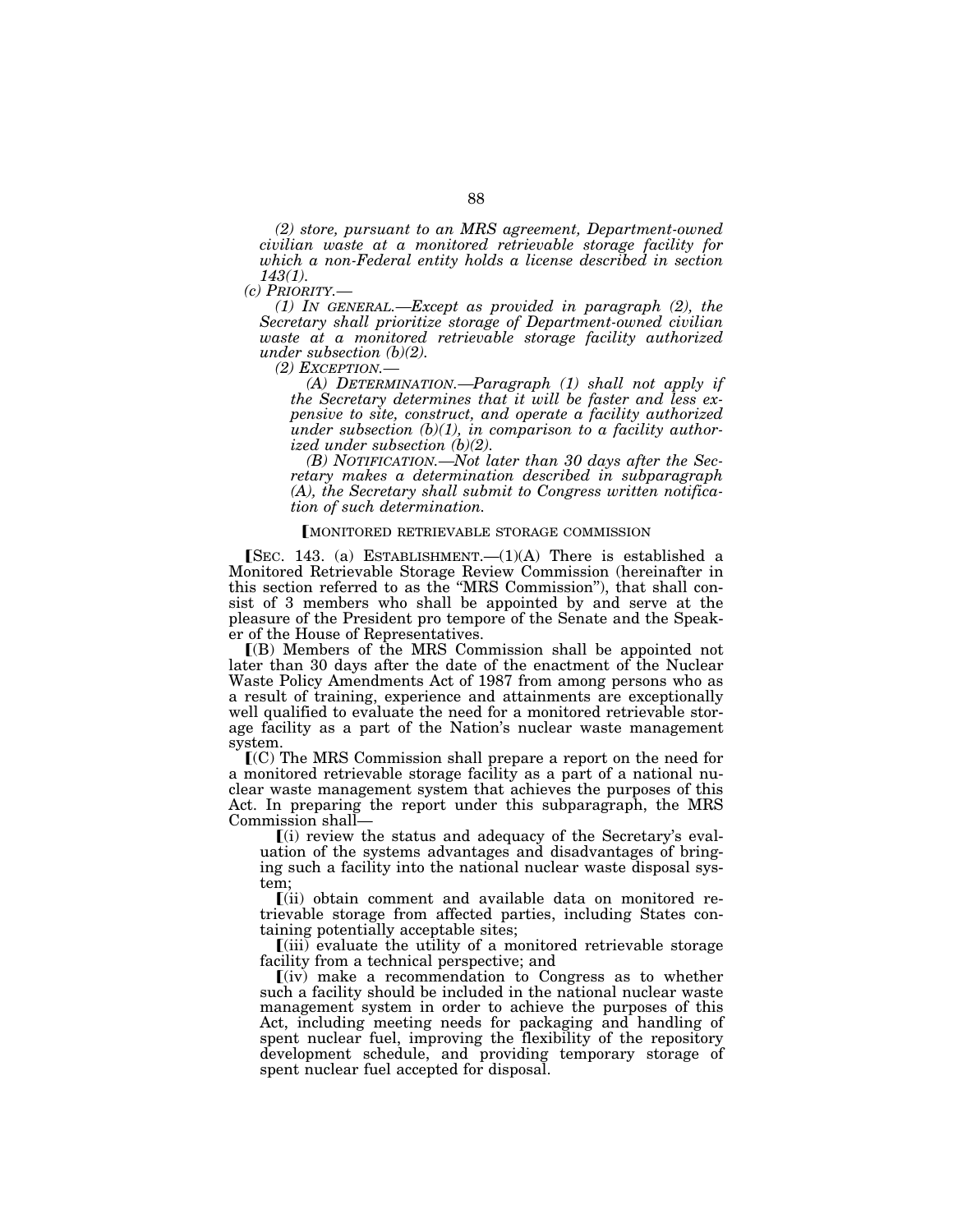$\Gamma(2)$  In preparing the report and making its recommendation under paragraph  $(1)$  the MRS Commission shall compare such a facility to the alternative of at-reactor storage of spent nuclear fuel prior to disposal of such fuel in a repository under this Act. Such comparison shall take into consideration the impact on—

 $(A)$  repository design and construction;

 $(R)$  waste package design, fabrication and standardization;  $(C)$  waste preparation;

 $(D)$  waste transportation systems;

 $I(E)$  the reliability of the national system for the disposal of radioactive waste;

 $\mathbf{F}(\mathbf{F})$  the ability of the Secretary to fulfill contractual commitments of the Department under this Act to accept spent nuclear fuel for disposal; and

 $\Gamma(G)$  economic factors, including the impact on the costs likely to be imposed on ratepayers of the Nation's electric utilities for temporary at-reactor storage of spent nuclear fuel prior to final disposal in a repository, as the costs likely to be imposed on ratepayers of the Nation's electric utilities in building and operating such a facility.

 $(3)$  The report under this subsection, together with the recommendation of the MRS Commission, shall be transmitted to Congress on November 1, 1989.

 $[(4)(A)(i)$  Each member of the MRS Commission shall be paid at the rate provided for level III of the Executive Schedule for each day (including travel time) such member is engaged in the work of the MRS Commission, and shall receive travel expenses, including per diem in lieu of subsistence in the same manner as is permitted under sections 5702 and 5703 of title 5, United States Code.

ø(ii) The MRS Commission may appoint and fix compensation, not to exceed the rate of basic pay payable for GS–18 of the General Schedule, for such staff as may be necessary to carry out its functions.

 $\Gamma(B)(i)$  The MRS Commission may hold hearings, sit and act at such times and places, take such testimony and receive such evidence as the MRS Commission considers appropriate. Any member of the MRS Commission may administer oaths or affirmations to witnesses appearing before the MRS Commission.

ø(ii) The MRS Commission may request any Executive agency, including the Department, to furnish such assistance or information, including records, data, files, or documents, as the Commission considers necessary to carry out its functions. Unless prohibited by law, such agency shall promptly furnish such assistance or information.

ø(iii) To the extent permitted by law, the Administrator of the General Services Administration shall, upon request of the MRS Commission, provide the MRS Commission with necessary administrative services, facilities, and support on a reimbursable basis.

 $\left[$ (iv) The MRS Commission may procure temporary and intermittent services from experts and consultants to the same extent as is authorized by section 3109(b) of title 5, United States Code, at rates and under such rules as the MRS Commission considers reasonable.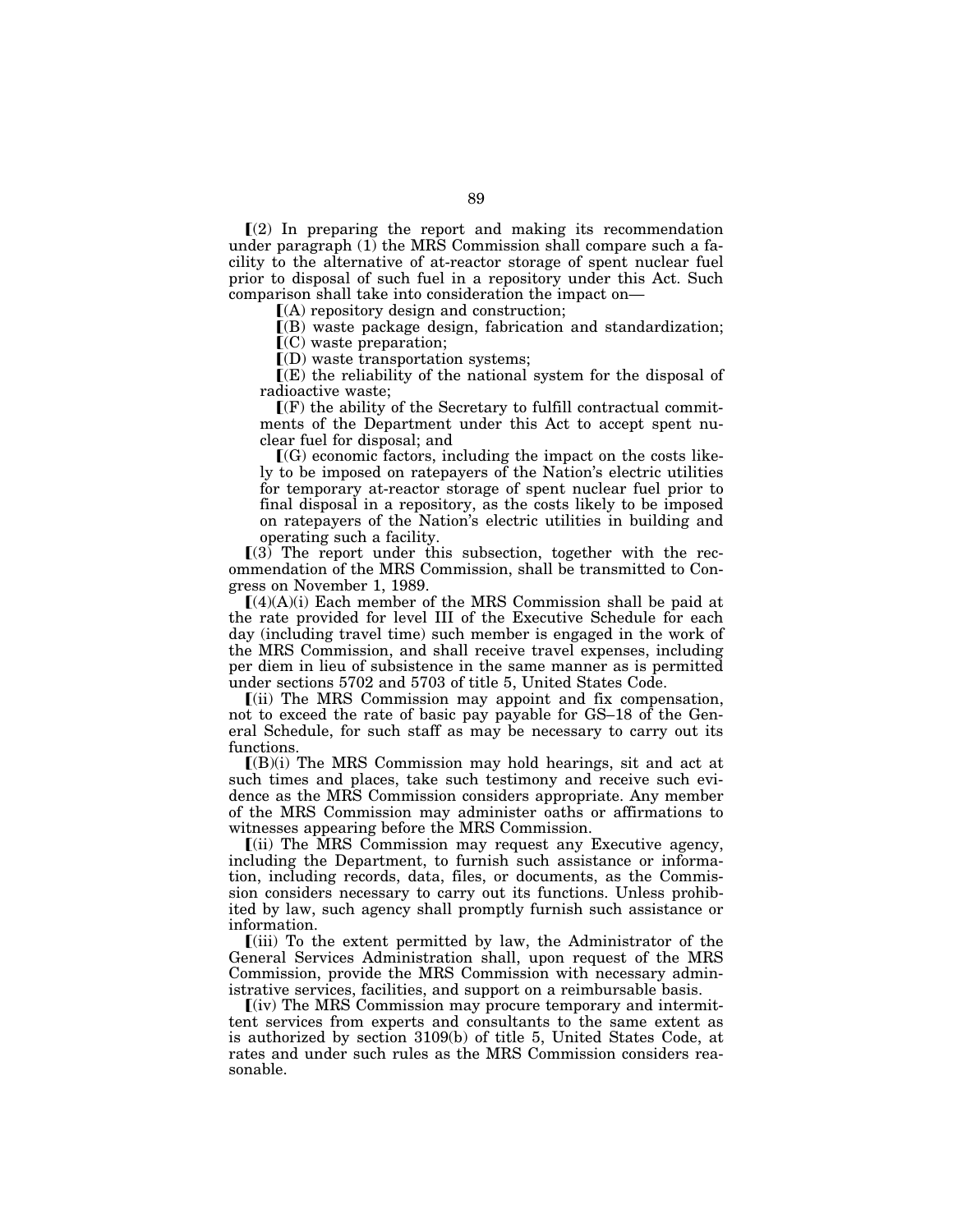$\mathbf{I}(\mathbf{C})$  The MRS Commission shall cease to exist 60 days after the submission to Congress of the report required under this subsection.]

### *SEC. 143. CONDITIONS FOR MRS AGREEMENTS.*

*(a) IN GENERAL.—The Secretary may not enter into an MRS agreement under section 142(b)(2) unless—* 

*(1) the monitored retrievable storage facility with respect to which the MRS agreement applies has been licensed by the Commission under the Atomic Energy Act of 1954 (42 U.S.C. 2011 et seq.);* 

*(2) the non-Federal entity that is a party to the MRS agreement has approval to store Department-owned civilian waste at such facility from each of—* 

*(A) the Governor of the State in which the facility is located;* 

*(B) any unit of general local government with jurisdiction over the area in which the facility is located; and* 

*(C) any affected Indian tribe;* 

*(3) except as provided in subsection (b), the Commission has issued a final repository decision; and* 

*(4) the MRS agreement provides that the quantity of highlevel radioactive waste and spent nuclear fuel at the site of the* facility at any one time will not exceed the limits described in *section 148(d)(3) and (4).* 

*(b) INITIAL AGREEMENT.—* 

*(1) AUTHORIZATION.—The Secretary may enter into one MRS agreement under section 142(b)(2) before the Commission has issued a final repository decision.* 

*(2) FUNDING.—There are authorized to be appropriated to carry out this subsection—* 

*(A) for each of fiscal years 2020 through 2022, the greater of—* 

*(i) \$50,000,000; or* 

*(ii) the amount that is equal to 10 percent of the amounts appropriated from the Waste Fund in that fiscal year; and* 

*(B) for each of fiscal years 2023 through 2025, the amount that is equal to 10 percent of the amounts appropriated from the Waste Fund in that fiscal year.* 

*(3) PRIORITY.—* 

*(A) IN GENERAL.—An MRS agreement entered into pursu*ant to paragraph (1) shall, to the extent allowable under *this Act (including under the terms of the standard contract established in section 691.11 of title 10, Code of Federal Regulations), provide for prioritization of the storage of Department-owned civilian waste that originated from facilities that have ceased commercial operation.* 

*(B) NO EFFECT ON STANDARD CONTRACT.—Nothing in subparagraph (A) shall be construed to amend or otherwise alter the standard contract established in section 691.11 of title 10, Code of Federal Regulations.* 

*(4) CONDITIONS.—* 

*(A) NO STORAGE.—Except as provided in subparagraph (B), the Secretary may not store any Department-owned ci-*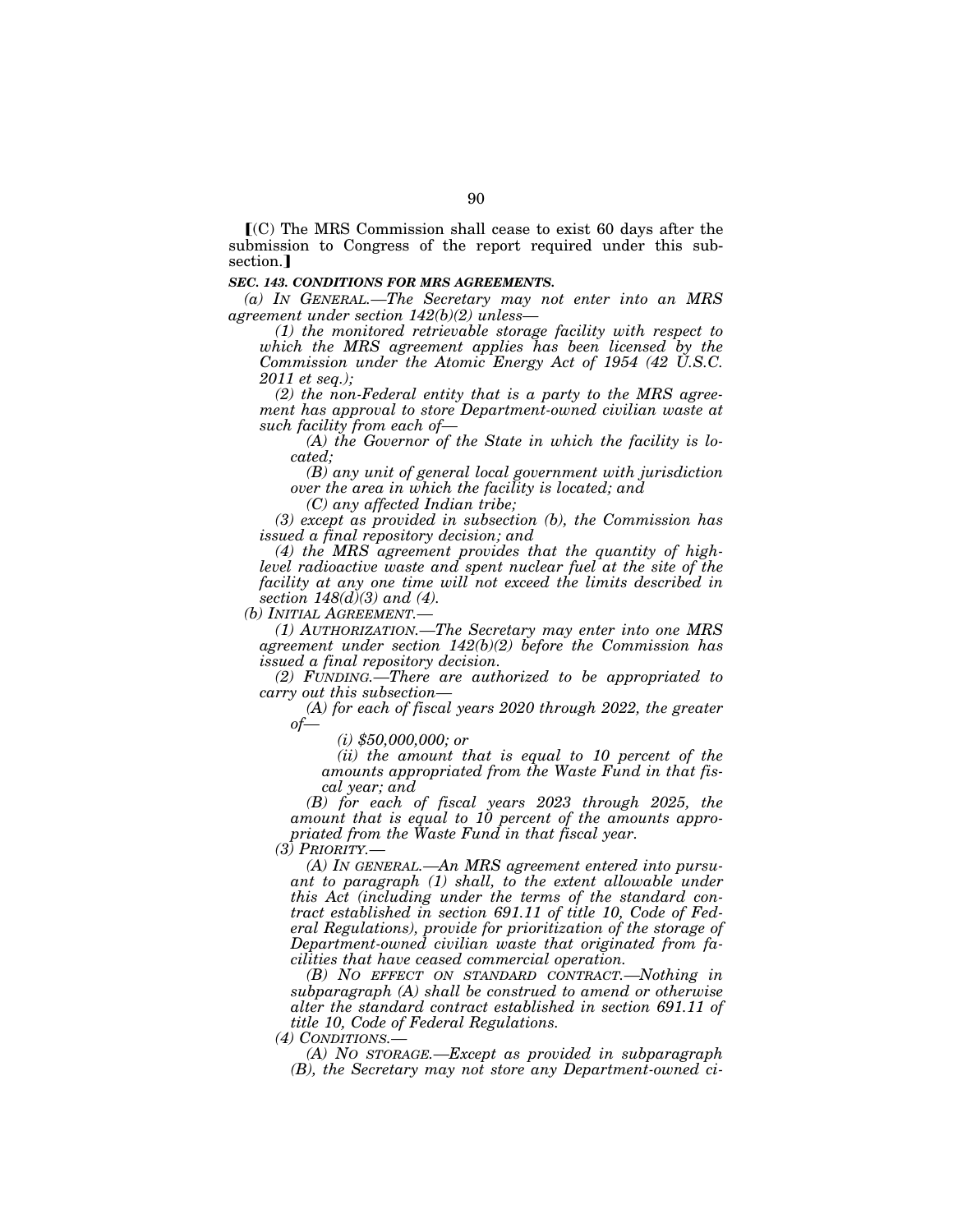*vilian waste at the initial MRS facility until the Commission has issued a final repository decision.* 

*(B) EXCEPTION.—* 

*(i) FINDING.—The Secretary, in consultation with the Chairman of the Commission, may make a finding that a final repository decision is imminent, which finding shall be updated not less often than quarterly until the date on which the Commission issues a final repository decision.* 

*(ii) STORAGE.—If the Secretary makes a finding under clause (i), the Secretary may store Departmentowned civilian waste at the initial MRS facility in accordance with this section.* 

*(iii) NOTICE.—Not later than seven days after the Secretary makes or updates a finding under clause (i), the Secretary shall submit to Congress written notification of such finding.* 

*(iv) REPORTING.—In addition to the requirements of section 114(c), if the Secretary makes a finding under clause (i), the Secretary shall submit to Congress the report described in such section 114(c) not later than 1 month after the Secretary makes such finding and monthly thereafter until the date on which the Commission issues a final repository decision.* 

*(C) NO EFFECT ON FEDERAL DISPOSAL POLICY.—Nothing in this subsection affects the Federal responsibility for the disposal of high-level radioactive waste and spent nuclear fuel, or the definite Federal policy with regard to the disposal of such waste and spent fuel, established under subtitle A, as described in section 111(b).* 

*(c) DEFINITIONS.—For purposes of this section:* 

*(1) FINAL REPOSITORY DECISION.—The term ''final repository decision'' means a final decision approving or disapproving the issuance of a construction authorization for a repository under section 114(d)(1).* 

*(2) INITIAL MRS FACILITY.—The term ''initial MRS facility'' means the monitored retrievable storage facility with respect to which an MRS agreement is entered into pursuant to subsection*   $(b)(1)$ .

### **SURVEY**

SEC. 144. [After the MRS Commission submits its report to the Congress under section 143, the] (a) IN GENERAL.—The Secretary may conduct a survey and evaluation of potentially suitable sites [for a monitored retrievable storage facility] for any monitored re*trievable storage facility authorized under section 142*. In conducting such survey and evaluation, the Secretary shall consider the extent to which siting a monitored retrievable storage facility at each site surveyed would—

(1) enhance the reliability and flexibility of the system for the disposal of spent nuclear fuel and high-level radioactive waste established under this Act;

(2) minimize the impacts of transportation and handling of such fuel and waste;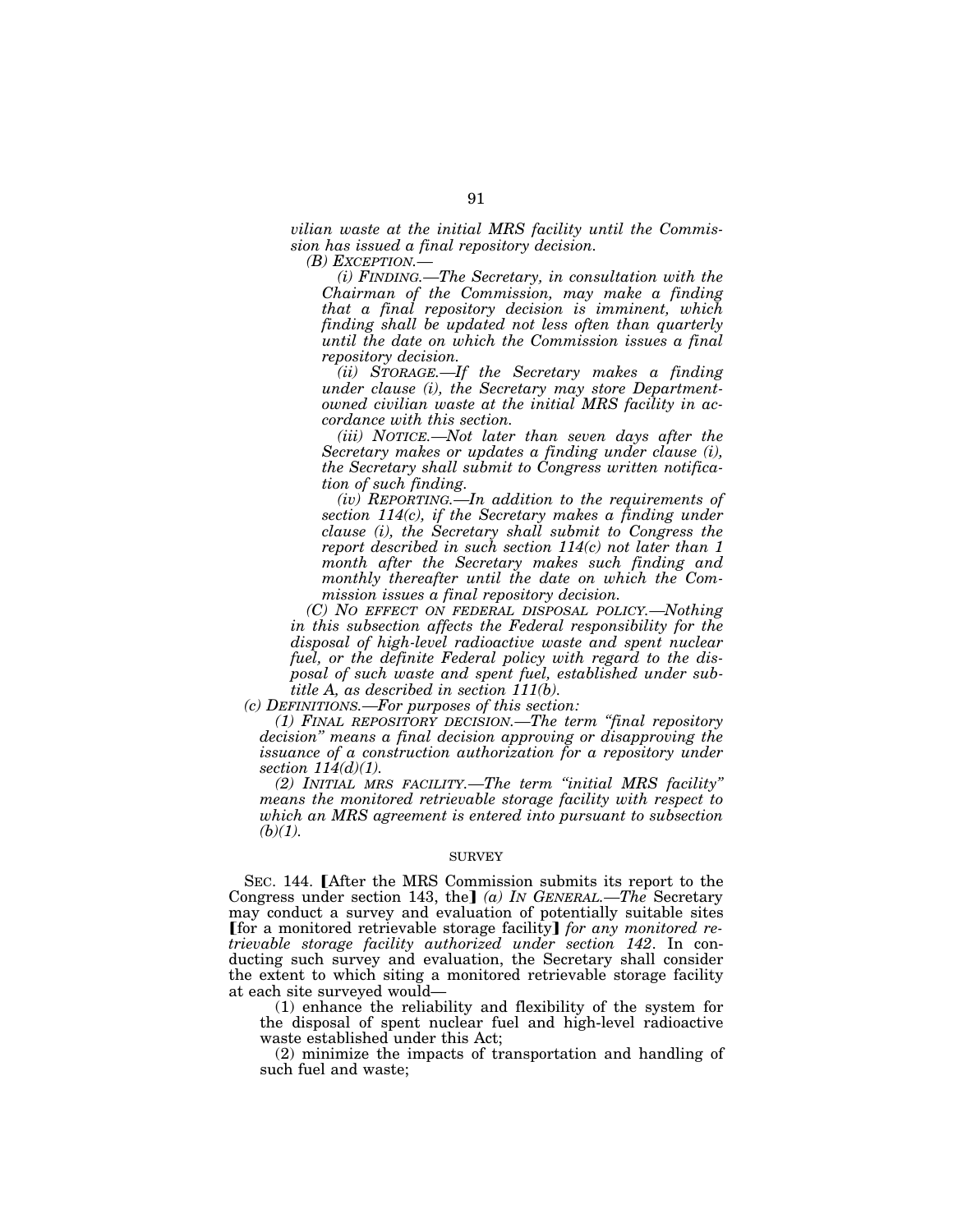(3) provide for public confidence in the ability of such system to safely dispose of the fuel and waste;

(4) impose minimal adverse effects on the local community and the local environment;

(5) provide a high probability that the facility will meet applicable environmental, health, and safety requirements in a timely fashion;

(6) provide such other benefits to the system for the disposal of spent nuclear fuel and high-level radioactive waste as the Secretary deems appropriate<sub>[; and</sub><sub>*]*;</sub>

(7) unduly burden a State in which significant volumes of high-level radioactive waste resulting from atomic energy defense activities are stored[.]; and

*(8) be acceptable to State authorities, affected units of local government, and affected Indian tribes.* 

*(b) REQUEST FOR PROPOSALS.—The Secretary shall issue a request for proposals for an MRS agreement authorized under section 142(b)(2) before conducting a survey and evaluation under subsection (a), and shall consider any proposals received in response to such request in making the evaluation.* 

### SITE SELECTION

SEC. 145. (a) IN GENERAL.—The Secretary may eselect the site evaluated] *select a site evaluated* under section 144 that the Secretary determines on the basis of available information to be [the most<sup>*j*</sup> suitable for a monitored retrievable storage facility *authorized under section 142(b)(1)* that is an integral part of the system for the disposal of spent nuclear fuel and high-level radioactive waste established under this Act.

(b) LIMITATION.—The Secretary may not select a site under subsection (a) until the Secretary recommends to the President the approval of a site for development as a repository under section 114(a).

(c) SITE SPECIFIC ACTIVITIES.—The Secretary may conduct such site specific activities at each site surveyed under section 144 as he determines may be necessary to support an application to the Commission for a license to construct a monitored retrievable storage facility at such site.

(d) ENVIRONMENTAL ASSESSMENT.—Site specific activities and selection of a site under this section shall not require the preparation of an environmental impact statement under section  $102(2)(C)$  of the National Environmental Policy Act of 1969 (42 U.S.C.  $4332(2)(C)$ ). The Secretary shall prepare an environmental assessment with respect to such selection in accordance with regulations issued by the Secretary implementing such Act. Such environmental assessment shall be based upon available information regarding alternative technologies for the storage of spent nuclear fuel and high-level radioactive waste. The Secretary shall submit such environmental assessment to the Congress at the time such site is selected.

(e) NOTIFICATION BEFORE SELECTION.—(1) At least 6 months before selecting a site under subsection (a), the Secretary shall notify the Governor and legislature of the State in which such site is located, or the governing body of the affected Indian tribe where such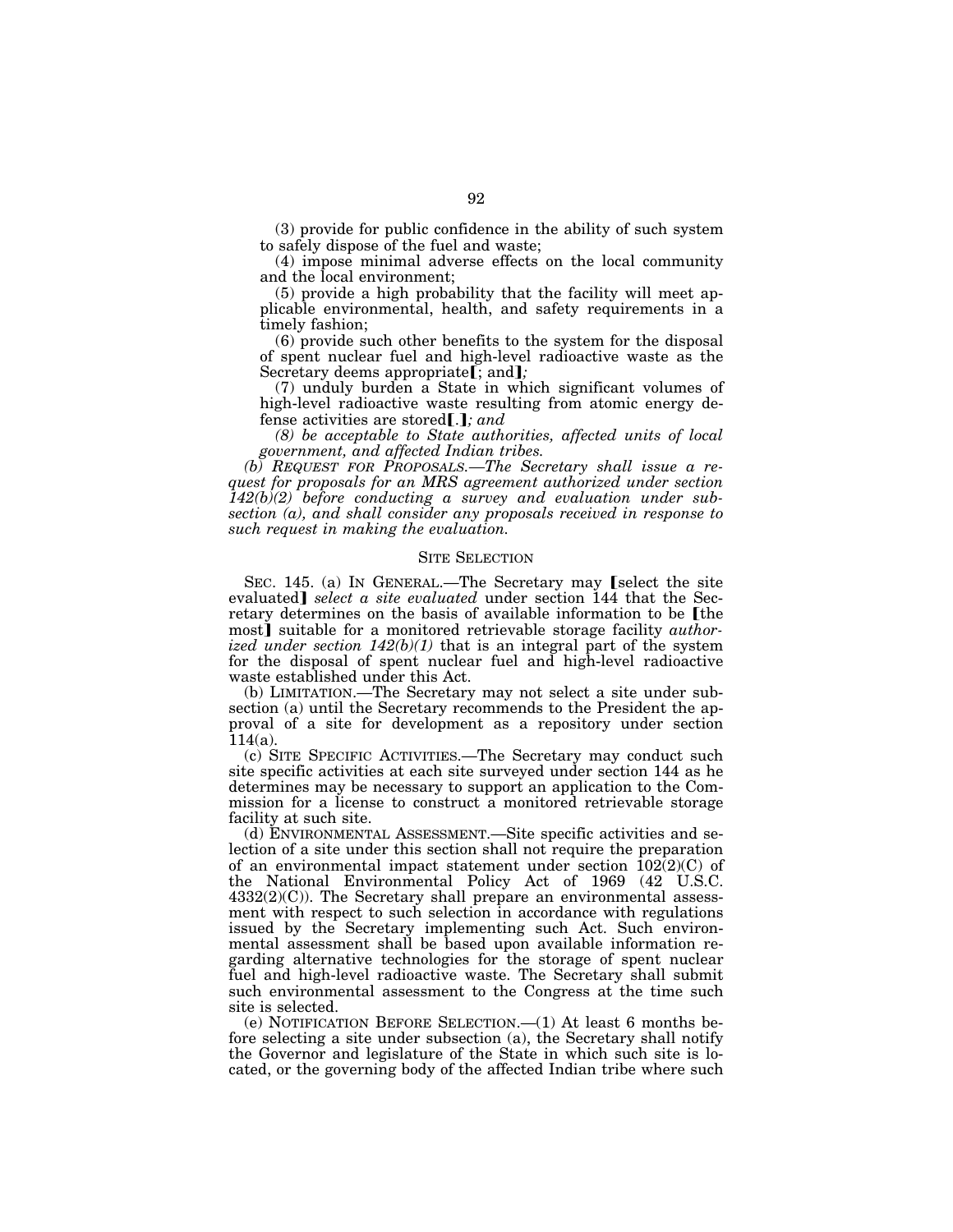site is located, as the case may be, of such potential selection and the basis for such selection.

(2) Before selecting any site under subsection (a), the Secretary shall hold at least one public hearing in the vicinity of such site to solicit any recommendations of interested parties with respect to issues raised by the selection of such site.

(f) NOTIFICATION OF SELECTION.—The Secretary shall promptly notify Congress and the appropriate State or Indian tribe of the selection under subsection (a).

 $\Gamma(g)$  LIMITATION.—No monitored retrievable storage facility authorized pursuant to section 142(b) may be constructed in the State of Nevada.]

### NOTICE OF DISAPPROVAL

SEC. 146. (a) IN GENERAL.—The selection of a site under section 145 shall be effective at the end of the period of 60 calendar days beginning on the date of notification under [such subsection]  $\sinh$ *section (f) of such section*, unless the governing body of the Indian tribe on whose reservation such site is located, or, if the site is not on a reservation, the Governor and the legislature of the State in which the site is located, has submitted to Congress a notice of disapproval with respect to such site. If any such notice of disapproval has been submitted under this subsection, the selection of the site under section 145 shall not be effective except as provided under section 115(c).

(b) REFERENCES.—For purposes of carrying out the provisions of **[this subsection]** *this section*, references in section  $115(c)$  to a repository shall be considered to refer to a monitored retrievable storage facility and references to a notice of disapproval of a repository site designation under section 116(b) or 118(a) shall be considered to refer to a notice of disapproval under this section.

### BENEFITS AGREEMENT

SEC. 147. Once selection of a site for a monitored retrievable storage facility *the Secretary intends to construct and operate under section 142(b)(1)* is made by the Secretary under section 145, *or once a non-Federal entity enters into an MRS agreement under section 142(b)(2),* the Indian tribes on whose reservation the site is located, or, in the case that the site is not located on a reservation, the State in which the site is located, shall be eligible to enter into a benefits agreement with the Secretary under section 170.

#### CONSTRUCTION AUTHORIZATION

SEC. 148. (a) ENVIRONMENTAL IMPACT STATEMENT.—(1) Once the selection of a site is effective under section 146, the requirements of the National Environmental Policy Act of 1969 (42 U.S.C 4321 et seq.) shall apply with respect to construction of a monitored retrievable storage facility, except that any environmental impact statement prepared with respect to such facility shall not be required to consider the need for such facility or any alternative to the design criteria for such facility set forth in section  $141(b)(1)$ .

(2) Nothing in this section shall be construed to limit the consideration of alternative facility designs consistent with the criteria described in section  $141(b)(1)$  in any environmental impact state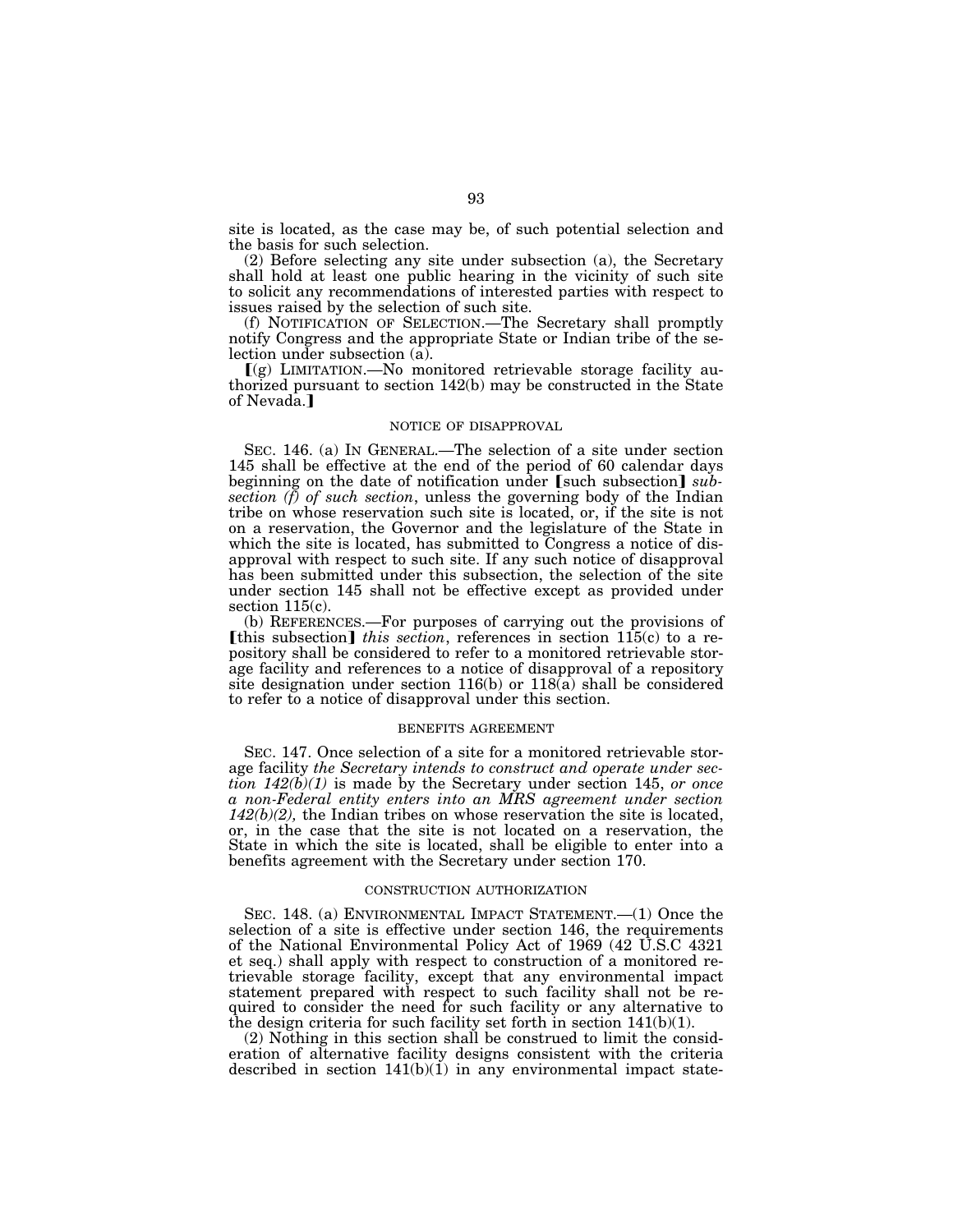ment, or in any licensing procedure of the Commission, with respect to any monitored retrievable storage facility authorized under section 142(b).

(b) APPLICATION FOR CONSTRUCTION LICENSE.—Once the selection of a site for a monitored retrievable storage facility is effective under section 146, the Secretary may submit an application to the Commission for a license to construct such a facility as part of an integrated nuclear waste management system and in accordance with the provisions of this section and applicable agreements under this Act affecting such facility.

(c) LICENSING.—Any monitored retrievable storage facility authorized pursuant to [section 142(b)] *section 142(b)(1)* shall be subject to licensing under section 202(3) of the Energy Reorganization Act of 1974 (42 U.S.C. 5842(3)). In reviewing the application filed by the Secretary for licensing of such facility, the Commission may not consider the need for such facility or any alternative to the design criteria for such facility set forth in section 141(b)(1).

(d) LICENSING CONDITIONS.—Any license issued by the Commission for a monitored retrievable storage facility under this section shall provide that—

(1) construction of such facility may not begin until the Commission [has issued a license for the construction of a repository under section 115(d)] has issued a final decision approv*ing or disapproving the issuance of a construction authorization for a repository under section 114(d)(1)*;

(2) construction of such facility or acceptance of spent nuclear fuel or high-level radioactive waste shall be prohibited during such time as the repository license is revoked by the Commission [or construction of the repository ceases];

(3) the quantity of spent nuclear fuel or high-level radioactive waste at the site of such facility at any one time may not exceed 10,000 metric tons of heavy metal until a repository under this Act first accepts spent nuclear fuel or solidified high-level radioactive waste; and

(4) the quantity of spent nuclear fuel or high-level radioactive waste at the site of such facility at any one time may not exceed 15,000 metric tons of heavy metal.

### FINANCIAL ASSISTANCE

SEC. 149. The provisions of section 116(c) or 118(b) with respect to grants, technical assistance, and other financial assistance shall apply to the State, to affected Indian tribes and to affected units of local government in the case of a monitored retrievable storage facility *authorized under section 142(b)(1)* in the same manner as for a repository.

\* \* \* \* \* \* \*

# SUBTITLE F—BENEFITS

### BENEFITS AGREEMENTS

SEC. 170. (a) IN GENERAL.—(1) The Secretary may enter into a benefits agreement with the State of Nevada concerning a repository or with a State or an Indian tribe concerning a monitored retrievable storage facility for the acceptance of high-level radioactive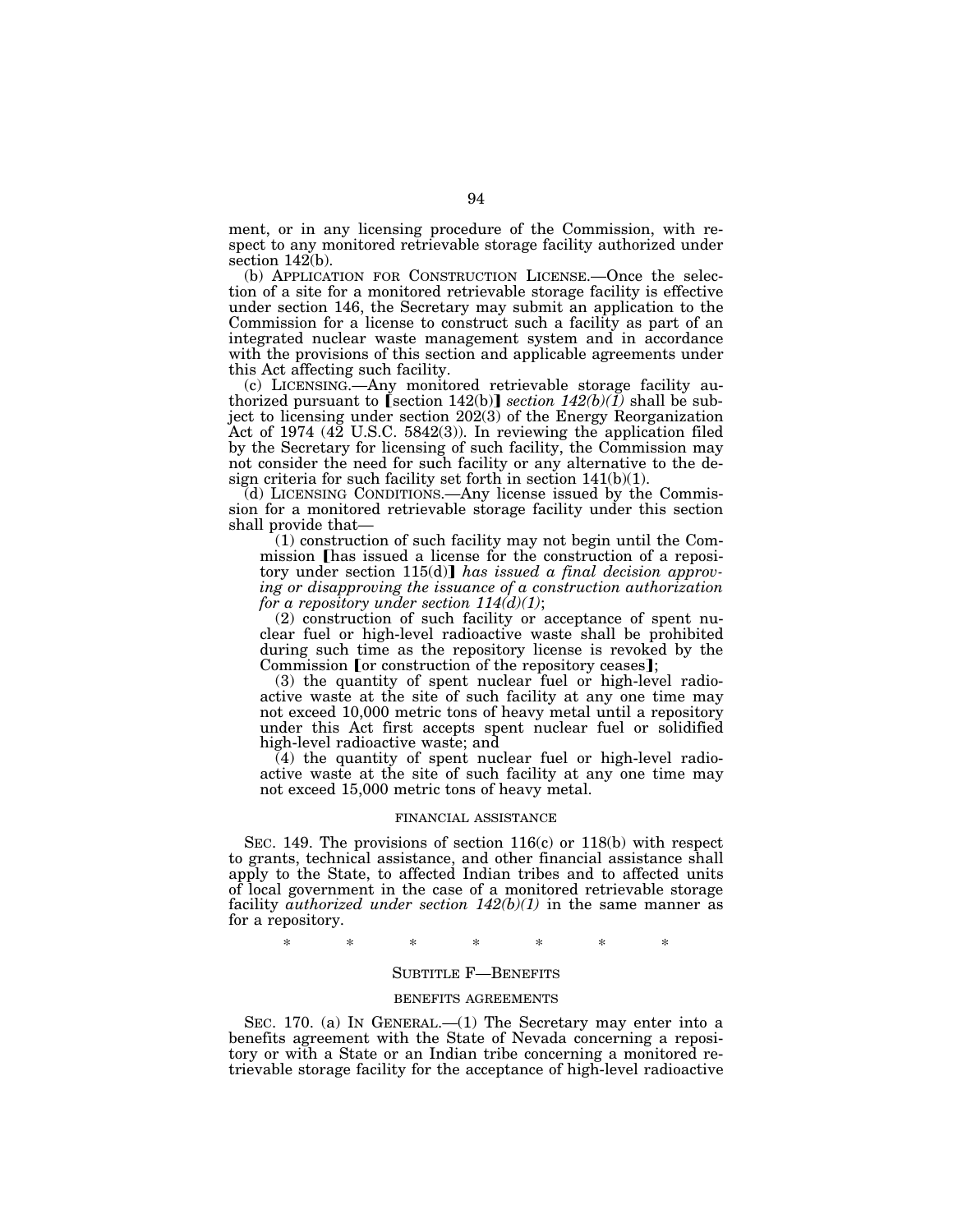waste or spent nuclear fuel in that State or on the reservation of that tribe, as appropriate.

(2) The State or Indian tribe may enter into such an agreement only if the State Attorney General or the appropriate governing authority of the Indian tribe or the Secretary of the Interior, in the absence of an appropriate governing authority, as appropriate, certifies to the satisfaction of the Secretary that the laws of the State or Indian tribe provide adequate authority for that entity to enter into the benefits agreement.

(3) Any benefits agreement with a State under this section shall be negotiated in consultation with affected units of local government in such State.

(4) Benefits and payments under this subtitle *made available pursuant to a benefits agreement under this section* may be made available only in accordance [with a benefits agreement under this section] with such benefits agreement.

(b) AMENDMENT.—A benefits agreement entered into under subsection (a) may be amended only by the mutual consent of the parties to the agreement and terminated only in accordance with section 173.

(c) AGREEMENT WITH NEVADA.—The Secretary *[shall offer] may offer* to enter into a benefits agreement with the Governor of Nevada. Any benefits agreement with a State under this subsection shall be negotiated in consultation with any affected units of local government in such State.

(d) MONITORED RETRIEVABLE STORAGE.—The Secretary [shall] *may* offer to enter into a benefits agreement relating to a monitored retrievable storage facility with the governing body of the Indian tribe on whose reservation the site for such facility is located, or, if the site is not located on a reservation, with the Governor of the State in which the site is located and in consultation with affected units of local government in such State.

(e) LIMITATION.—Only one benefits agreement for a repository*,* and only one benefits agreement for a monitored retrievable storage facility *per State,* may be in effect *under this section* at any one time.

(f) JUDICIAL REVIEW.—Decisions of the Secretary under this section are not subject to judicial review.

*(g) CONSENT.—The acceptance or use of any of the benefits provided under a benefits agreement under this section by the State of Nevada shall not be considered to be an expression of consent, express or implied, to the siting of a repository in such State.* 

### CONTENT OF AGREEMENTS

SEC. 171. (a) IN GENERAL.—(1) In addition to the benefits to which a State, an affected unit of local government or Indian tribe is entitled under title I, the Secretary shall make payments to a State or Indian tribe that is a party to a benefits agreement under section 170 in accordance with the following schedule:

# **IBENEFITS SCHEDULE**

[Amounts in millions]

| Event | <b>MRS</b> | Repository |
|-------|------------|------------|
|       | \$5        |            |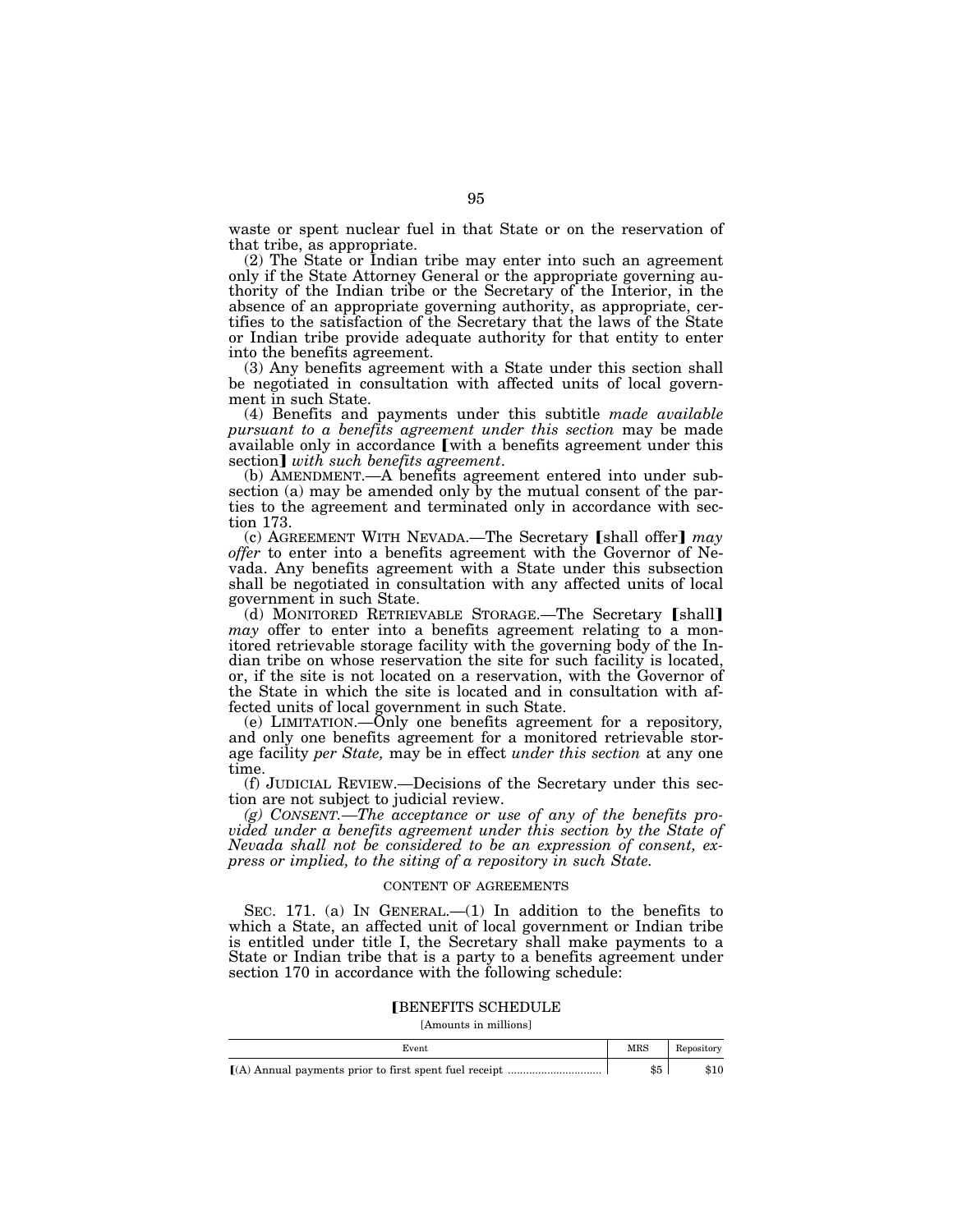# **[BENEFITS SCHEDULE-Continued**

[Amounts in millions]

| Event                                                                                 | <b>MRS</b> | Repository |
|---------------------------------------------------------------------------------------|------------|------------|
| (C) Annual payments after first spent fuel receipt until closure of the fa-<br>cility | 10         | 20         |
|                                                                                       | 10         | 201        |

# *BENEFITS SCHEDULE*

| Event                                                                                                                                                                | MRS                                         | Repository                                                                                                              |
|----------------------------------------------------------------------------------------------------------------------------------------------------------------------|---------------------------------------------|-------------------------------------------------------------------------------------------------------------------------|
| (A) Annual payments prior to first spent<br>(B) Upon first spent fuel receipt<br>(C) Annual payments after first spent fuel<br>receipt until closure of the facility | \$5,000,000<br>\$10,000,000<br>\$10,000,000 | \$15,000,000<br>The amount described<br>in section $302(f)(1)(B)$<br>The amounts described<br>in section $302(f)(1)(C)$ |

(2) For purposes of this section, the term—

(A) ''MRS'' means a monitored retrievable storage facility,

(B) "spent fuel" means high-level radioactive waste or spent nuclear fuel, and

(C) ''first spent fuel receipt'' does not include receipt of spent fuel or high-level radioactive waste for purposes of testing or operational demonstration.

(3) Annual payments prior to first spent fuel receipt under paragraph  $(1)(A)$  shall be made on the date of execution of the benefits agreement and thereafter on the anniversary date of such execution. Annual payments after the first spent fuel receipt until closure of the facility under paragraph  $(1)(\hat{C})$  shall be made on the anniversary date of such first spent fuel receipt.

(4) If the first spent fuel payment under paragraph  $(1)(B)$  is made within six months after the last annual payment prior to the receipt of spent fuel under paragraph (1)(A), such first spent fuel payment under paragraph  $(1)(B)$  shall be reduced by an amount equal to one-twelfth of such annual payment under paragraph  $(1)(A)$  for each full month less than six that has not elapsed since the last annual payment under paragraph (1)(A).

 $(5)$  Notwithstanding paragraph  $(1)$ ,  $(2)$ , or  $(3)$ , no payment under this section may be made before January 1, 1989, and any payment due under this title before January 1, 1989, shall be made on or after such date.<br>(6) Except as provided in [paragraph  $(7)$ ] paragraphs  $(7)$  and  $(8)$ ,

the Secretary may not restrict the purposes for which the payments under this section may be used.

(7)(A) Any State receiving a payment under this section shall transfer an amount equal to not less than one-third of the amount of such payment to affected units of local government of such State.

(B) A plan for this transfer and appropriate allocation of such portion among such governments shall be included in the benefits agreement under section 170 covering such payments.

(C) In the event of a dispute concerning such plan, the Secretary shall resolve such dispute, consistent with this Act and applicable State law.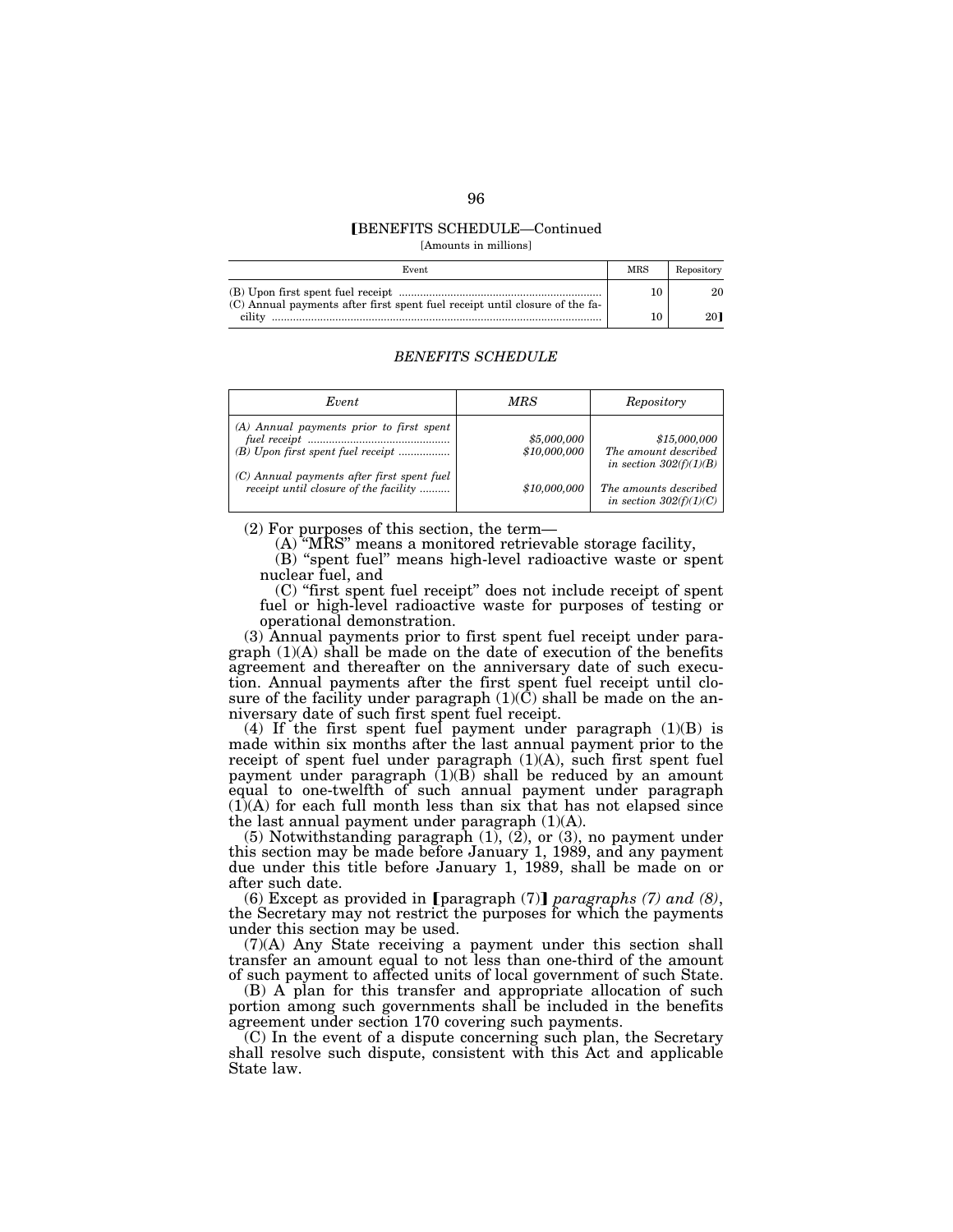*(8) None of the payments under this section may be used—* 

*(A) directly or indirectly to influence legislative action on any matter pending before Congress or a State legislature or for any lobbying activity as provided in section 1913 of title 18, United States Code;* 

*(B) for litigation purposes; or* 

*(C) to support multistate efforts or other coalition-building activities inconsistent with the siting, construction, or operation of the monitored retrievable storage facility or repository concerned.* 

(b) CONTENTS.—A benefits agreement under section 170 shall provide that—

(1) a Review Panel be established in accordance with section 172;

 $\Gamma(2)$  the State or Indian tribe that is party to such agreement waive its rights under title I to disapprove the recommendation of a site for a repository;

 $(3)$  (2) the parties to the agreement shall share with one another information relevant to the licensing process for the repository or monitored retrievable storage facility, as it becomes available;

 $(4)$  (3) the State or Indian tribe that is party to such agreement participate [in the design of the repository or monitored retrievable storage facility and in the preparation of documents required under law or regulations governing the effects of the facility on the public health and safety; and

 $(5)$  (4) the State or Indian tribe waive its rights, if any, to impact assistance under sections  $116(c)(1)(B)(ii)$ ,  $116(c)(2)$ ,  $11\bar{8}$ (b)(2)(A)(ii), and  $118$ (b)(3).

 $(c)$  The Secretary shall make payments to the States or affected Indian tribes under a benefits agreement under this section from the Waste Fund.] The Secretary shall make payments to the State *of Nevada under a benefits agreement concerning a repository under section 170 from the Waste Fund.* The signature of the Secretary on a valid benefits agreement under section 170 shall constitute a commitment by the United States to make payments in accordance with such agreement.

# *SEC. 172A. COVERED UNITS OF LOCAL GOVERNMENT.*

*(a) BENEFITS AGREEMENT.—Not earlier than 1 year after the date of enactment of this section, the Secretary may enter into a benefits agreement with any covered unit of local government concerning a repository for the acceptance of high-level radioactive waste or spent nuclear fuel in the State of Nevada.* 

\* \* \* \* \* \* \*

*(b) CONTENT OF AGREEMENTS.—In addition to any benefits to which a covered unit of local government is entitled under this Act, the Secretary shall make payments to such covered unit of local government that is a party to a benefits agreement under subsection (a) to mitigate impacts described in section 175(b).* 

*(c) PAYMENTS FROM WASTE FUND.—The Secretary shall make payments to a covered unit of local government under a benefits agreement under this section from the Waste Fund.* 

*(d) RESTRICTION ON USE.—None of the payments made pursuant to a benefits agreement under this section may be used—*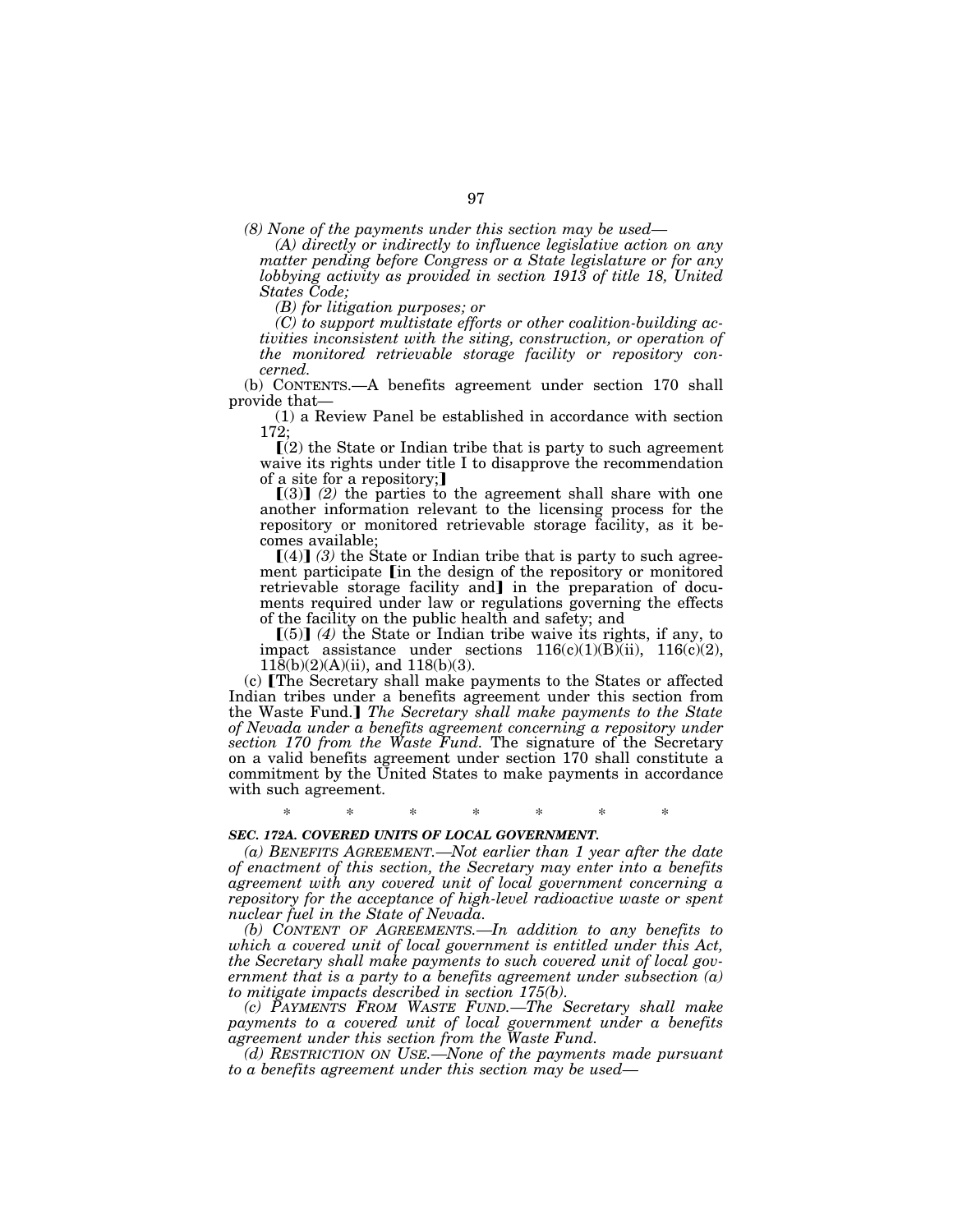*(1) directly or indirectly to influence legislative action on any matter pending before Congress or a State legislature or for any lobbying activity as provided in section 1913 of title 18, United States Code;* 

*(2) for litigation purposes; or* 

*(3) to support multistate efforts or other coalition-building activities inconsistent with the siting, construction, or operation of the repository.* 

*(e) CONSENT.—The acceptance or use of any of the benefits provided under a benefits agreement under this section by any covered unit of local government shall not be considered to be an expression of consent, express or implied, to the siting of a repository in the State of Nevada.* 

*(f) COVERED UNIT OF LOCAL GOVERNMENT DEFINED.—In this section, the term ''covered unit of local government'' means—* 

*(1) any affected unit of local government with respect to a repository; and* 

*(2) any unit of general local government in the State of Nevada.* 

### **TERMINATION**

SEC. 173. (a) IN GENERAL.—The Secretary may terminate a benefits agreement [under this title if] *under this title*—

(1) *concerning a repository or a monitored retrievable storage facility, if* the site under consideration is disqualified for its failure to comply with guidelines and technical requirements established by the Secretary in accordance with this Act; or

 $(2)$  [the Secretary determines that the Commission cannot license the facility within a reasonable time] *concerning a repository, if the Commission issues a final decision disapproving the issuance of a construction authorization for a repository under section 114(d)(1)*.

ø(b) TERMINATION BY STATE OR INDIAN TRIBE.—A State or Indian tribe may terminate a benefits agreement under this title only if the Secretary disqualifies the site under consideration for its failure to comply with technical requirements established by the Secretary in accordance with this Act or the Secretary determines that the Commission cannot license the facility within a reasonable time.

*(b) TERMINATION BY STATE OR INDIAN TRIBE.—A State, covered unit of local government (as defined in section 172A), or Indian tribe may only terminate a benefits agreement under this title—* 

*(1) concerning a repository or a monitored retrievable storage facility, if the Secretary disqualifies the site under consideration for its failure to comply with technical requirements established by the Secretary in accordance with this Act; or* 

*(2) concerning a repository, if the Commission issues a final decision disapproving the issuance of a construction authorization for a repository under section 114(d)(1).* 

(c) DECISIONS OF THE SECRETARY.—Decisions of the Secretary under this section shall be in writing, shall be available to Congress and the public, and are not subject to judicial review.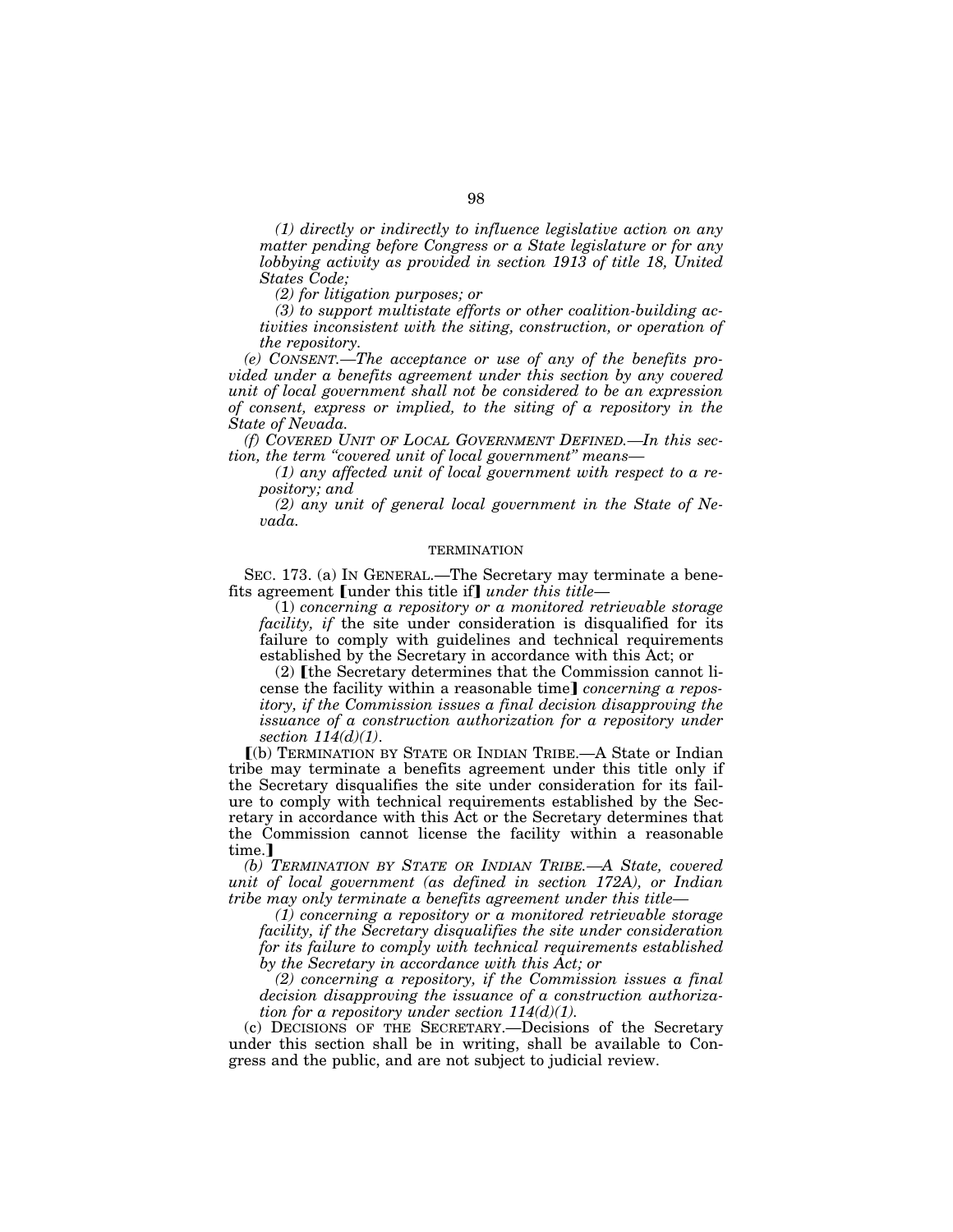# SUBTITLE G—OTHER BENEFITS

\* \* \* \* \* \* \*

### REPORT

SEC. 175. (a) IN GENERAL.—Within one year of the date of the enactment of the [Nuclear Waste Policy Amendments Act of 1987] *Nuclear Waste Policy Amendments Act of 2017*, the Secretary shall report to Congress on the potential impacts of locating a repository at the Yucca Mountain site, including the recommendations of the Secretary for mitigation of such impacts and a statement of which impacts should be dealt with by the Federal Government, which should be dealt with by the State with State resources, including the benefits payments under section 171, and which should be a joint Federal-State responsibility. The report under this subsection shall include the analysis of the Secretary of the authorities available to mitigate these impacts and the appropriate sources of funds for such mitigation.

(b) IMPACTS TO BE CONSIDERED.—Potential impacts to be addressed in the report under this subsection (a) shall include impacts on—

(1) education, including facilities and personnel for elementary and secondary schools, community colleges, vocational and technical schools and universities;

(2) public health, including the facilities and personnel for treatment and distribution of water, the treatment of sewage, the control of pests and the disposal of solid waste;

(3) law enforcement, including facilities and personnel for the courts, police and sheriff's departments, district attorneys and public defenders and prisons;

(4) fire protection, including personnel, the construction of fire stations, and the acquisition of equipment;

(5) medical care, including emergency services and hospitals;

(6) cultural and recreational needs, including facilities and personnel for libraries and museums and the acquisition and expansion of parks;

 $(7)$  distribution of public lands to allow for the timely expansion of existing, or creation of new, communities and the construction of necessary residential and commercial facilities;

(8) vocational training and employment services;

(9) social services, including public assistance programs, vocational and physical rehabilitation programs, mental health services, and programs relating to the abuse of alcohol and controlled substances;

(10) transportation, including any roads, terminals, airports, bridges, or railways associated with the facility and the repair and maintenance of roads, terminals, airports, bridges, or railways damaged as a result of the construction, operation, and closure of the facility;

(11) equipment and training for State and local personnel in the management of accidents involving high-level radioactive waste;

(12) availability of energy;

(13) tourism and economic development, including the potential loss of revenue and future economic growth; and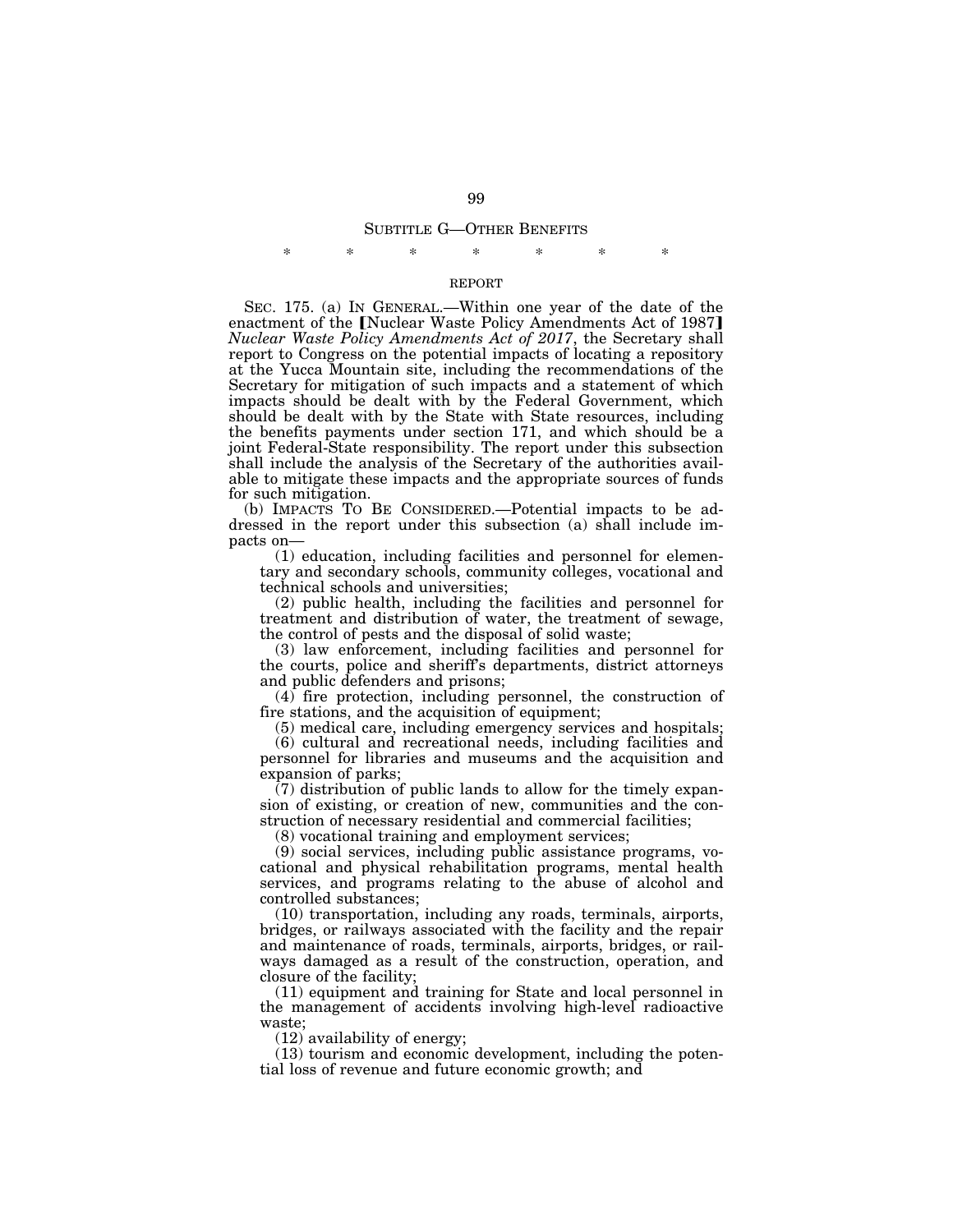(14) other needs of the State and local governments that would not have arisen but for the characterization of the site and the constructions operation, and eventual closure of the repository facility.

## *SEC. 176. PRIORITY FUNDING FOR CERTAIN INSTITUTIONS OF HIGHER EDUCATION.*

*(a) IN GENERAL.—In providing any funding to institutions of higher education from the Waste Fund, the Secretary shall prioritize institutions of higher education that are located in the State of Nevada.* 

*(b) DEFINITION.—In this section, the term ''institution of higher education'' has the meaning given that term in section 101 of the Higher Education Act of 1965 (20 U.S.C. 1001).* 

# SUBTITLE H—TRANSPORTATION

### TRANSPORTATION

SEC. 180. (a) No spent nuclear fuel or high-level radioactive waste may be transported by or for the Secretary under subtitle A or under subtitle C except in packages that have been certified for such purposes by the Commission.

(b) The Secretary shall abide by regulations of the Commission regarding advance notification of State and local governments prior to transportation of spent nuclear fuel or high-level radioactive waste under subtitle A or under subtitle C.

(c) *TRAINING AND ASSISTANCE*.— *(1) TRAINING*.—The Secretary shall provide technical assistance and funds to States for training for public safety officials of appropriate units of local government and Indian tribes through whose jurisdiction the Secretary plans to transport spent nuclear fuel or high-level radioactive waste under subtitle A or under subtitle C. Training shall cover procedures required for safe routine transportation of these materials, as well as procedures for dealing with emergency response situa- $\frac{1}{\pi}$  The Waste Fund

*(2) ASSISTANCE.—The Secretary shall, subject to the availability of appropriations, provide in-kind, financial, technical, and other appropriate assistance, for safety activities related to the transportation of high-level radioactive waste or spent nuclear fuel, to any entity receiving technical assistance or funds under paragraph (1).* 

*(3) SOURCE OF FUNDING*.—*The Waste Fund* shall be the source of funds for work carried out under this subsection.

# TITLE II—RESEARCH, DEVELOPMENT, AND DEMONSTRA-TION REGARDING DISPOSAL OF HIGH-LEVEL RADIO-ACTIVE WASTE AND SPENT NUCLEAR FUEL

\* \* \* \* \* \* \*

# **SUBSEABED DISPOSAL**

**SEC. 224.** 

 $(a)$  OFFICE OF SUBSEABED DISPOSAL RESEARCH.—(1) There is hereby established an Office of Subseabed Disposal Research within the Office of Science of the Department of Energy. The Office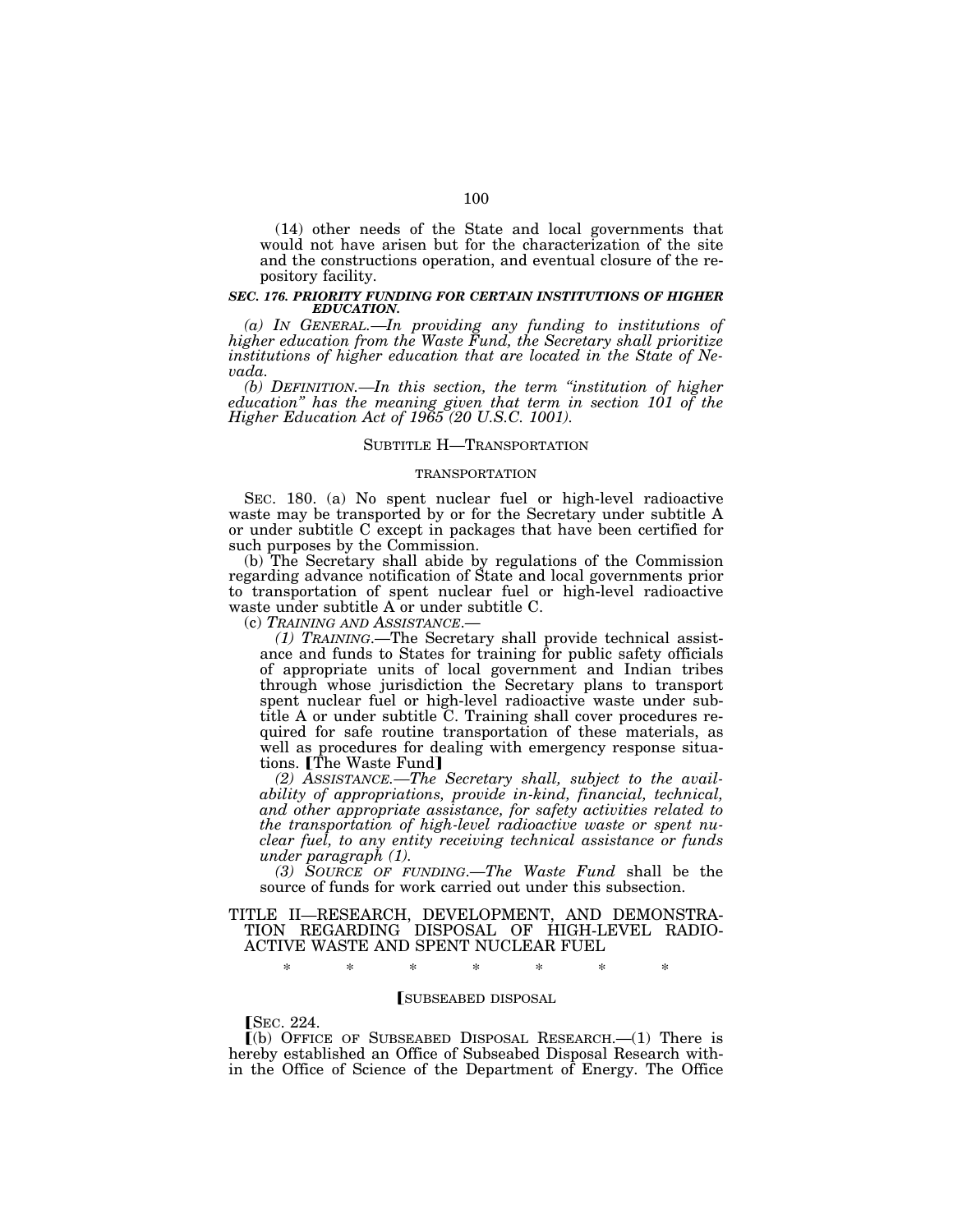shall be headed by the Director, who shall be member of the Senior Executive Service appointed by the Director of the Office of Science, and compensated at a rate determined by applicable law.

ø(2) The Director of the Office of Subseabed Disposal Research shall be responsible for carrying out research, development, and demonstration activities on all aspects of subseabed disposal of high-level radioactive waste and spent nuclear fuel, subject to the general supervision of the Secretary. The Director of the Office shall be directly responsible to the Director of the Office of Science, and the first such Director shall be appointed within 30 days of the date of enactment of the Nuclear Waste Policy Amendments Act of 1987.

 $(3)$  In carrying out his responsibilities under this Act, the Secretary may make grants to, or enter into contracts with, the Subseabed Consortium described in subsection (d) of this section, and other persons.

 $(4)(A)$  Within 60 days of the date of enactment of the Nuclear Waste Policy Amendments Act of 1987, the Secretary shall establish a university-based Subseabed Consortium involving leading oceanographic universities and institutions, national laboratories, and other organizations to investigate the technical and institutional feasibility of subseabed disposal.

ø(B) The Subseabed Consortium shall develop a research plan and budget to achieve the following objectives by 1995:

ø(i) demonstrate the capacity to identify and characterize potential subseabed disposal sites;

ø(ii) develop conceptual designs for a subseabed disposal system, including estimated costs and institutional requirements; and

ø(iii) identify and assess the potential impacts of subseabed disposal on the human and marine environment.

 $\Gamma$ (C) In 1990, and again in 1995, the Subseabed Consortium shall report to Congress on the progress being made in achieving the objectives of paragraph  $(2)$ .]

# TITLE III—OTHER PROVISIONS RELATING TO RADIOACTIVE WASTE

# \* \* \* \* \* \* \*

### NUCLEAR WASTE FUND

SEC. 302. (a) CONTRACTS.—(1) In the performance of his functions under this Act, the Secretary is authorized to enter into contracts with any person who generates or holds title to high-level radioactive waste, or spent nuclear fuel, of domestic origin for the acceptance of title, subsequent transportation, and disposal of such waste or spent fuel. Such contracts shall provide for payment to the Secretary of fees pursuant to [paragraphs (2) and (3)] *paragraphs (2), (3), and (4)* sufficient to offset expenditures described in subsection (d).

(2) For electricity generated by a civilian nuclear power reactor and sold on or after the date 90 days after the date of enactment of this Act, the fee under paragraph (1) shall be equal to 1.0 mil per kilowatt-hour.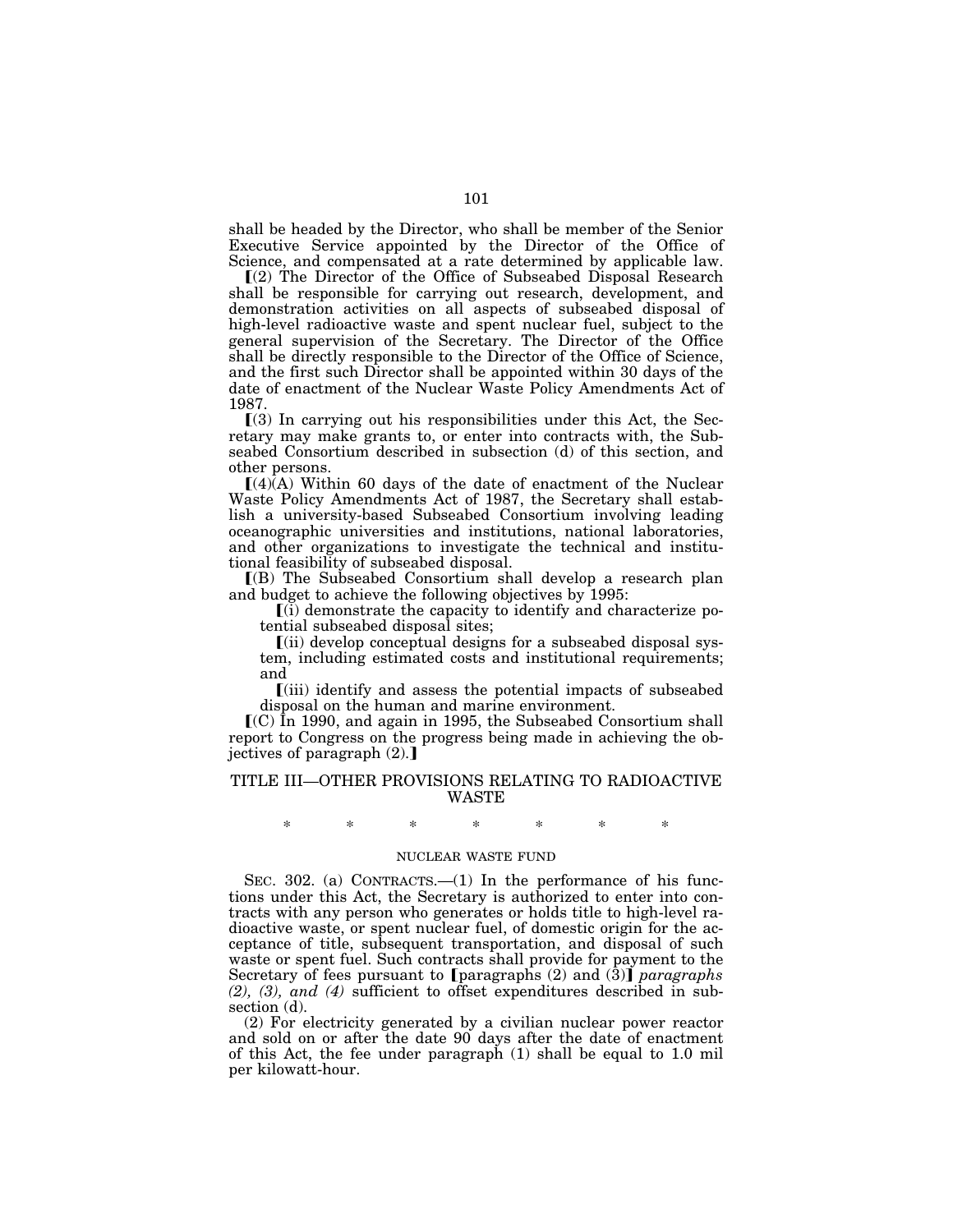(3) For spent nuclear fuel, or solidified high-level radioactive waste derived from spent nuclear fuel, which fuel was used to generate electricity in a civilian nuclear power reactor prior to the application of the fee under paragraph (2) to such reactor, the Secretary shall, not later than 90 days after the date of enactment of this Act, establish a 1 time fee per kilogram of heavy metal in spent nuclear fuel, or in solidified high-level radioactive waste. Such fee shall be in an amount equivalent to an average charge of 1.0 mil per kilowatt-hour for electricity generated by such spent nuclear fuel, or such solidified high-level waste derived therefrom, to be collected from any person delivering such spent nuclear fuel or high-level waste, pursuant to section 123, to the Federal Government. Such fee shall be paid to the Treasury of the United States and shall be deposited in the separate fund established by subsection (c)  $[126(b)]$ . In paying such a fee, the person delivering spent fuel, or solidified high-level radioactive wastes derived therefrom, to the Federal Government shall have no further financial obligation to the Federal Government for the long-term storage and permanent disposal of such spent fuel, or the solidified high-level radioactive waste derived therefrom.

 $(4)$  Not later than

*(4) ASSESSMENT, COLLECTION, AND PAYMENT OF FEES.—* 

*(A) ASSESSMENT OF FEES.—Not later than* 180 days after **The date of enactment of this Act** *l* the date of enactment of the *Nuclear Waste Policy Amendments Act of 2017*, the Secretary shall establish procedures for the [collection and payment] as*sessment* of the fees established by paragraph (2) and paragraph (3). The Secretary shall annually review the amount of the fees established by paragraphs (2) and (3) above to evaluate whether *[collection of the fee] such amount* will provide sufficient revenues to offset the costs as defined in subsection (d) herein. In the event the Secretary determines that either insufficient or excess revenues are being collected *will result from such amounts*, in order to recover the costs incurred by the Federal Government that are specified in subsection (d), the Secretary shall propose an adjustment to the fee to [insure] *ensure* full cost recovery. The Secretary shall immediately transmit this proposal for such an adjustment to Congress. The adjusted fee proposed by the Secretary shall be effective after [a period of 90 days of continuous session have elapsed following the receipt of such transmittal unless during such 90-day period either House of Congress adopts a resolution disapproving the Secretary's proposed adjustment in accordance with the procedures set forth for congressional review of an energy action under section 551 of the Energy Policy and Conservation Act.] *the date that is 180 days after the date of such transmittal.* 

*(B) COLLECTION AND PAYMENT OF FEES.—* 

*(i) IN GENERAL.—Not later than 180 days after the date of enactment of Nuclear Waste Policy Amendments Act of 2017, the Secretary shall establish procedures for the collection and payment of the fees established by paragraph (2) and paragraph (3), or adjusted pursuant to subparagraph (A).*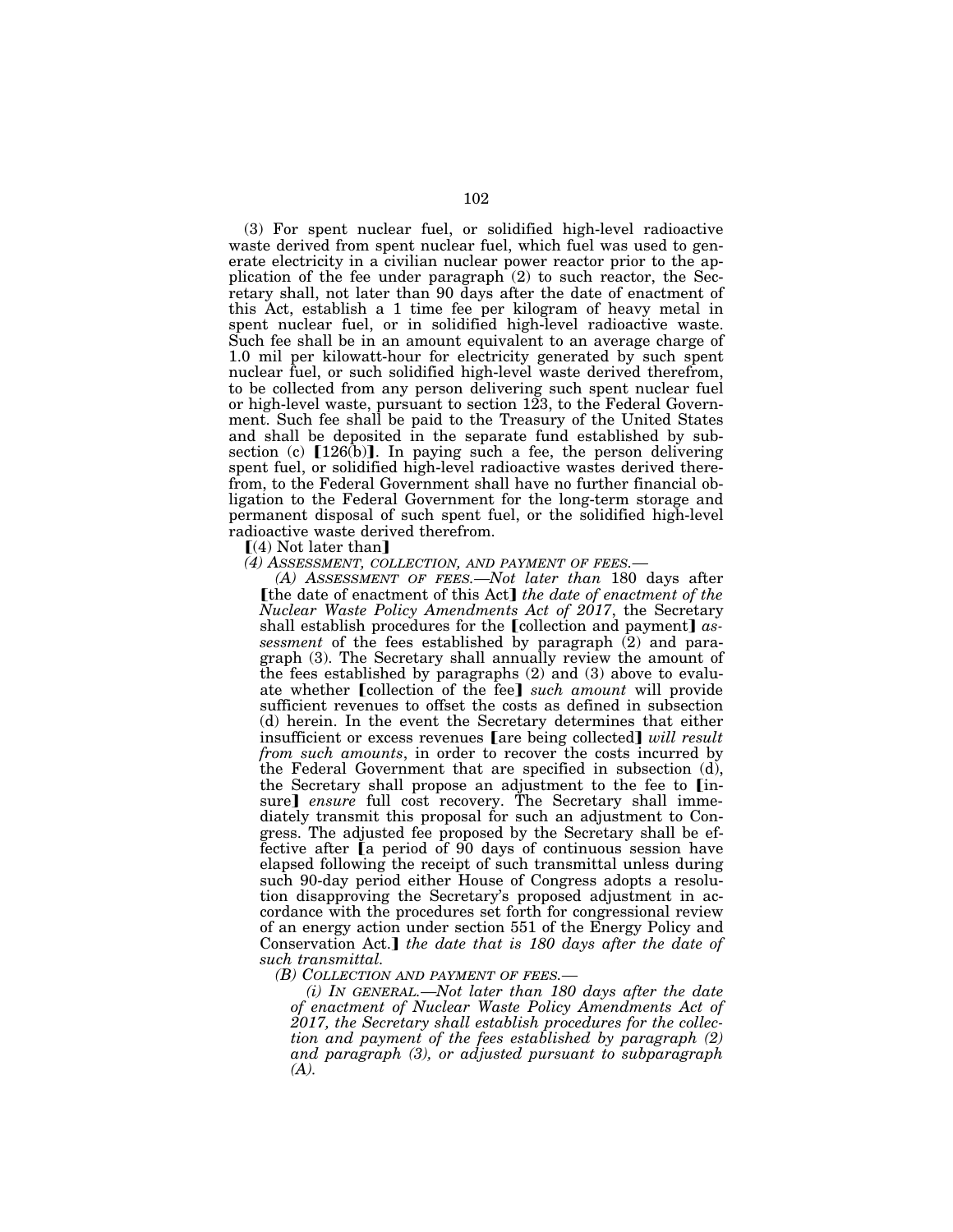*(ii) LIMITATION ON COLLECTION.—The Secretary may not collect a fee established under paragraph (2), including a fee established under paragraph (2) and adjusted pursuant to subparagraph (A)—* 

*(I) until the date on which the Commission issues a final decision approving or disapproving the issuance of a construction authorization for a repository under section 114(d)(1); and* 

*(II) after such date, in an amount that will cause the total amount of fees collected under this subsection in any fiscal year to exceed 90 percent of the amounts appropriated for that fiscal year for purposes described in subsection (d).* 

*(iii) PAYMENT OF FULL AMOUNTS.—Notwithstanding the noncollection of a fee by the Secretary pursuant to clause (ii) in any fiscal year, a person who has entered into a contract with the Secretary under this subsection shall pay any uncollected amounts when determined necessary by the Secretary, subject to clause (ii), for purposes described in subsection (d).* 

(5) Contracts entered into under this section shall provide that— (A) following commencement of operation of a repository, the Secretary shall take title to the high-level radioactive waste or spent nuclear fuel involved as expeditiously as practicable upon the request of the generator or owner of such waste or spent fuel; and

(B) in return for the payment of fees established by this section, the Secretary, beginning not later than January 31, 1998, will dispose of the high-level radioactive waste or spent nuclear fuel involved as provided in this subtitle.

(6) The Secretary shall establish in writing criteria setting forth the terms and conditions under which such disposal services shall be made available.

(b) ADVANCE CONTRACTING REQUIREMENT.—(1)(A) The Commission shall not issue or renew a license to any person to use a utilization or production facility under the authority of section 103 or 104 of the Atomic Energy Act of 1954 (42 U.S.C. 2133, 2134) unless—

(i) such person has entered into a contract with the Secretary under this section; or

(ii) the Secretary affirms in writing that such person is actively and in good faith negotiating with the Secretary for a contract under this section.

(B) The Commission, as it deems necessary or appropriate, may require as a precondition to the issuance or renewal of a license under section 103 or 104 of the Atomic Energy Act of 1954 (42 U.S.C. 2133, 2134) that the applicant for such license shall have entered into an agreement with the Secretary for the disposal of high-level radioactive waste and spent nuclear fuel that may result from the use of such license.

(2) Except as provided in paragraph (1), no spent nuclear fuel or high-level radioactive waste generated or owned by any person (other than a department of the United States referred to in section 101 or 102 of title 5, United States Code) may be disposed of by the Secretary in any repository constructed under this Act unless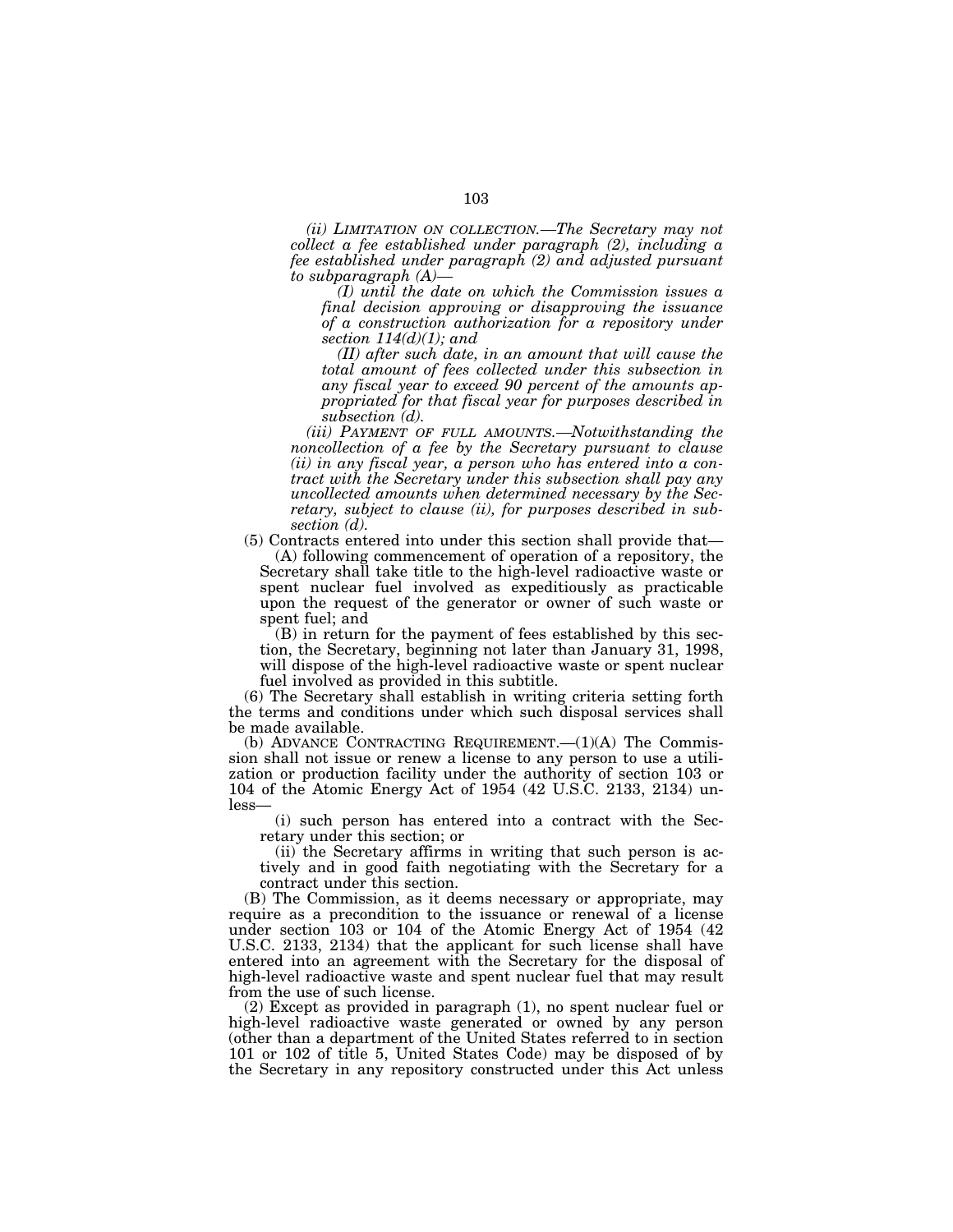the generator or owner of such spent fuel or waste has entered into a contract with the Secretary under this section by not later than—

(A) June 30, 1983; or

(B) the date on which such generator or owner commences generation of, or takes title to, such spent fuel or waste;

whichever occurs later.

(3) The rights and duties of a party to a contract entered into under this section may be assignable with transfer of title to the spent nuclear fuel or high-level radioactive waste involved.

(4) No high-level radioactive waste or spent nuclear fuel generated or owned by any department of the United States referred to in section 101 or 102 of title 5, United States Code, may be disposed of by the Secretary in any repository constructed under this Act unless such department transfers to the Secretary, for deposit in the Nuclear Waste Fund, amounts equivalent to the fees that would be paid to the Secretary under the contracts referred to in this section if such waste or spent fuel were generated by any other person.

(c) ESTABLISHMENT OF NUCLEAR WASTE FUND.—There hereby is established in the Treasury of the United States a separate fund, to be known as the Nuclear Waste Fund. The Waste Fund shall consist of—

(1) all receipts, proceeds, and recoveries realized by the Secretary under subsections (a), (b), and (e), which shall be deposited in the Waste Fund immediately upon their realization;

(2) any appropriations made by the Congress to the Waste Fund; and

(3) any unexpended balances available on the date of the enactment of this Act for functions or activities necessary or incident to the disposal of civilian high-level radioactive waste or civilian spent nuclear fuel, which shall automatically be transferred to the Waste Fund on such date.

(d) USE OF WASTE FUND.—The Secretary may make expenditures from the Waste Fund, subject to subsection (e), only for purposes of radioactive waste disposal activities under titles I and II, including—

(1) the identification, development, licensing, construction, operation, decommissioning, and post-decommissioning [maintenance and monitoring of any repository, monitored, retrievable storage facility or test and evaluation facility constructed under this Act;¿ *maintenance and monitoring of any repository or test and evaluation facility constructed under this Act;* 

(2) the conducting of nongeneric research, development, and demonstration activities under this Act;

(3) the administrative cost of the radioactive waste disposal program;

(4) any costs that may be incurred by the Secretary in connection with the transportation, treating, or packaging of spent nuclear fuel or high-level radioactive waste [to be disposed of in a repository, to be stored in a monitored, retrievable storage site or to be used in a test and evaluation facility; *to be disposed of in a repository or to be used in a test and evaluation facility;* 

(5) the costs associated with acquisition, design, modification, replacement, operation, and construction of facilities [at a re-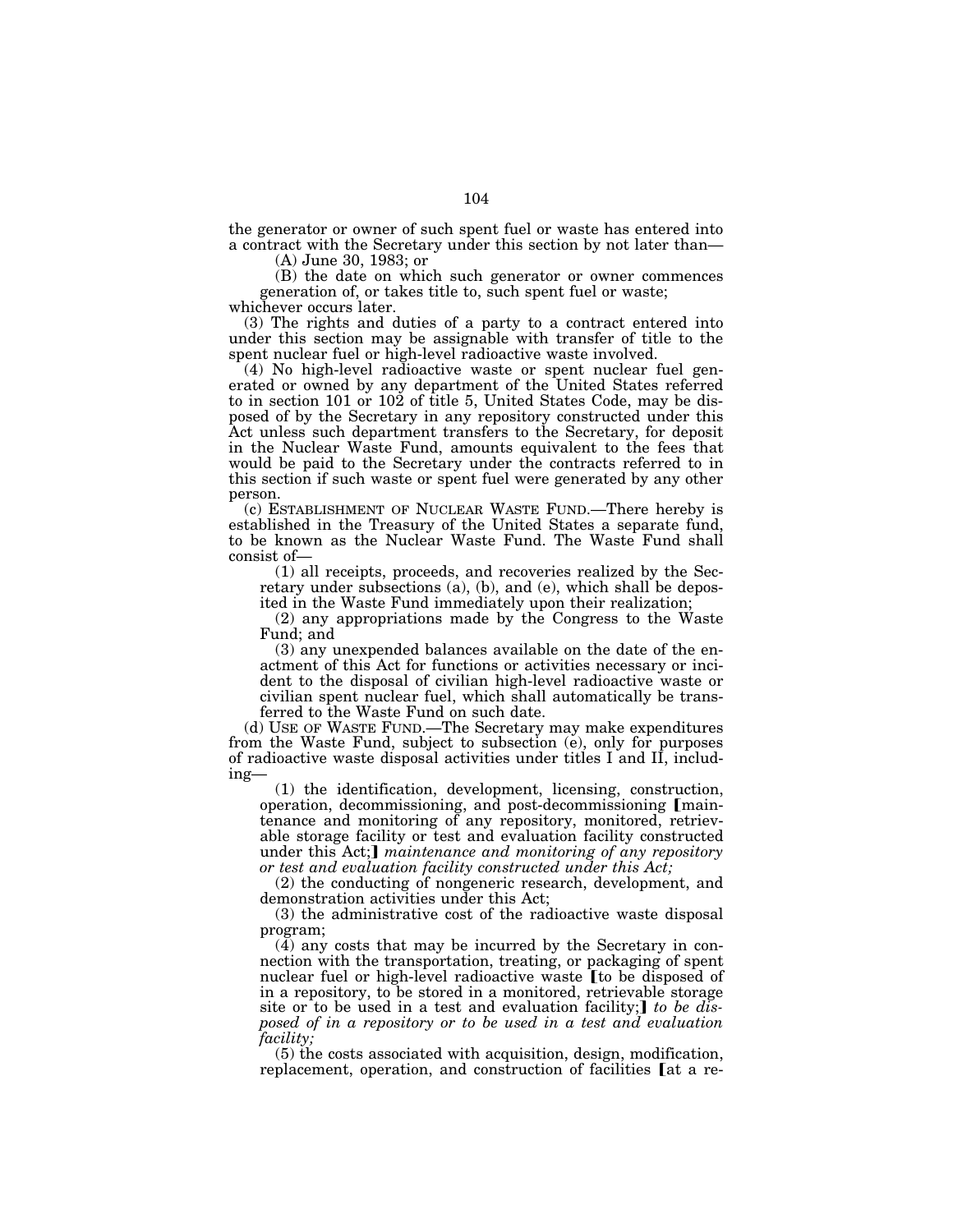pository site, a monitored, retrievable storage site or a test and evaluation facility site and necessary or incident to such repository, monitored, retrievable storage facility or test and evaluation facility; and at a repository site or a test and evaluation *facility site and necessary or incident to such repository or test and evaluation facility;* 

(6) the provision of assistance to States, units of general local government, and Indian tribes under sections 116, 118, and 219[.*]; and* 

*(7) payments under benefits agreements for a repository entered into under section 170 or 172A.* 

No amount may be expended by the Secretary under this subtitle for the construction or expansion of any facility unless such construction or expansion is expressly authorized by this or subsequent legislation. The Secretary hereby is authorized to construct one repository and one test and evaluation facility.

(e) ADMINISTRATION OF WASTE FUND.—(1) The Secretary of the Treasury shall hold the Waste Fund and, after consultation with the Secretary, annually report to the Congress on the financial condition and operations of the Waste Fund during the preceding fiscal year.

(2) The Secretary shall submit the budget of the Waste Fund to the Office of Management and Budget [triennially] *annually* along with the budget of the Department of Energy submitted at such time in accordance with chapter 11 of title 31, United States Code. The budget of the Waste Fund shall consist of the estimates made by the Secretary of expenditures from the Waste Fund and other relevant financial matters for the succeeding 3 fiscal years, and shall be included in the Budget of the United States Government. The Secretary may make expenditures from the Waste Fund, subject to appropriations which shall remain available until expended. Appropriations shall be subject to triennial authorization.

(3) If the Secretary determines that the Waste Fund contains at any time amounts in excess of current needs, the Secretary may request the Secretary of the Treasury to invest such amounts, or any portion of such amounts as the Secretary determines to be appropriate, in obligations of the United States—

(A) having maturities determined by the Secretary of the Treasury to be appropriate to the needs of the Waste Fund; and

(B) bearing interest at rates determined to be appropriate by the Secretary of the Treasury, taking into consideration the current average market yield on outstanding marketable obligations of the United States with remaining periods to maturity comparable to the maturities of such investments, except that the interest rate on such investments shall not exceed the average interest rate applicable to existing borrowings.

(4) Receipts, proceeds, and recoveries realized by the Secretary under this section, and expenditures of amounts from the Waste Fund, shall be exempt from annual apportionment under the provisions of subchapter II of chapter 15 of title 31, United States Code.

(5) If at any time the moneys available in the Waste Fund are insufficient to enable the Secretary to discharge his responsibilities under this subtitle, the Secretary shall issue to the Secretary of the Treasury obligations in such forms and denominations, bearing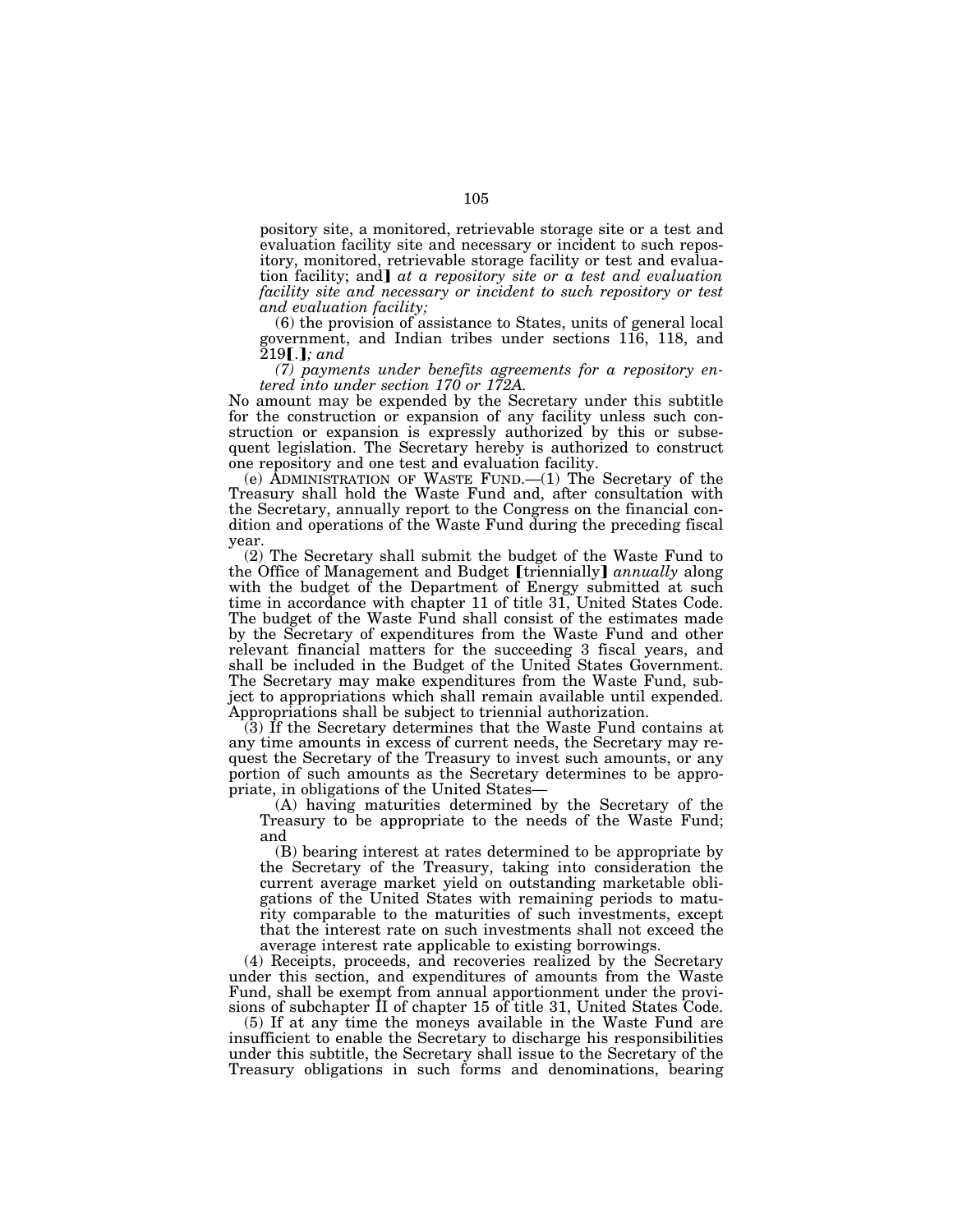such maturities, and subject to such terms and conditions as may be agreed to by the Secretary and the Secretary of the Treasury. The total of such obligations shall not exceed amounts provided in appropriation Acts. Redemption of such obligations shall be made by the Secretary from moneys available in the Waste Fund. Such obligations shall bear interest at a rate determined by the Secretary of the Treasury, which shall be not less than a rate determined by taking into consideration the average market yield on outstanding marketable obligations of the United States of comparable maturities during the month preceding the issuance of the obligations under this paragraph. The Secretary of the Treasury shall purchase any issued obligations, and for such purpose the Secretary of the Treasury is authorized to use as a public debt transaction the proceeds from the sale of any securities issued under chapter 31 of title 31, United States Code, and the purposes for which securities may be issued under such Act are extended to include any purchase of such obligations. The Secretary of the Treasury may at any time sell any of the obligations acquired by him under this paragraph. All redemptions, purchases, and sales by the Secretary of the Treasury of obligations under this paragraph shall be treated as public debt transactions of the United States.

(6) Any appropriations made available to the Waste Fund for any purpose described in subsection (d) shall be repaid into the general fund of the Treasury, together with interest from the date of availability of the appropriations until the date of repayment. Such interest shall be paid on the cumulative amount of appropriations available to the Waste Fund, less the average undisbursed cash balance in the Waste Fund account during the fiscal year involved. The rate of such interest shall be determined by the Secretary of the Treasury taking into consideration the average market yield during the month preceding each fiscal year on outstanding marketable obligations of the United States of comparable maturity. Interest payments may be deferred with the approval of the Secretary of the Treasury, but any interest payments so deferred shall themselves bear interest.

*(f) AVAILABILITY OF CERTAIN AMOUNTS.—* 

*(1) IN GENERAL.—Notwithstanding any other provision of this section, for the purposes described in subsection (d) that are specified in subparagraphs (A) through (E) of this paragraph, the following amounts from the Waste Fund shall be available to the Secretary without further appropriation:* 

*(A) An amount equal to 1 percent of 2017 Waste Fund amounts, on the date on which high-level radioactive waste or spent nuclear fuel is received at the Yucca Mountain site, and in each of the 25 years thereafter, for costs associated with construction and operation of a repository or facilities at the Yucca Mountain site.* 

*(B) An amount equal to 1 percent of 2017 Waste Fund amounts, on the date on which high-level radioactive waste or spent nuclear fuel is received at the Yucca Mountain site, to make payments under a benefits agreement entered into under section 170 with the State of Nevada concerning a repository.*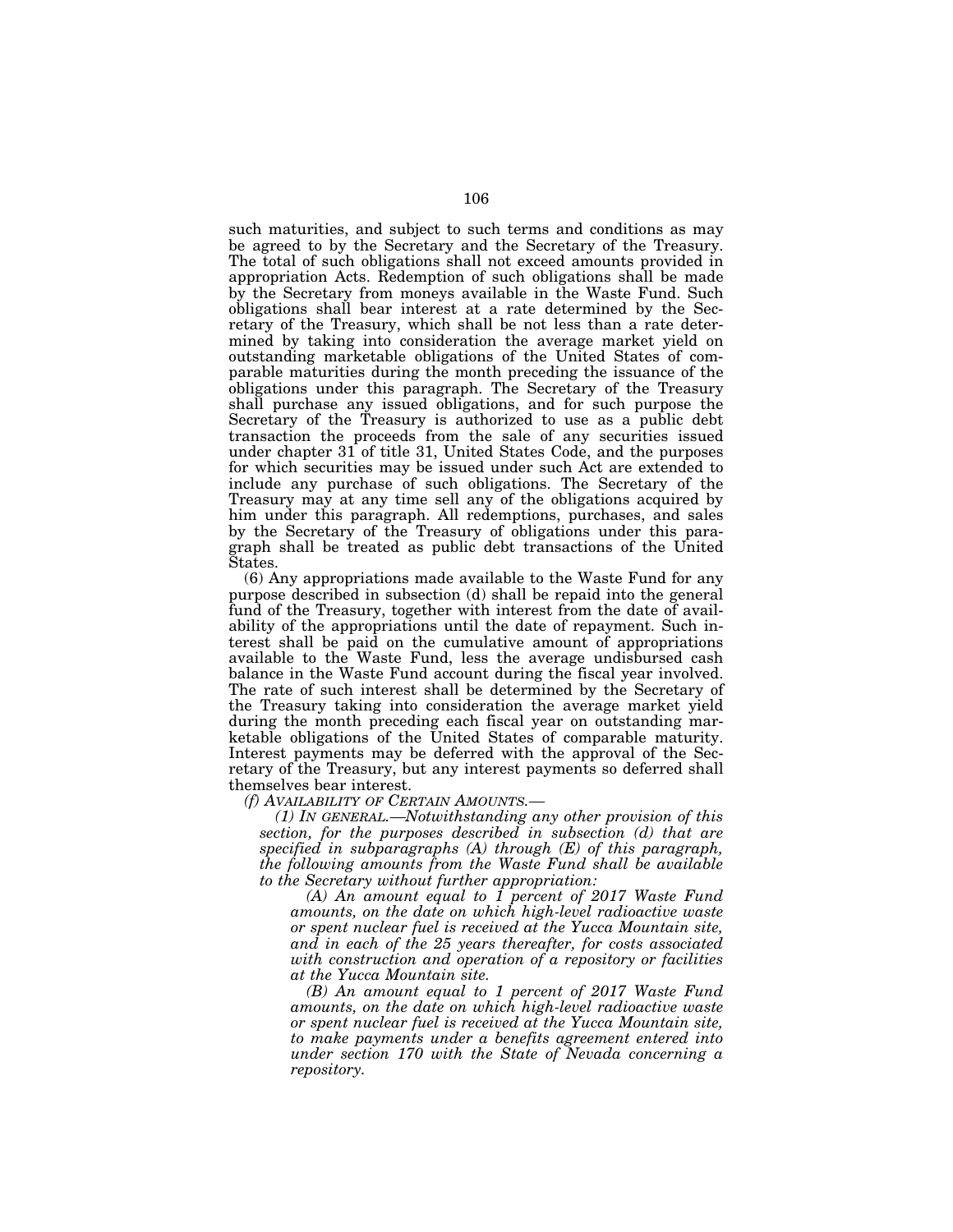*(C) An amount equal to 0.1 percent of 2017 Waste Fund amounts, on the date that is one year after the date on which high-level radioactive waste or spent nuclear fuel is received at the Yucca Mountain site, and in each year thereafter until closure of the repository, to make payments under a benefits agreement entered into under section 170 with the State of Nevada concerning a repository.* 

*(D) An amount equal to 20 percent of 2017 Waste Fund amounts, on the date on which monitoring of the repository during the decommissioning period commences, for waste package and drip shield fabrication activities.* 

*(E) An amount equal to the amount of any fee collected pursuant to subsection (a)(3) after the date of enactment of the Nuclear Waste Policy Amendments Act of 2017, on the date on which such fee is collected, for costs associated with construction and operation of a repository or facilities at the Yucca Mountain site.* 

*(2) 2017 WASTE FUND AMOUNTS.—For purposes of this subsection, the term ''2017 Waste Fund amounts'' means the amounts in the Waste Fund on the date of enactment of the Nuclear Waste Policy Amendments Act of 2017.* 

\* \* \* \* \* \* \*

#### OFFICE OF CIVILIAN RADIOACTIVE WASTE MANAGEMENT

SEC. 304. (a) ESTABLISHMENT.—There hereby is established within the Department of Energy an Office of Civilian Radioactive Waste Management. The Office shall be headed by a Director, who shall be appointed by the President, by and with the advice and consent of the Senate, and who shall be compensated at the rate payable for level IV of the Executive Schedule under section 5315 of title 5, United States Code.

ø(b) FUNCTIONS OF DIRECTOR.—The Director of the Office shall be responsible for carrying out the functions of the Secretary under this Act, subject to the general supervision of the Secretary. The Director of the Office shall be directly responsible to the Sec $begin{array}{c} \text{retary.} \ (b) \text{ } DIRECTOR. \ \end{array}$ 

(1) FUNCTIONS.—The Director of the Office shall be respon*sible for carrying out the functions of the Secretary under this Act. The Director of the Office shall report directly to the Secretary.* 

*(2) QUALIFICATIONS.—The Director of the Office shall be appointed from among persons who have extensive expertise and experience in organizational and project management.* 

*(3) TENURE.—The Director of the Office may serve not more than two 5-year terms.* 

*(4) SERVICE DURING INTERIM PERIOD.—Upon expiration of the Director's term, the Director may continue to serve until the earlier of—* 

*(A) the date on which a new Director is confirmed; or* 

*(B) the date that is one year after the date of such expiration.* 

*(5) REMOVAL.—The President may remove the Director only for inefficiency, neglect of duty, or malfeasance in office. If the*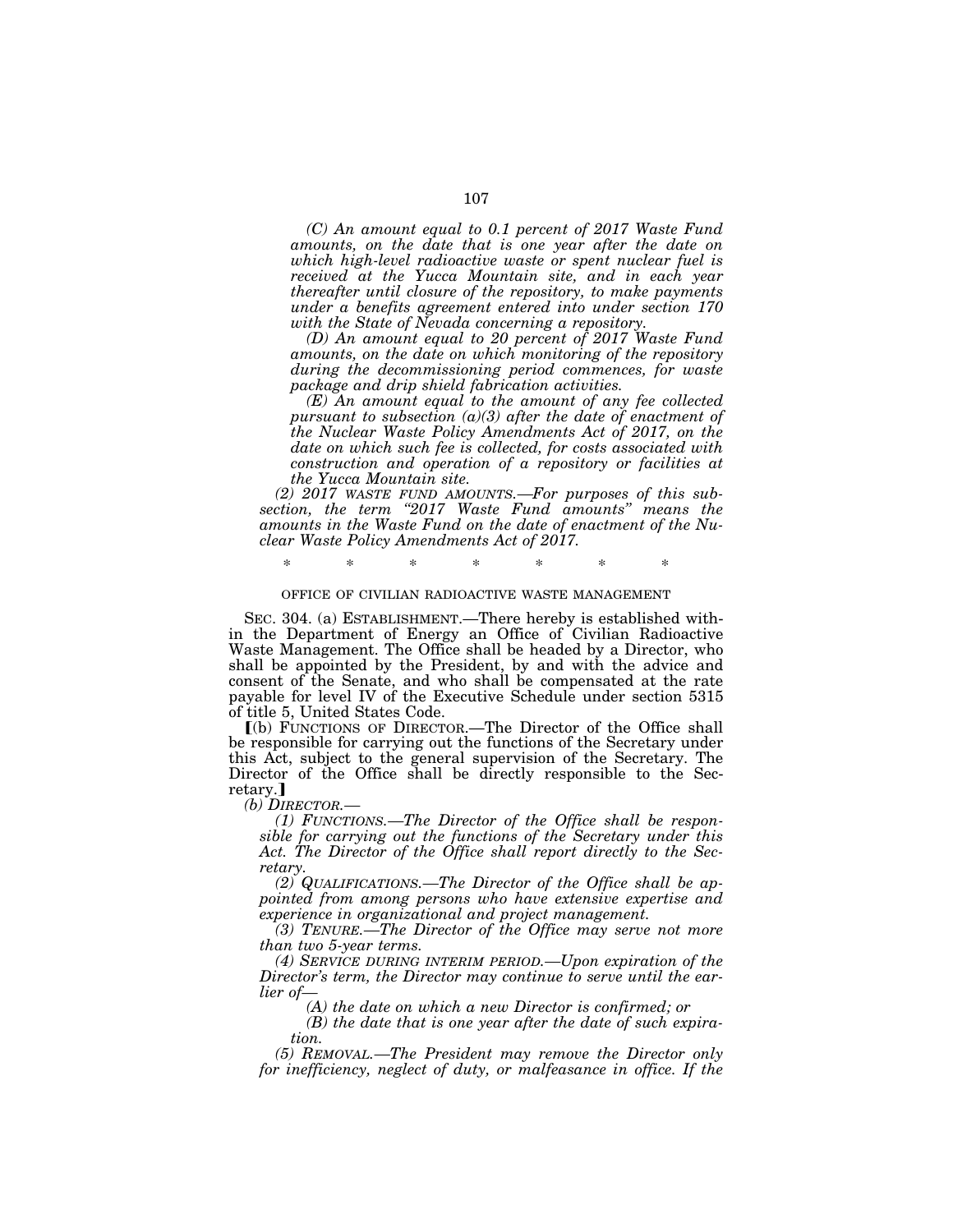# *President removes the Director, the President shall submit to Congress a statement explaining the reason for such removal.*

(c) ANNUAL REPORT TO CONGRESS.—The Director of the Office shall annually prepare and submit to the Congress a comprehensive report on the activities and expenditures of the Office.

(d) AUDIT BY GAO.—If requested by either House of the Congress (or any committee thereof) or if considered necessary by the Comptroller General, the General Accounting Office shall conduct an audit of the Office, in accord with such regulations as the Comptroller General may prescribe. The Comptroller General shall have access to such books, records, accounts, and other materials of the Office as the Comptroller General determines to be necessary for the preparation of such audit. The Comptroller General shall submit a report on the results of each audit conducted under this section.

**DEPARTMENT OF ENERGY ORGANIZATION ACT** 

\* \* \* \* \* \* \*

\* \* \* \* \* \* \*

# TITLE II—ESTABLISHMENT OF THE DEPARTMENT

\* \* \* \* \* \* \*

# ASSISTANT SECRETARIES

SEC. 203. (a) There shall be in the Department 8 Assistant Secretaries, each of whom shall be appointed by the President, by and with the advice and consent of the Senate; who shall be compensated at the rate provided for at level IV of the Executive Schedule under section 5315 of title 5, United States Code; and who shall perform, in accordance with applicable law, such of the functions transferred or delegated to, or vested in, the Secretary as he shall prescribe in accordance with the provisions of this Act. The functions which the Secretary shall assign to the Assistant Secretaries include, but are not limited to, the following:

(1) Energy resource applications, including functions dealing with management of all forms of energy production and utilization, including fuel supply, electric power supply, enriched uranium production, energy technology programs, and the management of energy resource leasing procedures on Federal lands.

(2) Energy research and development functions, including the responsibility for policy and management of research and development for all aspects of—

(A) solar energy resources;

(B) geothermal energy resources;

(C) recycling energy resources;

(D) the fuel cycle for fossil energy resources; and

(E) the fuel cycle for nuclear energy resources.

(3) Environmental responsibilities and functions, including advising the Secretary with respect to the conformance of the Department's activities to environmental protection laws and principles, and conducting a comprehensive program of re-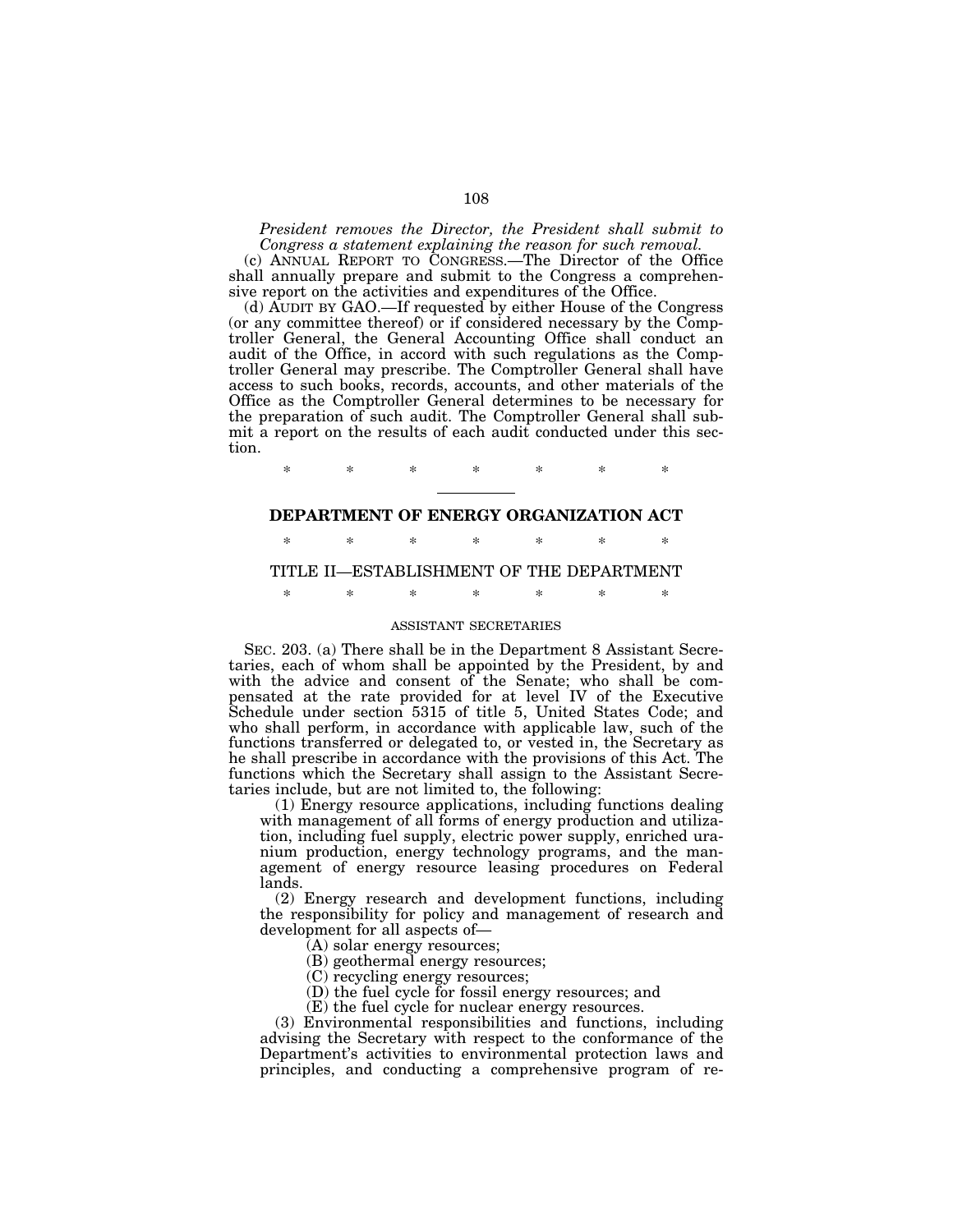search and development on the environmental effects of energy technologies and programs.

(4) International programs and international policy functions, including those functions which assist in carrying out the international energy purposes described in section 102 of this Act.

(6) Intergovernmental policies and relations including responsibilities for assuring that national energy policies are reflective of and responsible to the needs of State and local governments, and for assuring that other components of the Department coordinate their activities with State and local governments, where appropriate, and develop intergovernmental communications with State and local governments.

(7) Competition and consumer affairs, including responsibilities for the promotion of competition in the energy industry and for the protection of the consuming public in the energy policymaking processes, and assisting the Secretary in the formulation and analysis of policies, rules, and regulations relating to competition and consumer affairs.

 $\varepsilon$ (8) Nuclear waste management responsibilities, including-

 $(A)$  the establishment of control over existing Government facilities for the treatment and storage of nuclear wastes, including all containers, casks, buildings, vehicles, equipment, and all other materials associated with such facilities;

 $I(B)$  the establishment of control over all existing nuclear waste in the possession or control of the Government and all commercial nuclear waste presently stored on other than the site of a licensed nuclear power electric generating facility, except that nothing in this paragraph shall alter or effect title to such waste;

 $\mathcal{L}(\mathcal{C})$  the establishment of temporary and permanent facilities for storage, management, and ultimate disposal of nuclear wastes;

 $\mathbf{I}(\mathbf{D})$  the establishment of facilities for the treatment of nuclear wastes;

 $I(E)$  the establishment of programs for the treatment, management, storage, and disposal of nuclear wastes;

 $\Gamma(F)$  the establishment of fees or user charges for nuclear waste treatment or storage facilities, including fees to be charged Government agencies; and

 $[(G)$  the promulgation of such rules and regulations to implement the authority described in this paragraph,

except that nothing in this section shall be construed as granting to the Department regulatory functions presently within the Nuclear Regulatory Commission, or any additional functions than those already conferred by law.]

(9) Energy conservation functions, including the development of comprehensive energy conservation strategies for the Nation, the planning and implementation of major research and demonstration programs for the development of technologies and processes to reduce total energy consumption, the administration of voluntary and mandatory energy conservation programs, and the dissemination to the public of all available information on energy conservation programs and measures.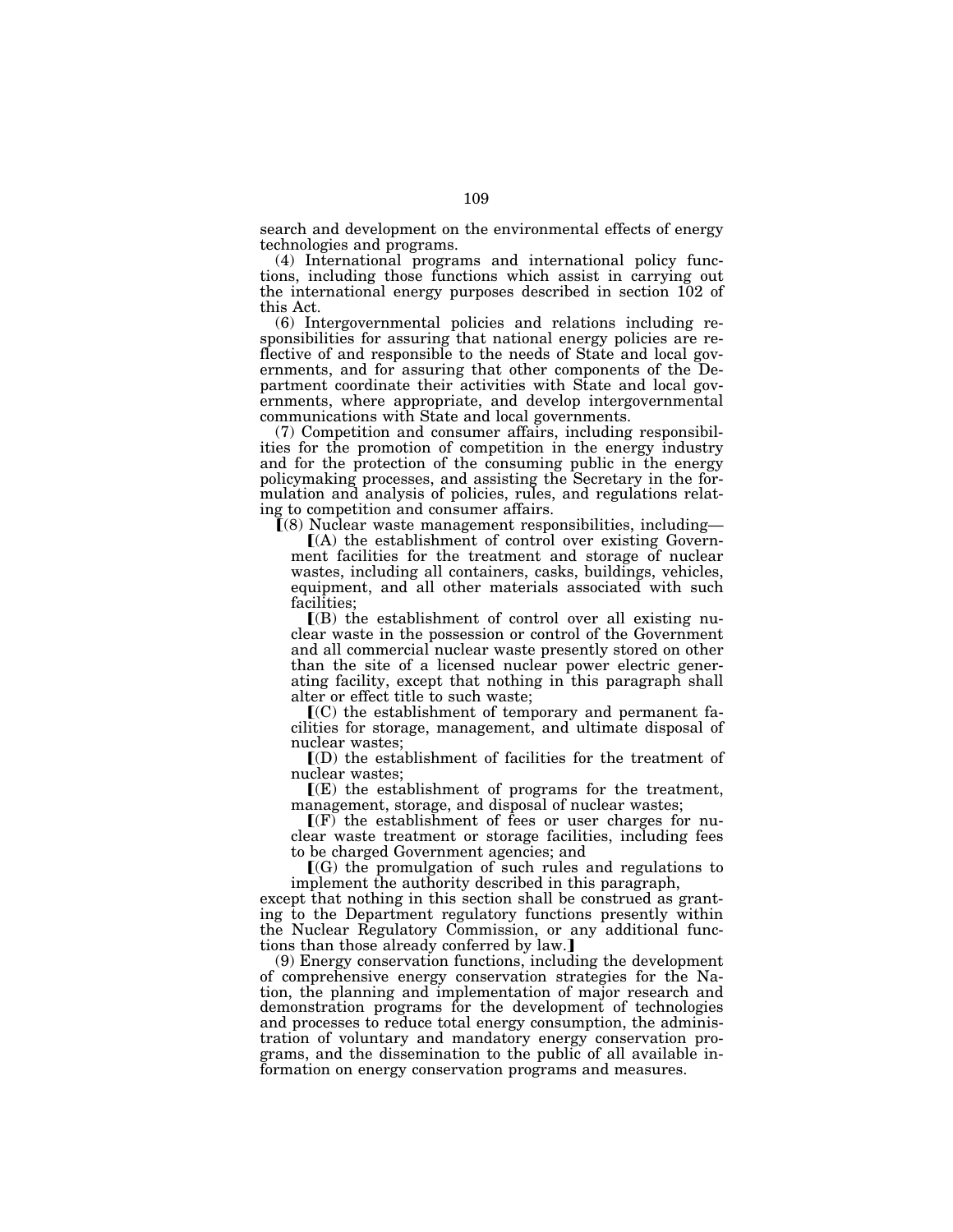(10) Power marketing functions, including responsibility for marketing and transmission of Federal power.

(11) Public and congressional relations functions, including responsibilities for providing a continuing liaison between the Department and the Congress and the Department and the public.

(b) At the time the name of any individual is submitted for confirmation to the position of Assistant Secretary, the President shall identify with particularity the function or functions described in subsection (a) (or any portion thereof) for which such individual will be responsible.

\* \* \* \* \* \* \*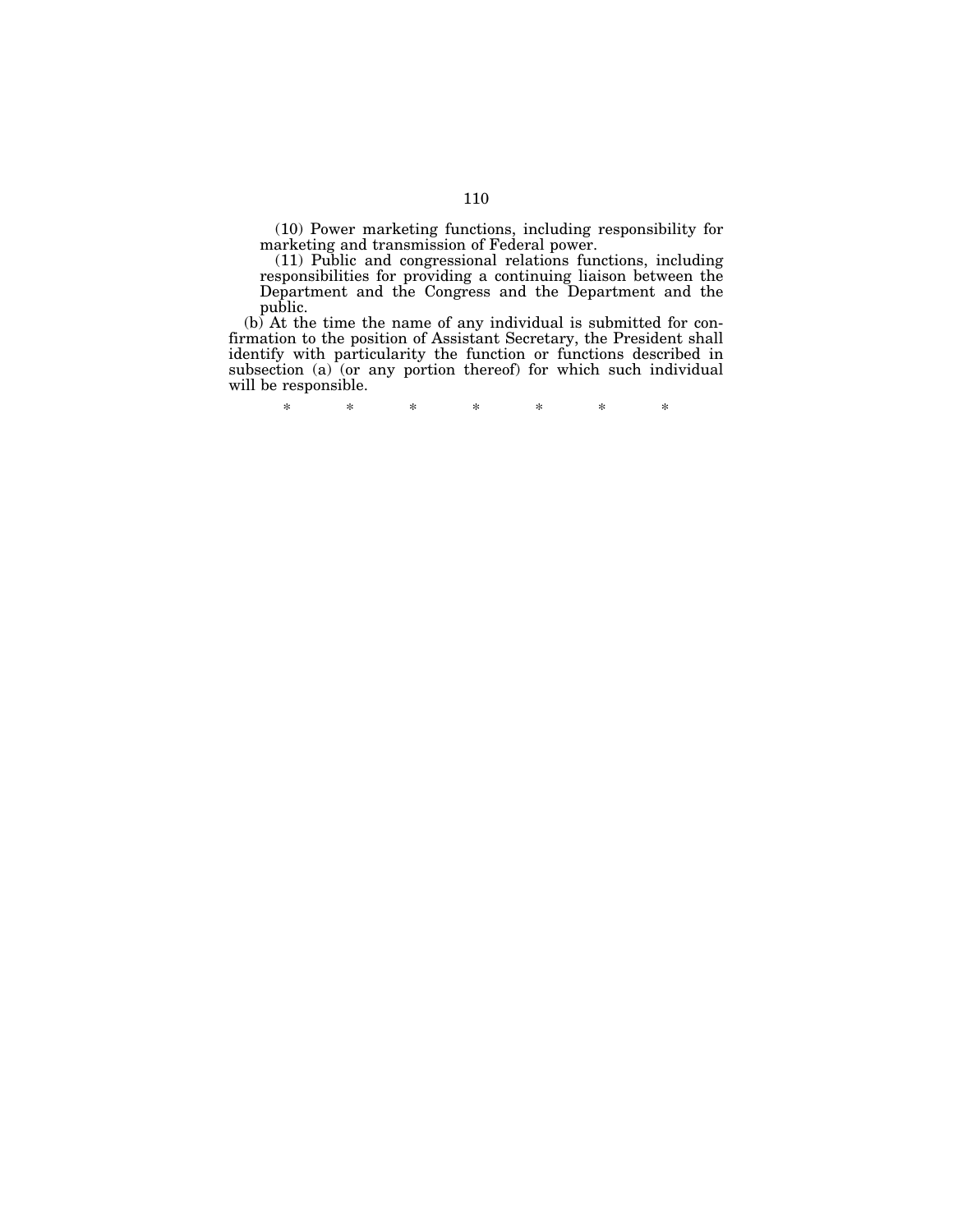## ADDITIONAL VIEWS

At the April 26, 2017 Environment Subcommittee legislative hearing and June 15, 2017 Subcommittee markup, numerous Democratic members discussed the importance of developing a solution to store spent nuclear fuel that is currently being stored at shutdown—or soon-to-be shutdown—reactors across the country. To that end, the manager's amendment agreed to at the Full Committee markup contained a provision, based upon a proposal developed by Rep. Doris Matsui (D–CA), to allow the Secretary of Energy to enter into interim storage ''pilot program'' agreements for storing spent nuclear fuel from shutdown reactors across the country. The issue of waste at shutdown plants has become one of great concern to communities across the nation, particularly in light of the changing economics that have resulted in the early closure of many nuclear power facilities. This pilot program can move forward directly after enactment and is not linked to whether the Nuclear Regulatory Commission (NRC) has issued a decision on a permanent repository (e.g. the pending license application for the Yucca Mountain site).

Unfortunately, the bill leaves in place a restriction against licensing subsequent interim storage facilities (after the initial "pilot" facility) until the NRC decides whether to license a permanent repository. This limits the ability of the Department of Energy (DOE) to pursue a second interim storage facility to store spent nuclear fuel if licensing on a permanent repository is stalled.

The bill further leaves in place the current statutory cap (10,000 metric tons) on the amount of spent nuclear fuel that may be placed in the interim storage facility, which could provide an arbitrary limit on a facility that might otherwise be able to handle more spent nuclear fuel. The inventory of spent nuclear fuel in the United States is now over 72,000 metric tons and is expected to grow to 139,000 metric tons by 2067.1 Most of the current inventory is stored onsite, where it was generated, in wet pools or dry casks.2 Spent fuel is generally stored in pools for five years, and then transferred to dry casks after it has cooled to within the heat limits of the casks.3 However, at many facilities capacity for storage in wet pools has been exhausted, requiring more fuel to be transferred to dry casks and exacerbating the need for near-term solutions such as interim storage sites to store spent nuclear fuel.

The legislation was greatly improved by an amendment agreed to during the Full Committee markup that removed several troubling Nevada-related policies from the introduced bill. The amendment struck section 202 of the introduced bill, which declared the

<sup>&</sup>lt;sup>1</sup> Government Accountability Office, *Outreach Needed to Help Gain Public Acceptance for Fed-*<br>*<sup>2</sup>Id.* at 14. *Address Liability*, at 11 (Oct. 2014) (GAO–15–141). <sup>2</sup>*Id.* at 14. 3 <sup>2</sup> *Id.* at 14.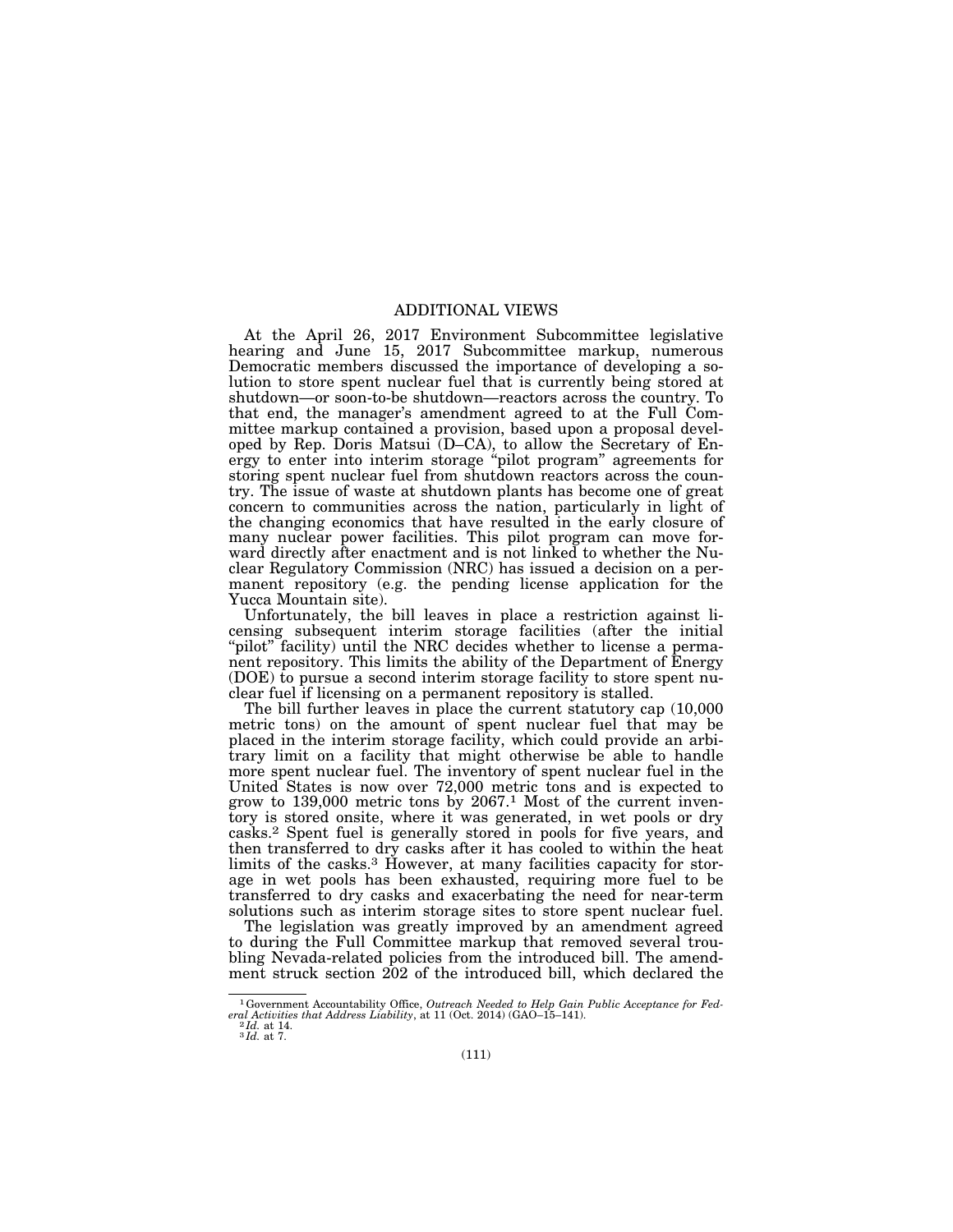use of water at the Yucca Mountain site to be beneficial and not detrimental to the public interest. In 2002, the Nevada State Engineer denied DOE's request for water rights at the Yucca Mountain site on the basis that the use was not beneficial and was detrimental to the public interest.4 The amendment also removed language from the introduced bill that would have severely limited Nevada's Clean Air Act authority at the site.

Section 202 of the reported bill allows for amendments to an approved constmction authorization license to be considered using expedited and informal procedures at NRC. Expedited and informal procedures at NRC place limits on challenges and adjudication of contentions, which could limit the ability of interveners to raise issues with amended applications. This section also requires any other federal agency considering the environmental impact of infrastructure activities at the Yucca Mountain site to adopt, to the extent practicable, the environmental impact statement prepared by DOE.

We continue to question the need for Congress to intervene legislatively in the debate over Yucca Mountain at this point in time. The Trump Administration, which has already announced its intention to revive the stalled project, already holds sufficient authority under current law to move forward on a license for a repository at that location. Without passing judgement on the merits or final disposition of the Yucca Mountain project, we remain concerned that any provisions addressing Yucca Mountain greatly narrow the legislation's path to enactment, thus hindering efforts to address more immediate and pressing needs for interim storage.

Nonetheless, while there are a few concerning provisions remaining in H.R. 3053, as highlighted above, we believe that, overall, the legislation is a balanced step in the right direction that will benefit ratepayers, taxpayers and those living near nuclear facilities housing nuclear waste.

> FRANK PALLONE, JR., *Rank Member.*  PAUL TONKO, *Ranking Member, Sub* $dommittee$  on *ment.*

<sup>4</sup> Congressional Research Service, *Legal Developments Relating to Nuclear Waste Storage and Disposal* (Aug. 2016) (R44151).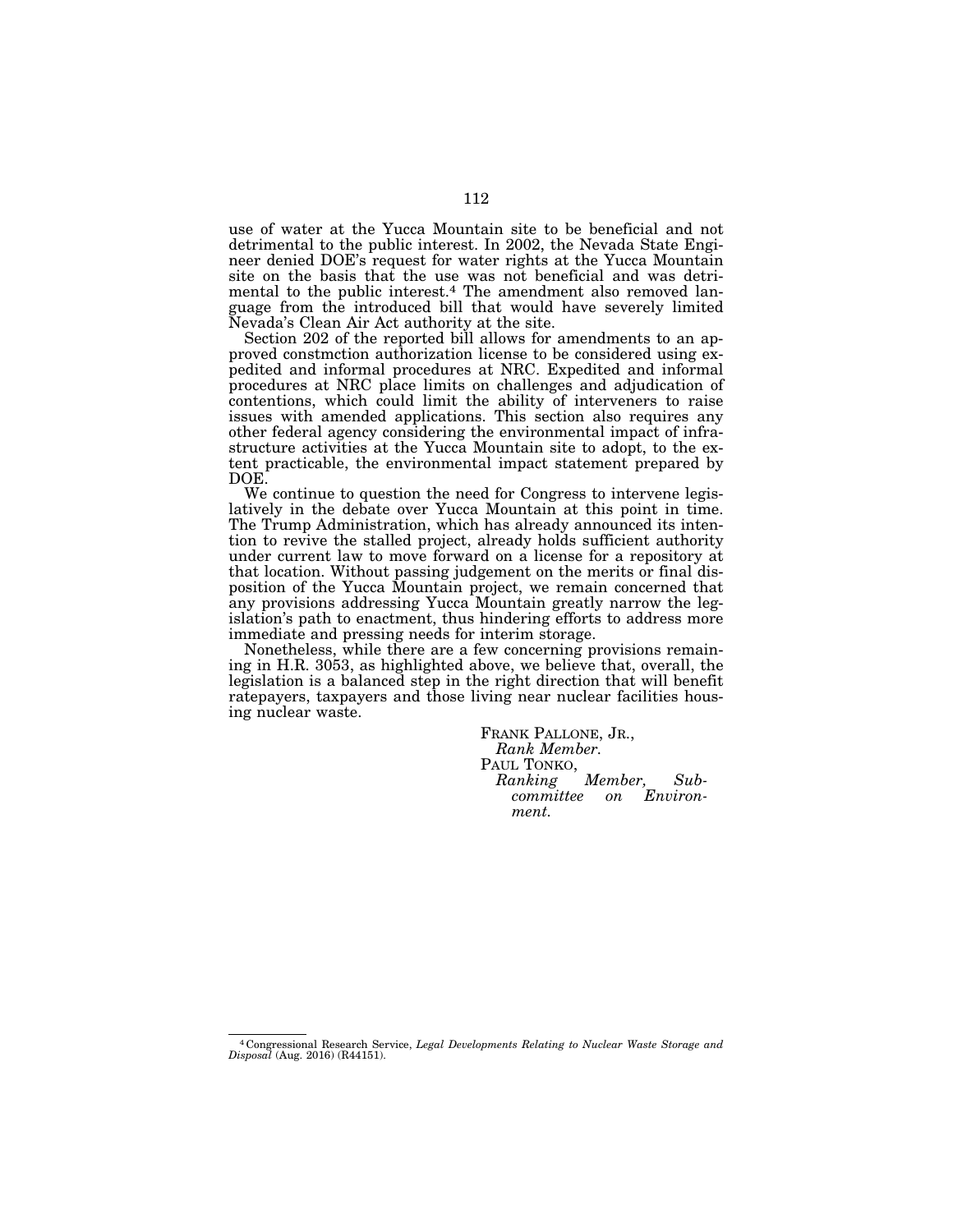#### DISSENTING VIEWS

I oppose the Nuclear Waste Policy Amendments Act of 2017, which unfortunately makes it more likely that a future interim storage site becomes a permanent home for nuclear waste. As former Senator and chairman of the Senate Energy & Natural Resources Committee Jeff Bingaman once put it,'' interim storage can play an important role in a comprehensive waste management program, but only as an integral part of the repository program and not as an alternative to, or de facto substitute for, permanent disposal.''

There is no doubt that these issues are complicated and I believe that we have a responsibility to address the waste issues that result from our country entering the atomic age. But I do not believe that addressing nuclear waste is our only responsibility. Seventy years ago, rural New Mexico became ground zero for the detonation of the first nuclear bomb. While it would usher in the start of the atomic age, it also marked the beginning of sickness and suffering for generations of people who lived and grew up in the Tularosa Basin.

To help those Americans who sacrificed so much for our national security, Congress passed the Radiation Exposure Compensation Act (RECA) in 1990 and later broadened the scope of the Act's coverage in 2000. However, we have since learned that many additional individuals who are sick or dying from radiation exposure are unable to receive the compensation they deserve.

To address this failure, I have repeatedly introduced the Radiation Exposure Compensation Act Amendments, which expands compensation for those exposed to radiation while working in uranium mines or living downwind from atomic weapons tests. And, I have committed to my constituents that I will take every opportunity I can to educate my colleagues in the House on the critical need to compensate all those who played a key role in our national security during the Cold War and have suffered as a result of their efforts.

Thoughtful nuclear waste policy is incredibly important but so is fairly compensating those who were exposed to radiation as they worked to ensure our nation's security. We need to act. It is the right thing to do and is a vital part of addressing our nation's nuclear legacy.

Sincerely,

BEN RAY LUJÁN,<br>*Member of Congress.*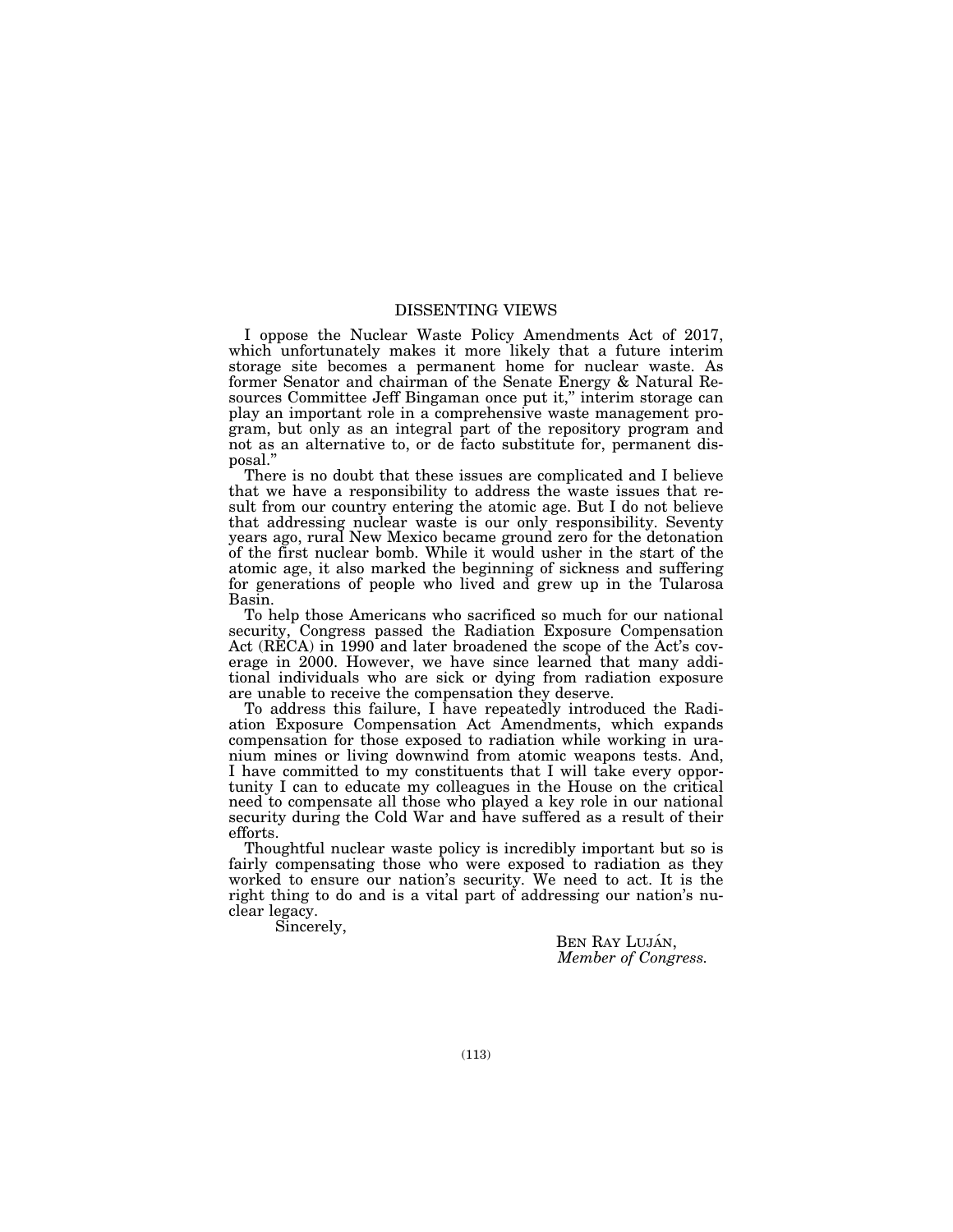## EXCHANGE OF LETTERS WITH ADDITIONAL COMMITTEES OF REG WALDEN, OREGON **ALLIGATION** CHARGE THE REAL CONSTRANT THE RANK PALLONE, JH., NEW JERSEY

CHAIRMAN

RANKING MEMBER

ONE HUNDRED FIFTEENTH CONGRESS

# Congress of the *United* States

#### *Oouse of Representatives*

COMMITTEE ON ENERGY AND COMMERCE 2125 Rayburn House Office Building<br>Washington, DC 20515–6115

October 6, 2017

The Honorable Rob Bishop **Chainnan**  Committee on Natural Resources 1324 Longworth House Office Building Washington, DC 20515

Dear Chairman Bishop:

On June 28, 2017, the Committee on Energy and Commerce ordered favorably reported H.R. 3053, the Nuclear Waste Policy Amendments Act of 2017. This bill was additionally **referred to the Committee on Natural Resources.** 

I ask that the Committee on Natural Resources not insist on its referral of the bill so that H.R. 3053 may be scheduled for consideration by the Majority Leader. This concession in no way affects your jurisdiction over the subject matter of the bill, and it will not serve as precedent for future referrals. ln addition, should a conference on the bill be necessary, I would support your request to have the Committee on Natural Resources represented on the conference committee. Finally, I would be pleased to include this letter and your response in the bill report and in the Congressional Record.

Thank you for your consideration of my request and for the extraordinary cooperation shown by you and your staff over matters of shared jurisdiction. !look forward to further opportunities to work with you this Congress.

Sincerely, an Wale Chairman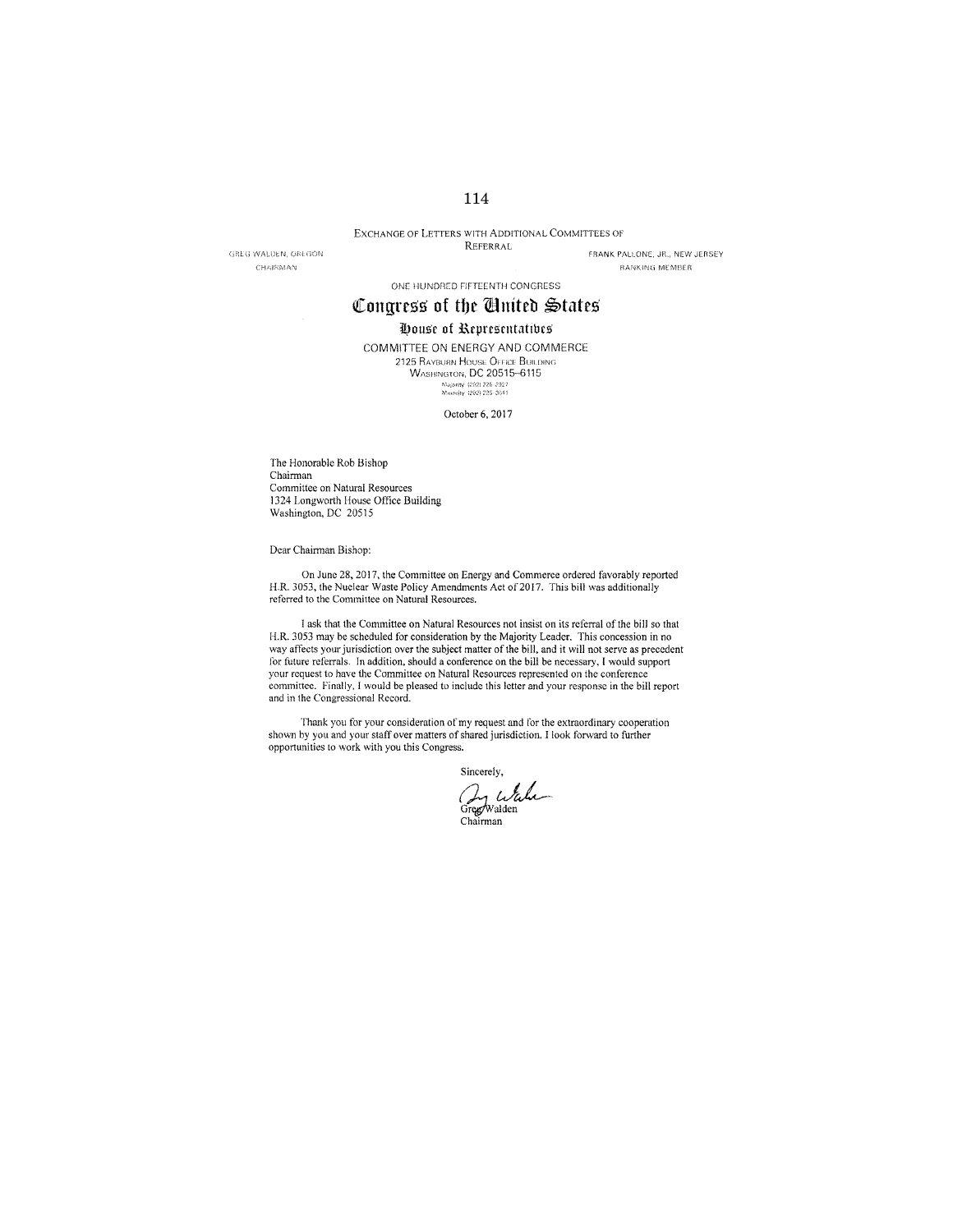ROB BISHOP OF UTAH

CODY STEWART<br>STAFF DIRECTOR

## U.S. House of Representatives Committee on Natural Resources

**RAÚL GRIJALVA OF ARIZONA**<br>RANKING MEMBER

DAVID WATKINS<br>DEMOCRATIC STAFF DIRECTOR

Washington, DC 20515 October 6, 2017

The Honorable Greg Walden Chairman Committee on Energy and Commerce 2125 Rayburn House Office Building Washington, D.C. 20515

Dear Mr. Chairman:

Thank you for your letter concerning H.R. 3053, the Nuclear Waste Policy Amendments Act of 2017, which was additionally referred to the Committee on Natural Resources.

In the interest of permitting you to proceed expeditiously to floor consideration, I will allow the Committee on Natural Resources to be discharged from further consideration of the bill. I do so with the understanding that the Committee does not waive any jurisdictional claim over the subject matter contained in the bill that fall within its Rule X jurisdiction. I also request that you support my request to name members of the Committee on Natural Resources to any conference committee to consider such provisions. Finally, please include this letter in the report on the bill and into the Congressional Record during consideration of the measure on the House floor.

Thank you again for the very cooperative spirit in which you and your staff have worked regarding many issues of shared interest over the Congress.

Sincerely, ~~ Chainnan

cc: The Honorable Paul D. Ryan, Speaker The Honorable Kevin McCarthy, Majority Leader The Honorable Raul Grijalva, Ranking Member, Committee on Natural Resources The Honorable Thomas J. Wickham, Jr., Parliamentarian

http://naturalresources.house.gov

115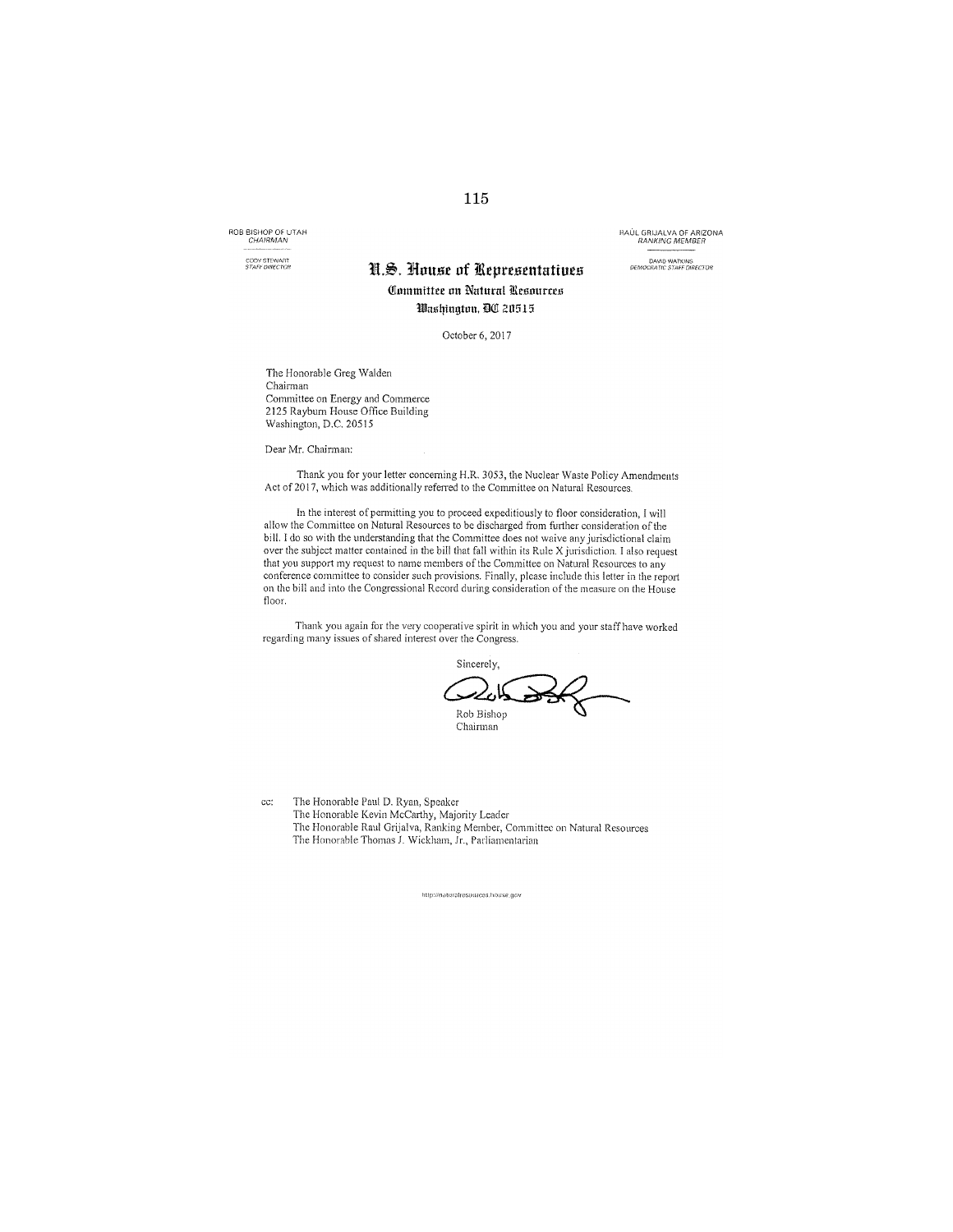## **COMMITTEE ON ARMED SERVICES**

**A.S.** Douse of Revresentatives *Clashington, DE 20515-6035* ONE HUNDRED FIFTEENTH CONGRESS

October 13,



.<br>XRT, STAFF ORECTO

The Honorable Walden Chairman, Committee on Energy nnd Commerce U.S. House of Representatives 2125 Rayburn House Office Building Washington, D.C. 20515

Dear Mr. Chairman:

Armed Services. ; H.R. 3053, the "Nuclear Waste Policy Amendments Act of 2017."<br>which fall within the Rule X jurisdiction of the Committee on

In the interest of permitting your committee to proceed expeditiously to floor consideration of this important legislation, I am willing to waive this committee's further consideration of H.R. 3053. 1 do so with the understanding that by waiving consideration of the bill, the Committee on Armed Services does not waive any future jurisdictional claim over the subject matters contained in the legislation which fall. within its Rule X jurisdiction. 1 request that you urge the Speaker to name members of this committee to any conference committee which is named to consider such provisions.

The decision to waive this committee's consideration is also based, in part, on an agreement with the Committee on Energy and Commerce that the DOE Record of Decision concerning rail corridor siting: will not impinge on the activities of the Department of Defense and Department of Energy at the Nevada Nuclear Security Site and the Nevada Test and Training Range,

Please place a copy of this letter and your response acknowledging our jurisdictional interest, and<br>our mutual understanding that a rail siting will not impede DoD and DoE sites, into the committee report in FLR, 3053 and into the C*ongressional Record* during consideration of the measure on the House floor<br>Thank you for the cooperative spirit in which you have worked regarding this matter and others between our respective committees.

Sincerely, William M. "Mac" Thornberry

Chairman

116